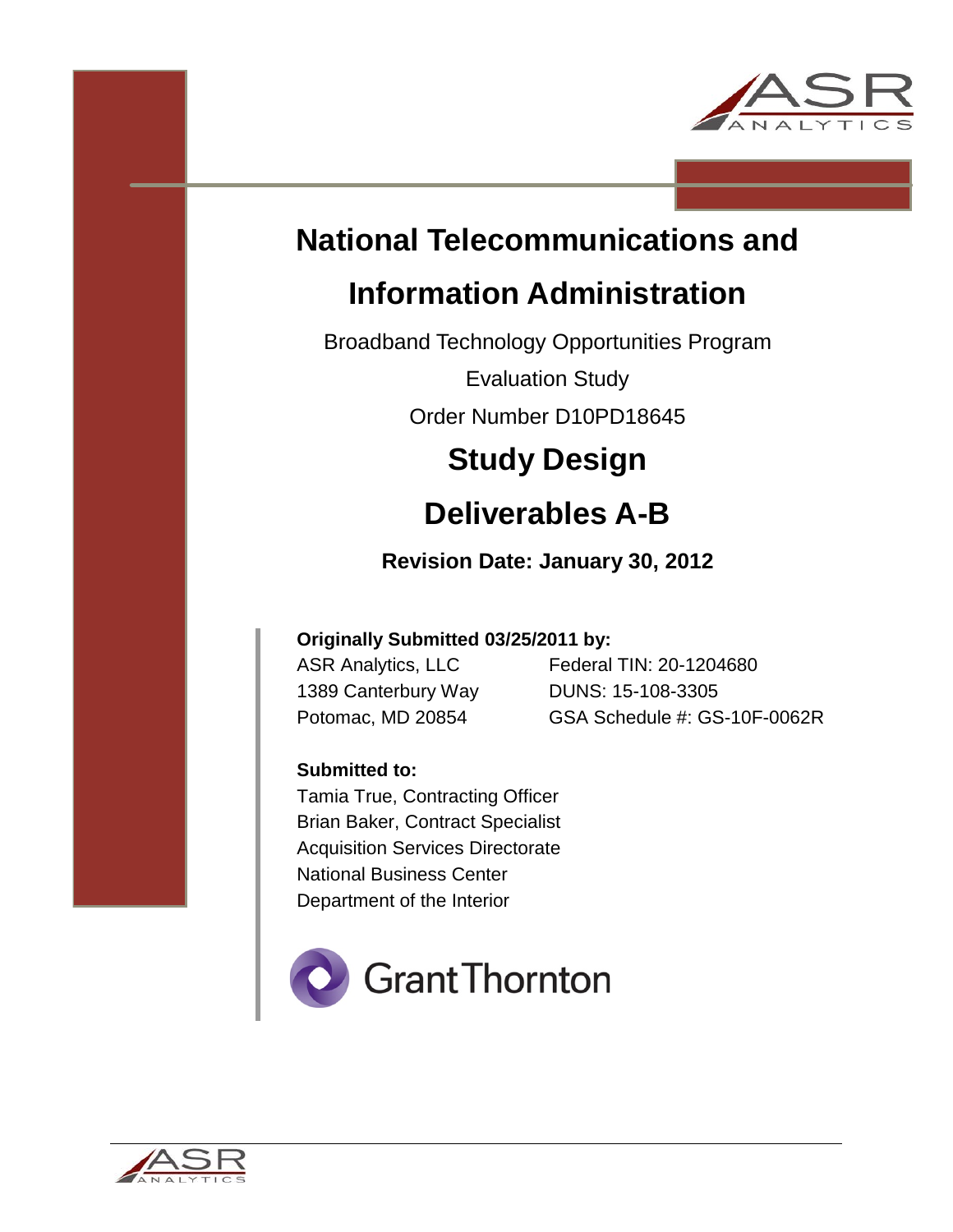## **Table of Contents**

| Section 1. |  |  |  |  |
|------------|--|--|--|--|
|            |  |  |  |  |
|            |  |  |  |  |
|            |  |  |  |  |
|            |  |  |  |  |
| Section 2. |  |  |  |  |
| 2.1        |  |  |  |  |
|            |  |  |  |  |
|            |  |  |  |  |
|            |  |  |  |  |
| Section 3. |  |  |  |  |
|            |  |  |  |  |
|            |  |  |  |  |
|            |  |  |  |  |
|            |  |  |  |  |
|            |  |  |  |  |
|            |  |  |  |  |
|            |  |  |  |  |
|            |  |  |  |  |
|            |  |  |  |  |
|            |  |  |  |  |
|            |  |  |  |  |
|            |  |  |  |  |
| Section 4. |  |  |  |  |
|            |  |  |  |  |

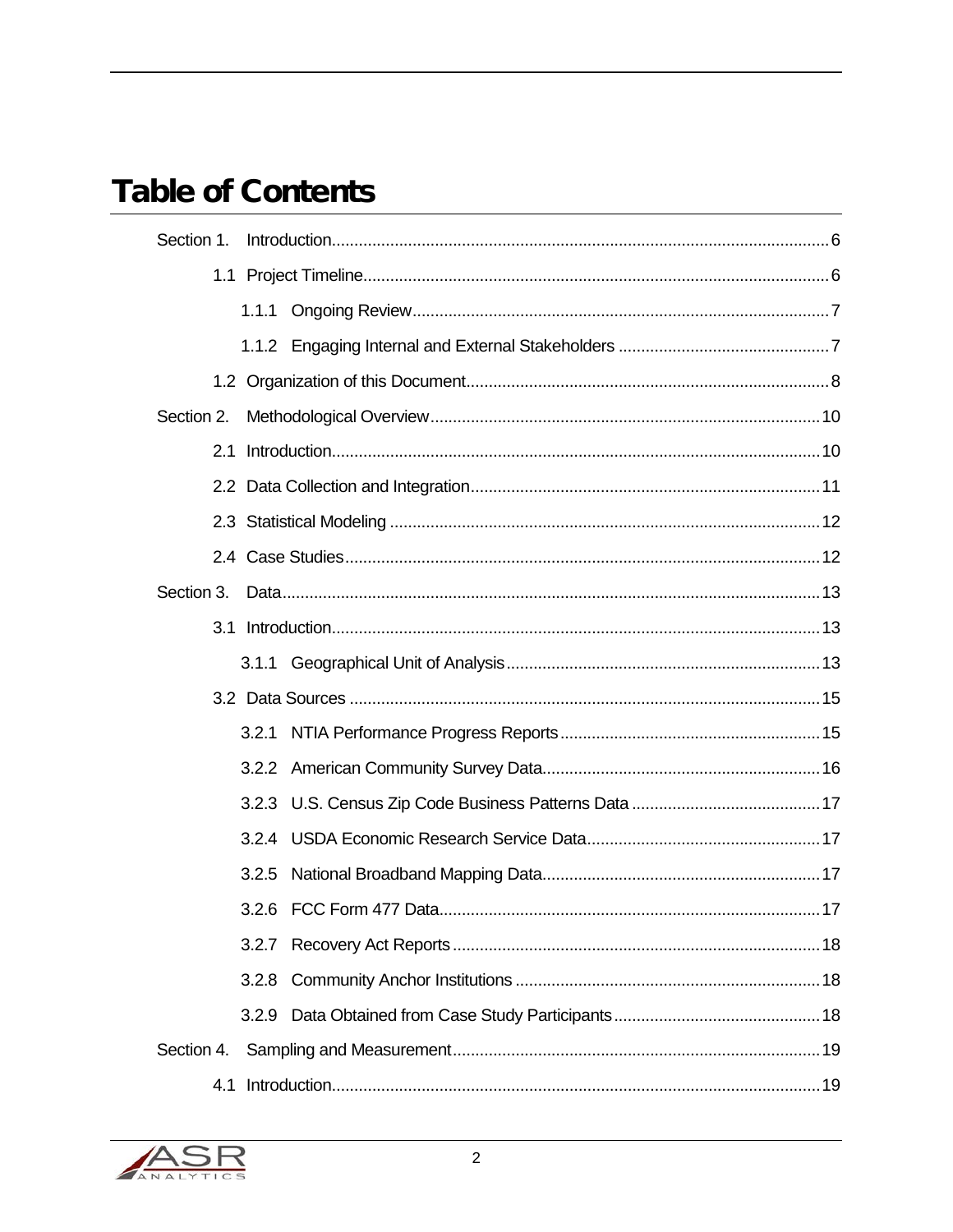|            | 4.2.1 |                                                                           |  |
|------------|-------|---------------------------------------------------------------------------|--|
|            |       |                                                                           |  |
|            |       |                                                                           |  |
|            |       |                                                                           |  |
|            |       |                                                                           |  |
| Section 5. |       |                                                                           |  |
| 5.1        |       |                                                                           |  |
|            |       |                                                                           |  |
|            |       |                                                                           |  |
|            |       |                                                                           |  |
|            |       |                                                                           |  |
|            |       |                                                                           |  |
|            |       |                                                                           |  |
|            |       |                                                                           |  |
|            |       |                                                                           |  |
| Section 6. |       |                                                                           |  |
| 6.1        |       |                                                                           |  |
|            |       |                                                                           |  |
|            |       |                                                                           |  |
|            | 6.3.1 |                                                                           |  |
|            |       |                                                                           |  |
|            |       |                                                                           |  |
|            |       |                                                                           |  |
|            |       |                                                                           |  |
|            |       | B.1 Information Technology, Information and Communication Technology, and |  |
|            |       |                                                                           |  |
|            |       |                                                                           |  |
|            |       |                                                                           |  |

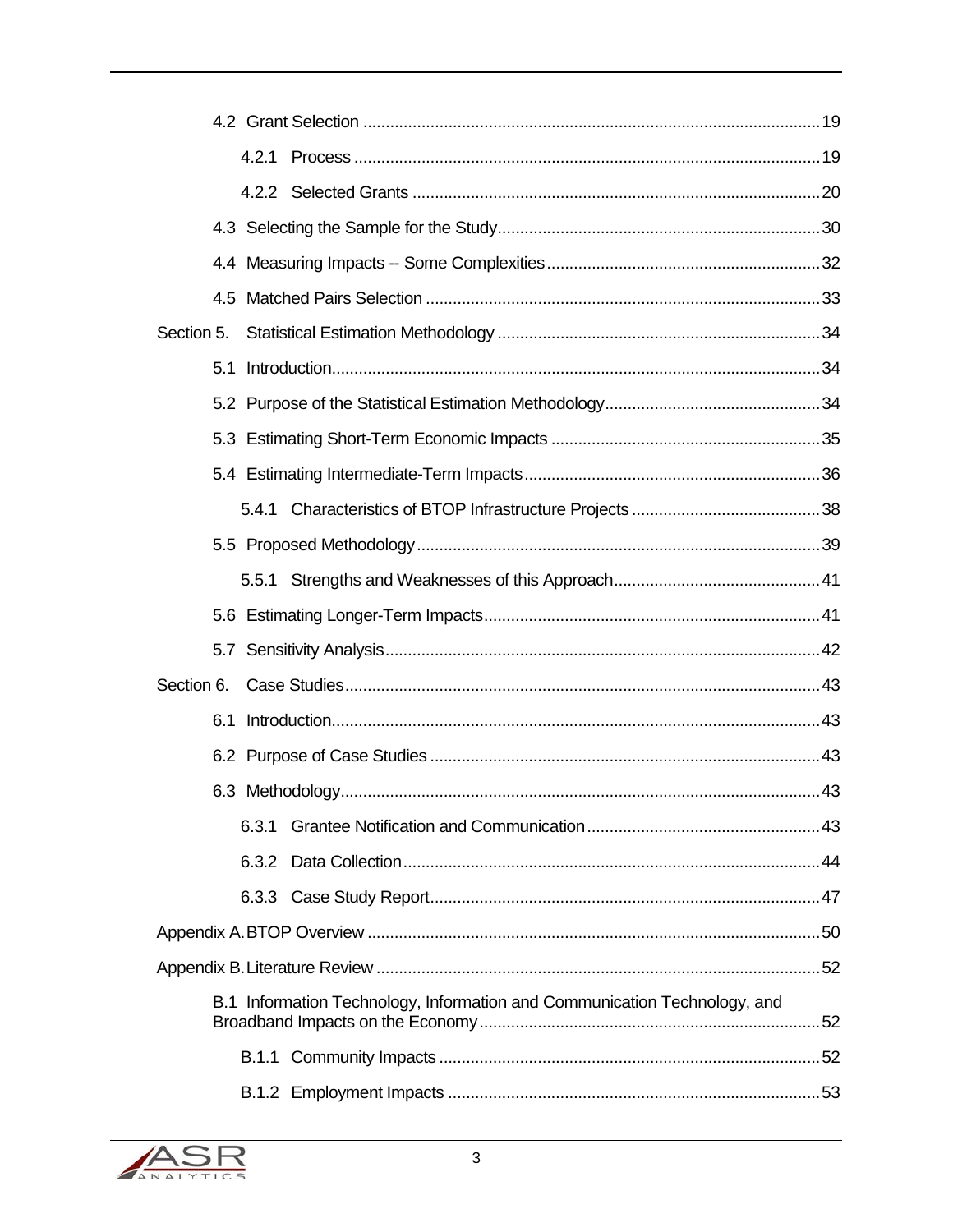| C.6 Measuring Impacts Quality of Life/Standard of Living and Civic Engagement79 |  |
|---------------------------------------------------------------------------------|--|
|                                                                                 |  |
|                                                                                 |  |

# **Figures**

## **Tables**

| Table 4: Mapping Cost Classifications to Three-Digit NAICS to IMPLAN 44036 |  |
|----------------------------------------------------------------------------|--|

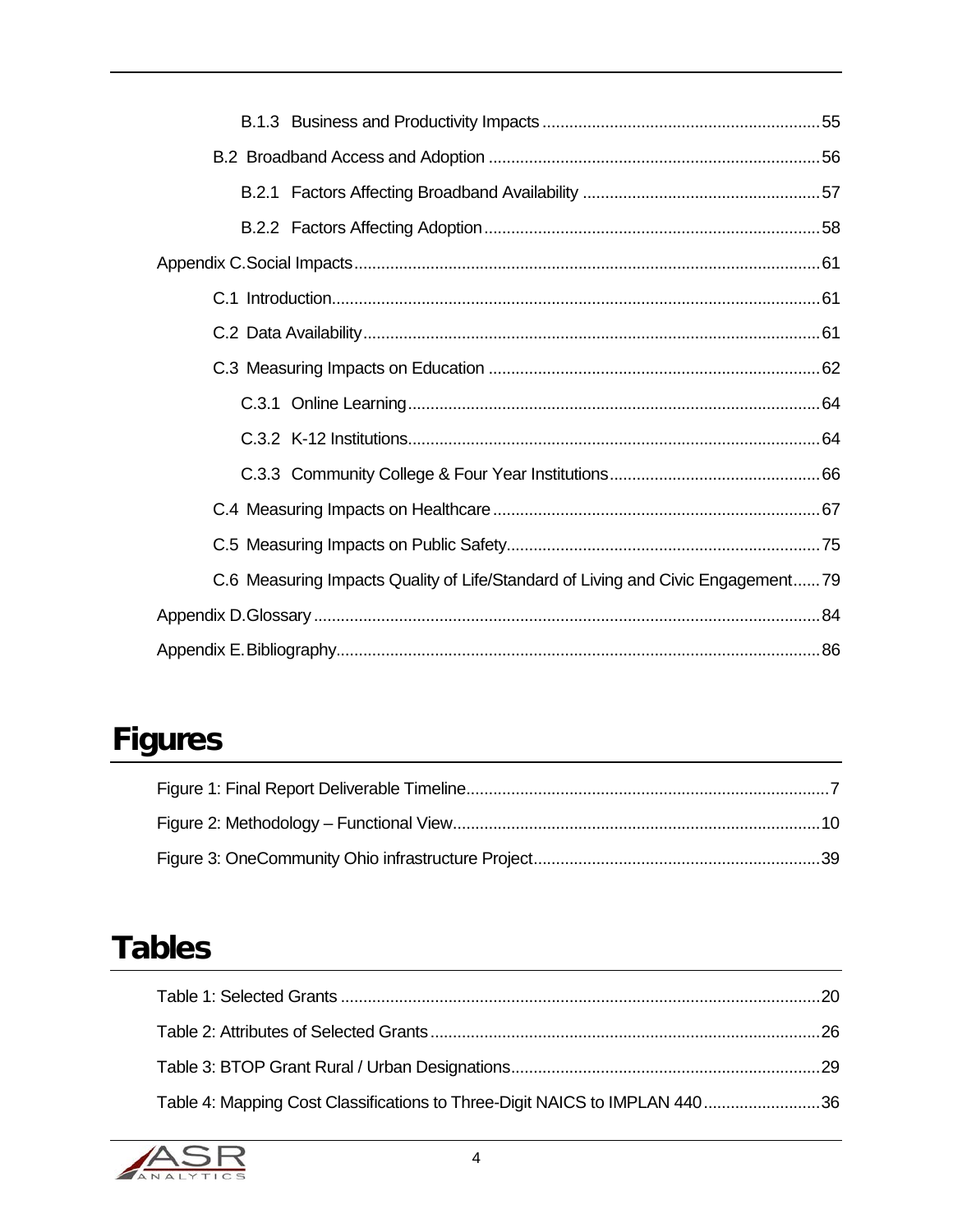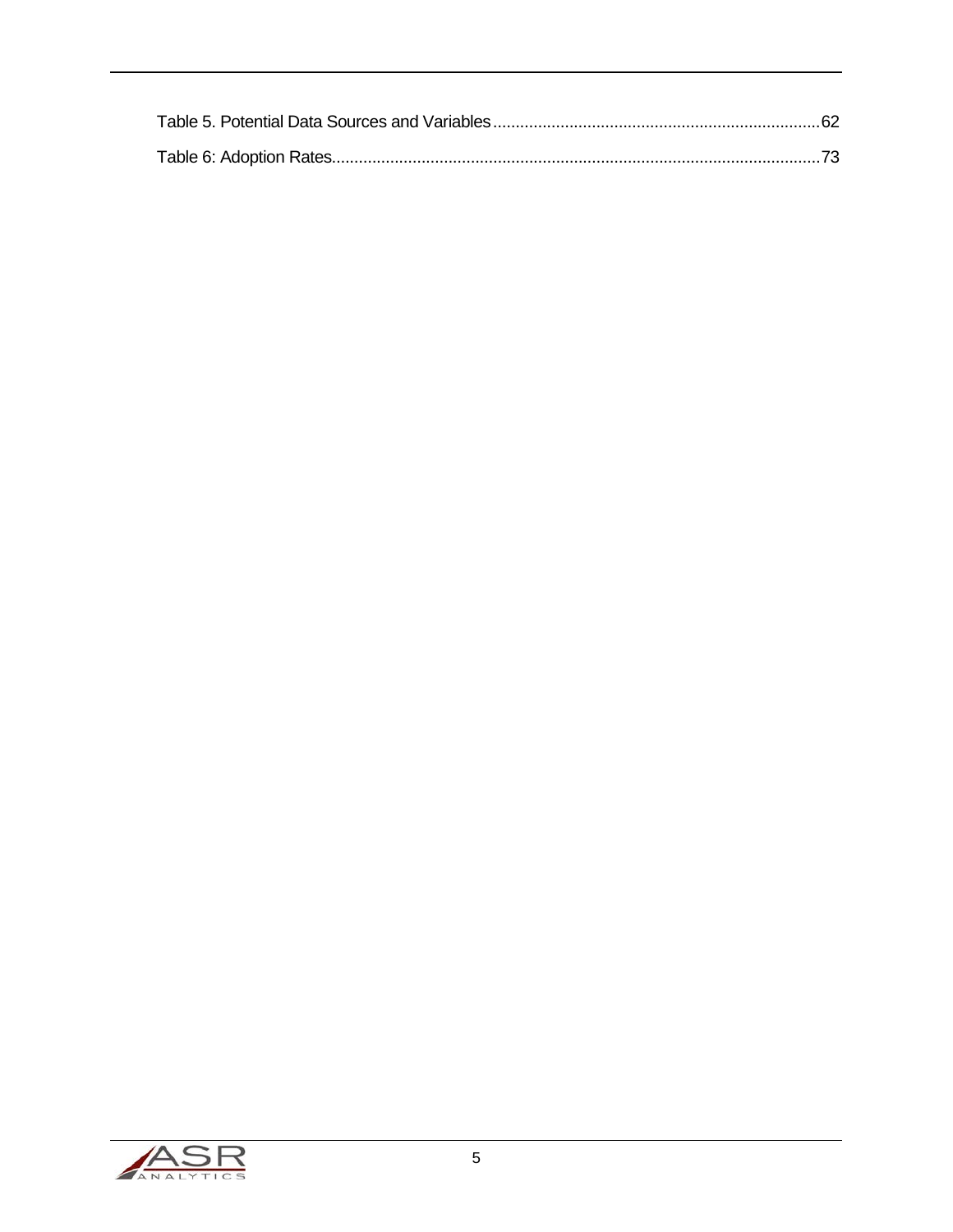## <span id="page-5-0"></span>Section 1. Introduction

In September 2010, the National Telecommunications and Information Administration (NTIA) contracted with ASR Analytics, LLC (ASR) to conduct an evaluation of the economic and social impacts of its Broadband Technology Opportunities Program (BTOP) project grants. Over the past several months, a team consisting of ASR and Grant Thornton LLP developed a methodology that combines econometric analysis and case studies to estimate impacts of these grants, both quantitatively and qualitatively.

The culmination of this study will be the production of a Final Report that quantitatively and qualitatively measures the economic and social impact of BTOP grants (including CCI, SBA, and PCC). This report is intended to assess whether NTIA's implementation of BTOP has encouraged the fulfillment of the American Recovery and Reinvestment Act of 2009's (Recovery Act) goals. It will have sufficient methodological, theoretical, and pragmatic rigor to withstand critical scrutiny by technically proficient practitioners. The analytical work in the report will be of similar quality as that published in a peer-reviewed academic journal.

The centerpiece of the Final Report will be an assessment of the benefits that BTOP grant awards have on availability and adoption and in achieving economic and social benefits in areas served by the grantees. The economic impact analysis will examine the distribution of resources and value across groups and individuals as a result of BTOP grants. Social impacts will be measured, including incremental impact on social value and social welfare as a result of BTOP grant awards. The analysis of social impacts will include relative efficiency and cost effectiveness of policies and actions associated with the program.

The purpose of this Study Design deliverable is to present the research design that will be used to develop the Final Report. It provides a justification for the research design chosen to perform the economic and social impact assessments, including a detailed explanation of the study criteria, approaches, methodologies, data, and models to be used in the analyses.

## <span id="page-5-1"></span>1.1 Project Timeline

As shown in [Figure 1](#page-6-2) below, the results of these activities will be provided in two interim reports and a final report to be produced at the end of the study. We expect that after the production of each interim deliverable there will be an assessment of progress towards the goals of the project and an evaluation of actions to be taken to maintain or improve the quality of the final report. These interim reports (due in the second and third years of the project), will also provide the opportunity to discuss interim results with our Academic Advisory Committee and, to the extent desired by NTIA, with other stakeholders in the broadband community.

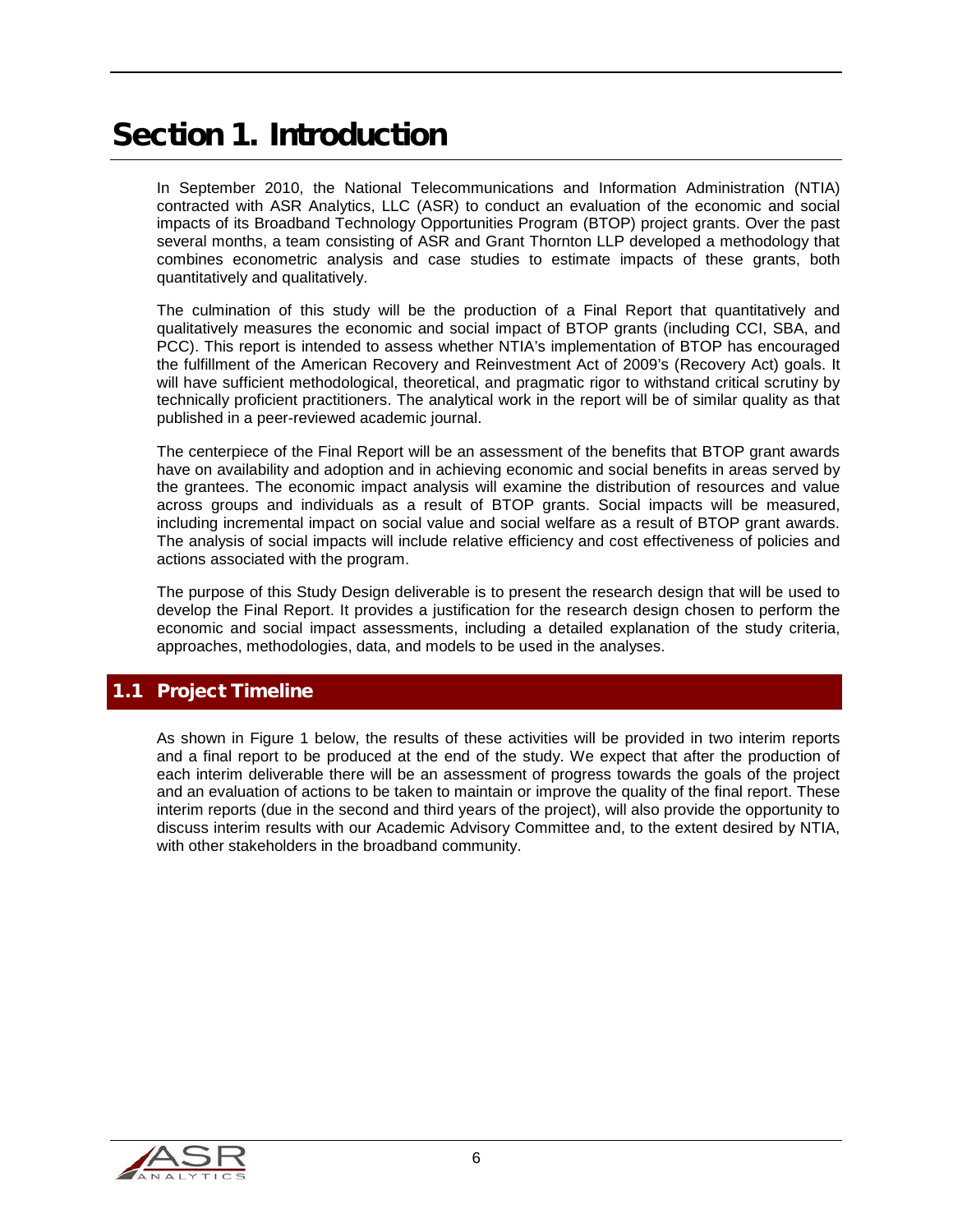<span id="page-6-2"></span>

**Figure 1: Final Report Deliverable Timeline**

## <span id="page-6-0"></span>1.1.1 Ongoing Review

As we developed the research criteria, methodology, data, and sampling designs, we subjected our work to review by several highly regarded academics with experience in the areas of economic development and econometric estimation techniques. This Academic Advisory Committee operates on an independent basis. Although they worked on a subcontract to ASR, they were asked to provide impartial guidance on our study design. The evaluation study team briefed the Academic Advisory Committee throughout the iterative process of data discovery and our initial methodology, interpreting the significance of a variety of methodological factors, and revising the methodology. The evaluation study teams' Academic Advisory Committee includes Dr. Marvin Sirbu, Dr. Kingsley Haynes, and Dr. Roger Stough. We will continue to work with the Academic Advisory Committee throughout the project timeline.

## <span id="page-6-1"></span>1.1.2 Engaging Internal and External Stakeholders

A key component of our study design is the proactive engagement of stakeholders. Engaging internal and external stakeholders during the process of developing our study design will help to communicate the following to a wide audience:

- The objectives of the study
- The scope of the study
- The availability and comprehensiveness of existing data, including BTOP administrative data, public use data, and third party sources
- The technological and data limitations encountered to date

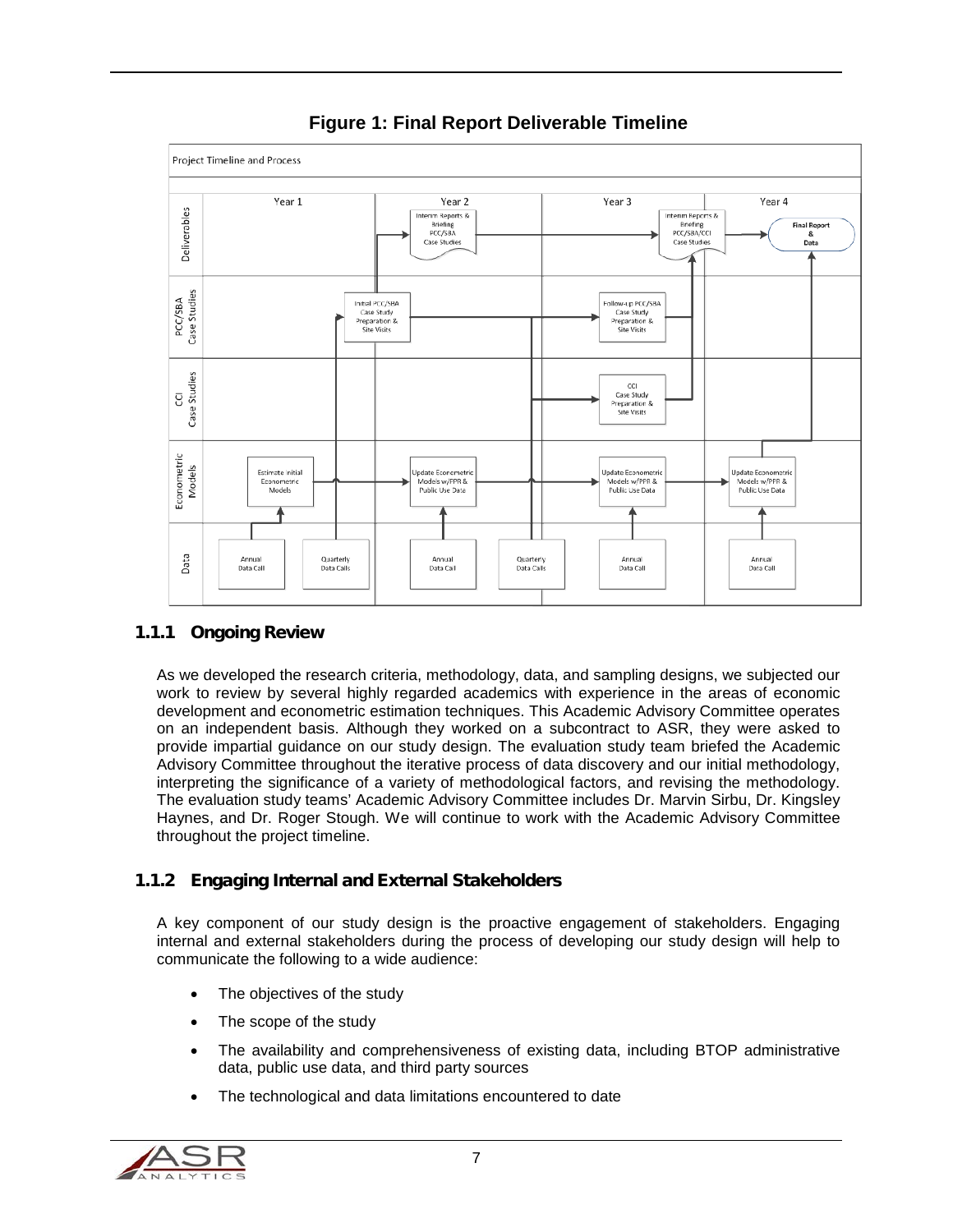To that end, we conducted interviews with stakeholders in order to better understand NTIA and BTOP programmatic goals, as well as the underlying objectives for the evaluation study. During these meetings we obtained important feedback that we incorporated in the study design presented here.

Our team also invited several well-known academic researchers specializing in the areas of quantitative and qualitative assessment of broadband impacts to participate in a Methodology Conference that was held on April 1, 2011. Convening this Methodology Conference provided insight into the questions that the research community is likely to have regarding the evaluation study. It also provided input on the strengths and limitations of various data sources and quantitative and qualitative methods for measuring broadband impacts. This feedback was incorporated into this Study Design document.

### <span id="page-7-0"></span>1.2 Organization of this Document

This subsection presents the structure of the remainder of the document.

- Section 1 is the introduction to this document.
- Section 2 presents a brief overview intended to present the highlights of our methodology in a compact format. We do not discuss methodological details in this section and the reader is referred to Sections 4 and 5 for additional information.
- Section 3 presents a discussion of the data sources we will use for this project. During the first six months of this project, the evaluation study team, in consultation with the Academic Advisory Committee, telecommunications industry experts, and several BTOP grantees, gathered and assessed NTIA Program data as well as public and private data sources that were available to measure the economic and social impacts of BTOP. One driver of the evaluation study design was the assessment of data currently available, data that will be available through quarterly and annual updates, and data that can be gathered during our case studies.
- Section 4 presents the sample of PCC, SBA, and CCI grants that were selected as the basis for the study, the rationale for their selection, and descriptive statistics on each grant selected. The list of grants to be used as the basis for the study has not been finalized and may be changed in the future. This section discusses some areas of measurement complexity and the selection of geographic areas matching those selected for the purpose of comparisons over time.
- Section 5 presents our statistical methodology. This methodology was developed based on our findings from current scholarship on estimating the impacts of broadband presented in the literature review, as well as guidance from our Academic Advisory Committee. This section also describes our statistical methodology for estimating short-, intermediate-, and long-term impacts of BTOP grants. This analysis will produce interim results during the course of the study as well as material to be incorporated into the Final Report.
- Section 6 presents our case study methodology. We detail our methodology for how case studies will be conducted, data we will gather to support case study site visits, and the outputs of our analysis – the case study reports.
- Appendix A presents a short overview of the NTIA BTOP program. It is intended as a brief orientation and reference. This information informs the methodological choices included in the study design.
- Appendix B presents a review of the current literature. We have reviewed current state of the literature surrounding the economic and social impacts of broadband technologies. We have reviewed over 500 articles in academic literature, technical

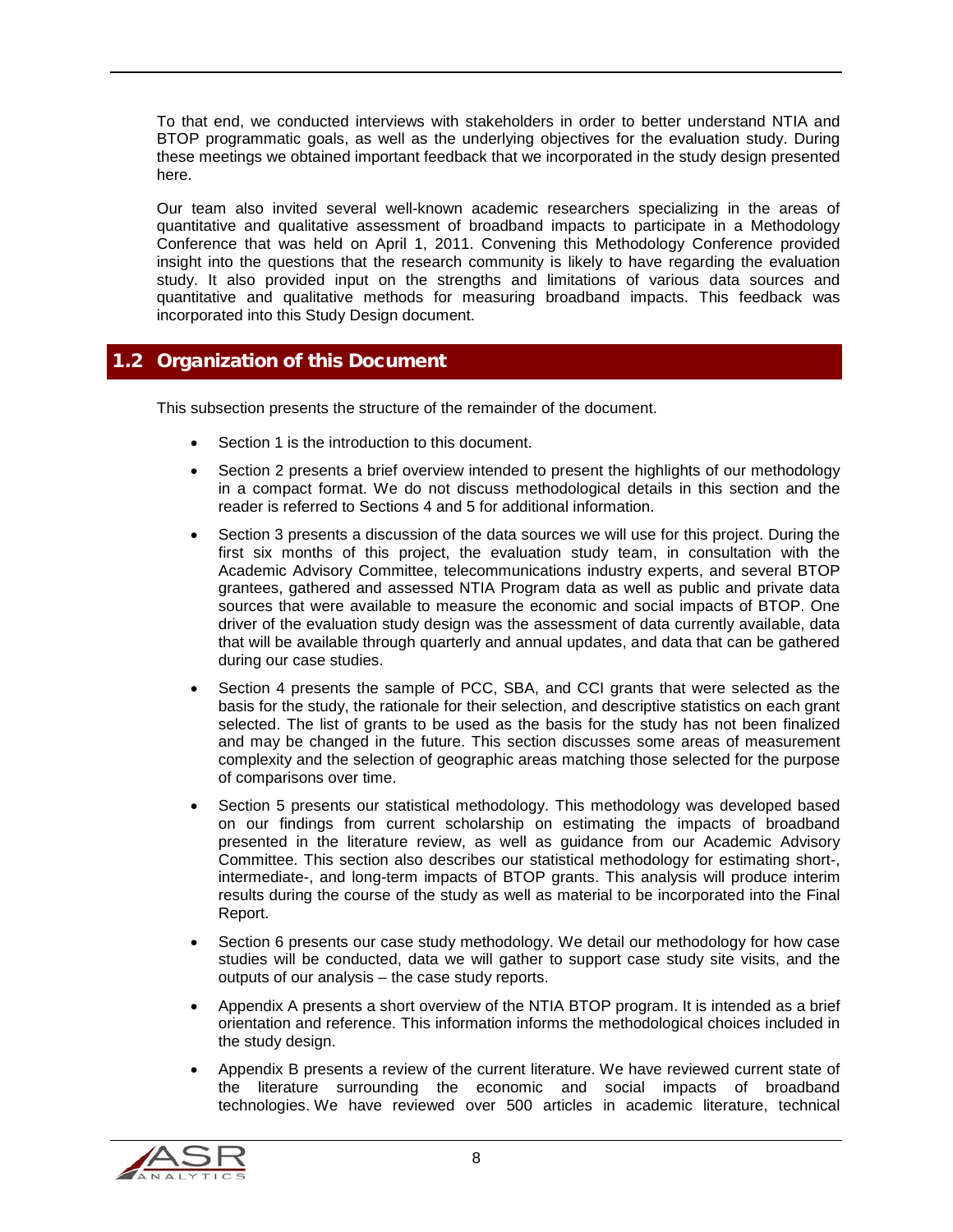publications, and other sources. The bibliography for this literature review concludes this document.

- Appendix C presents an analysis of the current research on data, measures, and findings studied for social impacts within the context of broadband adoption.
- Appendix D presents a glossary of commonly used terms and abbreviations.
- Appendix E presents our bibliography, which contains the sources reviewed in the creation of this study design.

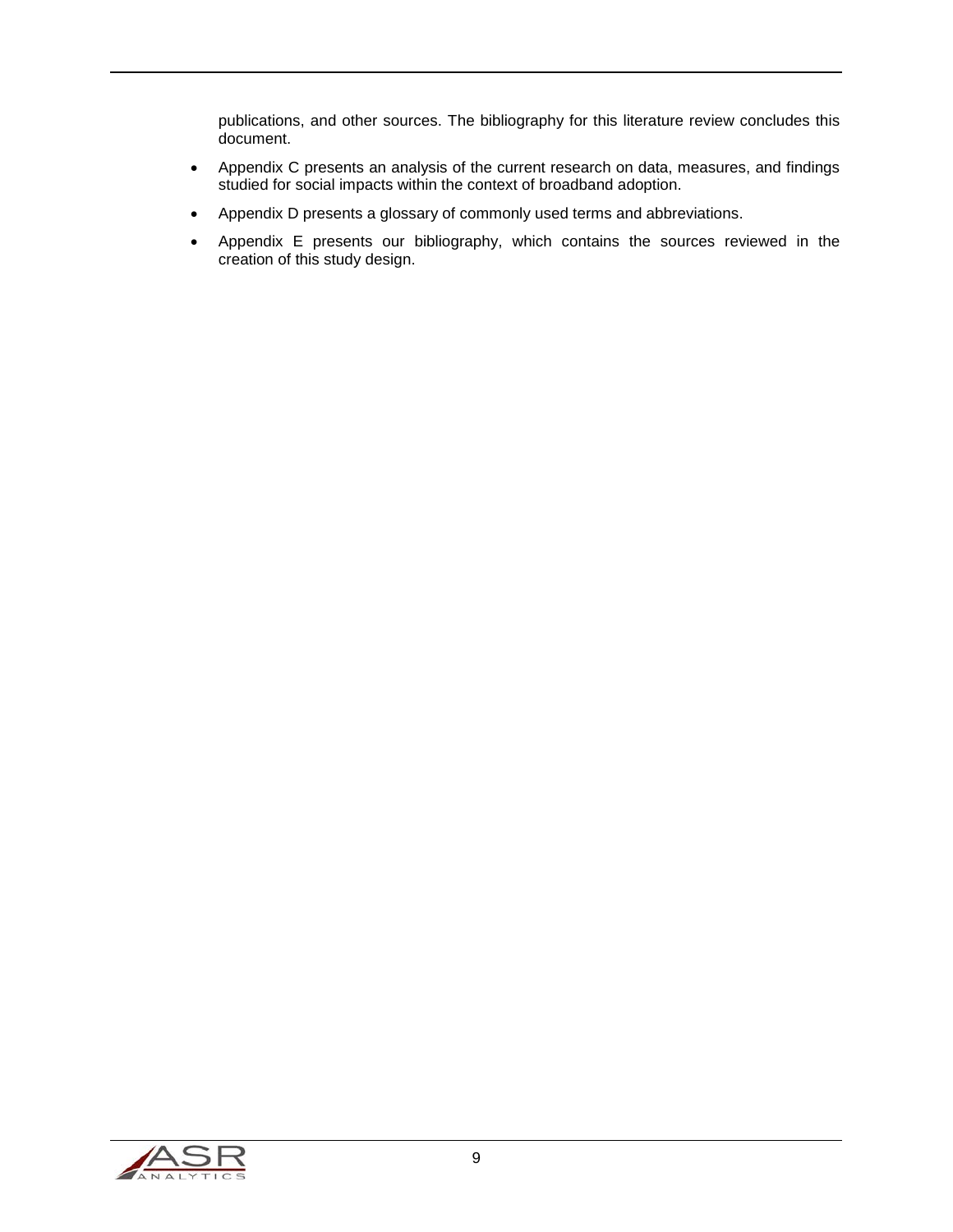## <span id="page-9-0"></span>Section 2. Methodological Overview

## <span id="page-9-1"></span>**Introduction**

This section presents a brief overview intended to present the highlights of our methodology in a compact format. We have not discussed methodological details in this section and the reader is referred to Sections 4 and 5 for additional information.

As shown in [Figure 2,](#page-9-2) our study methodology will include short-, intermediate-, and long-term impact assessments. In addition, the study will develop a source of public use data that may be used by researchers in the future who are seeking to better understand the impact of broadband on economic and social outcomes.

<span id="page-9-2"></span>

| <b>BTOP Project - Functional View</b> |                                                                                                                 |                                                                                                                     |                                                                                                       |  |
|---------------------------------------|-----------------------------------------------------------------------------------------------------------------|---------------------------------------------------------------------------------------------------------------------|-------------------------------------------------------------------------------------------------------|--|
|                                       | <b>Short Term Impacts</b>                                                                                       | Intermediate Term Impacts                                                                                           | Long Term Impacts                                                                                     |  |
| Estimation<br>Statistical             | Determine direct, indirect and<br>induced employment effects<br>of BTOP spending using<br>Input-Output modeling | Identify capacity provided and<br>used<br>Estimate uses of provided<br>capacity<br>Matched-pairs analysis           | Calibrate forecasting model<br>using results of intermediate<br>term model<br>Create impact forecasts |  |
| Studies<br>Case                       | Describe effect of BTOP<br>grants as catalyst to<br>organization around<br>broadband projects                   | Demonstrate community<br>level industry specific<br>impacts                                                         | Develop before and after<br>comparisons<br>Describe long term goals and<br>expectations               |  |
| Management<br>ata                     |                                                                                                                 | Report on changes in speed<br>data developed by NTIA.<br>Correlate speed availability to<br>potential uses by CAIs. | Create public use data source<br>for use by researchers over a<br>longer term.                        |  |

#### **Figure 2: Methodology – Functional View**

Our methodology includes three major task areas:

- Data Management
- Case Studies
- **Statistical Estimation**

Each of these will be described in more detail in the subsections below.

Based on previously reviewed research and the goals of this evaluation, we have defined the following outcome areas under which to categorize our potential impact measures or criteria:

• **Broadband Access in Unserved or Underserved Areas:** These are measures related to new broadband service provided, the types of broadband technologies implemented, the improvements to broadband speeds provided, and the types of outcomes that can be achieved with these various speeds and technologies.

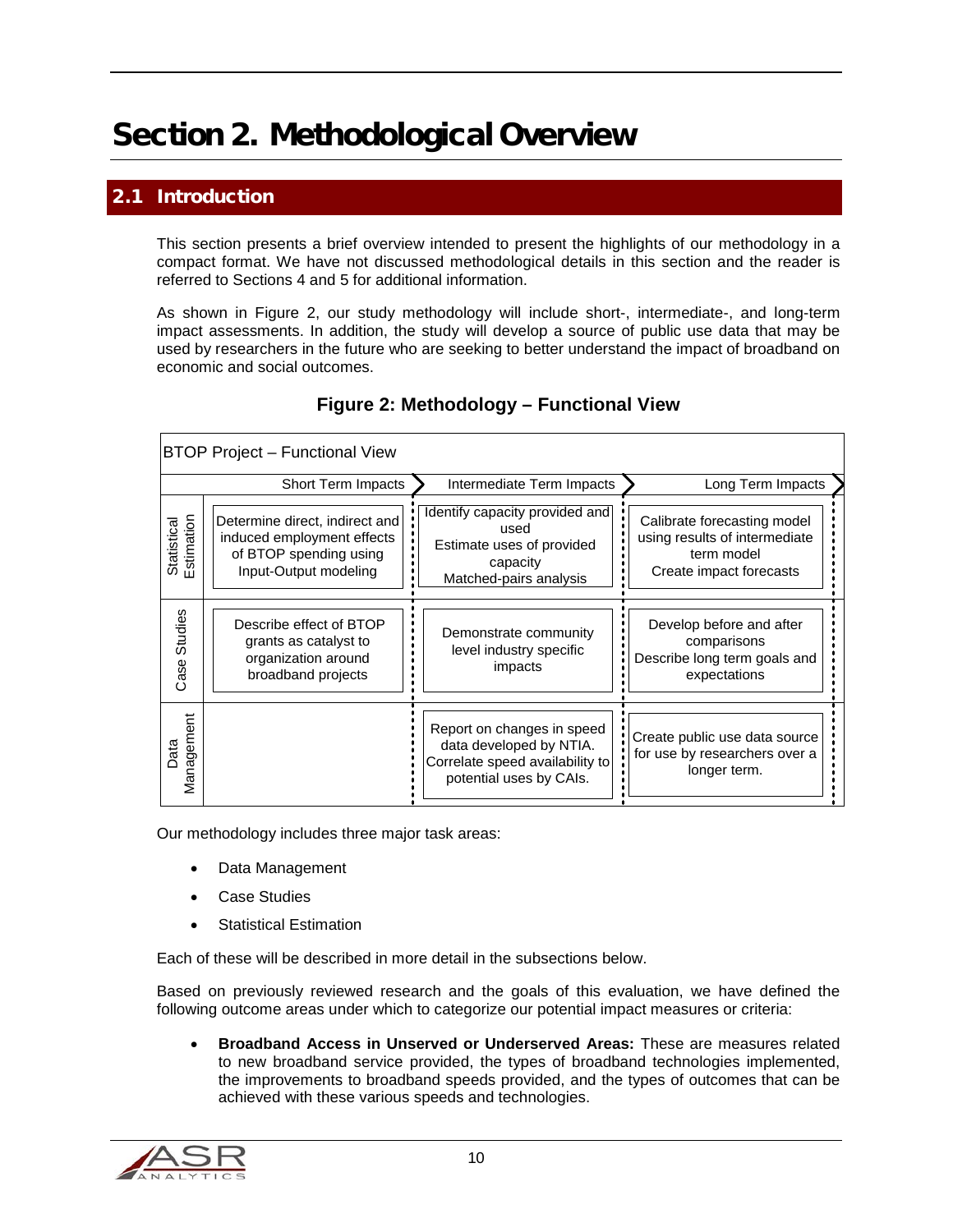- **Economic Impacts:** This area is primarily focused on jobs, but also includes other economic impacts such as wages, property values, and the number of firms in a region.
- **Educational Impacts (including focus on impacts to identified vulnerable populations):** These are measures, broken out by different levels of education, in changes to elements of educational content distribution and instruction.
- **Healthcare Impacts (including focus on impacts to identified vulnerable populations):** These are measures of changes in various elements of the provision and administration of the healthcare services including Health Information Technology (IT), e-Care, Electronic Health Record (EHR), Telehealth, and Mobile Health.
- **Public Safety Impacts:** These are measures related to both the provision and administration of public safety activities including those associated with law enforcement agencies, fire safety agencies, and emergency medical services.
- **Quality of Life Impacts:** These are measures related to various indicators of changes to standard of living associated with the uptake of broadband technologies such as community and civic participation (e.g., voter registration, volunteerism, and membership in civic associations), establishment of home businesses, time spent online, internet purchases, telecommuting rates, home schooling rates, increases in communications via email and other online channels.

#### <span id="page-10-0"></span>2.2 Data Collection and Integration

The foundation of any empirical study is a collection of high-quality data. Our evaluation study will include both quantitative and qualitative data, gathered through a variety of modalities. Our data sources will include:

- NTIA Performance Progress Reports (PPR)
- American Community Survey (ACS) Data
- U.S. Census Zip Code Business Patterns (ZBP) Data
- U.S. Department of Agriculture (USDA) Economic Research Service (ERS) Data
- NTIA Broadband Mapping data
- Federal Communication Commission (FCC) Form 477 data
- Recovery Act reports
- Community Anchor Institution data
- Data obtained from case study participants

As part of our ongoing project activities will establish data quality routines and validate data we have received to ensure we are using accurate data for our analysis. Once data has been transformed into analysis data sets, we will perform preliminary analyses on those data to identify patterns, outliers, and generate summary statistics. While data gathering will only be complete at the end of the project, we will create ongoing documentation of database tables, database design, and data formats as data availability permits. We expect a substantial portion of the data gathering activities to be scheduled for Year 1. At the end of the project the data we have used, together with all relevant documentation will be packaged for use by future researchers.

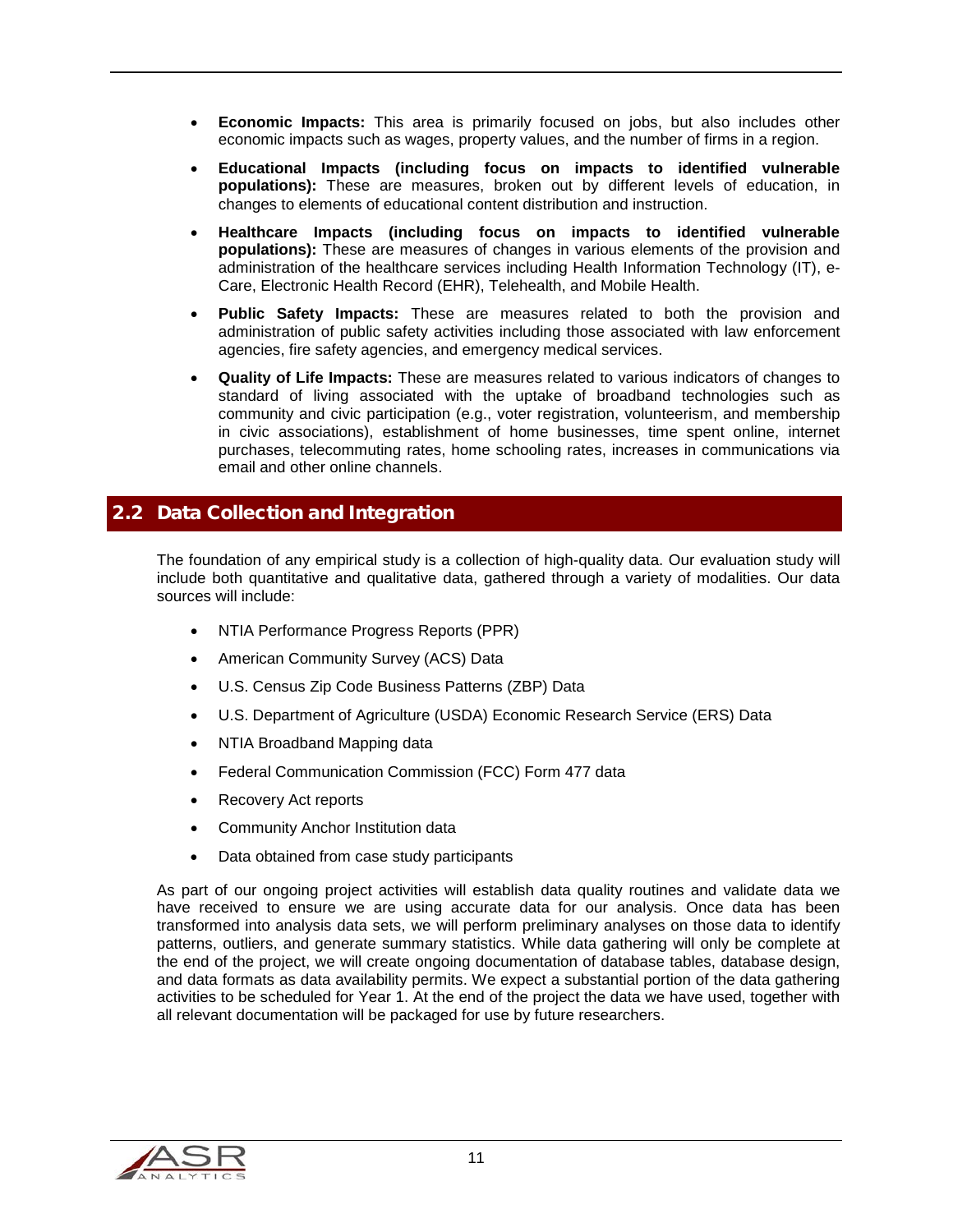## <span id="page-11-0"></span>2.3 Statistical Modeling

We will use a statistical estimation methodology to quantitatively assess the economic and social impacts of BTOP grants, especially infrastructure programs. The impacts of infrastructure programs are most amenable to quantitative analysis, and the methodology we present here is targeted toward the evaluation of these programs. Infrastructure projects have also received the majority of BTOP funding. In some cases PCC and SBA grants may have quantitatively measurable quantitative impacts, especially in the short-term. To the extent possible we will attempt to characterize these effects using quantitative methods.

### <span id="page-11-1"></span>2.4 Case Studies

We will perform case studies of selected CCI, PCC, and SBA grants to provide a window into the initial impacts of BTOP awards and provide ongoing snapshots of the Program's economic and social impacts, allowing for review and possible model adjustments for the longer-term, in-depth longitudinal study that will be a centerpiece of the Final Report.

The case studies will identify how the grantee maximized the impact of the BTOP investment; identify successful techniques, tools, materials and strategies used to implement the project; highlight best practices; and gather evidence from grantees, anchor institutions, and various publicly available data as to the impacts of the project in the community. The case studies will provide qualitative information; and, depending on the individual evaluation efforts of selected grantees, perhaps some quantitative data related to economic and social impacts of the activities resulting from the BTOP funded grant.

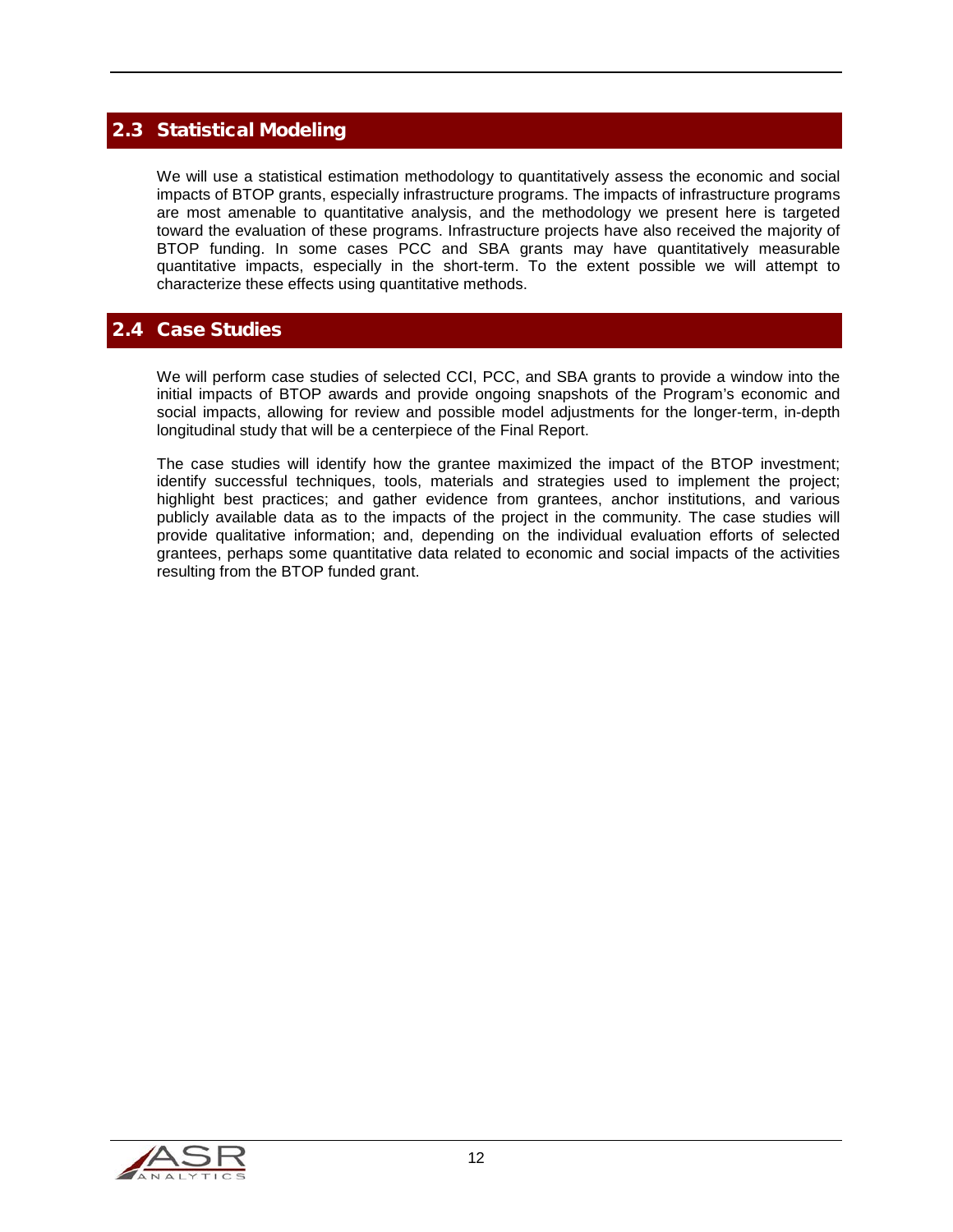## <span id="page-12-0"></span>Section 3. Data

## <span id="page-12-1"></span>**Introduction**

During the first six months of this project, the evaluation study team, in consultation with the Academic Advisory Committee, telecommunications industry experts, and several BTOP grantees, gathered and assessed NTIA Program data as well as public and private data sources that were available to measure the economic and social impacts of BTOP. One driver of the evaluation study design is the assessment of data currently available, data that will be available through quarterly and annual updates, and data that can be gathered during our case studies site visits.

Given the scope, complexity, and implementation timelines of many of these grants, most of the projects are not expected to be complete for months or even years. Therefore, data on project outcomes, affected populations, connected anchor institutions, miles of fiber, number of towers, etc., will be evolving over the period of performance. It is also possible that grant projects could make changes to the approach described in their initial applications. Because the implementation of these projects is ongoing during the evaluation, the evaluation study team will evaluate grants as they evolve over their life cycle.

We will use a SharePoint portal as the technology for project metadata and document management. This secure environment is the central control point for all project materials and artifacts. The portal provides access to project artifacts that are planned, in process, and completed. This directly supports the corporate level and project level quality plan by retaining research data, case study workspaces, contact lists, literature review articles, background information, and controlled versions of all deliverables. This system provides the evaluation study team with the ability to automate data quality routines, as well as data integration tasks, so we can quickly reproduce statistical findings as the NTIA program data and public use data are being updated through quarterly and annual data calls. Data received during case studies can be easily added to our data sets and checked against any data previously submitted.

#### <span id="page-12-2"></span>3.1.1 Geographical Unit of Analysis

NTIA awarded grants to applicants representing all states and territories of varying sizes, ranging from a single county to entire states, or even multiple states. Overall, grantees have reported that projects will connect or improve speeds at over 24,000 anchor institutions throughout the nation. Additionally, BTOP will fund over 35,000 new or upgraded workstations and more than 3,500 new or upgraded public computer centers. Grant recipients have also estimated that sustainable broadband adoption and awareness campaigns will reach a total of 40 million people.

The Final Report will examine the economic and social impacts of BTOP funded grants on communities, households, individuals, and anchor institutions. In order to assess impacts at these varied levels, data must be available at a variety of levels, including the county, ZIP Code Tabulation Areas (ZCTA), Census tract and Census block levels. The following describes the data we will seek to obtain at various levels of detail:

• County level data provides background on the areas that are served by BTOP projects. Public use data sources such as the Current Population Survey (CPS) provide a rich set of descriptive statistics on a county-by-county basis. While there is likely to be considerable variation within particular counties regarding social or economic conditions, county level analysis has been used to describe populations served by broadband and those who are excluded.

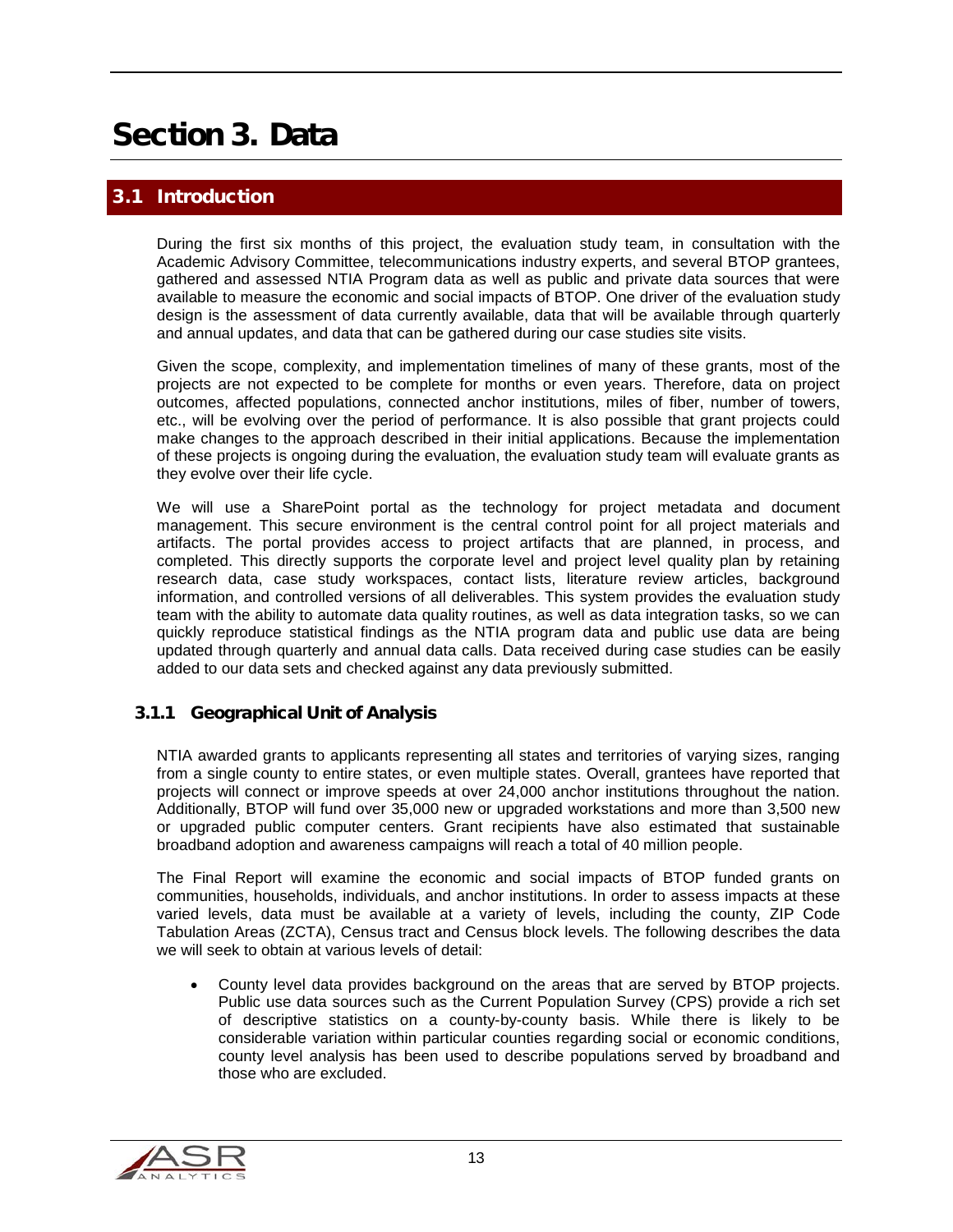- A ZCTA comprises a group of census blocks that roughly maps to ZIP Codes. Older FCC 477 data is reported at the ZCTA level, which provides a source of broadband availability data in addition to the NTIA Broadband Mapping Data. In addition, broadband industry pricing and speed information is typically quoted in terms of ZIP Code. While matches between ZIP Codes and ZCTAs are not exact, with due care a ZIP Code may be found that corresponds to a particular ZCTA in most cases. The use of ZCTAs as one of the fundamental geographic units of analysis provides several benefits:
	- ZCTAs are contained in only one county.
	- Each census block is contained in only one ZCTA. This allows aggregation of NTIA Broadband Mapping data to the ZCTA level.
	- ZCTA is the lowest level of geographic aggregation available for some Census data.
	- Matches can be made between ZIP Codes and ZCTAs, although this must be done carefully. This allows for the incorporation of ZIP Code indexed data, such as pricing data into the analysis.
- Census tract data provides additional information on geographically smaller areas, although this information is available less frequently and for fewer measurements of interest when compared to higher levels of geographic aggregation such as county and ZCTA. Census tract data has the following benefits:
	- Each census block is contained in only one census tract. This allows for the aggregation of NTIA Broadband Mapping data to the Census tract level.
	- Detailed demographic data is available from the ACS.
	- More recent FCC 477 data is available at the census tract level, which provides additional information on broadband availability.
- Census block data is the lowest level of geographic aggregation available for use in this study. NTIA Broadband Mapping data is generally available at the census block level, although in some cases it is more detailed than that.
	- In general, census block data will be used as the basis of the measures we will develop to track broadband development over time.
	- Aggregation of census blocks to the census tract, ZCTA or county level will be necessary to interpret the implication of changes to broadband access, availability and adoption.
- Anchor institutions are expected to play a key role in the promotion of broadband use, and their activities and experiences will provide insight into key factors influencing access and adoption.
	- Anchor institutions will be identified by name in the Performance Progress Reports provided by NTIA infrastructure grant recipients. We will track these reports to identify anchor institutions affected by BTOP grants.
	- Anchor institutions are also identified in the NTIA Broadband Mapping data, which tracks information on broadband speed and availability. This information will be used to supplement the data provided in the PPRs.
	- Some anchor institutions may be included in the case study process, for both PCC/SBA case studies and for CCI case studies. Information from these anchor institutions will be collected during interviews and will be qualitative, rather than quantitative in nature.

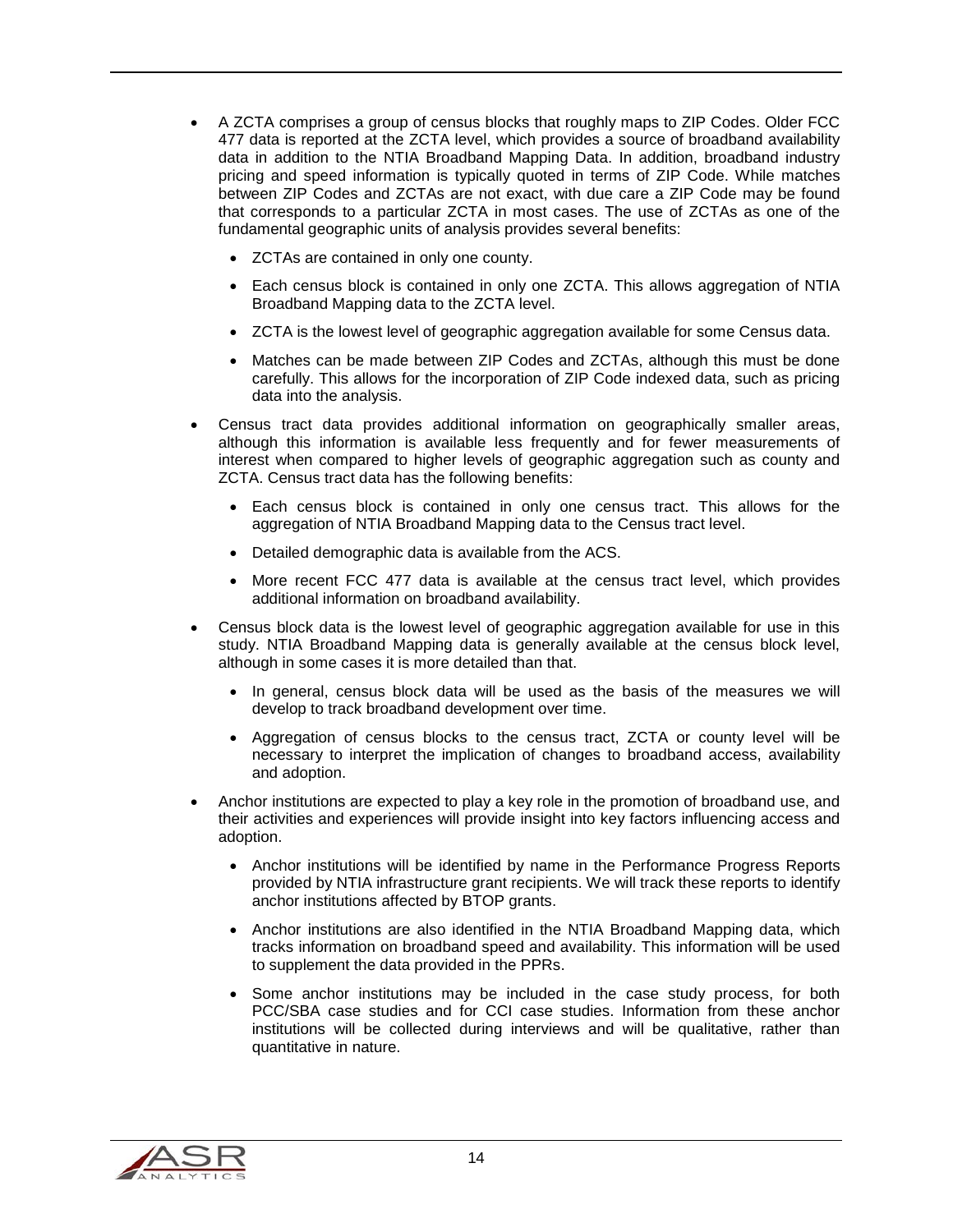## <span id="page-14-0"></span>3.2 Data Sources

Data will be integrated from a variety of data sources to create the analysis datasets. The major data sources we have identified include:

- NTIA PPRs
- American Community Survey Data
- U.S. Census ZBP Data
- USDA ERS Data
- NTIA Broadband Mapping data
- FCC Form 477 data
- Recovery Act reports
- Community Anchor Institution data
- Data obtained from case study participants

Each of these data sources is discussed below in more detail.

#### <span id="page-14-1"></span>3.2.1 NTIA Performance Progress Reports

NTIA program data provides a valuable starting point for our analysis of the effects of BTOP grants. While our study is intended to present the social and economic impacts of the activities actually undertaken by grant recipients, as opposed to those actions described in applications or other plans, grant applications provide information that will assist the evaluation study team in early stages of the project. Our primary source of project information will be data reported by grantees through PPRs.

After discussions with NTIA, we believe we have assembled the most comprehensive set of program data currently possible, taking into account the proprietary nature of some data sources and inherent uncertainties in the implementation of longer-term projects. We plan to reassess these program data sources over time, including the incorporation of PPR information as it becomes available.

Quarterly and Annual PPRs are a requirement from each grantee and will summarize progress to date for each project. We will collect, integrate, and track updates to those data elements quarterly and annually in order to measure progress. These reports provide quantitative and qualitative descriptions of the project's status and specific grant funded activities. PPRs for all project types include an overall assessment for the current and upcoming quarters percent complete within different categories of project activities. Beyond this, however, the PPRs include more detailed information on activities specific to each grant type. This information will be useful in identifying potential project impacts specific to a particular location that can be verified and validated through the case study. This information will also be useful in identifying project specific areas of inquiry to pursue further with individual anchor institution contacts. This will help monitor accuracy and validate data we have at a given point, as well as data received from each grantee. As these updated data are collected, BTOP economic impact forecasts will be calculated to reflect the most up-to-date data.

The PAM database has been provided as one source of BTOP program data, including actual grant awards. This database provides quarterly information about grant location, amount, recipient information, and a set of measures and characteristics specific to the grant. As these data are updated, more information about the specific accomplishments at particular locations will become

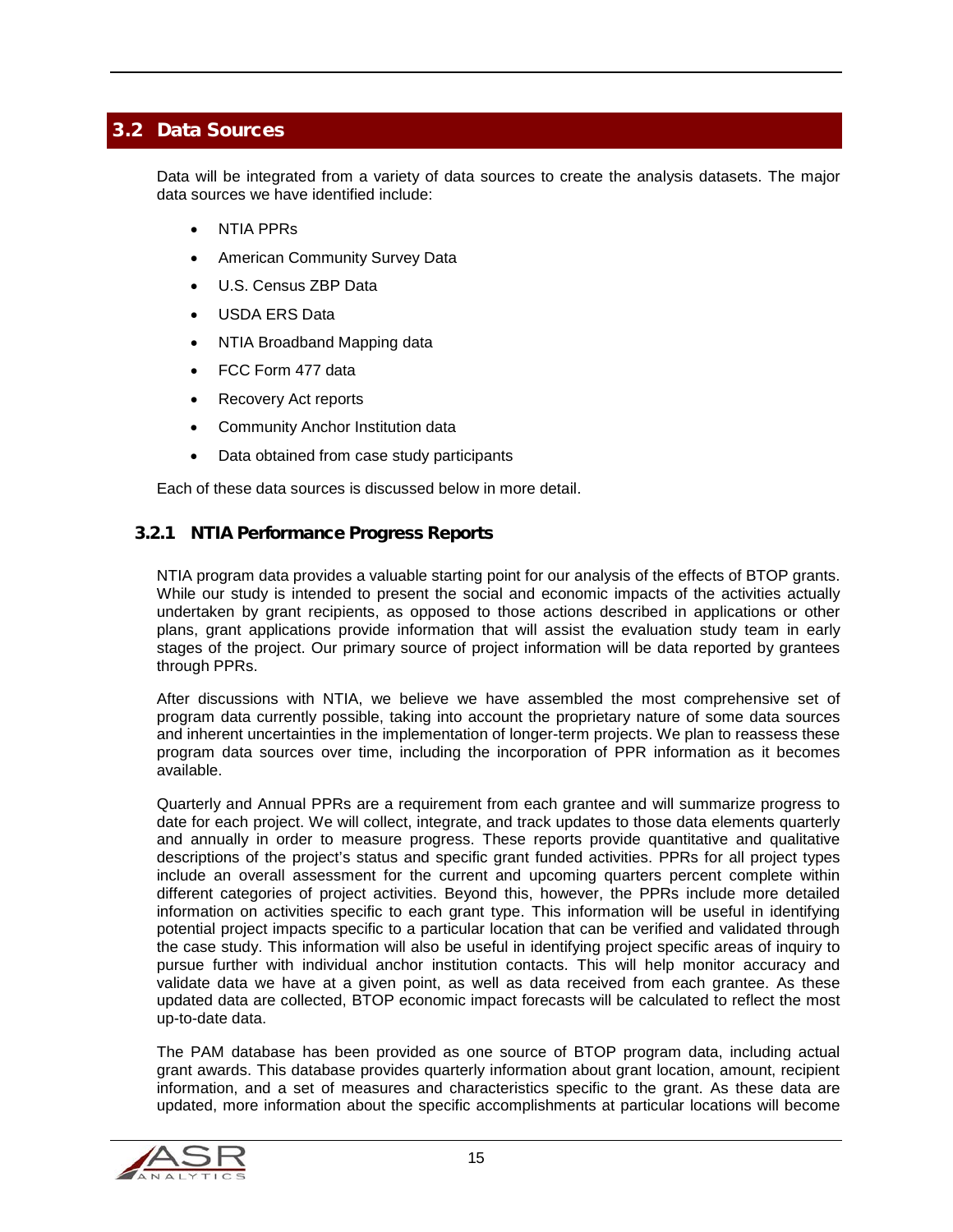available and will allow the evaluation study team to associate the BTOP grant award data with geographic areas and enhanced broadband availability. As such, it forms a core data source.

### <span id="page-15-0"></span>3.2.2 American Community Survey Data

As part of our analysis we will characterize the economic and demographic characteristics of areas and correlate these to broadband access, availability, and adoption. Most of our baseline sociodemographic data will be generated from the American Community Survey. As of the 2010 United States Census, the long form will not be used to collect detailed socio-demographic data. Instead, the American Community Survey has been focused on this data gathering effort.

Data for the ACS is produced from a random sample of households. Geographic areas are surveyed yearly, and data from successive years is aggregated into 3- or 5-year estimates. In order to preserve confidentiality, there is a built-in tradeoff between the level of geographic granularity at which data is available and the number of years of survey data that are aggregated in order to compute summary statistics. The data for this project will be drawn primarily at the census tract and ZBP level. This data is only available from an average of 5 successive ACS survey years. The data drawn from the ACS will be used to develop control variables that characterize the geographies included in the study. These characteristics are expected to be slowly changing variables, which makes for an acceptable tradeoff between the number of years used and the size of the area examined. Potential descriptive statistics include:

- Age
- **Ethnicity**
- Place of birth, citizenship, and year of entry
- Language spoken at home
- Educational attainment
- School enrollment
- Residence 1 year ago
- Veteran status and period of military service
- **Disability**
- Whether grandparents are caregivers
- Income
- Whether food stamp recipient
- Labor force status including industry, occupation, and class of worker
- Place of work and journey to work
- Work status last year
- Vehicles available
- Financial characteristics
- Tenure in current residence
- Value of current residence
- Rental rates
- Health insurance coverage

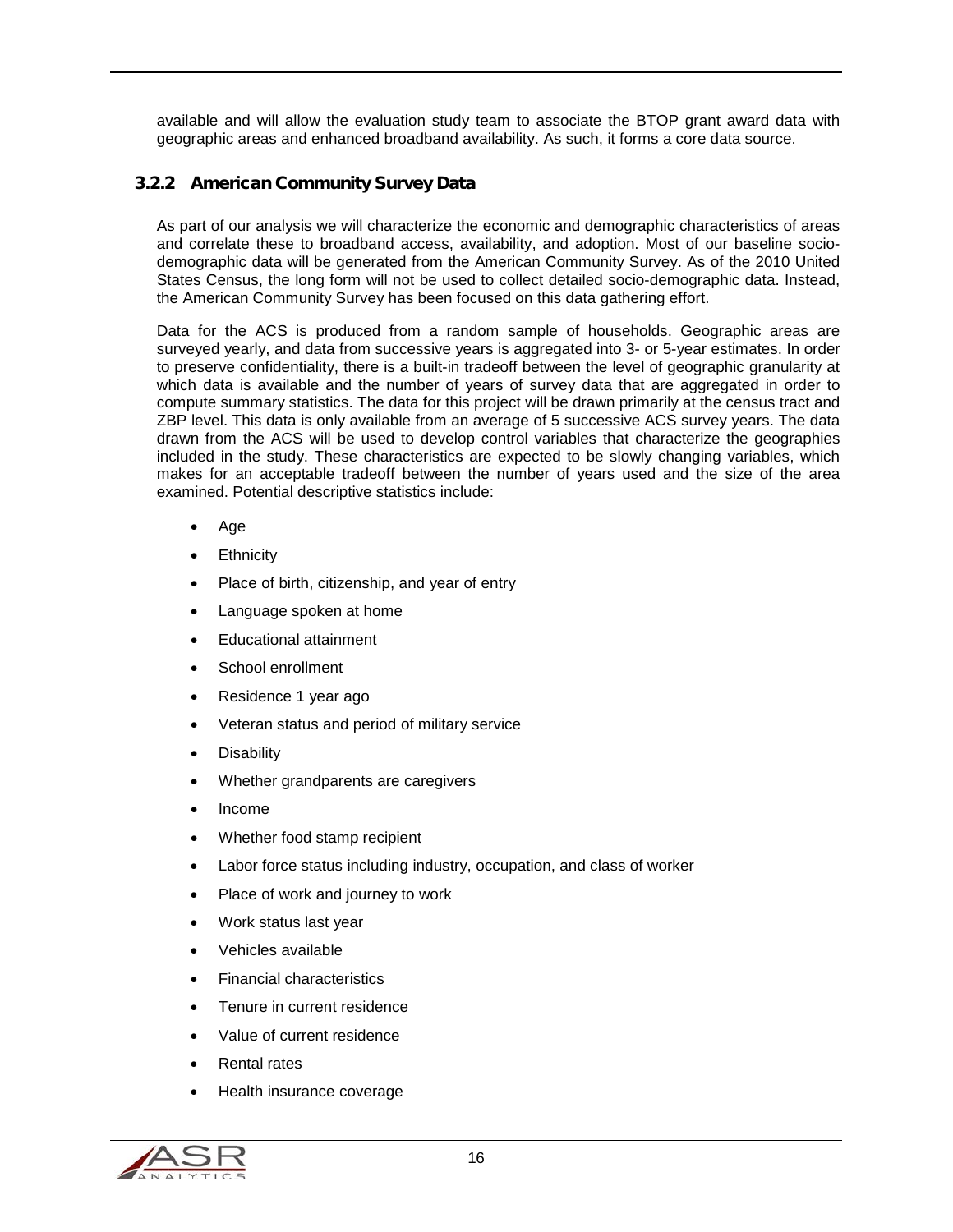Service-connected disability

#### <span id="page-16-0"></span>3.2.3 U.S. Census Zip Code Business Patterns Data

On a yearly basis, the U.S. Census Bureau provides data on ZBPs. These data are currently available for 2009 and will be updated to 2010 by the end of calendar year 2011. This data includes statistics on the number of business establishments, the classification of these establishments by NAICS code, employment, and payroll. All of these statistics are available on a yearly basis at the ZIP Code level. We will use these data to characterize the areas affected by the grants we examine.

#### <span id="page-16-1"></span>3.2.4 USDA Economic Research Service Data

The USDA ERS, in cooperation with the U.S. Census, also categorizes areas as urban or rural, according to commuting and employment patterns. These data provide the evaluation study team with a convenient measure of an area's urban or rural character. The definition of rural depends in part on how the measure designed to capture rural characteristics is used. As part of our methodology we will examine measurements of "rurality" used in previous studies in order to develop a meaningful measure for our study.<sup>[1](#page-16-4)</sup>

#### <span id="page-16-2"></span>3.2.5 National Broadband Mapping Data

The centerpiece of our economic criteria are measures obtainable using the National Broadband Mapping Program Data. On February 17, 2011 the NTIA brought online the National Broadband Map (NBM), "the first public, searchable nationwide map of broadband Internet availability."<sup>[2](#page-16-5)</sup> These data are provided by NTIA in cooperation with the FCC and the 50 states, territories, and District of Columbia. These data are based off of surveys of local broadband providers and has information on availability, technologies, and speed, by census block. The NBM project also makes available information about local community anchor institutions and their access to broadband services. This information can be used to create measures for broadband penetration in these core institutions.

Within the NBM Web site: "users can search by address to find the broadband providers and services available in the corresponding census block or road segment, view data on a map, or use other interactive tools to compare broadband across various geographies, such as states, counties, or congressional districts." In addition to specific searches, the site allows users to download entire data sets with information at the census block level. However, certain challenges have been brought to light surrounding the NBM. Ford states that measurement and sampling error are roots for the immediate issues with these data. It is anticipated that, over time, these "errors" will be resolved.<sup>[3](#page-16-6)</sup>

#### <span id="page-16-3"></span>3.2.6 FCC Form 477 Data

FCC 477 data refers to information submitted on the FCC's Form 477 by providers of broadband services, and comprising location, service levels, and speed. This allows the evaluation study team to measure broadband penetration on a ZCTA and census block level, forming a key component of our overall data store. Until recently, this was the most detailed data on broadband service provision available.

<span id="page-16-6"></span><span id="page-16-5"></span><span id="page-16-4"></span><sup>&</sup>lt;sup>3</sup> Ford, George S. 2011. "Challenges in Using the National Broadband Map's Data." Phoenix Center Policy Bulletin, no. 27 (March). http://www.phoenix-center.org/PolicyBulletin/PCPB27Final.pdf.



 <sup>1</sup> "Rural and Suburban America: When One Definition is Not Enough." Last modified August 4, 2011.

<sup>&</sup>lt;sup>2</sup> "Commerce's NTIA Unveils National Broadband Map and New Broadband Adoption Survey Results." Last modified February 17,<br>2011. http://www.ntia.doc.gov/press/2011/NationalBroadbandMap\_02172011.html.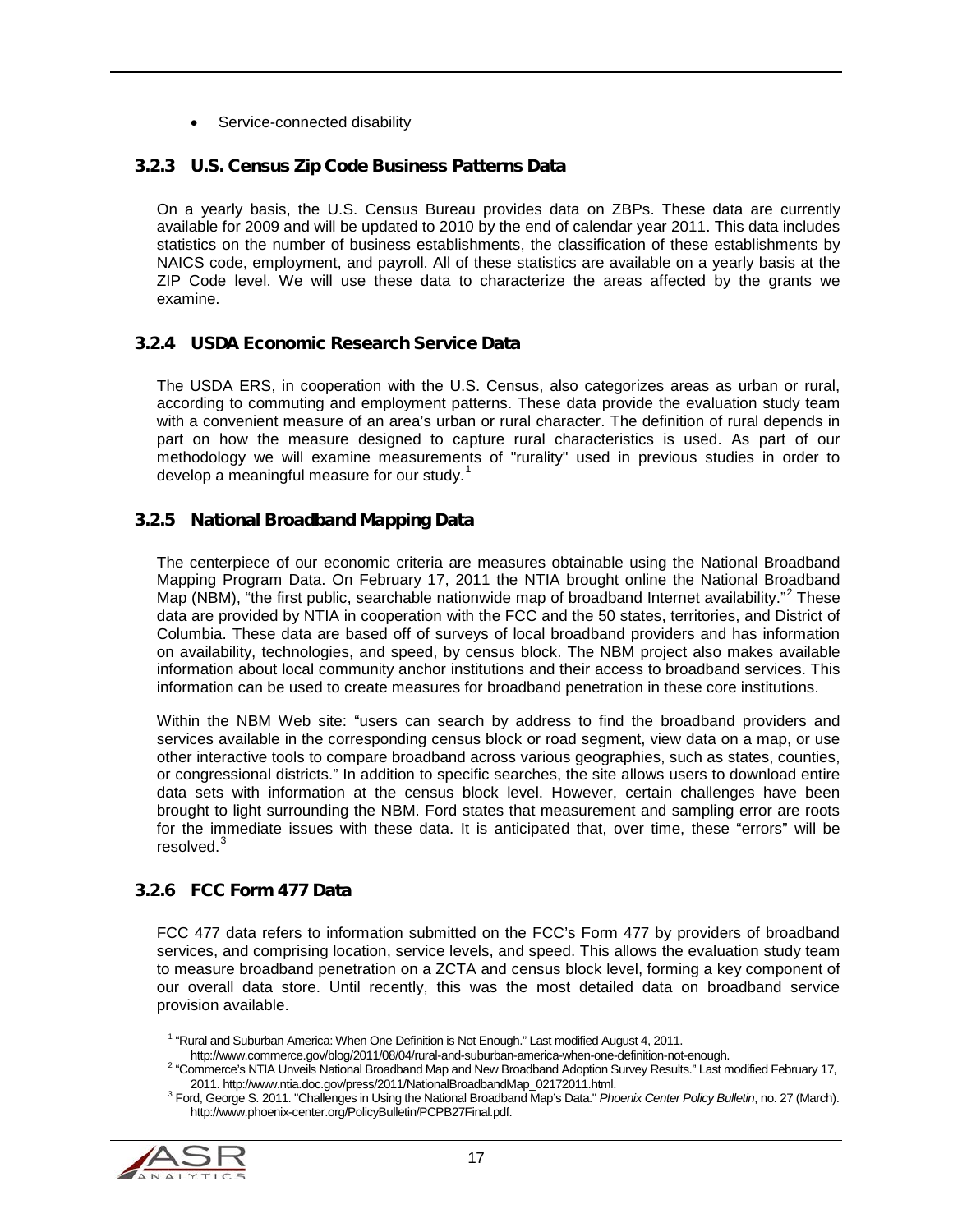A recent change in FCC Form 477 requirements now provides finer tracing on broadband supply penetration. This change should allow the evaluation study team to leverage biannual data around broadband bandwidth footprints and specific technologies at the grain of census tract. These data are available from March 2010 onwards.

### <span id="page-17-0"></span>3.2.7 Recovery Act Reports

To supplement our input/output analysis, we will make use of data submitted by grant recipients in their Quarterly and Annual PPRs. Since BTOP funding was provided by the Recovery Act, grantees must submit Quarterly PPRs throughout the duration of their projects. These quarterly reports are due no later than 10 days after the close of each quarter and are submitted to FederalReporting.gov. All of the reports are made available publicly after a federal agency performs a quality control and data validation. This process helps ensure transparency and accountability for Recovery Act award management.

The first report provided by each recipient will be used as a baseline report for comparative purposes. Recipients can use the Excel or XML report templates available on FederalReporting.gov for report submissions. The noteworthy variables included in the report templates are total amount of Recovery Act funds received, number of jobs, activity code (NAICS or NTEE-NPC), total federal amount of Recovery Act expenditure, and total federal Recovery Act infrastructure expenditure.

We are most interested in the data related to capital expenditures and job creation estimates and will use this data for a comparison with the results from our input/output analysis.

#### <span id="page-17-1"></span>3.2.8 Community Anchor Institutions

Community anchor institutions play a key role in our analysis, both as sites for PCC or SBA activity and as proxies for CCI investment in particular geographic areas. NTIA estimates that infrastructure projects "propose to connect or improve speeds for approximately 24,000 community anchor institutions."[4](#page-17-3) Understanding the location and type of anchor institutions that are connected by BTOP projects provide insight into geographic areas that should be considered for additional analysis as well as the types and locations of institutions that are likely to be affected by infrastructure projects.

#### <span id="page-17-2"></span>3.2.9 Data Obtained from Case Study Participants

In addition to the data sources described above, we will solicit information from interview participants as part of our case study methodology. We do not anticipate having a set group of questions for each participant. Rather, qualitative information will be gleaned from the conversations we have regarding the projects included in the case studies. Case study interview guides will be targeted to the particular goals, intended outputs/outcomes, types of services provided, community conditions and anchor institution/service location types of each grant and, as such, will be highly customized for each grant location. The guides will be designed to collect information from grantees, anchor institution/service locations, local economic development professionals (where identified by grantees or anchor site contacts), last mile providers (for CCI grants) and individual users (when such access is available and appropriate.) Also, particular facts regarding a project may be confirmed during the interview process and we will make note of these as applicable in our project data.

<span id="page-17-3"></span> <sup>4</sup> The Broadband Technology Opportunities Program. 2010. "Expanding Broadband Access and Adoption in Communities Across America, Overview of Grant Awards." Last modified December 14, 2010. http://www.ntia.doc.gov/reports/2010/NTIA\_Report\_on\_BTOP\_12142010.pdf.

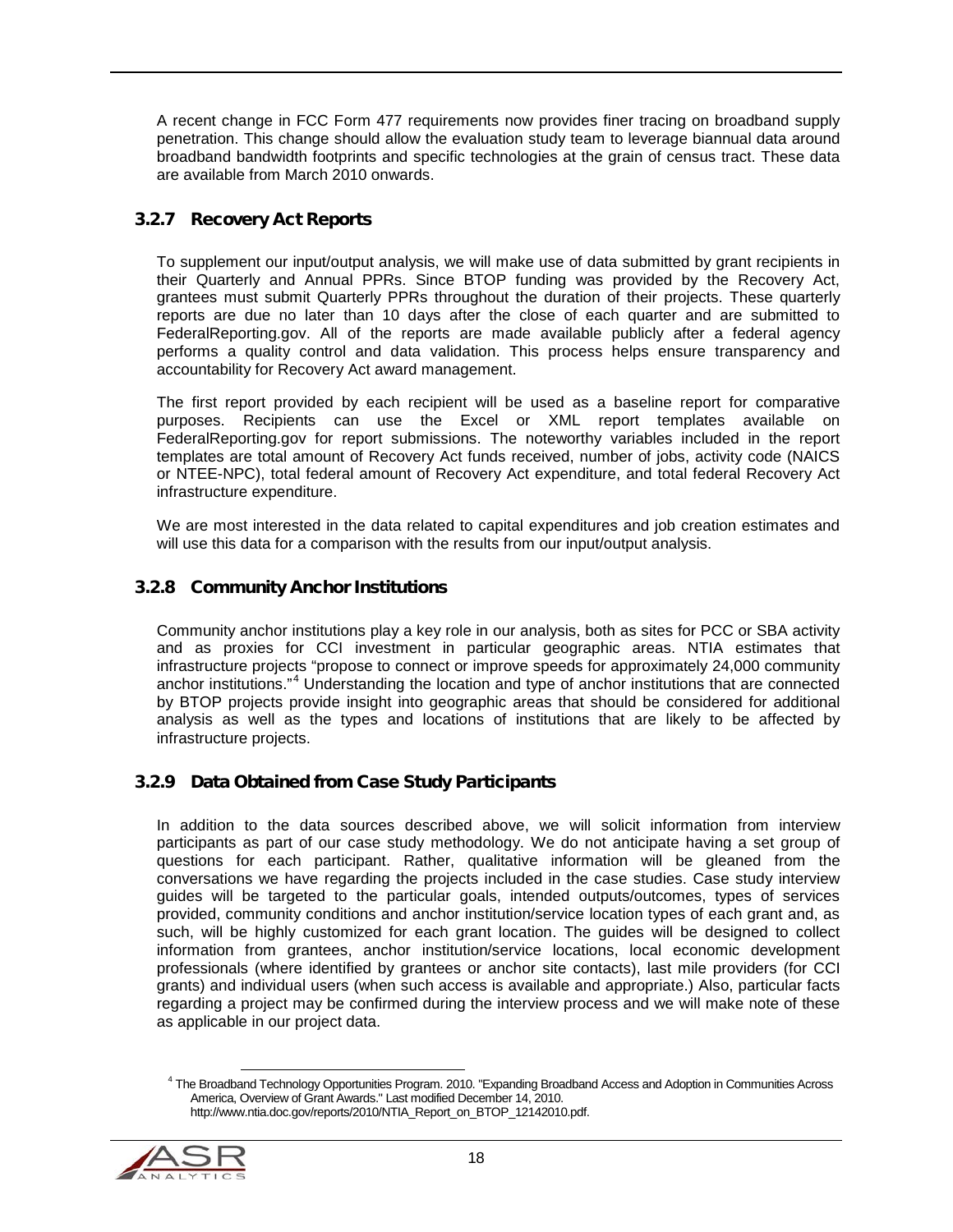## <span id="page-18-0"></span>Section 4. Sampling and Measurement

## <span id="page-18-1"></span>**Introduction**

This section presents the sample of CCI, PCC, and SBA projects that were selected as the basis for the study, the rationale for their selection, and descriptive statistics on each grant selected. The final list of grants to be used as the basis for the study has not been finalized and may be changed in the future. Finally, this section discusses some areas of measurement complexity and the selection of geographic areas matching those selected for the purpose of comparisons over time.

### <span id="page-18-2"></span>4.2 Grant Selection

In general, the selection of grants was purposeful and not meant to yield a statistical sample. The total number of selections was defined in our technical proposal and guided by the period of performance for the evaluation study, the logistics involved with conducting case study site visits, NTIA's requirements for the timing of interim reports, and the resources available for staffing the evaluation study team. NTIA and the evaluation study team worked collaboratively to develop a consistent set of criteria for the selection of grants. However, some differences in criteria exist due to the nature of CCI, PCC, and SBA projects. We discuss these differences below.

#### <span id="page-18-3"></span>4.2.1 Process

The primary focus of the final report is to investigate and measure the economic and social impacts of BTOP grants at the community, individual, and anchor institution levels. Therefore, from a grant selection perspective, grants that have more focused outcome goals, a more targeted impact area, and/or identified anchor institutions lend themselves better to this analysis.

The diversity in types of grants, their objectives, target audiences, types of technology, timing of project milestones and completion schedules, and geographic scope are just some of the many factors that require a customized and specific approach for each of the selected grants. In addition, given the number of PCC and SBA selections are limited to 15, and the number of CCI selections are limited to 12, generalizations of findings across the grants requires careful interpretation. A further consideration is that many of these projects will be "in flight" at the same time we are conducting the case studies; therefore, we have suggested that NTIA consider grants that are likely to be closer to completion, especially since we will be conducting anchor visits. We discussed with NTIA several other considerations in the selection process, and they are listed below.

These considerations included:

- Is the grantee (or sub-recipient as the case may be) a willing participant that will be able to engage in a meaningful conversation about the impacts – both forecasted and actual – of their project?
- Is this a grant in which there is some high level of confidence that it will be completed without significant technical or financial obstacles? In other words, selected locations can represent grants of varying quality, but extremely troubled or returned grants should not be included.
- Is this a grant for which there is some reason to believe there will be anchor institutions that can be identified and will have been connected (or, in the case of SBA/PCC, are open and operating) by the time the evaluation study team will be conducting case study site visits?

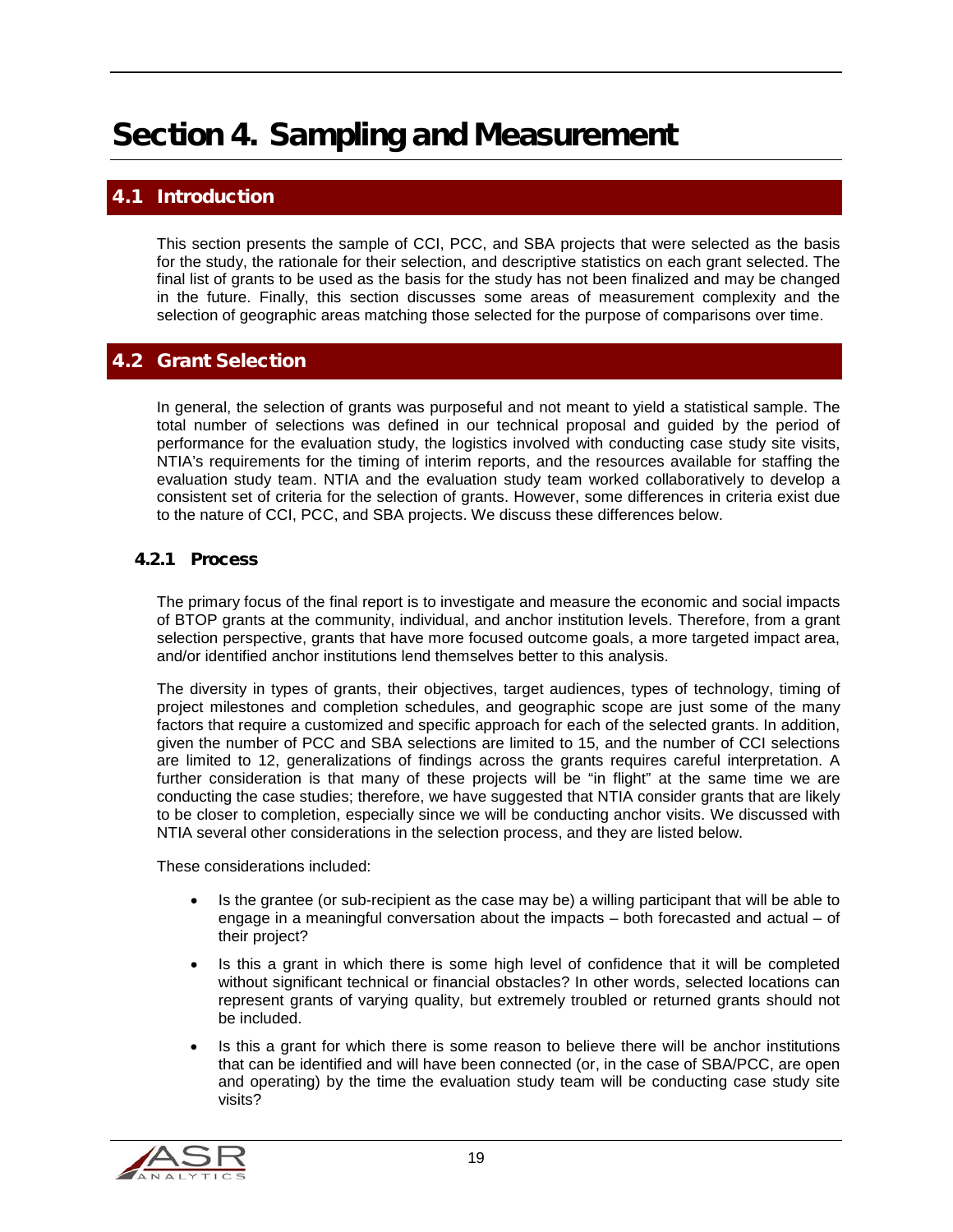The next level of consideration included various technical and administrative grant attributes including:

- Impact area or project focus with respect to the areas of analysis defined for the study, e.g., education, workforce development, healthcare, or public safety
- Urban versus rural location
- Grant size as measured by federal funding level
- Applicant Type, e.g., State Government, Non-Profit, For Profit, Small Business, Tribal
- Provision of service differentiators such as:
	- Types or style of training, outreach, or media engagement (in the case of PCC/SBAs)
	- Technology deployed, business model of applicant and/or sub-recipients, and/or middle mile versus last mile (in the case of CCIs)
- Type of population served
- Existence of a grant specific evaluation component being conducted by the grantee or a partner organization

Synergies across CCI, PCC, and SBA grant selections in a particular location were considered only if the first two levels of consideration kept the grants in the pool of potential selections. Finally, logistical considerations including budgetary and travel considerations were applied in making the final selection of grants.

#### <span id="page-19-0"></span>4.2.2 Selected Grants

[Table 1](#page-19-1) presents a list of 15 selected PCC/SBA (7 PCC and 8 SBA) and 12 selected CCI grants along with a brief description of each project.

<span id="page-19-1"></span>

| <b>Recipient</b>                   | <b>Project Title</b>                                                                       | <b>Description</b>                                                                                                                                                                                                                                          |
|------------------------------------|--------------------------------------------------------------------------------------------|-------------------------------------------------------------------------------------------------------------------------------------------------------------------------------------------------------------------------------------------------------------|
|                                    |                                                                                            | CCI                                                                                                                                                                                                                                                         |
| <b>MCNC</b>                        | North Carolina<br>Rural Broadband<br>Initiative                                            | To construct over 1,300 more miles of fiber<br>infrastructure to community colleges, libraries,<br>schools, health and public safety facilities, and<br>other community anchor institutions in 69 of the<br>most economically disadvantaged rural counties. |
| South Dakota Network<br>(SDN), LLC | <b>Project Connect</b><br>South Dakota                                                     | SDN, a partnership of 27 independent telecom<br>providers, will add 140 miles of backbone<br>network and 219 miles of middle mile spurs to<br>SDN's 1,850-mile fiber-optic network.                                                                         |
| Zayo Bandwidth, LLC                | Indiana Middle<br>Mile Fiber for<br>Schools,<br>Communities,<br>and Anchor<br>Institutions | Directly connect 21 Ivy Tech Community College<br>campuses to the state's existing high-speed<br>network for education and research, known as<br>the I-Light network.                                                                                       |

## **Table 1: Selected Grants**

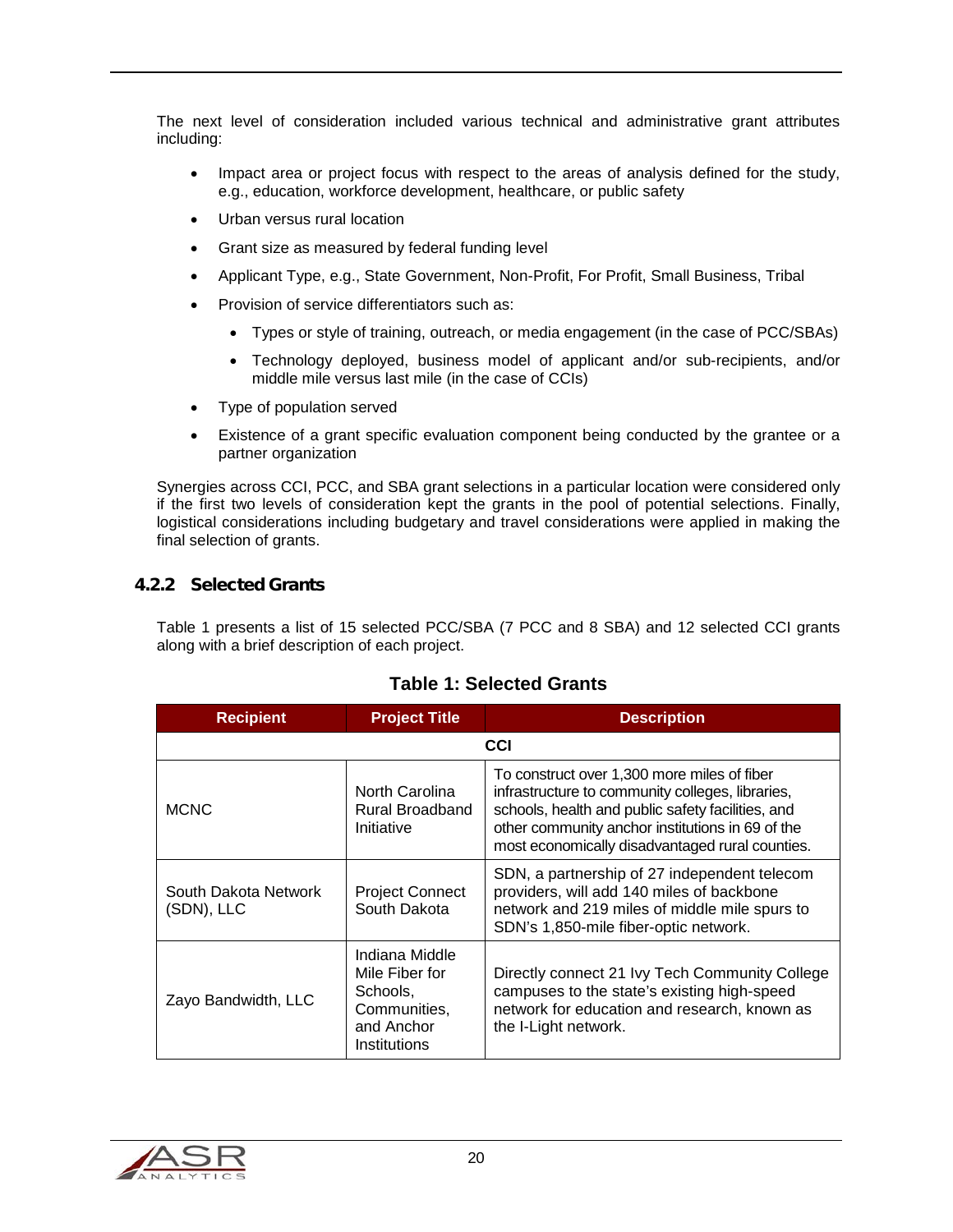| <b>Recipient</b>                                                                                | <b>Project Title</b>                                                                                                     | <b>Description</b>                                                                                                                                                                                                                                                                                                                              |
|-------------------------------------------------------------------------------------------------|--------------------------------------------------------------------------------------------------------------------------|-------------------------------------------------------------------------------------------------------------------------------------------------------------------------------------------------------------------------------------------------------------------------------------------------------------------------------------------------|
| Merit Network Inc.                                                                              | <b>REACH</b><br>Michigan Middle<br>Mile<br>Collaborative                                                                 | Build a 955-mile advanced fiber-optic network<br>through underserved counties in Michigan's<br>Lower Peninsula to serve institutions,<br>businesses and households, the project will<br>extend Merit's 1600 miles of existing network<br>and intends to directly connect 44 anchor<br>institutions.                                             |
| Mid-Atlantic Broadband<br>Cooperative                                                           | Middle Mile<br><b>Expansion for</b><br>Southern Virginia                                                                 | Add 465 miles of new fiber to an existing 800-<br>mile fiber network, focused on directly<br>connecting 121 K-12 schools.                                                                                                                                                                                                                       |
| <b>Executive Office State of</b><br>West Virginia                                               | West Virginia<br>Statewide<br><b>Broadband</b><br>Infrastructure<br>Project                                              | Expand the state's existing microwave public<br>safety network and add about 2,400 miles of<br>fiber, expecting to directly connect more than<br>1,000 anchor institutions.                                                                                                                                                                     |
| Massachusetts<br><b>Technology Parks</b>                                                        | The<br>Massachusetts<br><b>Broadband</b><br>Institute: Mass<br>Broadband 123                                             | Link almost 1,400 community anchor institutions<br>through a new middle mile fiber network by<br>constructing over 1,300 miles of new fiber in<br>areas.                                                                                                                                                                                        |
| OneCommunity                                                                                    | <b>Transforming NE</b><br>Ohio                                                                                           | Build 900 new miles of fiber, leveraging another<br>2,000 miles of existing network, across 20<br>counties.                                                                                                                                                                                                                                     |
| University of Arkansas                                                                          | The Arkansas<br>Healthcare,<br>Higher Education,<br>Public Safety &<br>Research<br>Integrated<br>Broadband<br>Initiative | Deploy a new middle-mile fiber network across<br>every county in the state that will extend, integrate,<br>and enhance the capabilities of two major<br>community-serving networks already in existence:<br>the Arkansas Telehealth Oversight & Management<br>(ATOM) Network and the Arkansas Research &<br>Education Optical Network (ARE-ON). |
| Ocean State Higher<br><b>Education Economic</b><br>Development<br><b>Administrative Network</b> | BEACON 2.0                                                                                                               | Construct a new fiber-optic backbone network to<br>connect community anchor institutions and offer<br>interconnection points for local broadband providers<br>in all five counties in the state, as well as Bristol and<br>Plymouth Counties in southeastern Massachusetts.                                                                     |
| <b>Delta Communications</b>                                                                     | Illinois Broadband<br>Opportunities<br>Partnership -<br>Southern                                                         | Deploy a high-speed fiber middle mile network<br>across a 23-county region of southern Illinois.                                                                                                                                                                                                                                                |
| Lane Council of<br>Governments                                                                  | Oregon South<br><b>Central Regional</b><br><b>Fiber Consortium</b><br>Lighting the Fiber<br>Middle Mile<br>Project       | Enhance an existing fiber-optic backbone and<br>deploy 124 miles of fiber-optic network to deliver<br>broadband capabilities across three large, mostly<br>rural counties -- Lane, Douglas, and Klamath.                                                                                                                                        |

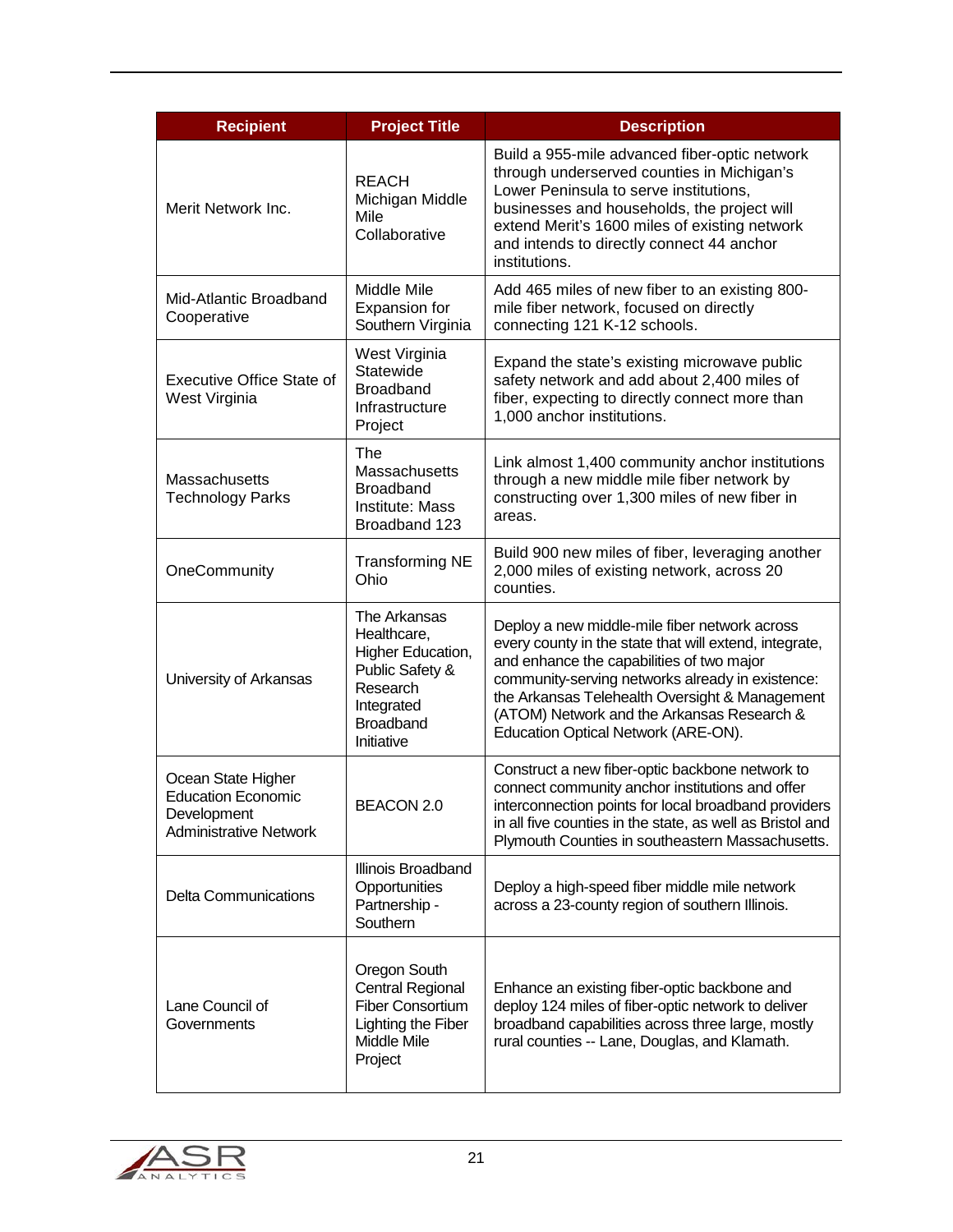| <b>Recipient</b>                                                         | <b>Project Title</b>                                                     | <b>Description</b>                                                                                                                                                                                                                                                                                                                                                                                                                                                                            |  |
|--------------------------------------------------------------------------|--------------------------------------------------------------------------|-----------------------------------------------------------------------------------------------------------------------------------------------------------------------------------------------------------------------------------------------------------------------------------------------------------------------------------------------------------------------------------------------------------------------------------------------------------------------------------------------|--|
| <b>PCC</b>                                                               |                                                                          |                                                                                                                                                                                                                                                                                                                                                                                                                                                                                               |  |
| Florida A&M University                                                   | The FAMU<br><b>Center for Work</b><br>Force<br>Development               | Establish a new Center for Public Computing<br>and Workforce Development on the Florida A&M<br>campus to serve the public of Tallahassee and<br>surrounding Gadsden and Jefferson Counties.<br>The center also plans to serve as a resource to<br>other public computing centers in the region                                                                                                                                                                                                |  |
| Cambridge Housing<br>Authority                                           | Cambridge<br>Housing<br>Authority<br>Community<br><b>Computer Center</b> | Re-open one computer center and expand the<br>capacity of two public computer centers in public<br>housing developments. The project will purchase<br>40 computers, replace 24 workstations, and add<br>16 new ones to serve approximately 384 new<br>users per week. These centers will be located<br>strategically across the city in the largest family<br>public housing developments.                                                                                                    |  |
| SC State Board for<br><b>Technical and</b><br>Comprehensive<br>Education | SC Reach for<br><b>Success</b>                                           | Expand the capacity of 51 public computer<br>centers and create 19 new computer labs across<br>the South Carolina Technical College System's<br>16 member colleges. Plan to conduct surveys<br>and outreach to determine the types of<br>additional continuing education courses students<br>and the community need, including English as a<br>Second Language, Internet and computer skills,<br>and technical and healthcare training.                                                       |  |
| <b>WorkForce West</b><br>Virginia                                        | One-Stop Public<br><b>Computer Center</b><br>Modernization               | Enhance and expand public-use computers,<br>connection speeds, and wireless capabilities at<br>20 WorkForce West Virginia One-Stop offices<br>throughout the state. These offices provide<br>referrals, career counseling, and other<br>employment-related services. The AARP<br>Foundation will provide training that focuses on<br>job search assistance, life skills development<br>and work-focused basic education to help<br>individuals overcome barriers to successful<br>employment. |  |
| Michigan State<br>University                                             | Evidence Based<br><b>Computer Center</b><br>Deployment II                | Partner with 3 community colleges to add<br>workstations at 169 PCCs and create 38 new<br>PCCs throughout the State of Michigan. The<br>PCCs will be located at libraries, community<br>colleges, public housing, and other community<br>support organizations. The State Library of<br>Michigan and Community Outreach Services<br>Corporation, a for-profit entity, will provide<br>assistance at public housing sites and other low-<br>income community centers.                          |  |

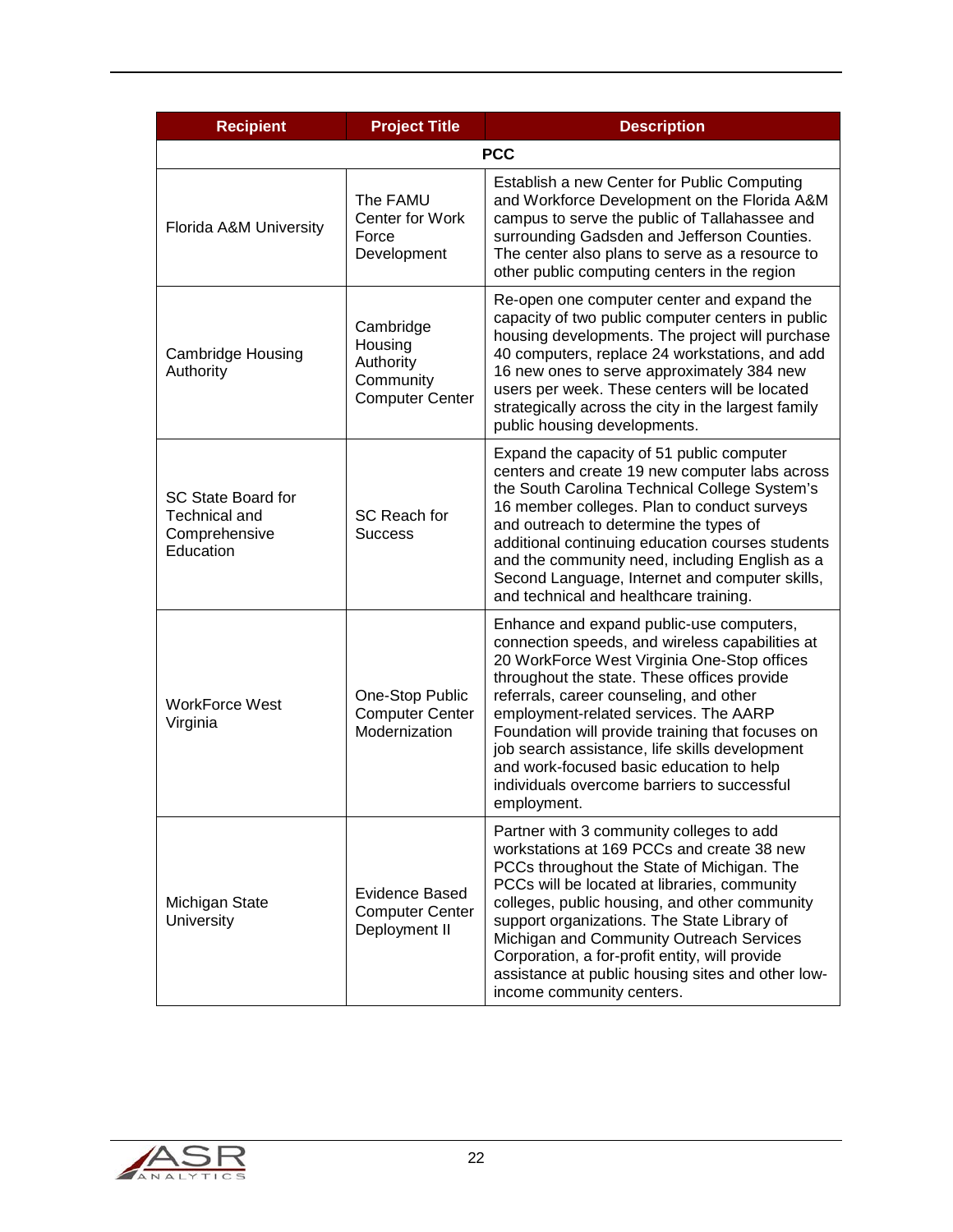| <b>Recipient</b>                                                 | <b>Project Title</b>                                                                                                                  | <b>Description</b>                                                                                                                                                                                                                                                                                                                                                                                                                                                                                                                                                                                     |
|------------------------------------------------------------------|---------------------------------------------------------------------------------------------------------------------------------------|--------------------------------------------------------------------------------------------------------------------------------------------------------------------------------------------------------------------------------------------------------------------------------------------------------------------------------------------------------------------------------------------------------------------------------------------------------------------------------------------------------------------------------------------------------------------------------------------------------|
| Technology For All, Inc                                          | <b>Texas Connects</b><br>Coalition                                                                                                    | Create 8 PCCs and upgrade 62 existing PCCs in<br>libraries, workforce centers, public housing,<br>government-operated community centers, and<br>other community organizations. The PCCs will<br>be located in urban and rural areas of southwest<br>Texas.                                                                                                                                                                                                                                                                                                                                             |
| Las Vegas-Clark County<br>Urban League                           | Access to<br>Computer<br>Technology and<br>Instruction in<br>Online<br>Networking<br>(ACTION)                                         | Expand capacity at 14 public computer centers<br>and create 15 new public computer centers in<br>public housing developments as well as<br>community and senior centers throughout Clark<br>County, Nevada. The 29 centers will offer<br>computer classes, job training and certification<br>programs, and community health programs<br>through partner organizations. The project plans<br>to hire at least 10 bilingual instructors capable of<br>teaching courses in Spanish.                                                                                                                       |
|                                                                  |                                                                                                                                       | <b>SBA</b>                                                                                                                                                                                                                                                                                                                                                                                                                                                                                                                                                                                             |
| <b>California Emerging</b><br><b>Technology Fund</b>             | <b>Broadband</b><br>Awareness and<br>Adoption                                                                                         | Build awareness and understanding of<br>broadband in vulnerable and low-income<br>communities in Los Angeles, the Central Valley,<br>Orange County, San Diego, and the Inland<br>Empire using a targeted media campaign.<br>Provide digital literacy training for low-income<br>individuals, and partner with statewide<br>organizations to coordinate an intensive media<br>campaign, including multi-lingual outlets, and<br>relevant online software applications targeting<br>hard-to-reach, low-income communities, aided<br>by outreach from trusted ambassadors and<br>grassroots mobilization. |
| <b>Foundation For</b><br>California Community<br>Colleges (FCCC) | California<br>Connects                                                                                                                | Provide outreach, training, and learning support<br>to increase digital literacy skills and broadband<br>usage in partnership with 33 California<br>community colleges, 136 public libraries, public<br>computing centers, and community-based<br>organizations. Special emphasis placed on 18<br>Central Valley counties that contain a<br>concentration of the target audience of low-<br>income Hispanic residents.                                                                                                                                                                                 |
| <b>Future Generations</b><br><b>Graduate School</b>              | <b>Equipping West</b><br>Virginia's Fire<br>and Rescue<br>Squads with<br>Technology and<br><b>Training to Serve</b><br>Communications | Community-based approach to stimulate<br>broadband adoption, extend computer access,<br>and provide training to low-income and<br>predominantly rural communities across West<br>Virginia by providing these services at 60<br>volunteer fire and emergency rescue stations.<br>Project will include peer-to-peer outreach,<br>newspaper and radio advertisements, signs to<br>announce services, social networking, and a<br>support Web site.                                                                                                                                                        |

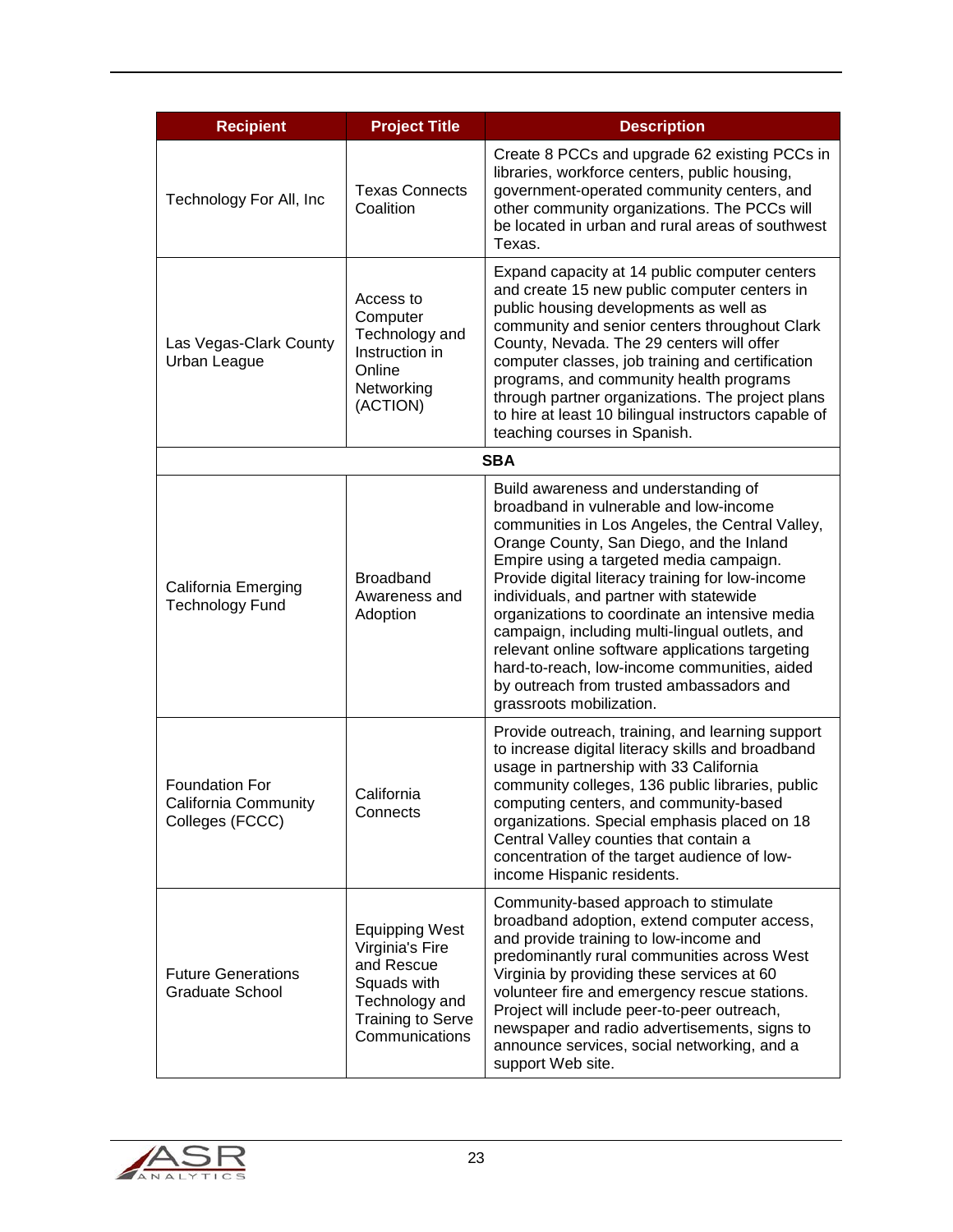| <b>Recipient</b>                                                  | <b>Project Title</b>                                                     | <b>Description</b>                                                                                                                                                                                                                                                                                                                                                                                                                                                                                                                                                                                              |  |
|-------------------------------------------------------------------|--------------------------------------------------------------------------|-----------------------------------------------------------------------------------------------------------------------------------------------------------------------------------------------------------------------------------------------------------------------------------------------------------------------------------------------------------------------------------------------------------------------------------------------------------------------------------------------------------------------------------------------------------------------------------------------------------------|--|
| Delaware Department of<br><b>State</b>                            | Delaware Library<br>Job/Learning<br>Labs                                 | The project plans to serve residents by providing<br>public access computers, assistive technology,<br>videoconferencing capabilities, and wireless<br>networking. The computer centers at the Dover,<br>Georgetown, Seaford, and Wilmington libraries<br>will become Job/Learning Labs focusing<br>specifically on the needs of the unemployed,<br>with specialized training for resume building, job<br>search, and interview skills. This project will also<br>upgrade public computer centers at all 32 public<br>libraries statewide and deploy approximately 50<br>new computer workstations.             |  |
| Greater Philadelphia<br><b>Urban Affairs Coalition</b><br>(GPUAC) | Freedom Rings:<br>Sustainable<br><b>Broadband</b><br>Adoption            | GPUAC, in partnership with 10 experienced<br>organizations working with targeted vulnerable<br>populations, proposes to increase broadband<br>adoption by providing strategic outreach,<br>broadband education, awareness, training,<br>access, equipment and support to underserved<br>populations in low-income communities<br>throughout Philadelphia.                                                                                                                                                                                                                                                       |  |
| Connect Arkansas Inc.                                             | Expanding<br><b>Broadband Use</b><br>in Arkansas<br>Through<br>Education | Implement a three-pronged program that will be<br>piloted in the 15 poorest counties in Arkansas.<br>Program focused on basic digital literacy<br>training, entrepreneurship, and healthcare<br>access. Upon successful completion of the<br>training, families will receive a refurbished<br>computer. A technology entrepreneurship<br>program targeting low-income youth will also be<br>developed and implemented. Working with the<br>University of Arkansas Medical Services<br>(UAMS), the project will also oversee a<br>comprehensive broadband-based health<br>awareness campaign.                    |  |
| City of Chicago                                                   | SmartChicago<br>Sustainable<br><b>Broadband</b><br>Adoption              | Spur economic development in five<br>disadvantaged neighborhoods in Chicago by<br>creating public computer centers at six<br>community centers for working families and<br>expand workstation capacity at four Business<br>Resource Centers, as well as provide 1,500<br>residents and small businesses that complete a<br>multi-session training course with laptops and<br>netbooks. Project will also involve a citywide<br>multilingual broadband awareness campaign<br>including outreach by local community<br>organizations in each neighborhood; and the<br>creation of neighborhood-based Web portals. |  |

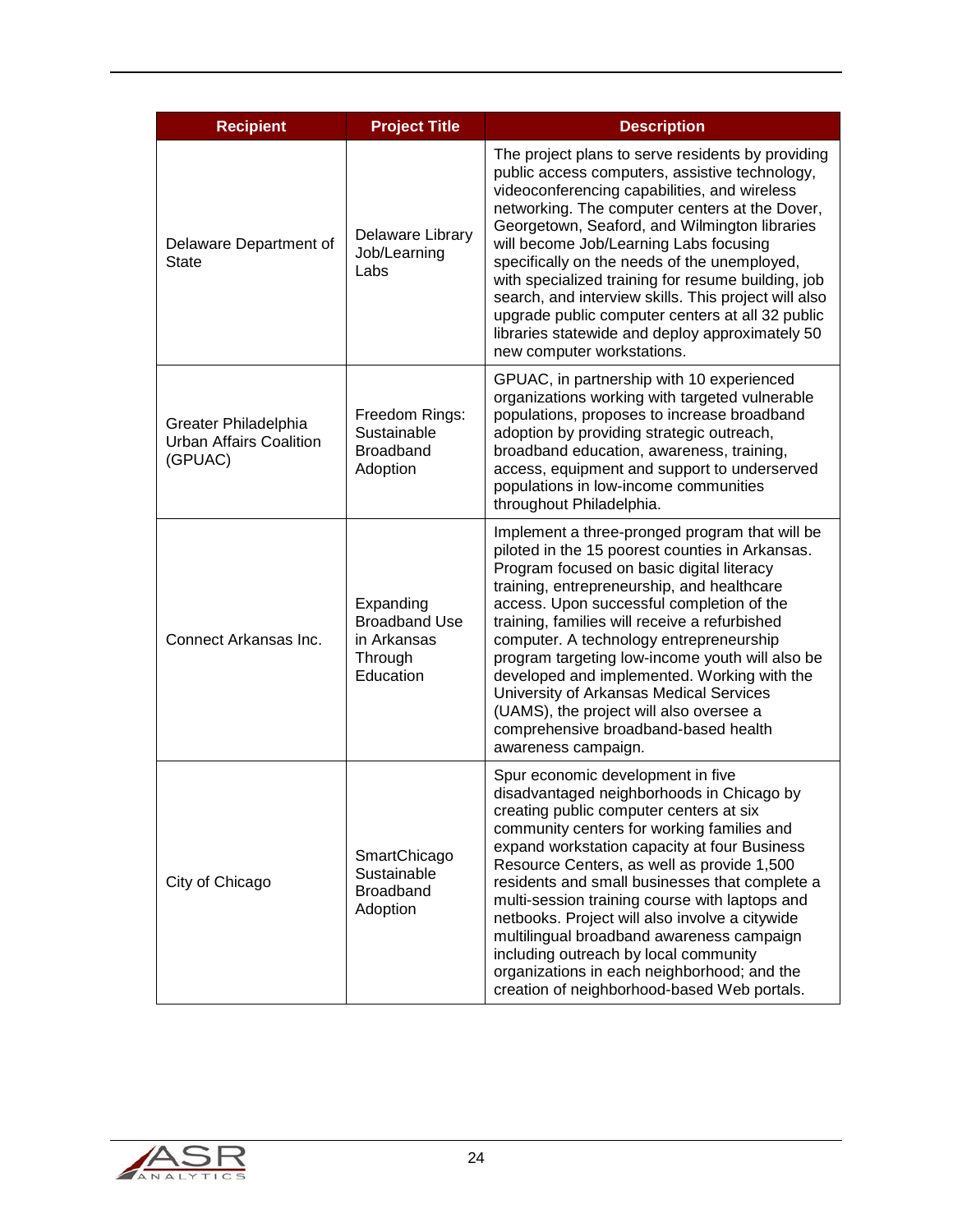| <b>Recipient</b>            | <b>Project Title</b>                          | <b>Description</b>                                                                                                                                                                                                                                                                                                                                                                                                                                                                                                                                                                                                                                                                                                                                                                    |
|-----------------------------|-----------------------------------------------|---------------------------------------------------------------------------------------------------------------------------------------------------------------------------------------------------------------------------------------------------------------------------------------------------------------------------------------------------------------------------------------------------------------------------------------------------------------------------------------------------------------------------------------------------------------------------------------------------------------------------------------------------------------------------------------------------------------------------------------------------------------------------------------|
| C. K. Blandin<br>Foundation | Minnesota<br>Intelligent Rural<br>Communities | Reach each of Minnesota's 80 rural counties<br>through education, training, technical assistance,<br>and by removing barriers to broadband adoption.<br>Training will be provided in computer literacy,<br>online education, and workforce development,<br>and 1,000 affordable refurbished computers will<br>be distributed to low-income, rural Minnesota<br>residents. Funding will also support the<br>development of institutional broadband<br>applications for schools and healthcare facilities<br>to help increase broadband adoption. The U.S.<br>Department of Commerce's Economic<br>Development Administration (EDA) Center at the<br>University of Minnesota, Crookston will help<br>track the impact of the project, including the<br>number of subscribers generated. |

[Table 2](#page-25-0) presents coverage of the selected grants against the various attributes discussed above. The paragraphs that follow the table provide detail on how each of these categorizations were determined, what they mean for the case studies, and statistics on how the selected grants compare to the universe of grants in each area. Impact area is one of these attributes that benefits from some upfront explanation for context in viewing the table. The impact categories applied and their definitions include:

- Workforce Development Projects that have explicitly linked their location or program to job search by providing training in job skills, or training in how to use the Internet specifically to find a job. Also includes projects that explicitly provide training or other resources geared towards small businesses or to business development skills in general.
- Healthcare Projects that have explicit links to healthcare providers, training on how to use the Internet to find health information, or links to schools of medicine, public health or pharmacy.
- Education Projects that are explicitly linked to GED training or to distance learning. These are projects that are linked to the provision of skills or learning other than how to use the technology itself and, which are tagged "digital literacy" as described below.
- Digital Literacy Projects that include training for users on how broadband technology works and what they can do with it. This category should include most if not all PCCs and all SBAs. Most CCI projects do not have this component.
- Public Safety Projects that have explicit links to public safety outcomes. Though those projects using the 700 MHz band for their deployment are excluded from this study, other projects might have explicit links to public safety outcomes.

Though general digital literacy is not one of the impact areas suggested in the project statement of work (SOW) as a focus for this study, this impact area was created because it was determined that a vast number of PCC and SBA grants in fact focus on general digital literacy, as opposed to other of the impact areas noted in the SOW as key areas of analysis.

For PCC and SBA projects, this determination was made through a review of the grant application and fact sheet and the description provided of the training and other services to be provided. Most CCI grants, on the other hand, do not have a particular impact area focus, but rather include the construction or provision of various types of broadband infrastructure over a specified geographic area. A number of different types of anchor institutions engaging in a variety of impact area

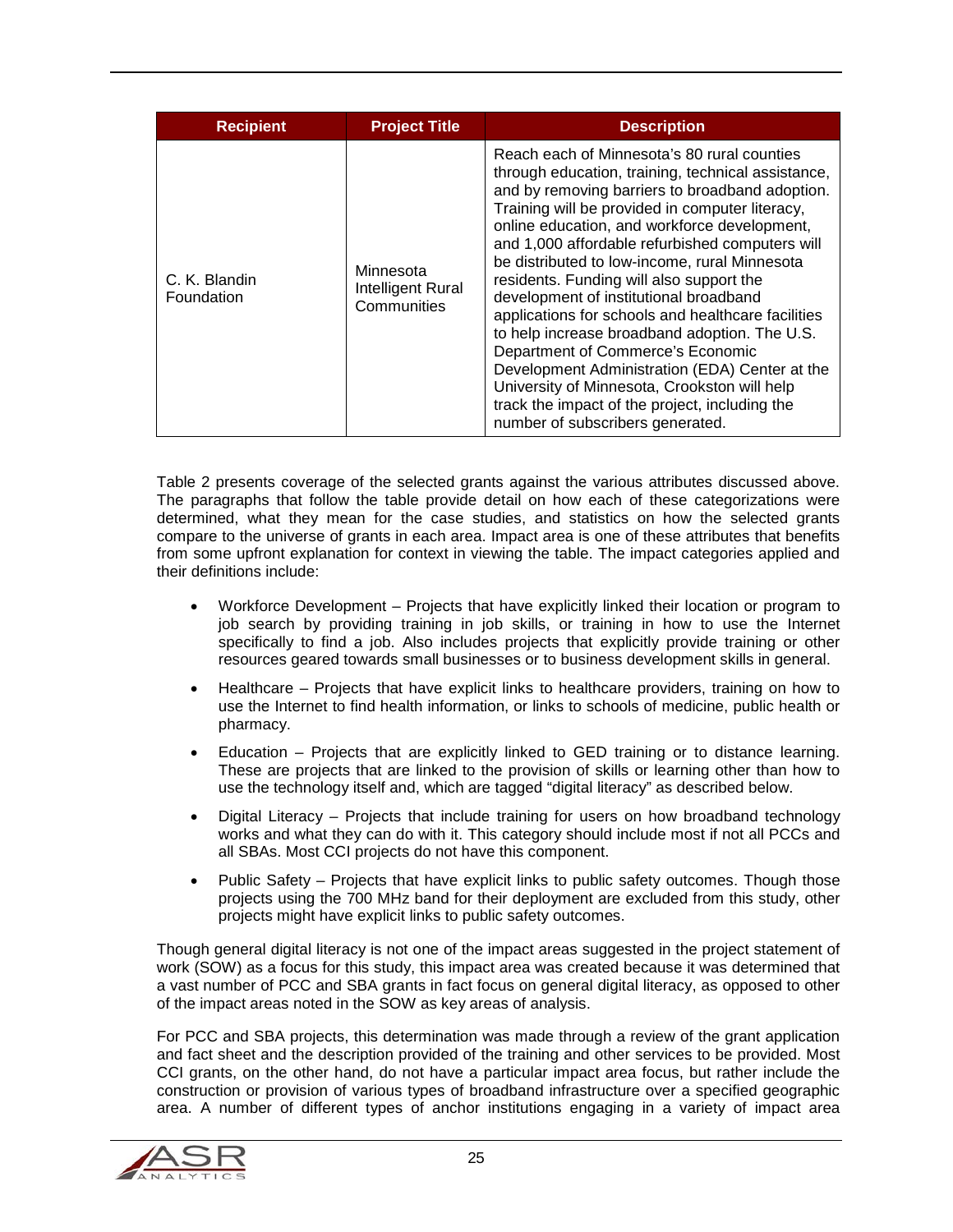activities may end up being involved in the project. There are some CCI projects, however, that do include a particular impact area focus in that they explicitly intend to connect to an existing statewide health network or educational network or consortium or they are predominantly connecting to one type of anchor institution. These instances were identified through a review of CCI applications and a cross-check with identified anchor institutions in instances when anchor institution data was available. It is important to note that the impact area categorizations, as they are based primarily on a review of project fact sheets developed prior to actual project implementation and including any PPR information to date, could be subject to change as additional project activities are implemented. Reviews of PPR data over the course of the study period may result in updates to these designations. The statistics presented here are a snapshot of how the grants appear to fall out against the impact areas at the time of the development of this study design. No determination was made for those projects that cover numerous counties and/or multiple states.

<span id="page-25-0"></span>

| <b>Selected</b><br><b>Grants</b>                                                                  | <b>Urban/ Rural</b> | <b>Award</b><br><b>Amount</b> | <b>Applicant</b><br><b>Type</b> | <b>Eval</b><br>Program<br>(Y/N) | <b>Impact Area(s)</b> |  |  |
|---------------------------------------------------------------------------------------------------|---------------------|-------------------------------|---------------------------------|---------------------------------|-----------------------|--|--|
|                                                                                                   | <b>CCI</b>          |                               |                                 |                                 |                       |  |  |
| <b>MCNC</b>                                                                                       | Rural               | \$75,757,289                  | Non-Profit                      |                                 | • Education           |  |  |
| South Dakota<br><b>Network</b><br>(SDN), LLC                                                      | Urban               | \$20,572,242                  | For-Profit                      |                                 |                       |  |  |
| Zayo<br>Bandwidth,<br><b>LLC</b>                                                                  | Urban               | \$25,140,315                  | For-Profit                      |                                 | • Education           |  |  |
| <b>Merit Network</b><br>Inc.                                                                      | Urban               | \$33,289,221                  | Non-Profit                      |                                 |                       |  |  |
| Mid-Atlantic<br><b>Broadband</b><br>Cooperative                                                   | Rural               | \$16,044,290                  | Non-Profit                      |                                 | • Education           |  |  |
| Executive<br>Office State of<br>West Virginia                                                     | Urban               | \$126,323,296                 | Government                      |                                 |                       |  |  |
| <b>Massachusetts</b><br>Technology<br>Parks                                                       | Urban               | \$45,445,444                  | Government                      |                                 |                       |  |  |
| OneCommunity                                                                                      | Urban               | \$44,794,046                  | Non-Profit                      |                                 |                       |  |  |
| University of<br>Arkansas                                                                         | Rural               | \$102,131,393                 | Higher<br>Education             |                                 | • Healthcare          |  |  |
| Ocean State<br>Higher<br>Education<br>Economic<br>Development<br>Administrative<br><b>Network</b> | Urban               | \$21,739,183                  | Non-Profit                      |                                 |                       |  |  |

## **Table 2: Attributes of Selected Grants**

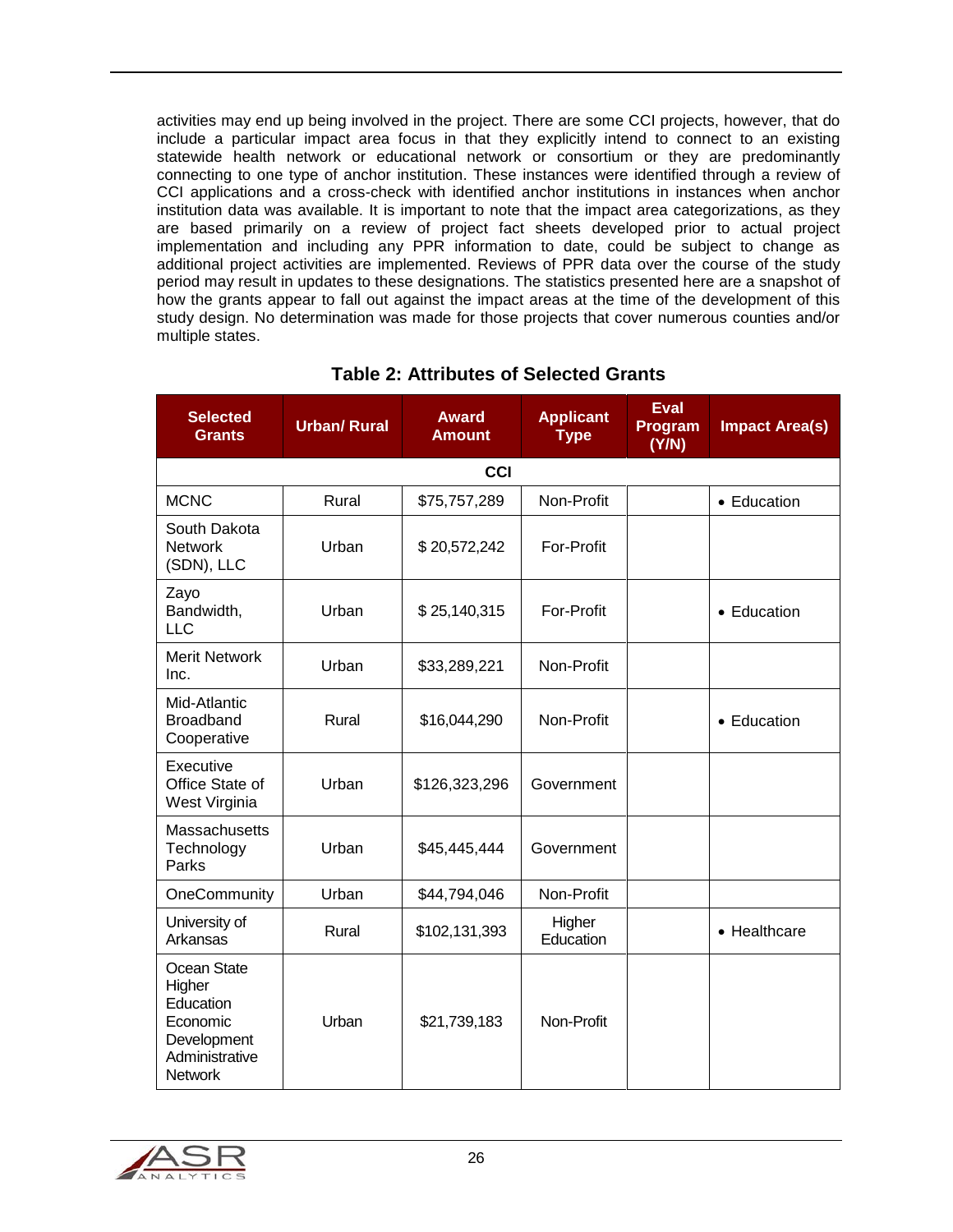| <b>Selected</b><br><b>Grants</b>                                            | <b>Urban/Rural</b> | <b>Award</b><br><b>Amount</b> | <b>Applicant</b><br><b>Type</b> | <b>Eval</b><br>Program<br>(Y/N) | <b>Impact Area(s)</b>                                                           |  |
|-----------------------------------------------------------------------------|--------------------|-------------------------------|---------------------------------|---------------------------------|---------------------------------------------------------------------------------|--|
| Delta<br>Communications                                                     | Rural              | \$31,515,253                  | For-Profit                      |                                 |                                                                                 |  |
| Lane Council of<br>Governments                                              | Urban              | \$8,325,530                   | Government                      |                                 |                                                                                 |  |
|                                                                             |                    | <b>PCC</b>                    |                                 |                                 |                                                                                 |  |
| Florida A&M<br>University                                                   | Urban              | \$1,477,722                   | Higher<br>Education             | Y                               | • Digital Literacy<br>• Workforce<br>Development<br>• Healthcare<br>• Education |  |
| Cambridge<br>Housing<br>Authority                                           | Urban              | \$698,924                     | Government                      | N                               | • Workforce<br>Development<br>• Education                                       |  |
| <b>SC State Board</b><br>for Technical<br>and<br>Comprehensive<br>Education | Undetermined       | \$5,903,040                   | Government                      | N                               | • Workforce<br>Development<br>• Digital Literacy<br>• Education                 |  |
| WorkForce<br>West Virginia                                                  | Undetermined       | \$1,901,600                   | Government                      | N                               | • Workforce<br>Development                                                      |  |
| Michigan State<br>University                                                | Undetermined       | \$6,056,819                   | Higher<br>Education             | N                               | • Workforce<br>Development<br>• Education                                       |  |
| <b>Technology For</b><br>All, Inc                                           | Undetermined       | \$9,588,279                   | Non-Profit                      | N                               | • Workforce<br>Development<br>• Digital Literacy                                |  |
| Las Vegas-<br><b>Clark County</b><br>Urban League                           | Undetermined       | \$4,680,963                   | Non-Profit                      | N                               | • Workforce<br>Development<br>· Digital Literacy<br>• Healthcare                |  |
| <b>SBA</b>                                                                  |                    |                               |                                 |                                 |                                                                                 |  |
| California<br>Emerging<br>Technology<br>Fund                                | Undetermined       | \$7,251,295                   | Non-Profit                      | Y                               | • Digital<br>Literacy                                                           |  |
| Foundation For<br>California<br>Community<br>Colleges<br>(FCCC)             | Undetermined       | \$10,944,843                  | Non-Profit                      | Y                               | • Digital<br>Literacy                                                           |  |

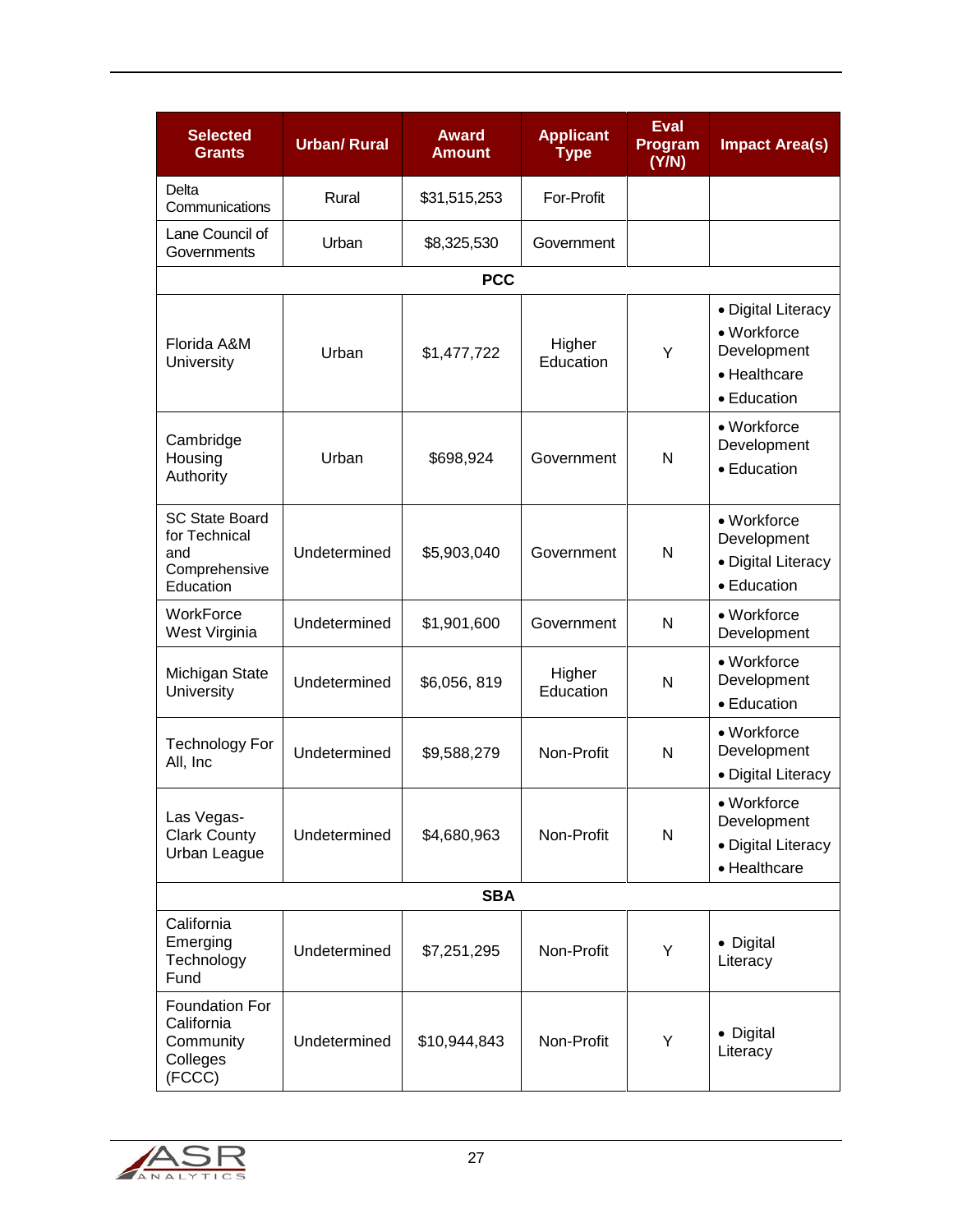| <b>Selected</b><br><b>Grants</b>                                        | <b>Urban/Rural</b> | <b>Award</b><br><b>Amount</b> | <b>Applicant</b><br><b>Type</b> | <b>Eval</b><br>Program<br>(Y/N) | <b>Impact Area(s)</b>                                                             |
|-------------------------------------------------------------------------|--------------------|-------------------------------|---------------------------------|---------------------------------|-----------------------------------------------------------------------------------|
| Future<br>Generations<br>Graduate<br>School                             | Rural              | \$4,461,874                   | Non-Profit                      | N                               | • Workforce<br>Development<br>• Digital<br>Literacy<br>• Healthcare               |
| Delaware<br>Department of<br><b>State</b>                               | Urban              | \$1,899,929                   | Government                      | N                               | • Workforce<br>Development<br>• Digital<br>Literacy                               |
| Greater<br>Philadelphia<br><b>Urban Affairs</b><br>Coalition<br>(GPUAC) | Urban              | \$11,804,015                  | Non-Profit                      | Y                               | • Digital<br>Literacy<br>• Healthcare                                             |
| Connect<br>Arkansas Inc.                                                | Undetermined       | \$3,702,738                   | Non-Profit                      | N                               | • Workforce<br>Development<br>• Digital<br>Literacy<br>• Healthcare               |
| City of Chicago                                                         | Urban              | \$7,074,369                   | Government                      | Y                               | • Workforce<br>Development<br>• Digital<br>Literacy                               |
| C. K. Blandin<br>Foundation                                             | Rural              | \$4,858,219                   | Non-Profit                      | Y                               | • Workforce<br>Development<br>• Healthcare<br>• Education<br>•Digital<br>Literacy |

None of the selected PCC grants are designated rural versus 29 percent urban and 71 percent undetermined; 25 percent of the selected SBA grants are rural versus 38 percent urban and 38 percent undetermined; and 33 percent of the selected CCI grants are rural versus 66 percent urban. Comparable statistics for all CCI, PCC, and SBA grants and the total universe of BTOP grants are presented in [Table 3](#page-28-0) below.

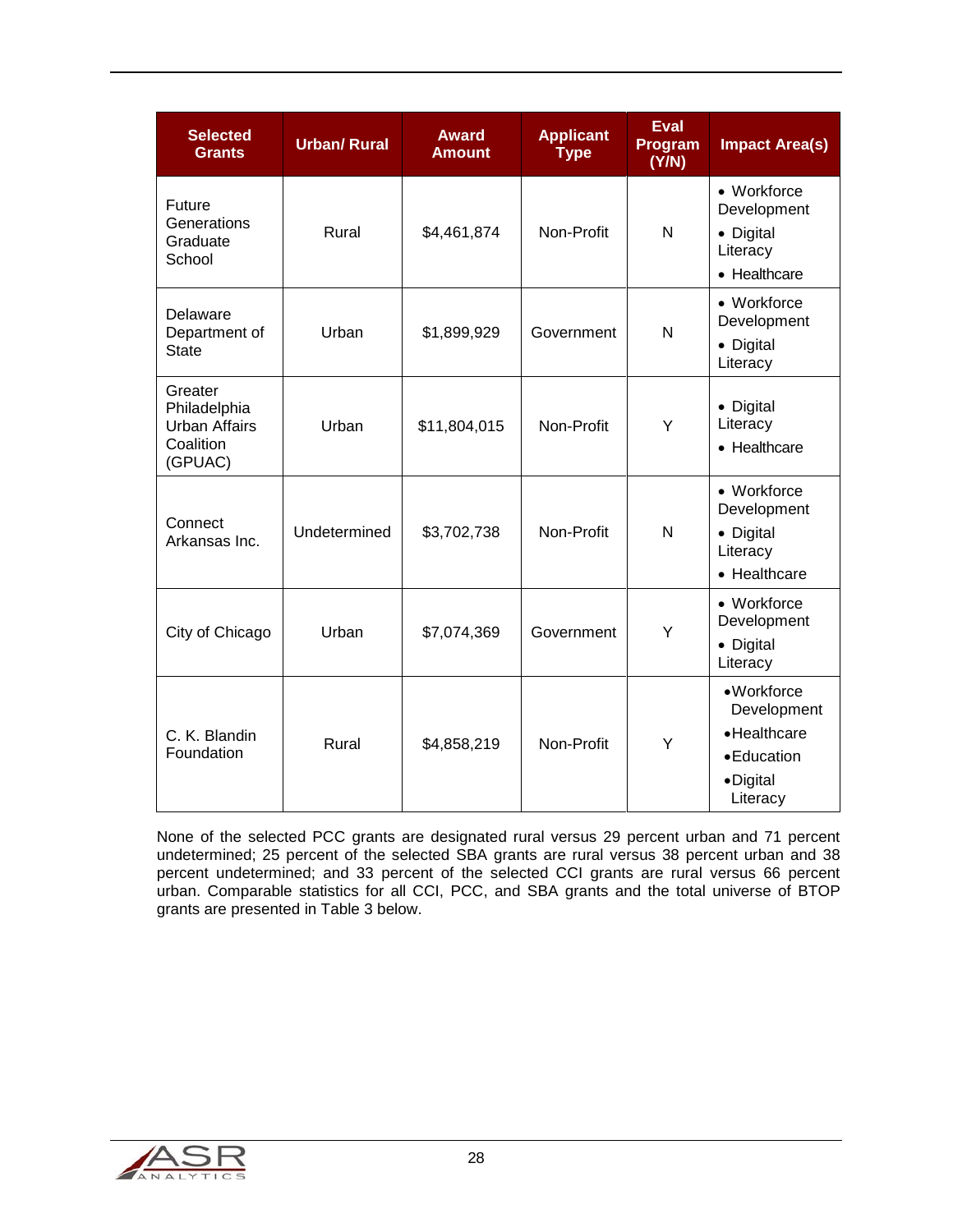<span id="page-28-0"></span>

| <b>Grant Type</b> | <b>Rural</b> |     | <b>Urban</b> |               | <b>Undetermined</b> |     |
|-------------------|--------------|-----|--------------|---------------|---------------------|-----|
|                   | #            | %   | #            | $\frac{9}{6}$ | #                   | %   |
| CCI               | 39           | 34% | 19           | 17%           | 56                  | 49% |
| <b>PCC</b>        | 6            | 9%  | 18           | 28%           | 41                  | 63% |
| <b>SBA</b>        | 9            | 20% | 11           | 25%           | 24                  | 55% |
| <b>All Grants</b> | 54           | 24% | 48           | 22%           | 121                 | 54% |

### **Table 3: BTOP Grant Rural / Urban Designations**

Designating BTOP grants as urban or rural, however, is a difficult and somewhat arbitrary exercise. The exact location(s) of the activities conducted under any given grant can be both numerous and, in some cases, hard to identify. For example, some of the selected grants can have tens or even hundreds of community anchor institutions at which their services are provided or to which their infrastructure are connected. Moreover, these anchor institutions can be located in geographically disparate locations, some of which may be rural and some of which may be urban. For purposes of this report, CCI grants were designated as rural or urban primarily based on the question in their application that asks whether "more than 75 percent of the grant will impact rural areas." If the answer was yes, the grant was classified as rural, if the answer was no, the grant was classified as urban. In instances where this question was not included in the application and/or no application was available, the project's fact sheet was reviewed and a judgment was made based on the description of the project provided. In the case of PCC and SBA grants, this question did not exist in the application. For these grants, review of the application (when available) and fact sheets was used to make a judgment on the urban or rural nature of the project on the whole.

A final consideration for grant selection was whether or not the grantee or an independent third party was conducting a formative or summative evaluation of the grant. Some grantees, in particular SBA grants, included an evaluation program as part of their grant application. Still others have recognized since award the value of collecting certain data on the outcomes and impacts of their projects. Some grantees have formed arrangements with other grantees in their state or other regional boundary in order to collect data on broadband access and adoption outcomes across projects. The existence of an evaluation program of this type was considered in terms of case study grant selection because such efforts will potentially yield data that the evaluation study team can incorporate into our analysis. These actions signal a willingness and understanding on the part of the grantees that certain measures of economic and social outcomes are only possible if they collect both baseline and ongoing data. These efforts by grantees will augment the information collected as part of the case study, and case study site visits.

Examples of evaluation efforts by case study grantees include those by Northern Illinois University (NIU) and the City of Chicago. NIU is attempting to evaluate issues such as:

- How did project impact access to households and businesses in the region?
- How did project impact use of broadband by households and businesses in the region?
- How did project impact employment in the region?
- How did project impact business vitality in the region?
- How are households and businesses using the increased bandwidth capacity?

They are doing this by collecting, amongst other things, baseline data on current use of broadband services, current price of broadband services, potential market for broadband services, regional wages, and regional domestic product through surveys of anchor institutions, households, and

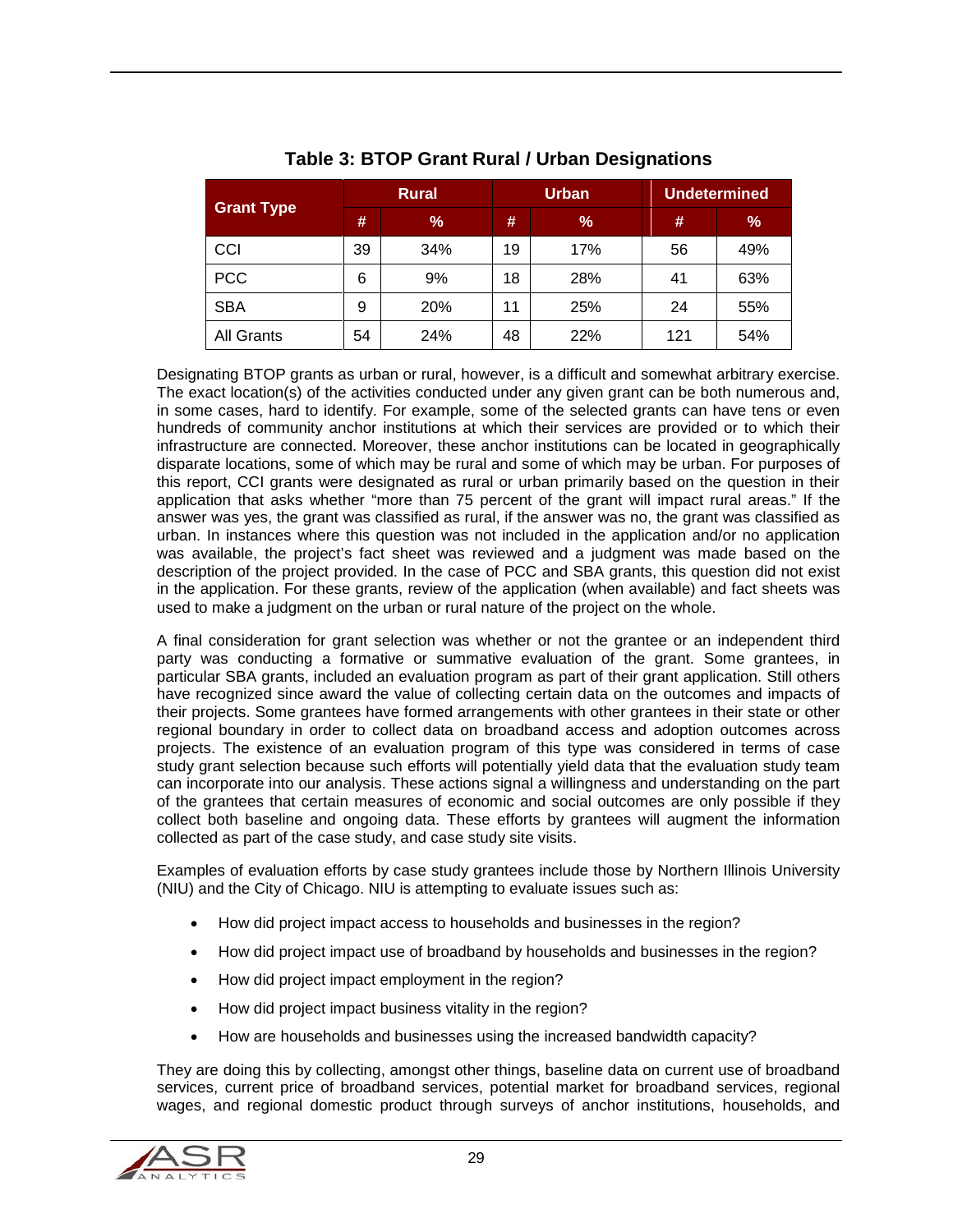businesses. We have engaged the NIU grant leadership to discuss ways the evaluation study team can assist in the development of data collection instruments, as well as analysis of the results derived from these efforts.

In the City of Chicago, the evaluation effort includes analysis of several elements through use of surveys and interviews including an evaluation of: (1) the implementation process (interviews); (2) programmatic outcomes for participants in various individual and business focused training initiatives (surveys and interviews); (3) organizational changes in capacity, leadership, collaboration, and resources for sustainability (interviews); (4) interpersonal and community-level outcomes including analysis of social networks and activities in such networks for FamilyNet participants (participant surveys); and (5) 2011 and 2013 city-wide survey tracking changes in technology use across community areas (including those communities involved in the BTOP grant). The city-wide survey will assist in the longitudinal assessment of the grant on residents by combining the results with a prior study of technology use in Chicago during the summer of 2008. The city-wide surveys will allow for comparison of changes in the grant recipient communities with other low-income community areas and with city averages.

Though not an explicit consideration for grant selection, the number and type of anchor institutions associated with case study grants will affect the manner in which the case study is conducted (see Subsection 4.3 below). Many of the selected case study grants have a large number, and in some cases wide variety, of anchor institutions at which their various services are targeted or will be located. As discussed in more detail in the Methodology sub-section below, this fact has implications on how the case study will be conducted and documented. The time and budget constraints of this project do not allow, for example, for a case study of the Michigan State University project to include a case study visit to each of the 207 institutions in which the project is placing PCCs, or to include a detailed analysis of the economic and/or social impacts of each of these PCCs on their individual communities. Rather, based on interviews with the grantee and the cost and logistical considerations associated with the exact location of the 207 PCCs, the evaluation study team will visit a small subset of these locations to observe, collect, and measure economic and social impacts. As a result, the case study reports will describe in detail only those specific locations visited, and where possible, generalizations will be made to the other locations. To the extent the grantee itself is collecting project-wide data, analysis of that data will be included in the case study, but the case study will focus on the observable outputs and outcomes of only the visited targeted anchor institutions and their associated communities or other defined areas of impact.

The selection of the locations the evaluation study team will visit will relate to the activities of the grantees at those locations. In situations where a grantee has demonstrated significant progress at several locations and/or types of community anchor institutions, the locations selected for case study site visits will be coordinated with the grantee and individuals in those locations knowledgeable of the association with BTOP.

## <span id="page-29-0"></span>4.3 Selecting the Sample for the Study

The statistical estimation and case study methodologies presented in this document will be performed on a sample of fifteen (15) PCC and SBA projects and twelve (12) CCI projects. These results will then be extrapolated to the BTOP as a whole to estimate the overall impact of BTOP. The grants selected for inclusion in the study are as follows:

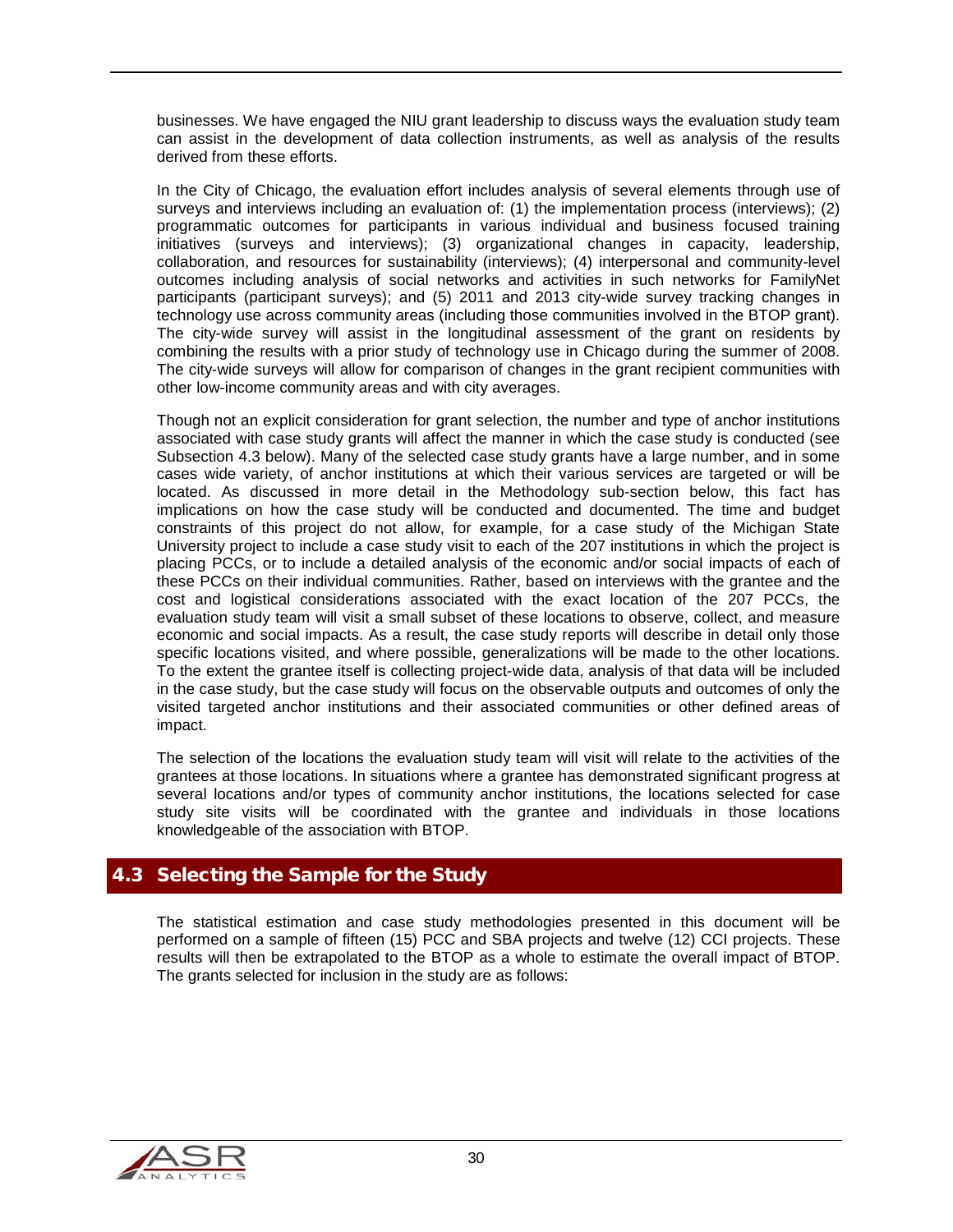#### PCC Grants

- Florida A&M University The FAMU Center for Public Computing and Workforce **Development**
- Cambridge Housing Authority Cambridge Housing Authority Community Computer **Center**
- SC State Board for Technical and Comprehensive Education SC Reach for Success
- WorkForce West Virginia One-Stop Public Computer Center Modernization
- Michigan State University Evidence Based Computer Center Deployment II
- Technology For All, Inc. Texas Connects Coalition
- Las Vegas-Clark County Urban League Access to Computer Technology and Instruction in Online Networking (ACTION)

#### SBA Grants

- California Emerging Technology Fund Broadband Awareness and Adoption
- Foundation For California Community Colleges (FCCC) California Connects
- Future Generations Graduate School Equipping West Virginia's Fire and Rescue Squads with Technology and Training to Serve Communications
- Delaware Department of State Delaware Library Job/Learning Labs
- Greater Philadelphia Urban Affairs Coalition (GPUAC) Freedom Rings: Sustainable Broadband Adoption
- Connect Arkansas Inc. Expanding Broadband Use in Arkansas Through Education
- City of Chicago SmartChicago Sustainable Broadband Adoption
- C. K. Blandin Foundation Minnesota Intelligent Rural Communities

#### CCI Grants

- MCNC North Carolina Rural Broadband Initiative
- South Dakota Network (SDN), LLC Project Connect South Dakota
- Zayo Bandwidth, LLC Indiana Middle Mile Fiber for Schools, Communities, and Anchor **Institutions**
- Merit Network Inc. REACH Michigan Middle Mile Collaborative
- Mid-Atlantic Broadband Cooperative Middle Mile Expansion for Southern Virginia
- Executive Office State of West Virginia West Virginia Statewide Broadband Infrastructure Project
- Massachusetts Technology Parks The Massachusetts Broadband Institute: Mass Broadband 123
- OneCommunity Transforming NE Ohio
- University of Arkansas The Arkansas Healthcare, Higher Education, Public Safety & Research Integrated Broadband Initiative
- Ocean State Higher Education Economic Development Administrative Network BEACON 2.0

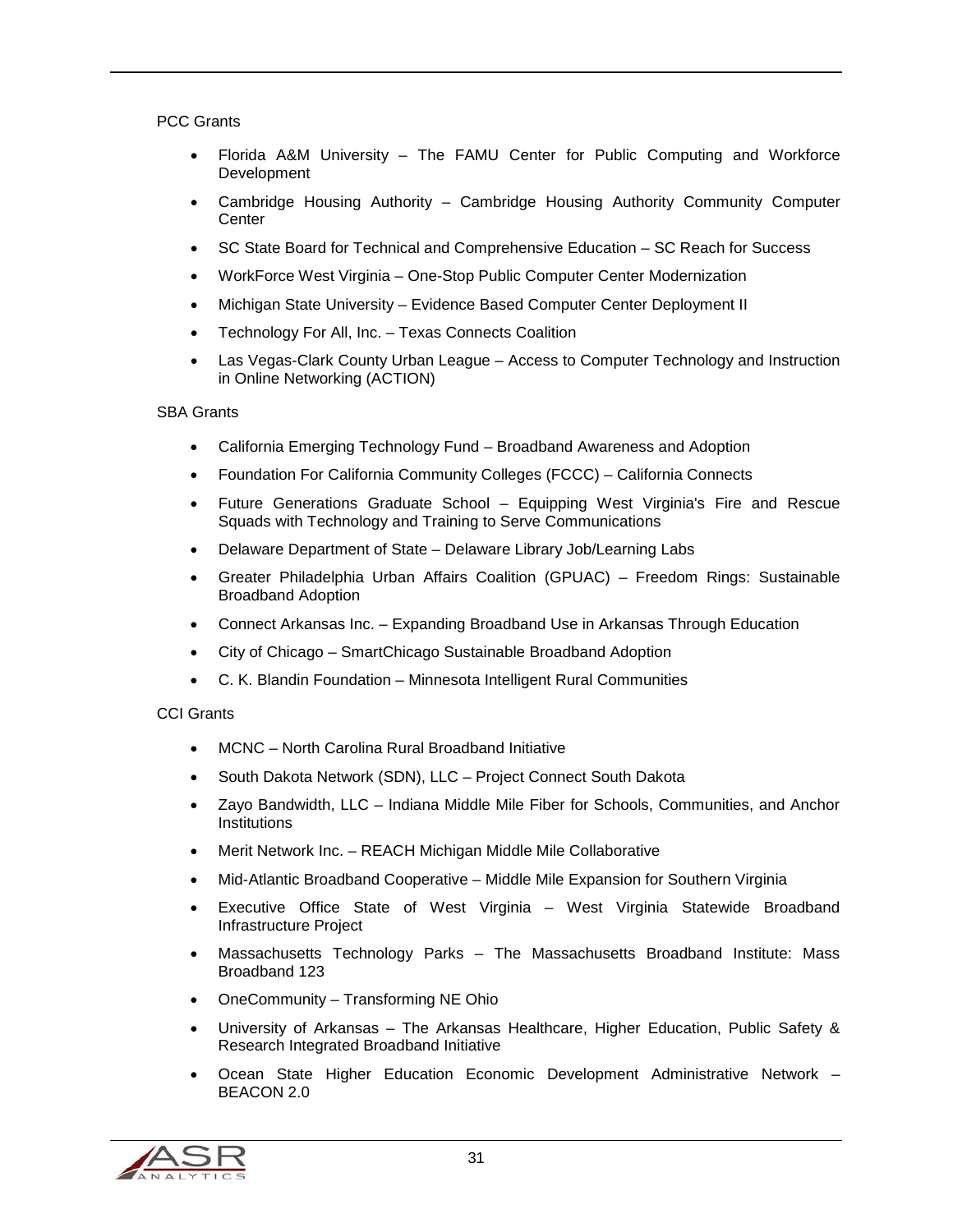- Delta Communications Illinois Broadband Opportunities Partnership
- Lane Council of Governments Oregon South Central Regional Fiber Consortium Lighting the Fiber Middle Mile Project

Grants were selected by NTIA in order to provide geographic diversity and representation of diverse project types. A statistical sampling method such as simple random sampling was not used to create the selected lists.

Our approach to the selection of the grants was motivated by the following factors:

- 1. Identification of the impacts of the projects will require information that goes beyond grant applications, PPRs or other publicly available sources. Gathering additional information from grant recipients requires in depth interviewing and examination of specific project data. The cost of performing these activities for every grant recipient is prohibitive.
- 2. Participation in the study on the part of the grantees is voluntary. Although grantees are required to provide Recovery Act reports and PPRs as part of their participation in BTOP, participation in this study is not required. This makes assembling the sample of grant recipients an exercise in selection of those who are most likely to benefit from or show interest in the study.
- 3. Grant recipients have different levels of internal measurement and reporting planned as part of their projects. As an example, some grant recipients have included a survey or study as part of their projects, while others have not. To the extent that this type of data gathering activity is planned by the recipient, the inclusion of that recipient in the study improves the quantity of data available.

After developing estimates of project impacts for the selected samples, we will extrapolate the results to BTOP as a whole. To the extent that data sources are available, complete, and accurate we will use those sources. Some key pieces of information may be missing for some projects, either because of the project type or due to limitations in public data sources. In these cases we will impute data as required to develop overall program impact estimates. Variation surrounding these imputations will be included in our sensitivity analysis to determine the extent to which they might affect the overall conclusions of the study. Likewise, those areas selected as "controls" in the matched-pairs analysis (see below) might have more limited data availability versus the sampled projects.

#### <span id="page-31-0"></span>4.4 Measuring Impacts -- Some Complexities

The methodology presented here is designed to address several practical difficulties that arise due to the structure of the BTOP program and the time available for completion of the study. Most of these practical considerations stem from the focus of BTOP investments on middle mile infrastructure and from the goals of the Recovery Act in general, which focus on wide-scale impacts on infrastructure investments that can be expected to provide benefits over an extended period of time.

- The primary hurdle to overcome is the long timescale of many BTOP infrastructure projects. While all projects are expected to expend their BTOP-provided funding during the same time period as this study, it is to be expected that larger infrastructure projects would be completed toward the end of the study period. This will limit the amount of time available during the study period for projects with longer durations.
- Public use data sources are expected to lag by at least a year and perhaps more both for variables that would be used to measure social or economic impacts and variables that might be used to identify co-occurring factors that would be used as control variables or for matching similar areas. While these delays are inevitable due to the necessity of

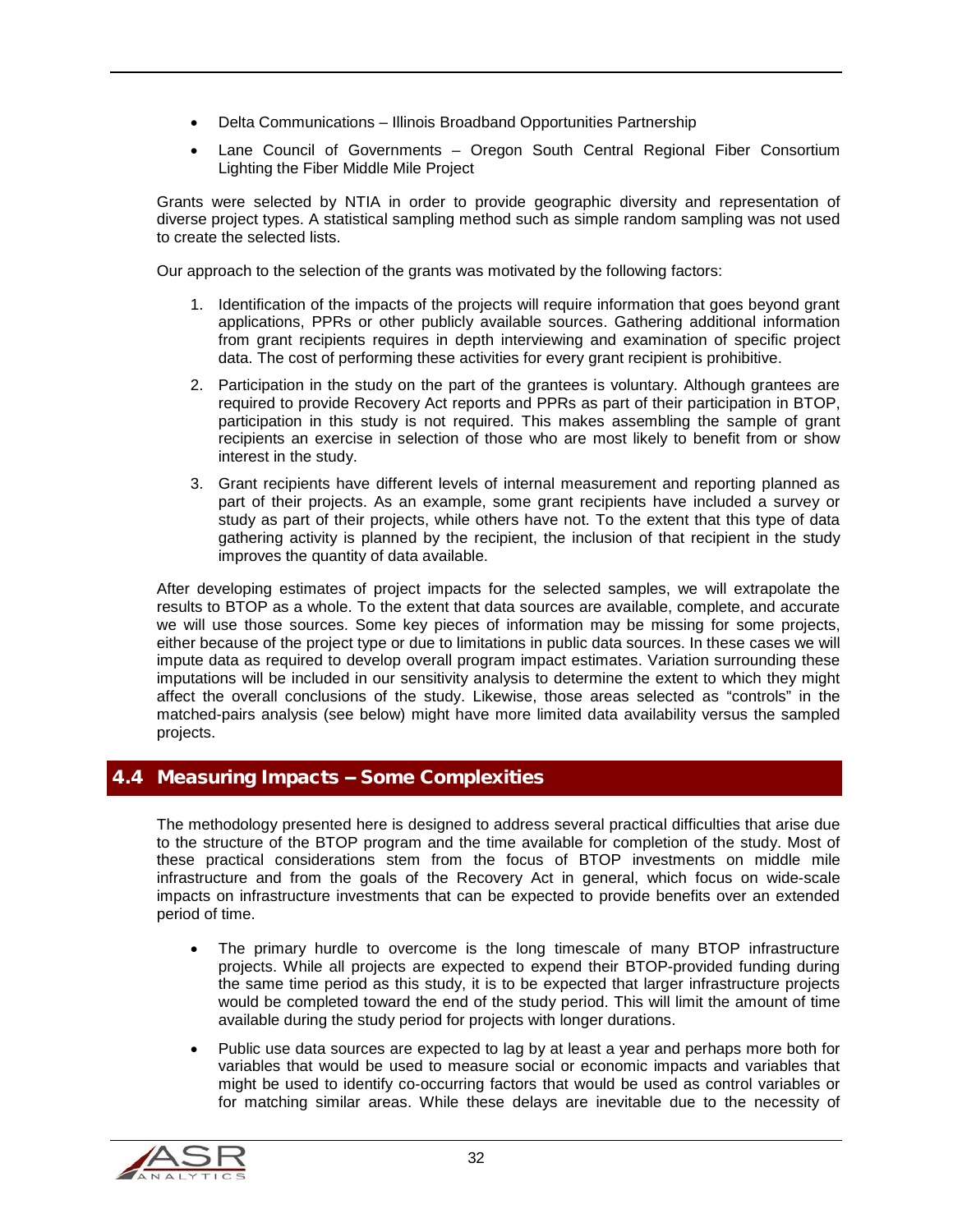maintaining high-quality public use data sources, they will serve to push the real time at which a study using them will be feasible.

- There are likely to be delays between the availability of additional infrastructure due to projects funded by BTOP grants and adoption of technologies that will take advantage of that additional capacity. This is due to the remaining technological changes that must occur between the middle mile infrastructure backbone and the ultimate user of the technology. Limiting factors could include technological limitations at the last mile, required upgrades to hardware or software on the part of users, training or education of user communities, organizational planning delays, and contractual restrictions that might preclude the implementation of plans to take advantage of new infrastructure if agreements need to be renegotiated.
- Identification of the locations affected by most BTOP infrastructure projects is made more difficult due to distributed access to that infrastructure caused by the structure of the Internet itself. While projects have generalized areas that are targeted for improvement (generally identifiable at the county level) the effects of a large investment in middle mile infrastructure may not be felt equally throughout that county, and they might occur in other geographic regions depending on activities of last mile providers. Establishing the connection between middle mile infrastructure and users is difficult, as most broadband adopters do not know what middle mile infrastructure they are using, and last mile providers cannot be required to provide this information as part of our study design.

### <span id="page-32-0"></span>4.5 Matched Pairs Selection

An effective and well-established way to develop estimates of the effects of programs such as BTOP is the use of matched-pairs analysis. Geographies are selected that, to the extent possible, are similar to those where BTOP funding was received. These geographies are used as a "control" group, while those areas receiving BTOP funding are considered to be the "treatment" group. Comparison of the "treatment" and "control" groups will allow the evaluation study team to take factors into account that might be affecting broadband availability, access or adoption. In particular, we would be able to net out effects of national economic conditions, such as recovery from recession, which would presumably affect both "control" and "treatment" areas.

Matched-pairs analysis will be incorporated into our analysis of the intermediate-term impacts of infrastructure projects. Matching will take place at the county level, both because this provides a good set of matching parameters and can easily be incorporated into our analysis methodology. The key to this sort of estimator is the availability of geographic areas that are comparable, or nearly so, to areas receiving broadband investments, but which do not receive such investments themselves. Especially important is the identification of the fundamental economic base of each.

Following Gillett et al. we will use Stata's NNMATCH function to develop the control group for the matched-pairs samples of counties.<sup>[5](#page-32-1)</sup> This function finds a control area (or groups) for each geographic area receiving BTOP funding. The procedure uses nearest-neighbor matching among the independent variables to identify similar observations. These independent variables could include the level of broadband service available at some time in the recent past. There are various options available using this procedure and an investigation of the data and the quality of the matches will form part of our control group selection methodology.

<span id="page-32-1"></span>http://web.si.umich.edu/tprc/papers/2005/475/TPRC2005\_Gillett%20Lehr%20Sirbu%20Osorio%20submitted.pdf.



<sup>&</sup>lt;sup>5</sup> Gillett, Sharron, William Lehr, Carlos Osorio, and Marvin Sirbu. 2006. "Measuring Broadband's Economic Impact." United States Department of Commerce, Economic Development Administration.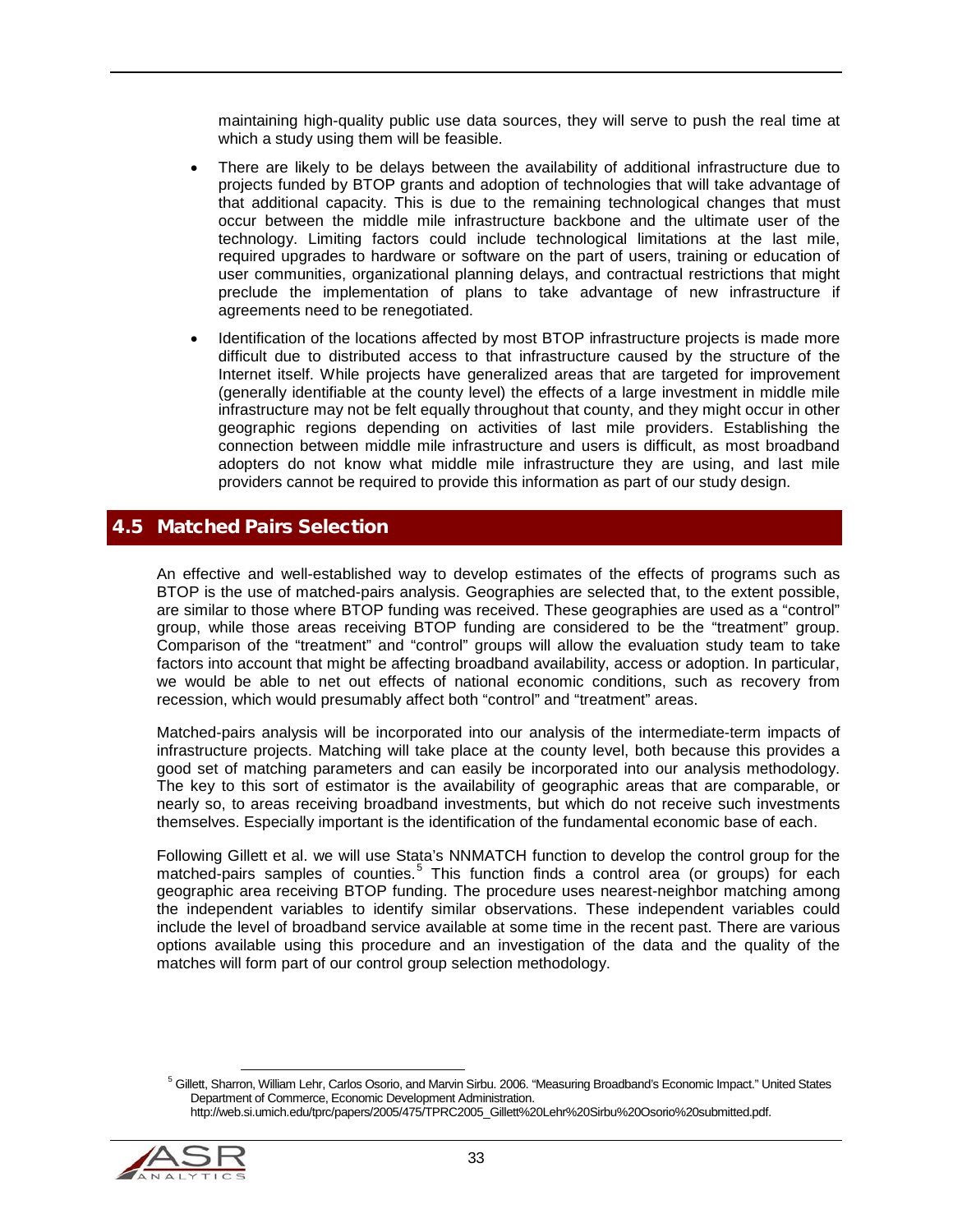## <span id="page-33-0"></span>Section 5. Statistical Estimation Methodology

## <span id="page-33-1"></span>**Introduction**

This section describes our statistical methodology for estimating short-, intermediate-, and longterm impacts of BTOP grants. This analysis will produce interim results during the course of the study as well as material to be incorporated into the Final Report. The statistical estimation methodology presented here is primarily designed to characterize the economic impacts of BTOP infrastructure grants, although some of the social impacts will also be considered. After a short discussion of previous statistical work in this area, we present the methodologies we will use for short-, intermediate-, and long-term statistical analysis. The final portion of this section discusses matched pairs and sensitivity analysis.

#### <span id="page-33-2"></span>5.2 Purpose of the Statistical Estimation Methodology

We will use the statistical estimation methodology described in this section to quantitatively estimate the economic and social impacts of BTOP grants, especially infrastructure programs. The impacts of infrastructure programs are most amenable to quantitative analysis, and the methodology provided here is targeted toward the evaluation of these programs. Infrastructure projects have also received the majority of BTOP funding. In some cases PCC and SBA grants may have measurable quantitative impacts, especially in the short-term. We anticipate that the case study methodology discussed in the following section will provide a substantial portion of the social and economic impact of these programs. However, the quantitative analysis presented here might supplement these case studies, especially for short-term effects of investments in PCCs.

Within each outcome area, various study criteria will include measurement of the impact of NTIA's implementation of BTOP on individuals, households, anchor institutions, and/or other community level units depending on the type of grant and specific grant activities undertaken. Again, some criteria will have an impact at multiple levels. Our methodology will be designed to report impacts at the levels deemed to be the most relevant for a given criterion.

Our study will examine both broadband availability and broadband adoption when considering how BTOP grants influence broadband use. While these factors have been conflated in many studies due to data limitations, the causes of each are different. The following definitions will be used in the study:

- **Availability:** According to the National Broadband Map (NBM), broadband service might be available to an area, but only if construction or other work is completed first. The NBM is not intended to include broadband service that is not available to a customer within a typical service interval (7 to 10 business days) and/or without an extraordinary commitment of resources.
- **Access:** Dependent on availability, access determines if the household / business have the tools/knowledge required to take advantage of the available technology.
- **Adoption**: The integration of these technologies into processes / daily life. "How do you behave differently now that you have broadband" / "How do you do business differently now that you have broadband"?

Broadband availability is more strongly driven by engineering limitations inherent in broadband technology and economic limitations on the types of projects that are profitable to undertake. Adoption is determined, in part, by the characteristics of the population that could be served and the area in which service is provided.

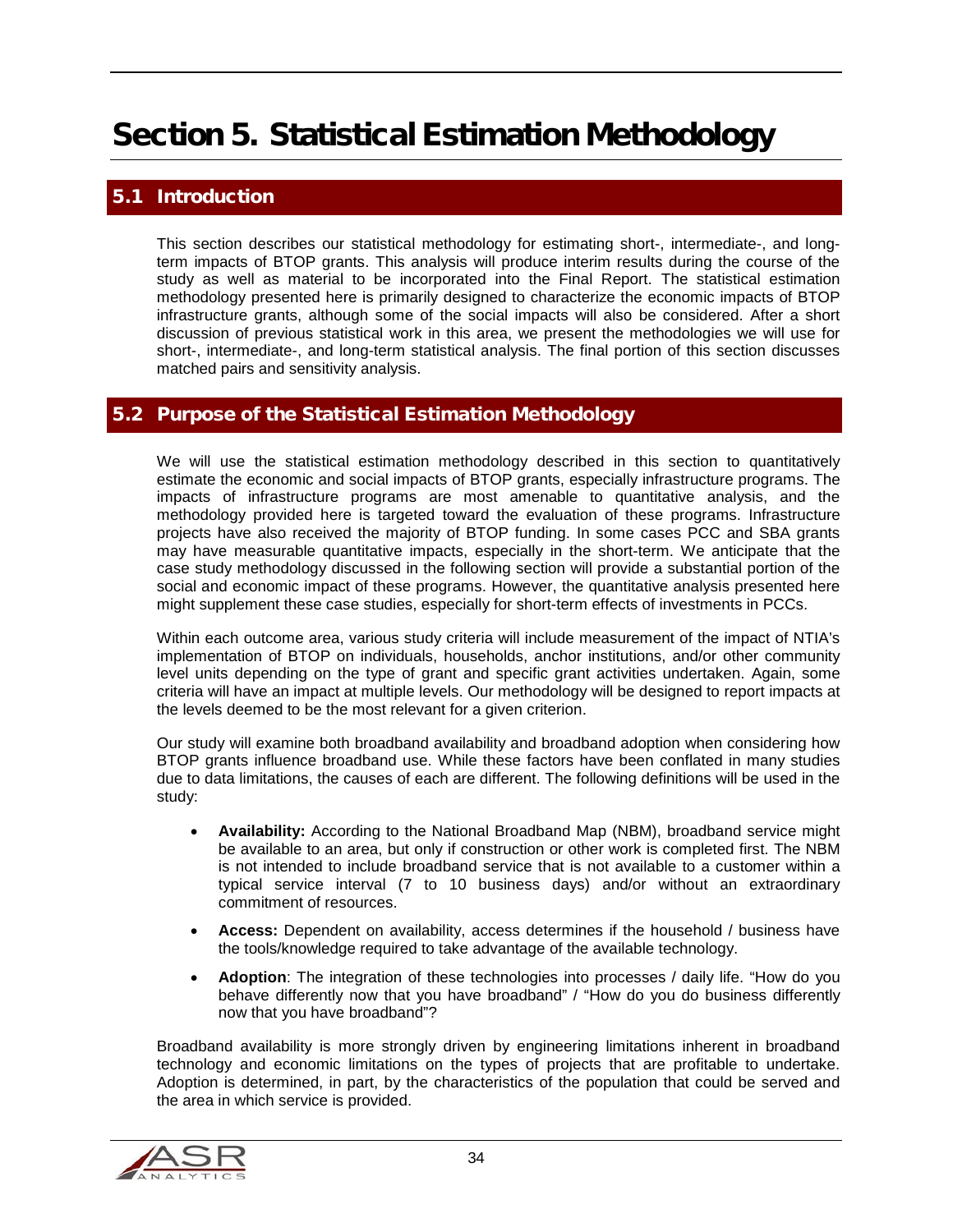## <span id="page-34-0"></span>5.3 Estimating Short-Term Economic Impacts

When grants are distributed, they will have an immediate effect on economic activity within a particular region. In particular, construction activity, which is most closely related to CCI grants, will yield jobs in the short-term due to completion of the activities required by the project itself. To a certain extent, the PCC and SBA projects might exhibit similar results, but on a smaller scale.

We will define short-term economic impacts as those that occur due to the BTOP grant before other factors in the geography of interest have yet adjusted to the BTOP grant expenditure. Longterm economic impacts are observed when all factors may be adjusted. In the interim, some factors might remain fixed while others adjust, leading to intermediate-term impacts.

There exists a small body of well-developed literature surrounding short-term economic effects of broadband CCI grants. It primarily focuses on the use of input-output modeling to estimate the direct, indirect, and induced effects of broadband spending. Generally, input-output analysis examines how different industry sectors affect national or regional economies – that is, how a change in one industry can induce changes in other industries, as an output for one can become an input for another. Input-output analysis generates multipliers to account for these ripple effects. In order to facilitate comparison and aggregation of results, we will use national averages for inputoutput multipliers.

We will be using the IMPLAN software package to develop input-output estimates of the likely employment effects of BTOP grants in affected areas. Using data on total expenditures by industry sector, IMPLAN can derive the direct, indirect, and induced effects of work completed for BTOP grants on their respective regional economies. Specifically, IMPLAN can estimate industry-sector activity for final demand, final payments, industry output, and employment for each county in the U.S. along with state and national totals.

The basis for our analysis will be PPR data, which we will map to IMPLAN categories for the purpose of determining how various IMPLAN sectors would be affected by BTOP grant expenditures. Then, there are two possible approaches to mapping PAM expenditure data to their respective industries. First, we will assign each Cost Classification to a three-digit NAICS code. We will then follow one of two routes: 1) import the data to IMPLAN with an aggregation step which makes the three-digit NAICS code data IMPLAN-compatible; 2) map the three-digit NAICS codes to their respective IMPLAN 440 industry codes, which properly formats the data for IMPLAN software without an aggregation step. The mapping of NAICS codes to IMPLAN industry codes is show in [Table 4](#page-35-1) below.

Since PPR reports are due quarterly, it will be possible to update these analyses on a quarterly basis, allowing the evaluation study team to define short-, intermediate-, and long-term impacts. In addition to the methodologies used in the literature, BTOP also has reporting requirements that will produce more detailed information on the short-term effects of the project than would normally be obtainable from such an effort. In particular, Recovery Act reporting requirements include an estimate of the number of jobs that will be created as a result of grant expenditures. These numbers are publicly available and will be used to estimate the short-term job creation effects of BTOP projects. We will make comparisons between the IMPLAN results and the results from Recovery Act reporting.

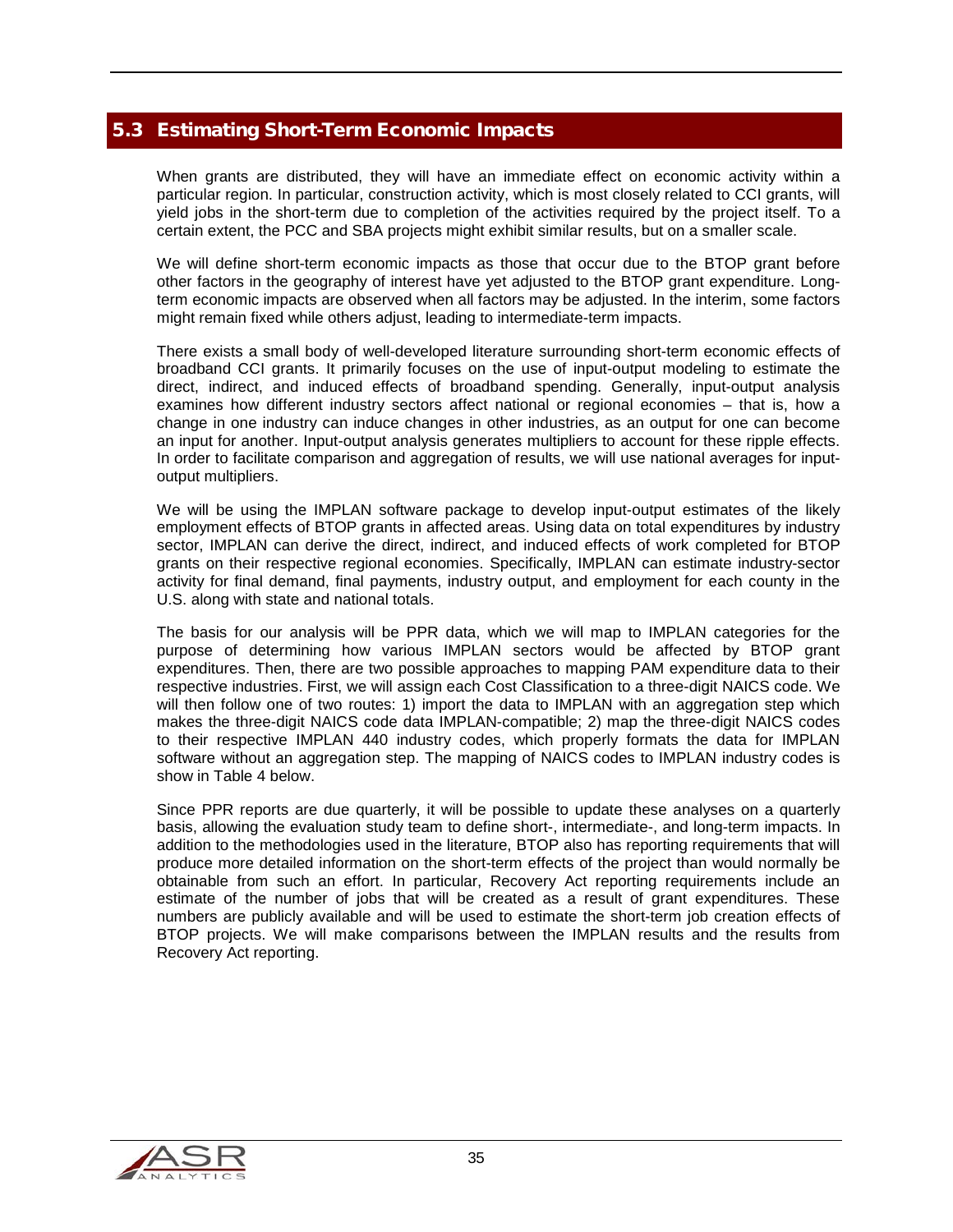<span id="page-35-1"></span>

| Table 4: Mapping Cost Classifications to Three-Digit NAICS to IMPLAN 440 |  |
|--------------------------------------------------------------------------|--|
|--------------------------------------------------------------------------|--|

| <b>PAM Cost</b><br><b>Classification</b> | 2007<br><b>NAICS</b> | <b>NAICS Title</b>                                                                                   | 2007<br><b>NAICS3</b> | <b>IMPLAN</b><br>440 |
|------------------------------------------|----------------------|------------------------------------------------------------------------------------------------------|-----------------------|----------------------|
| ArchFee Amt                              | 5413                 | Architectural, Engineering, and<br><b>Related Services</b>                                           | 541                   | 369                  |
| Benefits Amt                             | 523                  | Securities, Commodity Contracts, and<br>Other Financial Investments and<br><b>Related Activities</b> | 523                   | 356                  |
| Constructn Amt                           | $23*$                | New Construction                                                                                     | $23*$                 | 36                   |
| Contract Amt                             | 5411                 | <b>Legal Services</b>                                                                                | 541                   | 367                  |
| Demolitn_Amt                             | 238910               | Building demolition, Land clearing,<br>Trenching                                                     | 238                   | 39                   |
| Equipmnt_Amt                             | 5324                 | Commercial and Industrial Machinery<br>and Equipment Rental and Leasing                              | 532                   | 365                  |
| IndirCh_Conting_Amt                      | 523                  | Securities, Commodity Contracts, and<br>Other Financial Investments and<br><b>Related Activities</b> | 523                   | 356                  |
| LandApprsl_Amt                           | 531320               | Appraisal services, real estate                                                                      | 531                   | 360                  |
| LegalExp_Amt                             | 5411                 | <b>Legal Services</b>                                                                                | 541                   | 367                  |
| OtherArchFee Amt                         | 5413                 | Architectural, Engineering, and<br><b>Related Services</b>                                           | 541                   | 369                  |
| OtherMisc Amt                            | 523                  | Securities, Commodity Contracts, and<br>Other Financial Investments and<br><b>Related Activities</b> | 523                   | 356                  |
| Personnel Amt                            | 561110               | <b>Administrative Management Services</b>                                                            | 561                   | 384                  |
| ProjInspFee_Amt                          | 541350               | Architectural, Engineering, and<br>Related Services - Building Inspection<br>Services                | 541                   | 369                  |
| RelocExp_Amt                             | 484                  | <b>Truck Transportation</b>                                                                          | 484                   | 335                  |
| SiteWork Amt                             | $23*$                | New construction, Repair and<br>maintenance                                                          | $23*$                 | 39                   |
| Supplies_Amt                             | 334210               | Carrier equipment (i.e., analog, digital),<br>telephone, manufacturing                               | 334                   | 237                  |
| Travel_Amt                               | 5615                 | Travel Arrangement and Reservation<br><b>Services</b>                                                | 561                   | 383                  |

## <span id="page-35-0"></span>5.4 Estimating Intermediate-Term Impacts

By "intermediate-term" impacts, we mean an economic or social impact that will be observed during the study period within the geographic area designated for a particular grant. We distinguish between short-term effects, which are primarily due to expenditures on inputs, and intermediateterm effects, which are caused by the outputs of the projects, in this case increased infrastructure development.

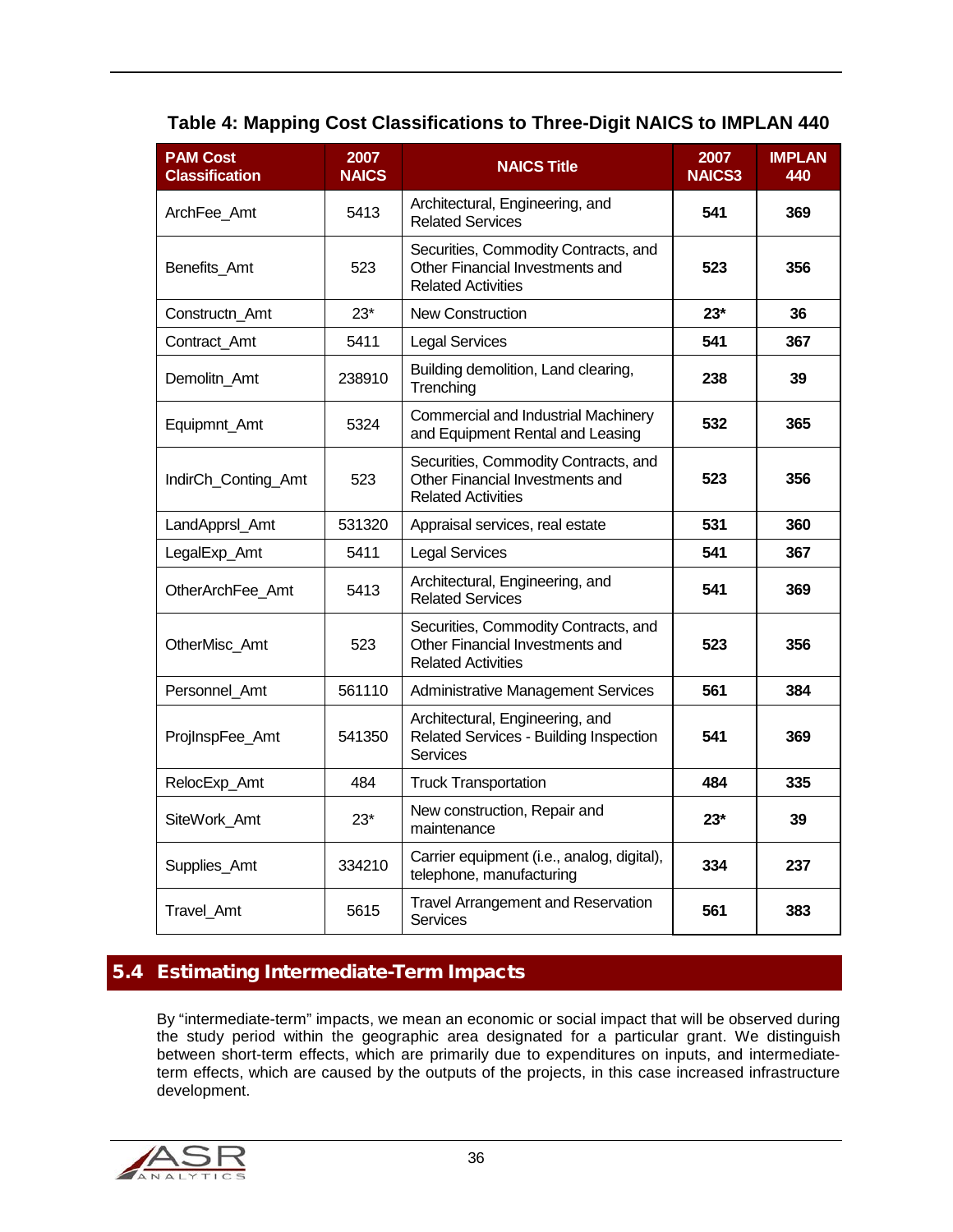A variety of econometric methodologies have been employed to estimate the effects of broadband availability and adoption on employment and other economic outcomes. For instance, Gillett et al. evaluate the effect of broadband investment on employment, wages, rents (a proxy for property values), and the number of business establishments in a region (a proxy for the number of firms in a region).<sup>[6](#page-36-0)</sup> These authors perform a ZIP Code level analysis on two matched cross sections, the first as of December 1999 and the second four years later. They track changes in economic indicators over time in order to identify differentiated patterns of change based on broadband availability while controlling for community-level factors such as income, education, and urban/rural status. Gillett et al. find the presence of mass-market broadband is a significant factor in explaining growth in employment, the number of businesses in a ZIP Code and the number of IT businesses in a ZIP Code. Wages were not found to be affected by the presence of mass-market broadband, but property values appeared to be increased by broadband availability.

In a similar study, Crandall et al. estimated the effects of broadband penetration on both output and employment, in aggregate, and by sector, using state-level FCC data.<sup>[7](#page-36-1)</sup> Economic performance captured by state-by-state estimates of output (GDP) data from the Bureau of Economic Analysis through 2005 and employment data from the Bureau of Labor Statistics through 2006. This study uses FCC data on broadband penetration for the lower 48 states over the 2003-2005 period, controlling for a variety of other factors that also could account for the growth in output and employment during this time. The authors find that nonfarm private employment and employment in several industries is positively associated with broadband use. For every one percentage point increase in broadband penetration in a state, employment is projected to increase by 0.2 to 0.3 percent per year.

Other authors have taken a more synthetic approach to the estimate of the effects of broadband technologies on specific areas. In their paper, "[t]he Economic Impact of Digital Exclusion," the Digital Impact Group and Econsult Corporation develop a taxonomy of potential deficits in social or economic outcomes and use studies of specific effects of broadband to estimate the effect on each component.<sup>[8](#page-36-2)</sup> The sum total of these effects is then computed to present an assessment of broadband's overall impact. This paper presents an annual estimate of \$55 billion for the cost of exclusion of 100 million individuals and 40 million households from broadband access in the United States.

This type of study has several benefits, including:

- The general-purpose nature of broadband technology may be captured by a sufficiently broad and diverse taxonomy of potential effects.
- Estimates of broadband technology in areas where the technology has not been widely deployed, or where broadband technology has been newly adapted for use may be included in the estimation methodology.

The drawbacks of this approach may include:

• Potential for double-counting or undercounting of the same benefit. As an example, education and economic opportunity are potentially overlapping categories with respect to vocational education. Since statistics on the impact of broadband on each of these components may be computed separately by different authors, some educational activities may be counted in both places.

<span id="page-36-2"></span><span id="page-36-1"></span><span id="page-36-0"></span> $8$  Digital Impact Group and Econsult Corporation. 2010. "The Economic Impact of Digital Exclusion." Article published March 5. http://www.econsult.com/articles/030810\_costofexclusion.pdf



<sup>&</sup>lt;sup>6</sup> Gillett, Sharron, William Lehr, Carlos Osorio, and Marvin Sirbu. 2006. "Measuring Broadband's Economic Impact." U.S. Department of Commerce, Economic Development Administration.<br>http://web.si.umich.edu/tprc/papers/2005/475/TPRC2005\_Gillett%20Lehr%20Sirbu%20Osorio%20submitted.pdf.

<sup>&</sup>lt;sup>7</sup> Crandall, Robert, William Lehr, and Robert Litan. 2007. "The Effects of Broadband Deployment on Output and Employment: A

Cross-sectional Analysis of U.S. Data." *The Brookings Institution: Issues in Economic Policy*, no. 6 (July).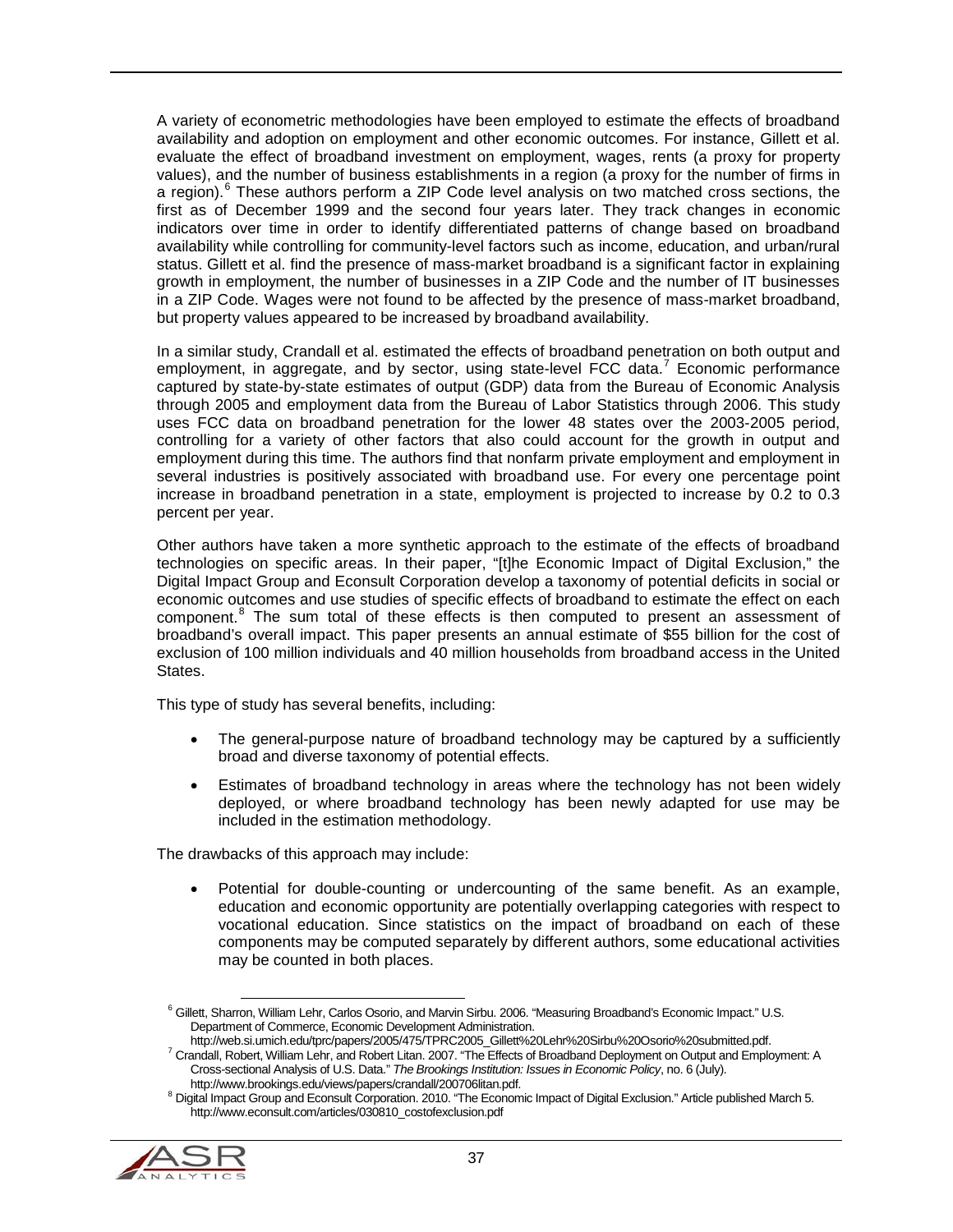• Lack of clarity on definitions of access, availability and adoption, and the factors that influence each. That is, the character of each particular benefit will likely have an impact on the reason why broadband is not in wider use. For example, personal financial management, which requires lower speed than personal entertainment might be more influenced by access, while personal entertainment would be influenced by availability of higher speed connections.

Notwithstanding these potential drawbacks, we will follow a similar methodology to obtain estimates of the economic and social benefits of broadband use as part of our methodology.

#### 5.4.1 Characteristics of BTOP Infrastructure Projects

The particular characteristics of BTOP Infrastructure projects must be carefully considered in the creation of the statistical estimation methodology. NTIA made the strategic decision to provide grant funding to "middle mile" projects. In contrast to "last mile" infrastructure, which serves households or businesses, middle mile projects provide service to last mile broadband service providers themselves. This has important implications for the measurement of the benefits of BTOP broadband infrastructure projects.

In the case of middle mile projects, the situation is more complex. A single middle mile project may serve multiple last mile providers. The middle mile grant recipient is unlikely to know the full extent of the area served by the last mile providers who use the middle mile network built or activated using BTOP funding. Furthermore, the last mile provider may have no relationship at all with NTIA, other than as a consumer of the services provided by a grant recipient. The delineation of the areas served by the last mile providers is also likely to be sensitive financial information. This raises the possibility that little information would be provided on the locations served by last mile providers using connections to middle mile BTOP projects.

Last mile projects in theory will have a defined service area that may be defined by the locations of connection points, and descriptions of distribution infrastructure, which is known to the last mile providers. For mixed middle-mile/last-mile projects some mixture of these situations is likely to obtain, with some last mile activity being known to the grant recipient, with other last mile activity being potentially unavailable. This will depend on the characteristics of the project and the relationships between the last and middle mile providers.

First, most studies of the impact of broadband availability and adoption have focused on whether broadband was available in a certain area and how economic or social measures changed after broadband came online in areas that had not previously had it. Implicit in this form of analysis is the assumption that the "last mile" is the goal of broadband policy. While this is true for some NTIA infrastructure grants, the majority of BTOP infrastructure projects and funding are addressed toward "middle mile" projects. Middle-mile projects were funded by NTIA in part because they have widely-distributed benefits. An example of this is OneCommunity Ohio, which has provided maps and other documentation of their project indicating the extent of the infrastructure improvements planned for that project. In order to provide more context for the discussion of our intermediate- and long-term impacts, we present some background information on the OneCommunity project below.

The OneCommunity Ohio infrastructure project is slated to build 900 miles of fiber, connect 2,000 miles of existing fiber, connect 20 counties and 800 anchor institution and provide users with broadband with speeds between 10 to 40 Gbps. The geographic area covered by OneCommunity is a 20-county area in NE Ohio plus Franklin County, representing  $\frac{1}{2}$  the State's population (5.4) million), over 200,000 businesses and nearly 9000 community anchor institutions. [Figure 3](#page-38-0) below shows before-and-after middle mile connectivity.

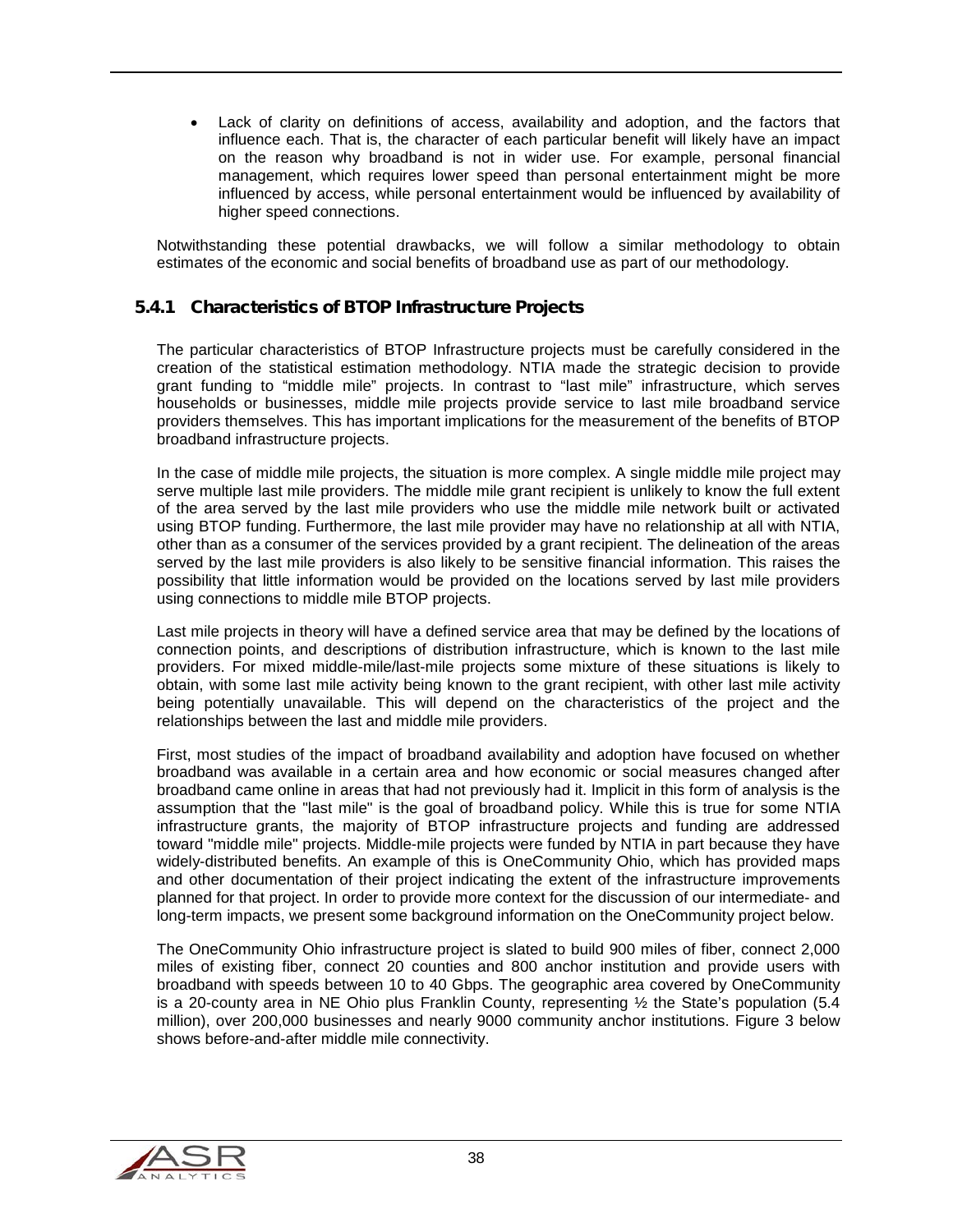# **Figure 3: OneCommunity Ohio infrastructure Project**

<span id="page-38-0"></span>

#### THE OHIO MIDDLE MILE CONSORTIUM

Analysis of infrastructure projects of this size and geographic scope presents several research challenges. First, while NTIA Broadband Mapping data allows for the identification of broadband service parameters down to the Census block level, the determination of whether a middle mile project has contributed to the provision of service to a particular Census block or other location depends on the identification of the last mile connections from the middle mile infrastructure to that location. These connections are most often made by entities other than NTIA and the middle mile grant recipient, which means information on specific connections is not generally available. Second, given that the particular geographic area served by a middle mile project cannot be exactly identified, the development of control variables, such as the level of infrastructure investment activity by non-recipient providers, is difficult or impossible to obtain.

#### 5.5 Proposed Methodology

In order to overcome these hurdles, we have developed a multipart statistical estimation methodology. These steps are:

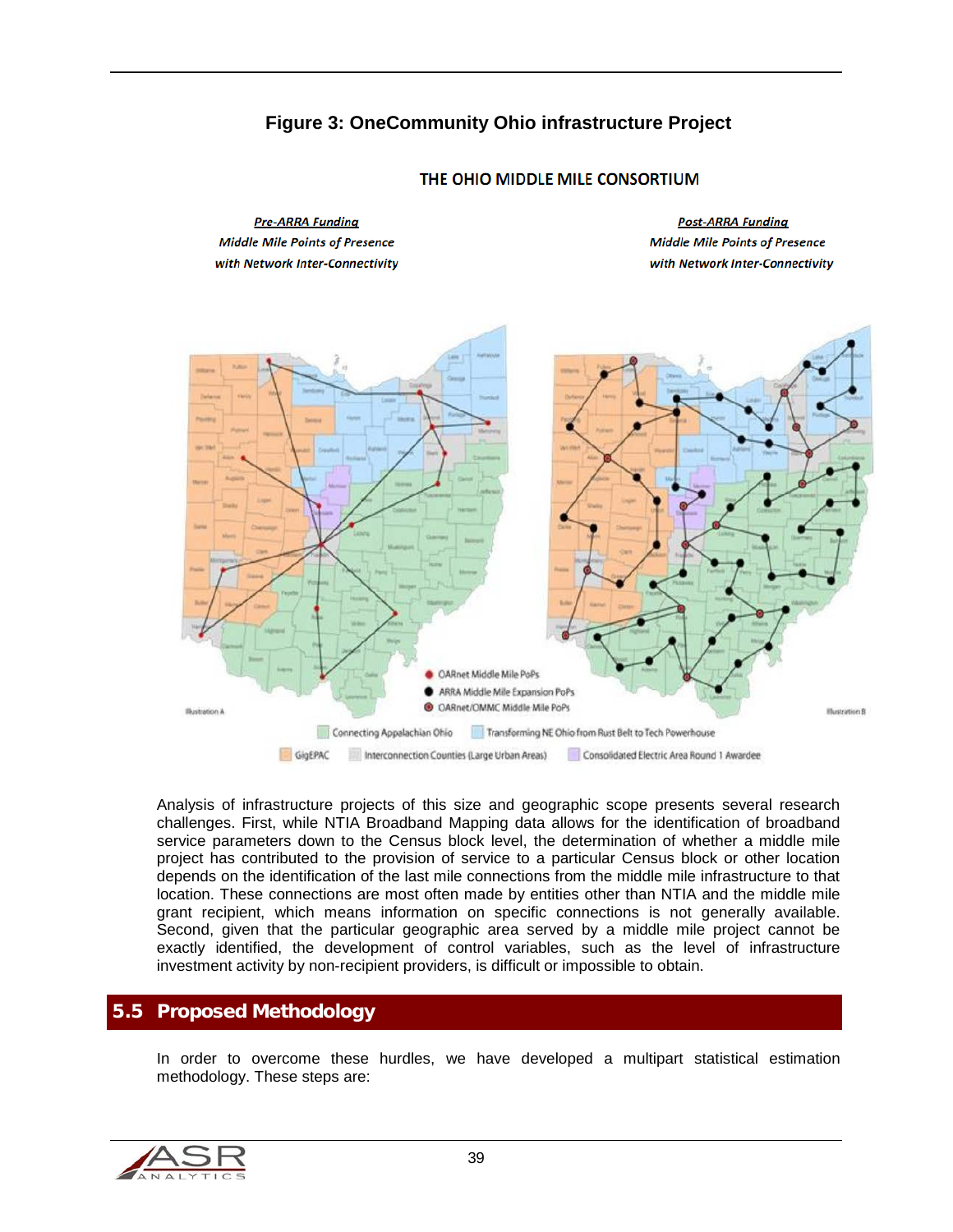- 1. Establish the increased level of service provided by middle mile projects receiving BTOP funds. These are the only measures in our statistical estimation methodology that require obtaining additional information from BTOP grant recipients. While there are numerous measures of the capacity of broadband infrastructure, in general we are interested in the number of additional customers that could be served at particular speed levels. This points to the use of a measure like TB/month transmitted as a measure of capacity.
- 2. Identify the counties that are likely to be affected by each BTOP CCI grant. The primary sources for this identification will be publicly-released grant application data, press releases, and studies published by the grant recipients. For those CCI grants selected for analysis as part of the CCI case studies, we will confirm this information as part of the case study process. The goal of this step is not to make a definitive list of the areas affected by the grant, but to set some general areas where results would be expected, acknowledging that the final areas benefitting from the infrastructure are likely to differ from the county-level results.
- 3. Develop a list of census blocks in each identified county, and compare broadband service over time. The goal is to develop a measure of broadband development progress in each census block that incorporates information on available broadband speeds and adoption rates. This information is available from the NTIA National Broadband mapping data and is updated twice yearly.
- 4. Develop a list of anchor institutions in the identified counties and compare broadband service over time. These data should be available as part of the NTIA National Broadband Map. The goal for this step is similar to #3, above. Information on available broadband speeds and adoption rates will be captured in relevant statistics. These data are expected to be updated twice each year.
- 5. Assemble benchmark usage statistics for bandwidth use by households and anchor institutions. We will consult with industry experts and trade organizations as well as perform background research to develop expected up and download volumes for different types of users with different types of service. The goal of this step is to develop a methodology for estimating the amount of middle mile infrastructure required to serve a particular identified county and to obtain a measure of the increase (or decrease) in required bandwidth over time.
- 6. Based on the results of #5, we will estimate the volume of middle mile service required to support broadband use in areas that have been targeted for improvement by specific projects. This amount of transport capacity will be stated in the same terms as the amount of capacity provided by BTOP projects (i.e., TB/month).
- 7. We will develop an estimate of the fraction of additional required capacity provided by BTOP grant recipients. This is a simple ratio of the result obtained in #1 to the result obtained in #6. This ratio will be below to apportion likely benefits to BTOP grant recipients.
- 8. Based on the results observed in #3 and #4, above, we will identify potential uses of broadband technology in the various census blocks and at the observed anchor institutions in the affected counties. For instance, lower broadband speeds might be appropriate for streaming of recorded audio material, while streaming of video content or videoconferencing would require higher speeds. Anchor institutions might use broadband at lower speeds for transmission of documents and records, while higher speed connections might facilitate videoconferencing. The end result of this step will be a table of likely uses of the additional broadband capacity provided by the BTOP recipient.
- 9. Perform a demographic analysis on the areas experiencing increases in availability, adoption or speed, and present a summary of the characteristics of the beneficiaries of increased broadband service. Although it will not be possible to say specifically which households or individuals benefitted from the increased availability of infrastructure, the

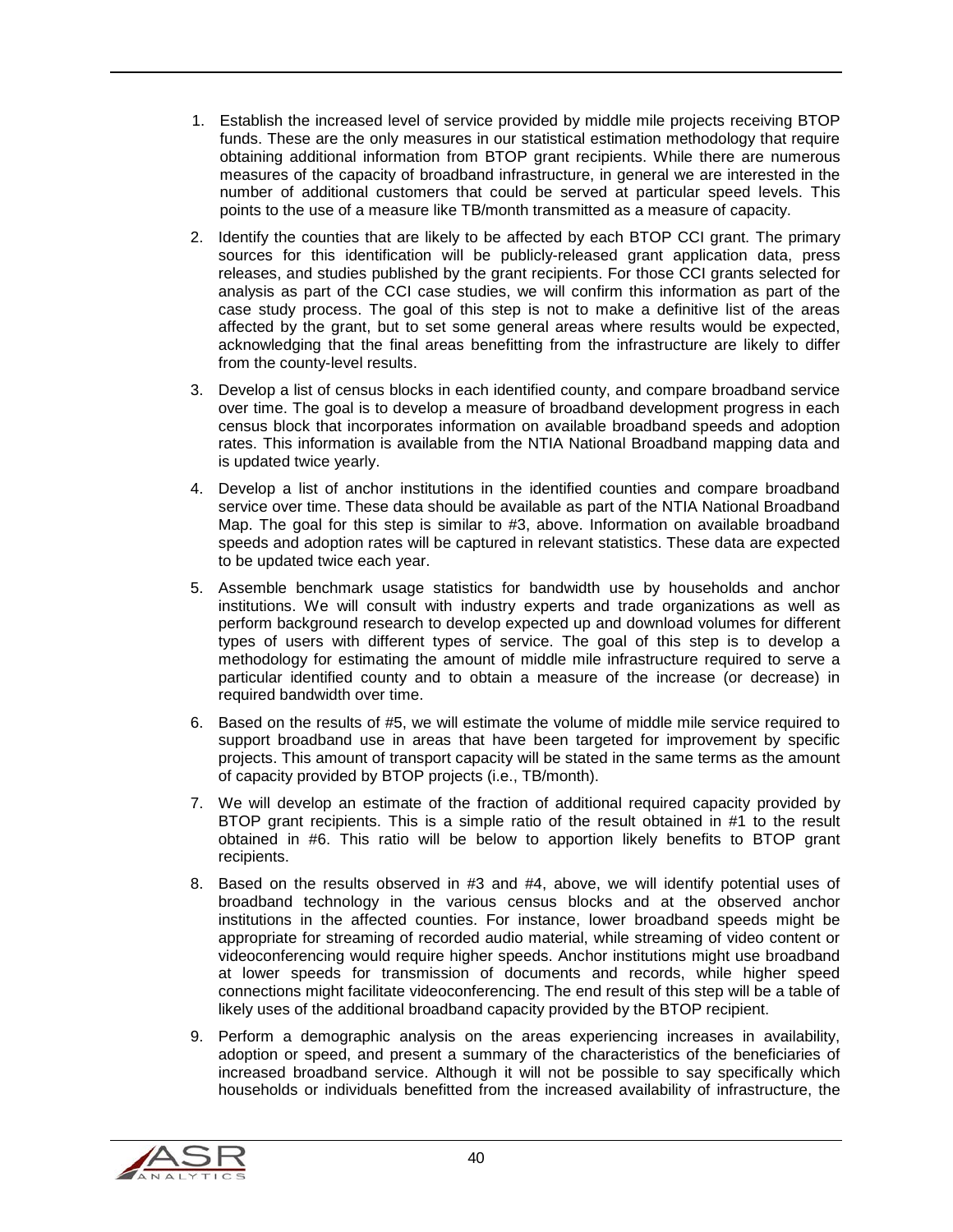characteristics of the population of benefit recipients will be assumed to be the same as those in the areas where broadband access and availability increased.

- 10. Measures of significant social outcome variables will be obtained in the affected areas targeted by infrastructure programs and these will be compared to national averages. The main idea of this step is not to make the claim that these indicators would be immediately affected by the broadband infrastructure project, but that the scope for possible improvements is bounded by the extent of the issues observed in the first place. In other words, areas with high crime rates have a greater capacity for improvement in public safety than areas with very low crime rates. Likewise, areas with poor indicators of public health or civic participation would be expected to improve more overall than areas with better indicators of these things, when the effects of broadband technology are measured by future researchers.
- 11. For those projects for which we are performing a case study, additional steps will be taken to integrate the results of both methodologies. We will first present the results of our study to grant recipient personnel, including the assumptions we have made about the areas served, bandwidth usage, and other factors. We will then explore the implications of the increased bandwidth provided by the project, with special attention to areas of focus specified by each infrastructure grant.

#### 5.5.1 Strengths and Weaknesses of this Approach

As is the case with every methodology for impact estimation, the methodology we propose has relative strengths and weaknesses. One of the strengths of the methodology is that it allows for less-than-perfect identification of the specific geographic areas that are affected by the projects receiving BTOP grants, although some idea of where these projects are having their effects is required. Second, the incorporation of NTIA Broadband Mapping data provides much more specific measurements on the changes to broadband usage in potentially unserved or underserved areas than has been developed to date. Finally, the examination of anchor institutions provides insight into key participants in the community's use of broadband.

Drawbacks to this methodology include a lack of empirically-testable hypotheses, such as the extent to which broadband technology facilitates productivity growth. The absence of a mathematical formulation of the effects of broadband limits the use of the mathematical results for forecasting, although our methodology does produce ratio estimates that could be used for the same purpose. Finally, econometric estimation strategies have well-understood error bounds on the results they produce, while the estimates produced by the methodology we propose do not have the same statistical properties. We will, however, perform sensitivity analysis on key parameters to alleviate some of this concern.

## 5.6 Estimating Longer-Term Impacts

The effects of BTOP infrastructure investments are likely to be felt years in the future. However, this study will be completed before these effects have had a chance to completely play out. As a result, measuring longer-term impacts of BTOP investments will require forecasting of the likely changes in broadband over an extended period of time. We believe that an examination of the results of earlier phases of the project, case study results, and a critical analysis of other research in this area will yield insights as to prospective outcomes where grants were made. The following presents a description of the steps that we will take to estimate the longer-term impacts of BTOP infrastructure projects. Our longer-term impact analysis will be based on the results we obtain from the analysis of several key questions:

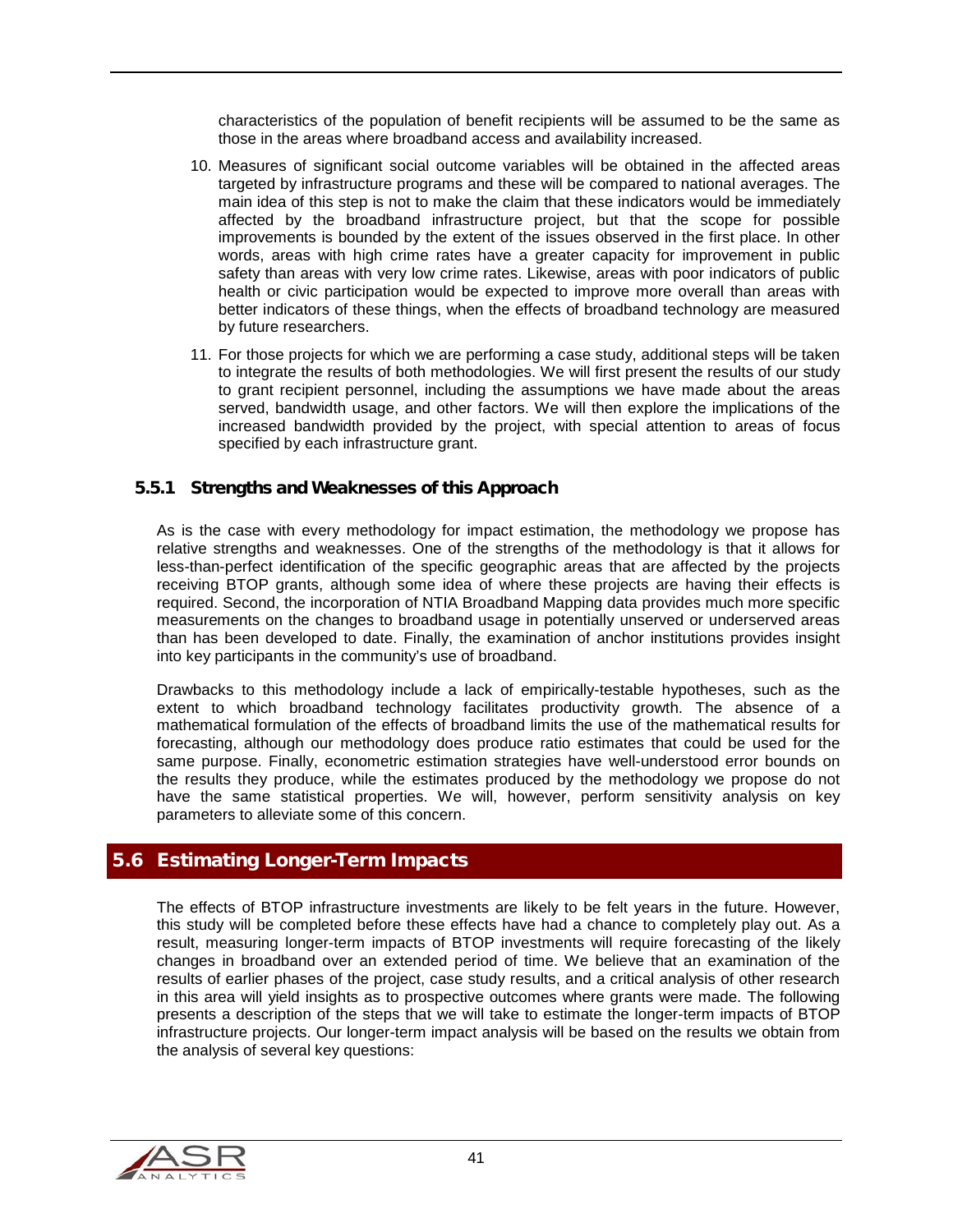- 1. What proportion of the capacity provided by BTOP infrastructure grant recipients has been utilized and what remaining capacity is available for allocation to additional broadband service provision?
- 2. What is the level of broadband usage observed in the areas targeted by BTOP infrastructure grant recipients, and what is the potential for usage to be increased those areas?
- 3. What are the social and economic conditions in the areas targeted by BTOP infrastructure grant recipients, and what is the potential for improvement in those conditions due to broadband.

As is the case with all forecasting exercises, the results will be determined by the selection of assumptions used to create the forecast scenarios. We will perform sensitivity analysis on the forecast assumptions to illustrate the range of results that could be expected for longer-term impacts.

### 5.7 Sensitivity Analysis

We will undertake sensitivity analysis of our results in order to better understand how the underlying assumptions of our models affect the conclusions we draw. Our sensitivity analysis will consider the composition of the areas affected by the BTOP grants we intend to study. In the case that some of the areas affected by grants are unclear, we will examine different methodologies for designating affected census blocks or ZIP Codes. We will then perform the analysis using these different geographic designations to determine if uncertainty about the boundaries of project grants causes changes in the estimated results.

The sensitivity analysis will be incorporated into our forecast analysis of the likely future effects of BTOP programs. These forecasts will provide a range around the expected future outcomes, based in part on the results of the sensitivity analysis. Additional factors might be included, such as expected changes to technologies or infrastructure not captured in the statistical models.

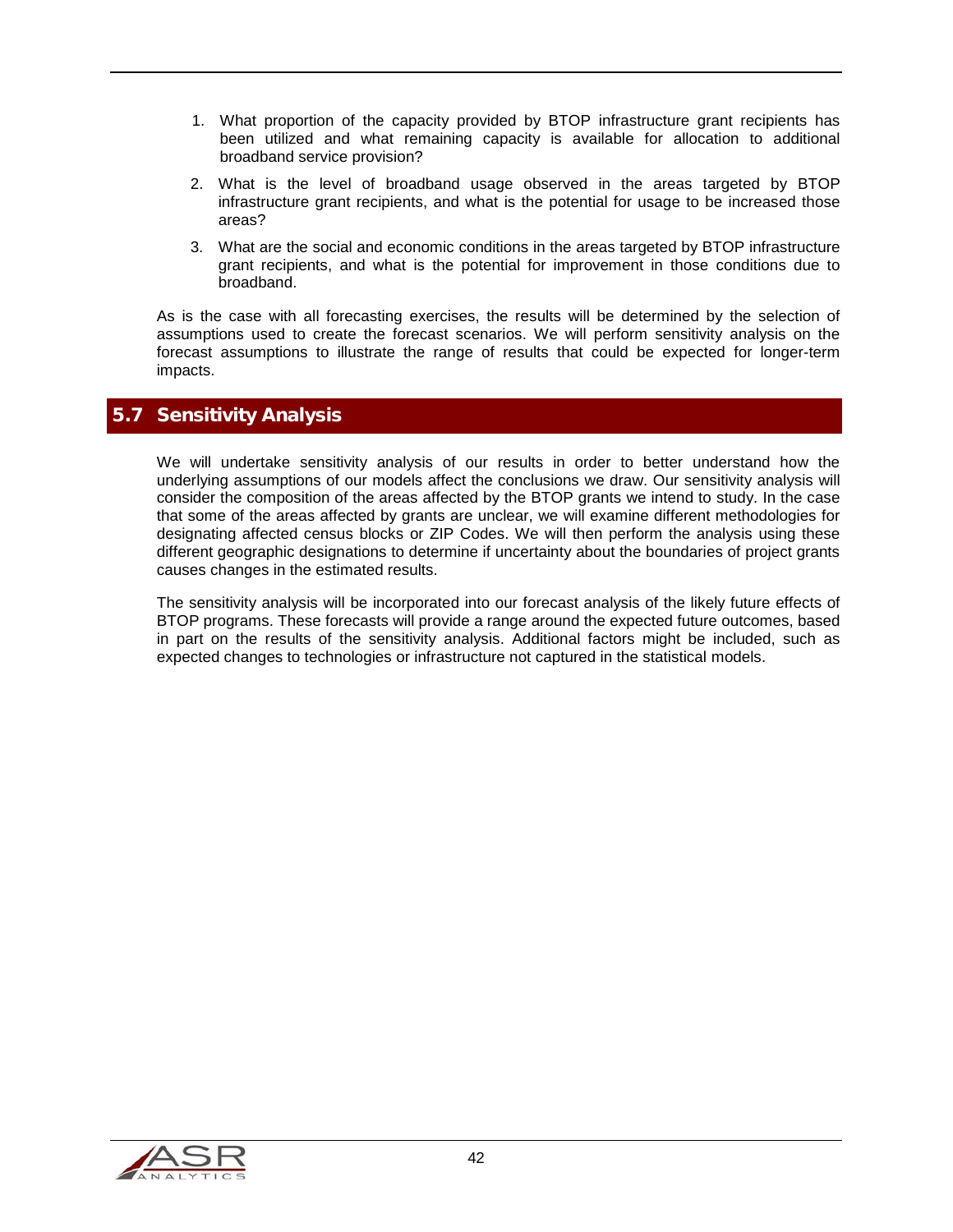# Section 6. Case Studies

# **Introduction**

This section presents our case study methodology. We describe the purpose of case studies, our methodology for how case studies will be conducted, data we will gather to support case study site visits, and the outputs of our analysis – the case study reports.

## 6.2 Purpose of Case Studies

We will perform case studies of selected CCI, PCC, and SBA grants in order to supplement and, in some areas of inquiry, to support the quantitative analysis. The case studies will provide a window into the initial impacts of BTOP awards and provide ongoing snapshots of the Program's economic and social impacts, allowing for review and possible adjustments for the longer-term, in-depth longitudinal study that will be a centerpiece of the Final Report.

The case studies will identify how the grantee maximized the impact of the BTOP investment; identify successful techniques, tools, materials and strategies used to implement the project; identify any best practices; and gather evidence from grantees, anchor institutions, and various publicly available data as to the impacts of the project in the community. The case studies will provide qualitative information; and, depending on the individual evaluation efforts of selected grantees, perhaps some quantitative data related to economic and social impacts of the activities resulting from the BTOP funded grant.

The case study effort will have three components and result in two sets of interim impact reports. The first set of interim reports will be delivered in April 2012. Due to the nature of BTOP, and the CCI projects in particular, this first set of case studies will focus exclusively on 15 selected PCC and SBA projects because CCI projects will not be far enough along in their development to be able to measure impacts. In September 2013, a second set of interim impact reports will be delivered. These reports will include an update on the same 15 PCC and SBA projects analyzed in the first set of case studies and include a set of case studies on 12 selected CCI grants as well. This methodology allows for both a cross-sectional analysis to measure impacts at a point in time and information to feed the longitudinal analysis of the impacts of the BTOP PCC and SBA grants over time.

#### 6.3 Methodology

The development of the case studies will include a number of steps including various communications with the selected grantees, a number of data collection efforts, and development of case study reports. Our approach to each of these steps is described below.

#### 6.3.1 Grantee Notification and Communication

The point of contact of record for each grant will receive initial notification of their selection as a case study grant through their assigned Federal Program Officer. The evaluation study team will then contact each grantee for an initial introduction and description of the effort.

This will be the first of many interactions between the evaluation study team and the grantee over the course of the case study period. Additional communications will occur to establish case study visit logistics and to gather information related to the project. Specifically, the evaluation team will

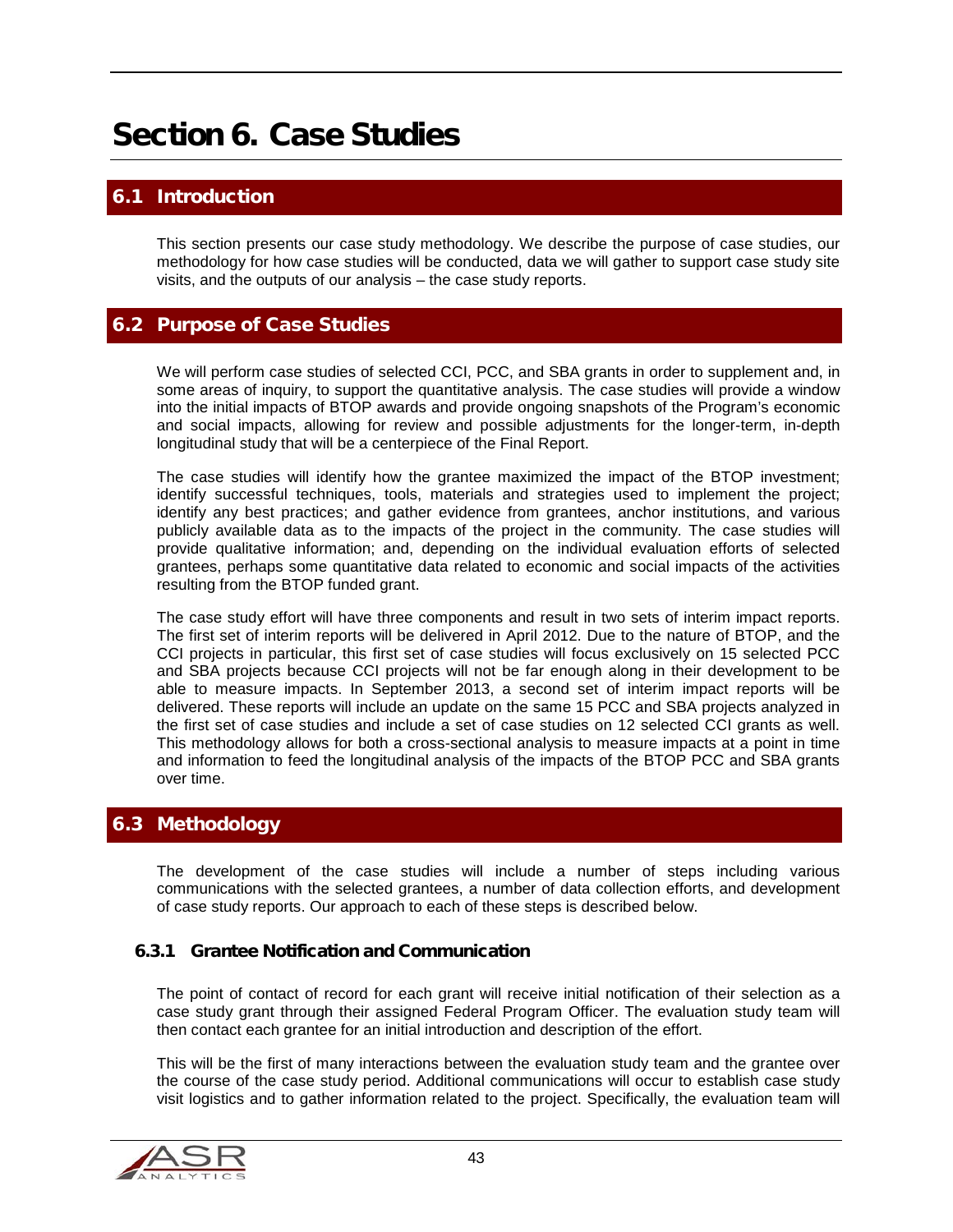rely on the grantee to provide any background material on the grant not available from NTIA. We will also rely on the grantees to provide recommendations on the specific location(s) of their various anchor institutions or service delivery locations that we should visit and to provide contact information for the individuals at those locations. Communication with those individuals will be used to plan and conduct case study visits and to collect any available data specific to those locations.

#### 6.3.2 Data Collection

Various data will support the development of the case studies. This includes community level public use economic, demographic and broadband specific data; information specific to each grant as collected from their grant applications; quarterly and annual performance progress reports; and more detailed grant-specific information as collected through visits to anchor institutions and service delivery locations. This information will provide generally for analysis on potential changes in economic conditions, provision of healthcare and/or public safety services, educational opportunities, quality of life or standard of living, and other social goods resulting from BTOP investments. In addition, to the extent possible and where data are available, the case studies might explore important economic concepts that may otherwise be difficult to quantify, such as innovation and entrepreneurship. Though the thrust of the case studies is not to evaluate implementation of the projects against their originally stated goals (but rather to document impacts), project implementation issues such as the grantee's organizational type, business model, and staffing will be explored to the extent they appear to influence the ability of the grant to have an impact on its community and in order to contributed to the discussion of best practices and lessons learned.

#### <span id="page-43-0"></span>*6.3.2.1 Economic, Social, Demographic, and Broadband Specific Statistics*

Various economic, social, and demographic statistics will be collected through public use data and grant applications in order to characterize the area impacted by the grant. Close review of the grant application and conversations with the grantee will be utilized in order to determine the impacted area or "the community" to be considered for each grant. Economic/demographic statistics collected and described (when available) will include, but not be limited to:

- Population, by age, gender and race,
- Personal income.
- Housing values,
- Educational attainment and graduation rates,
- Local economic environment characteristics including economic development efforts,
- Employment,
- Voter registration and participation,
- Volunteerism,
- Mortality rates,
- Suicide rates.
- Membership in civic associations,
- Homelessness,
- Telecommuting rates,
- Establishment of home businesses

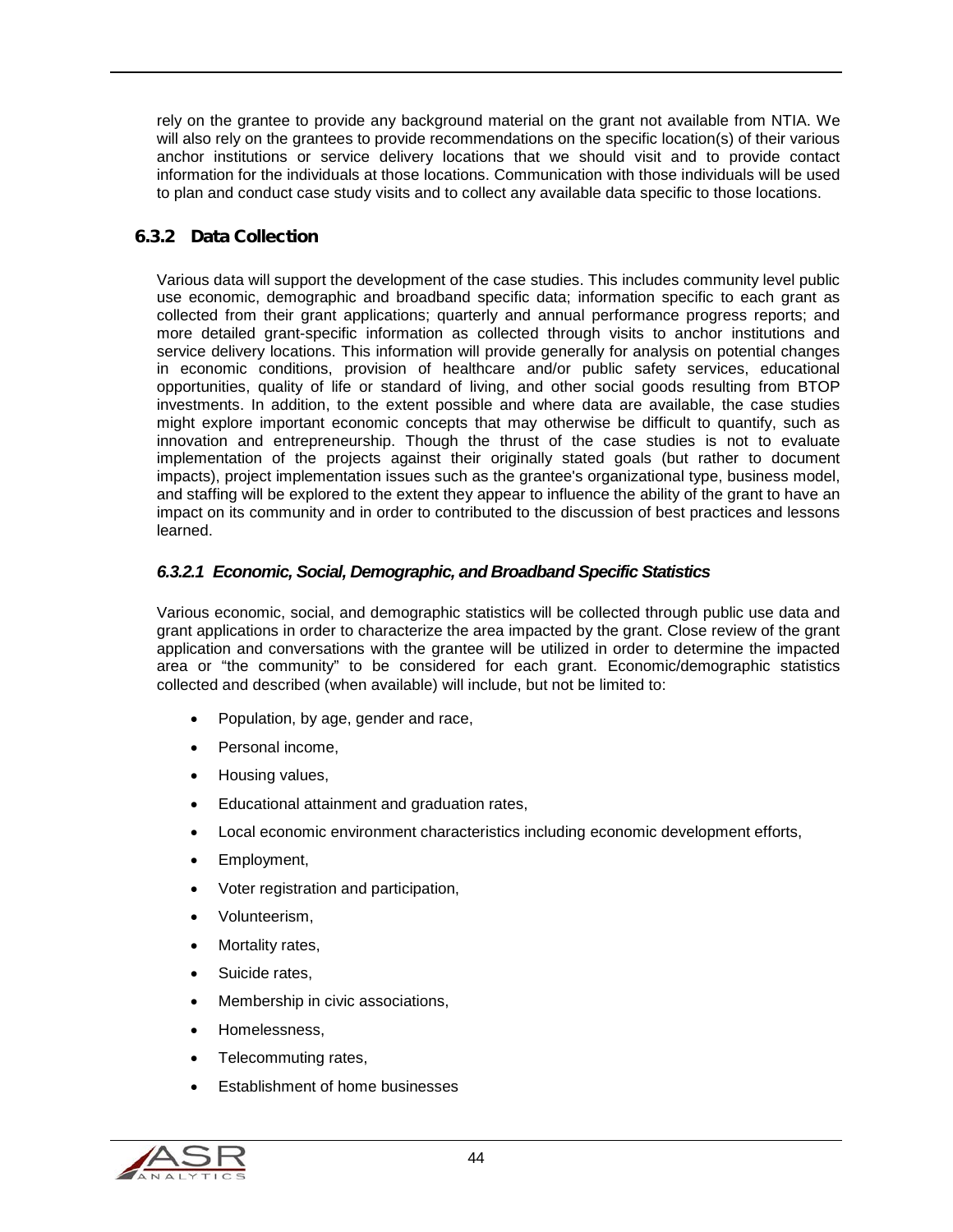- Communications via email, chat, webcam, etc.
- Home schooling rates, and
- Crime statistics.

The impacted area will also be characterized in terms of its baseline or existing level and type of broadband service. Broadband related statistics collected, if available, will include, but not be limited to:

- List of existing broadband providers, including advertised speeds and rates,
- Market share of existing broadband providers, and
- Examples of broadband use by local industries.

For PCC and SBA grants, these data will be collected at the time of the first round of case studies (2011) to represent the pre-BTOP situation. The same data will be collected again at the time of the second round of case studies (2013) and represent the post-BTOP situation. For CCI grants, the case study report developed towards the end of 2013 will include data from 2010 or 2011 as appropriate and available to represent the before BTOP picture, and data from the time of the case study to represent the post-BTOP picture.

Under the NTIA's State Broadband Data Development Program (SBDD), most states have formed a broadband authority. These entities have engaged to varying degrees in local adoption and impact studies. On a case by case basis, these existing studies will also be used as a data source for the case studies. To the extent possible, information from last mile providers and local businesses regarding their degree of adoption of services related to BTOP middle miles CCI projects will be collected as well. These data may come from state broadband authority studies. If not, conversations with grantees and/or the NTIA Broadband mapping data will be used to identify last mile providers or businesses with whom to speak.

In addition, there are on occasion outside influences such as changes in the state or local level political, legal, or regulatory climate that can affect the ability of BTOP grants to have an impact in a certain area. Therefore, efforts will also be made to investigate and report on state or local level broadband or other relevant public infrastructure-related conditions, laws, statutes, or other elements of the local political climate that could have an influence on the ability of the selected grant to achieve its stated objectives.

#### *6.3.2.2 Grantee Quarterly Performance Progress Reports*

Grantees are required to submit Quarterly PPRs to NTIA describing their grant funded activities. These reports provide quantitative and qualitative descriptions of project status and specific grant funded activities. The portion of the PPRs that includes detailed information on activities specific to each grant type will be useful in identifying potential project impacts specific to a particular location that can be verified and validated through the case study effort. This information will also be useful in identifying project specific areas of inquiry to pursue further with individual anchor institution contacts during the case study site visits.

Specific to SBA projects, the PPR data most relevant to the case study effort includes:

- Name, location, and description of the SBA activity(ies) undertaken in the current quarter,
- Size of target audience,
- Actual number of participants,
- New subscribers (households and businesses),

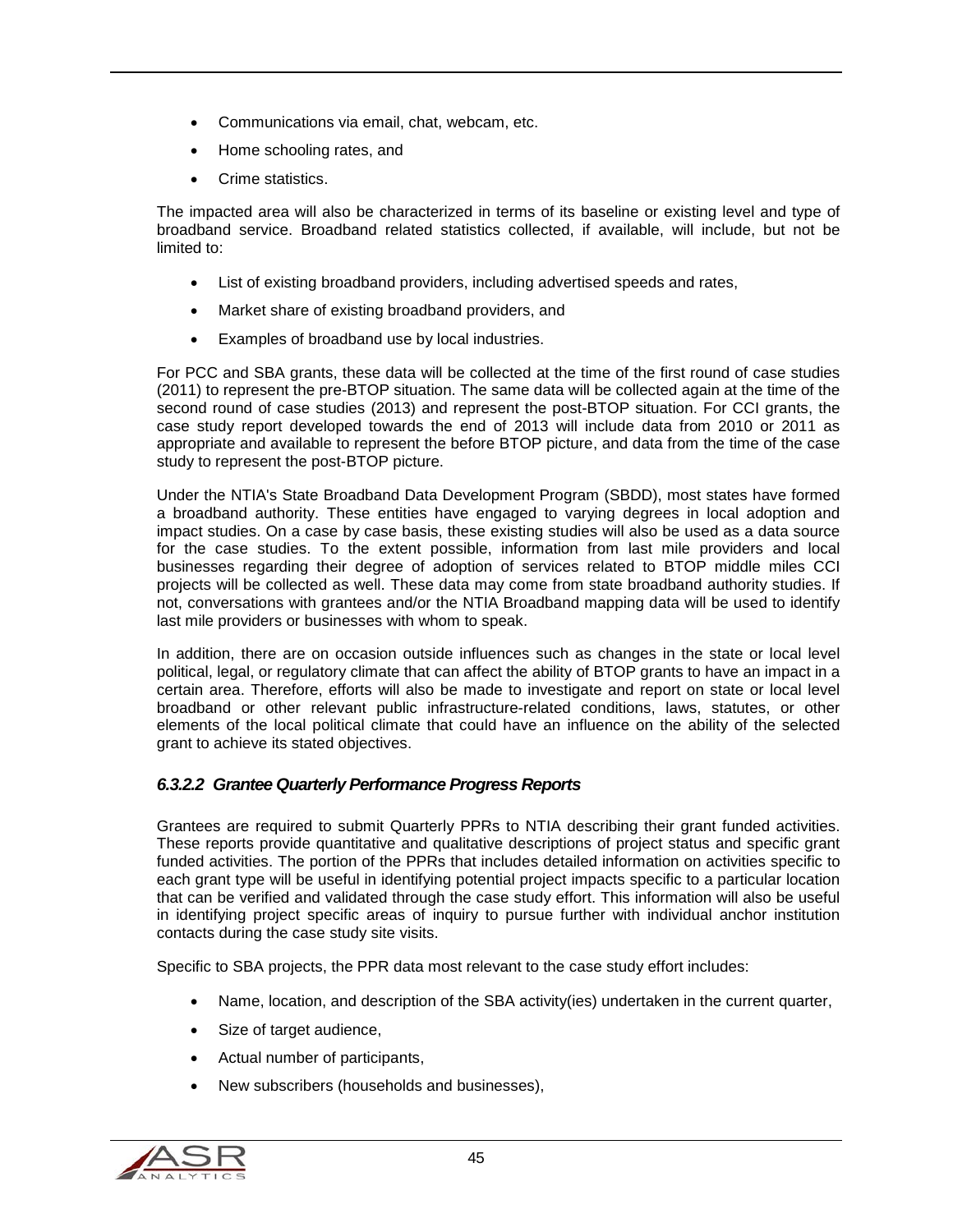- Number of households and businesses receiving discounted broadband service as a result of BTOP,
- General description of activities planned for the upcoming quarter, and
- Description of method used to define attributed subscribership (i.e. adoption).

For PCC projects, the PPR data most relevant to the case study effort includes:

- Description of significant project accomplishments,
- New workstations installed and available to the public,
- Average users per week,
- Upgraded broadband connectivity at PCC,
- Established broadband wireless connectivity at PCC,
- Number of additional hours per week existing PCC is open to public as result of BTOP funds, and
- Name, length, number of participants and number of training hours for all training programs.

The data relevant to the case study effort from the CCI PPRs includes:

- New network miles deployed,
- New network miles leased,
- Existing network miles upgraded,
- Existing network miles leased,
- Number of miles of new fiber (aerial or underground),
- Number of new wireless links,
- Number of new towers,
- Number of interconnection points,
- Number of signed agreements with broadband wholesalers or last mile providers,
- Number of agreements currently being negotiated with broadband wholesalers or last mile providers,
- Average term of signed agreements,
- Numbers of businesses, households, anchor institutions, and last mile providers receiving new and/or improved access, and
- Name, service area and type of anchor institutions connected and description of how the anchor is using the BTOP funded infrastructure.

It is these last two pieces of information from the PPRs that will be of particular importance to the CCI case study activities because they will help to define the case study site visit specific locations and areas of inquiry.

#### *6.3.2.3 Service Delivery Locations/Anchor Institution Visits*

Each case study will include an in-person visit to targeted anchor institutions (CCI grants) or service delivery locations (PCC/SBA grants.) This visit will include a face-to-face visit with the

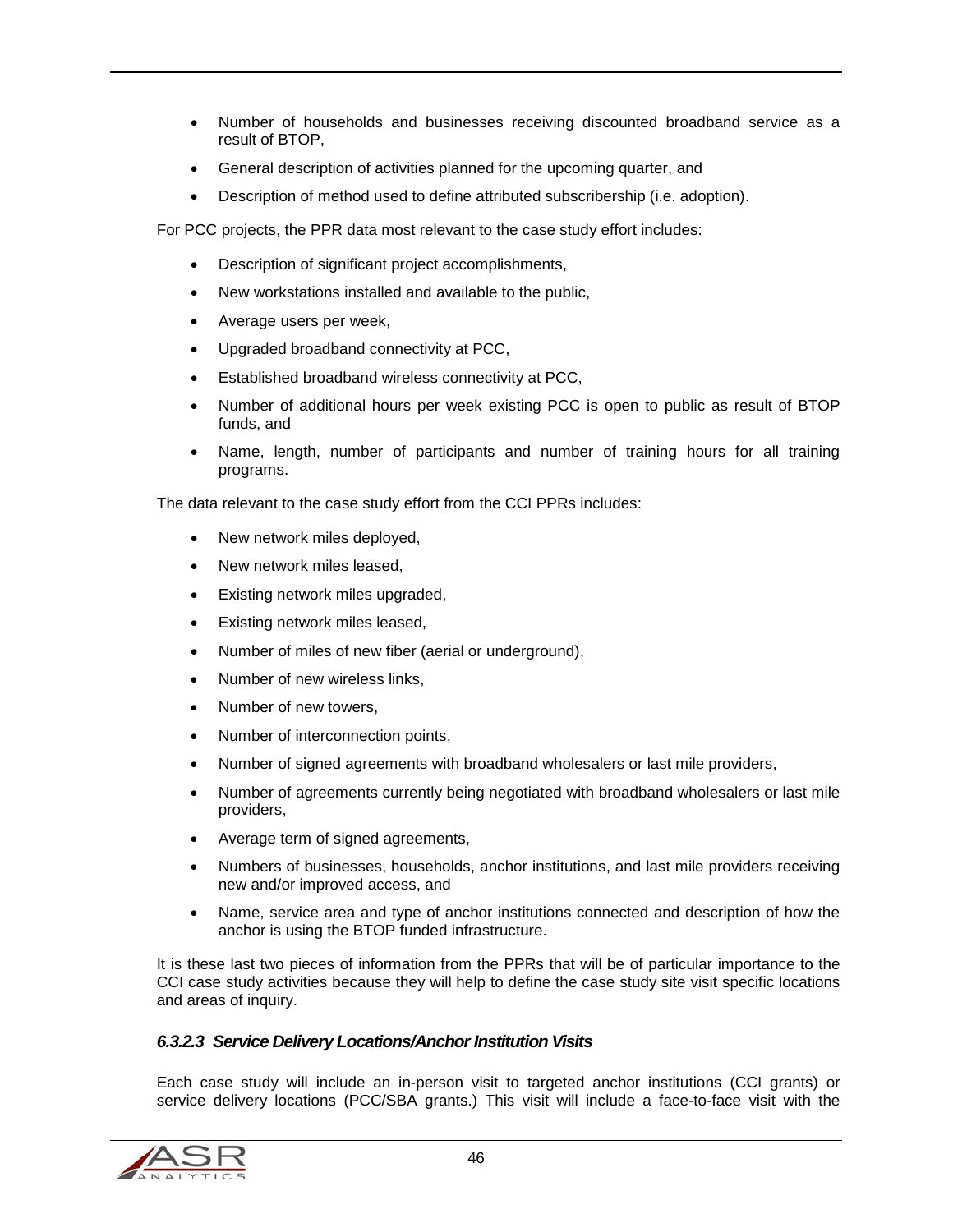grantee as well, if possible, depending on their location relative to the selected anchor/other location(s). Case study visits will normally consist of a two-day trip. An interview guide and data collection checklist targeted to the particular goals, intended outputs/outcomes, types of services provided, community conditions, and anchor institution/service location types of each grant will be developed to provide the structure for each case study visit. These questions and lists will be developed in close coordination with NTIA and will consider data collected from the initial contacts with the grantees, our review of all available grant award and post-award documents and the economic, demographic, and broadband specific statistics compiled for each grant location. The guides and checklists will be broken out into sections to identify appropriate areas of inquiry specific to grantees, anchor institution/service locations, local economic development professionals (where identified by grantees or anchor site contacts), last mile providers (for CCI grants), and individual users.<sup>[9](#page-46-0)</sup>

Generally, the case study visit interview guide and data collection checklist will be designed to gather the following types of information:

- Validation of background information on grant purpose, scope, services, and goals
- Description of anchor institutions, if applicable
- Description of grantee type, business model, and staffing issues
- Validation and clarification of reported project activity outputs and outcomes
- An assessment of the broadband adoption readiness of anchor institutions/service locations and the community
- Current/baseline broadband (and/or Internet) operations/uses at targeted anchor institutions/service locations
- Planned operational changes and uses of broadband (and/or Internet) as result of BTOP grant at targeted anchor institutions/service locations
- Observed changes resulting from BTOP funded activities to-date (if any) at targeted anchor institutions/service locations
- Observed economic and/or social outcomes at the anchor institution/service location, community, and/or individual level (if any), and
- An assessment of the sustainability of project activities beyond the term of the BTOP grant, if applicable

The collection of data on impacts at the individual level will depend largely on the degree to which the individual grantees are collecting data and/or conducting evaluation efforts related to their BTOP funded activities. We will also work with the anchor site/service location contacts to identify, where possible, opportunities to speak to individual users.

A case study visit travel and logistics plan along with the targeted, location specific interview guides and data collection checklists will be provided to NTIA for review prior to the start of the case study period. Given the diversity of projects selected for case studies, these guides will be highly customized and specific to each grant.

#### 6.3.3 Case Study Report

Each case study will result in an individual case study report. A case study report template will be developed, although each report will differ based on details of the subject grant. The first round of PCC and SBA grant case studies will result in a set of 15 interim impact reports. As discussed

<span id="page-46-0"></span><sup>&</sup>lt;sup>9</sup> Case study visits will be conducted in compliance with 15 CFR Part 27 Protection of Human Subjects.

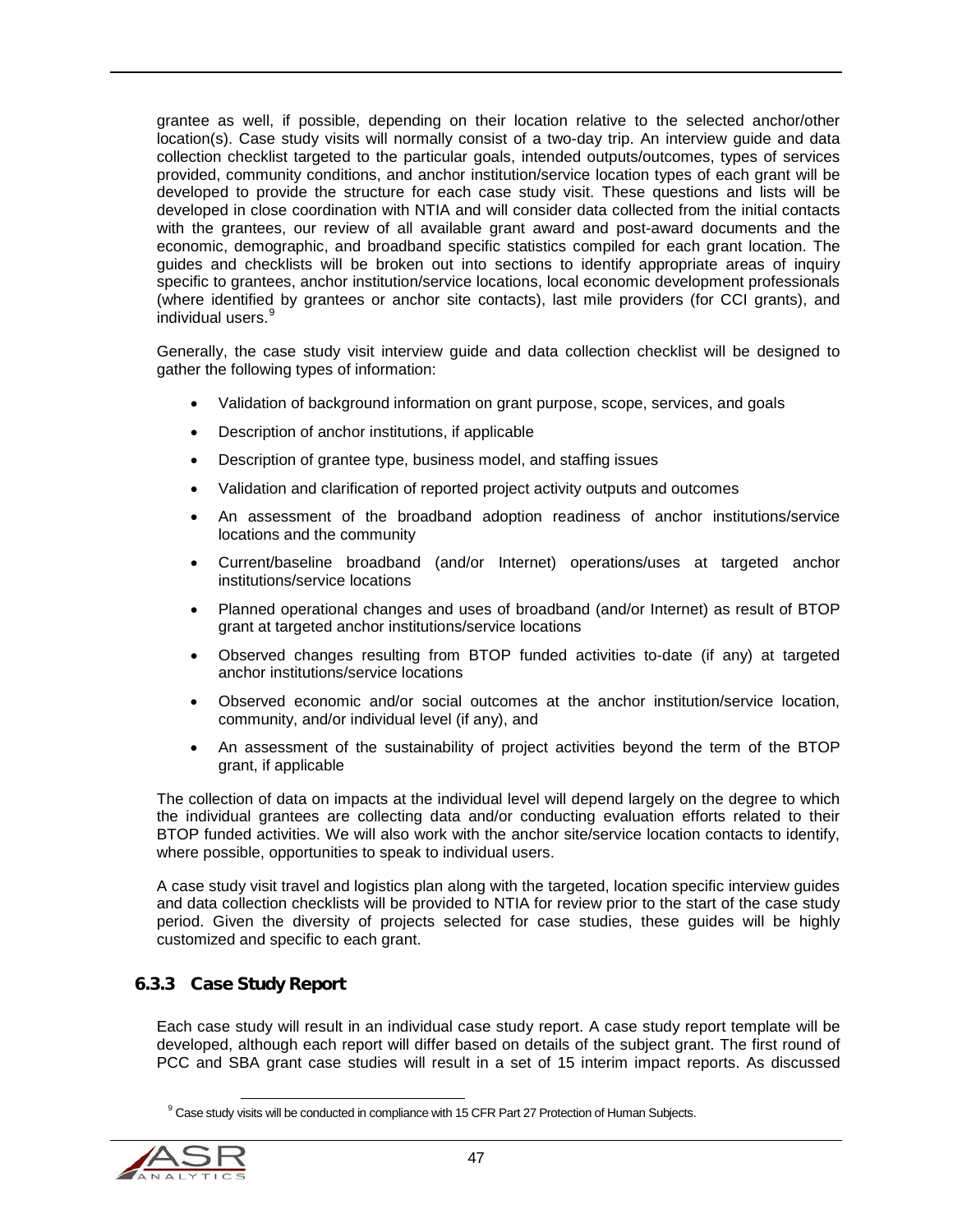above, these reports will provide detailed information on the baselines against which future analysis will be compared. The second round of case studies will result in another set of interim impact reports – updates of the 15 PCC and SBA case studies previously developed and 12 CCI grant case studies. At contract closing, the case study reports, along with all other quantitative and qualitative impact assessment efforts detailed throughout this document, will be combined to develop the final report assessing the economic and social impacts of the BTOP grants.

The unit of analysis for each case study will be unique and will depend on the definition of the impacted area and the granularity of the economic, demographic, and broadband specific data available. Some grants, such as the City of Chicago, include activities that are community specific. Most, however, will likely have to be defined at the county level. Most of the public use data will likely only be available at the county level, but some localities may have data available by community. Further, in terms of the discussion of findings, i.e. outcomes or impacts, the affected community may have to be defined in something other than geographic terms. For example, impacts may be discussed in terms of an industry or other topical area.

Each case study report will generally include the following sections:

- Description of grant. This will include a discussion of the grant's purpose, area of impact, and services offered,
- Characterization of the impacted area/community. This will include presentation and discussion of various economic, demographic, and Internet/broadband specific statistics of the community(ies) affected by the BTOP grant, including local economic development efforts,
- Summary of data provided by grantees through their PPRs, and
- Summary of anchor/service location visits and findings. This will include a description of anchor institutions/service locations and overall findings in terms of:
	- Broadband adoption readiness (primarily for infrastructure projects),
	- Current/baseline broadband (or Internet) operations/uses (primarily for infrastructure projects),
	- Planned operational changes and uses of Internet as result BTOP grant (primarily for infrastructure projects),
	- Observed changes resulting from BTOP funded activities to-date (if any),
	- Observed economic and/or social outcomes at the anchor institution/service location, community, and/or individual level (if any),
	- Sustainability of project activities, as determined through review of grantee business plans,
	- Best practices (if any identified), and
	- Lessons learned.

In addition, in order to make a comparison to other communities that did not receive BTOP funding, each case study report will include, to the extent possible, a review of NTIA's BTOP application database to identify if there were any other applications in a similar geography (based on the economic and demographic statistics collected as explained in section [6.3.2.1\)](#page-43-0). If so, we will inquire if any of those initiatives were undertaken, in whole or in part, without BTOP funding and include a description of that effort in the case study report. As grantees complete and submit additional PPRs, the evaluation study team will validate the geographic locations of impacted communities and anchor institutions providing the evaluation study team the ability to associate grantee reported data with BTOP impact areas. By definition, we will be able to identify the communities and anchor institutions that are outside the BTOP impact areas. Consequently, we can include in the second

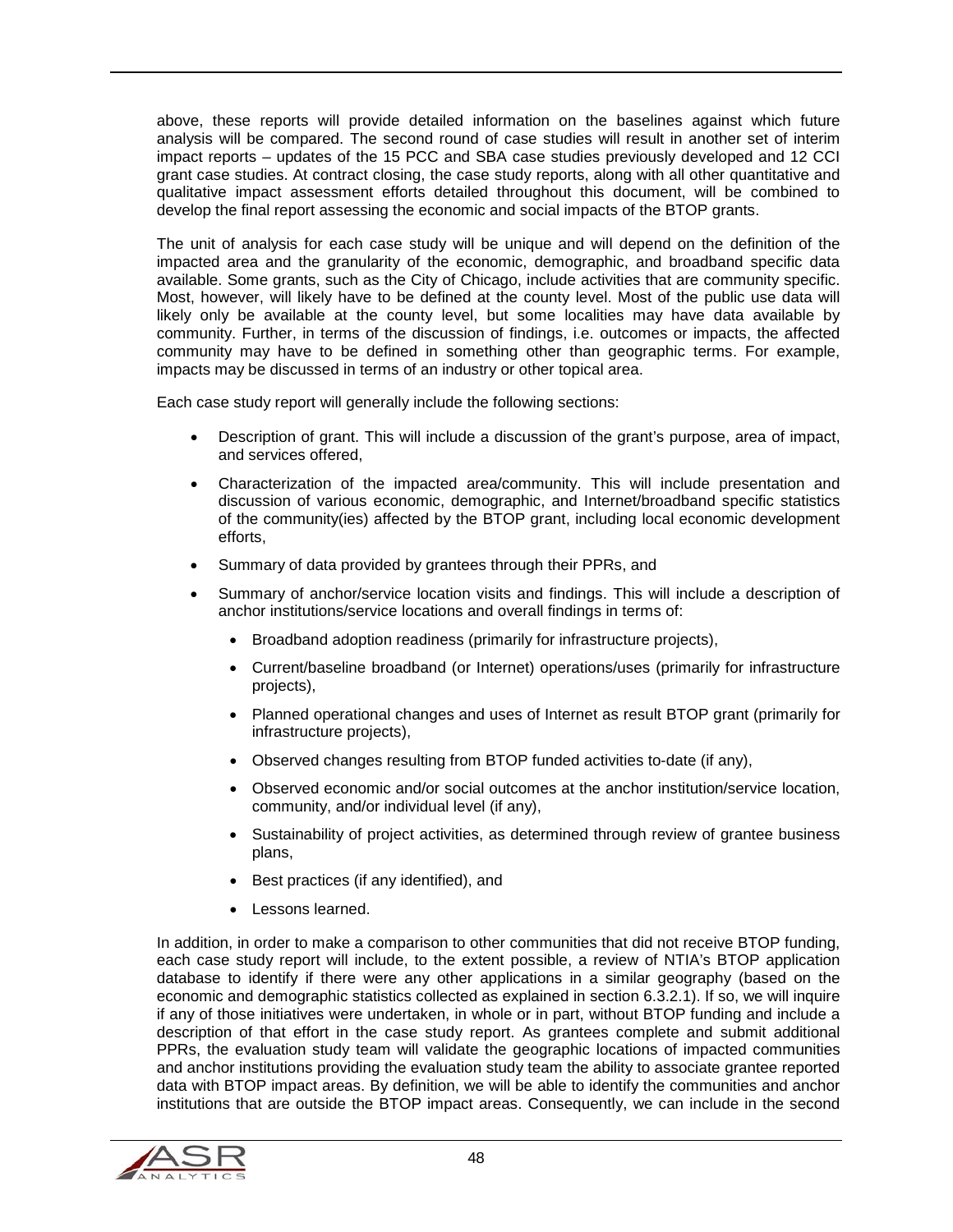set of interim case study reports statistics on the economic conditions of areas that were similar at the inception of BTOP, but not directly associated with BTOP initiatives and funding. This comparison will be included in the second round of PCC/SBA case study reports.

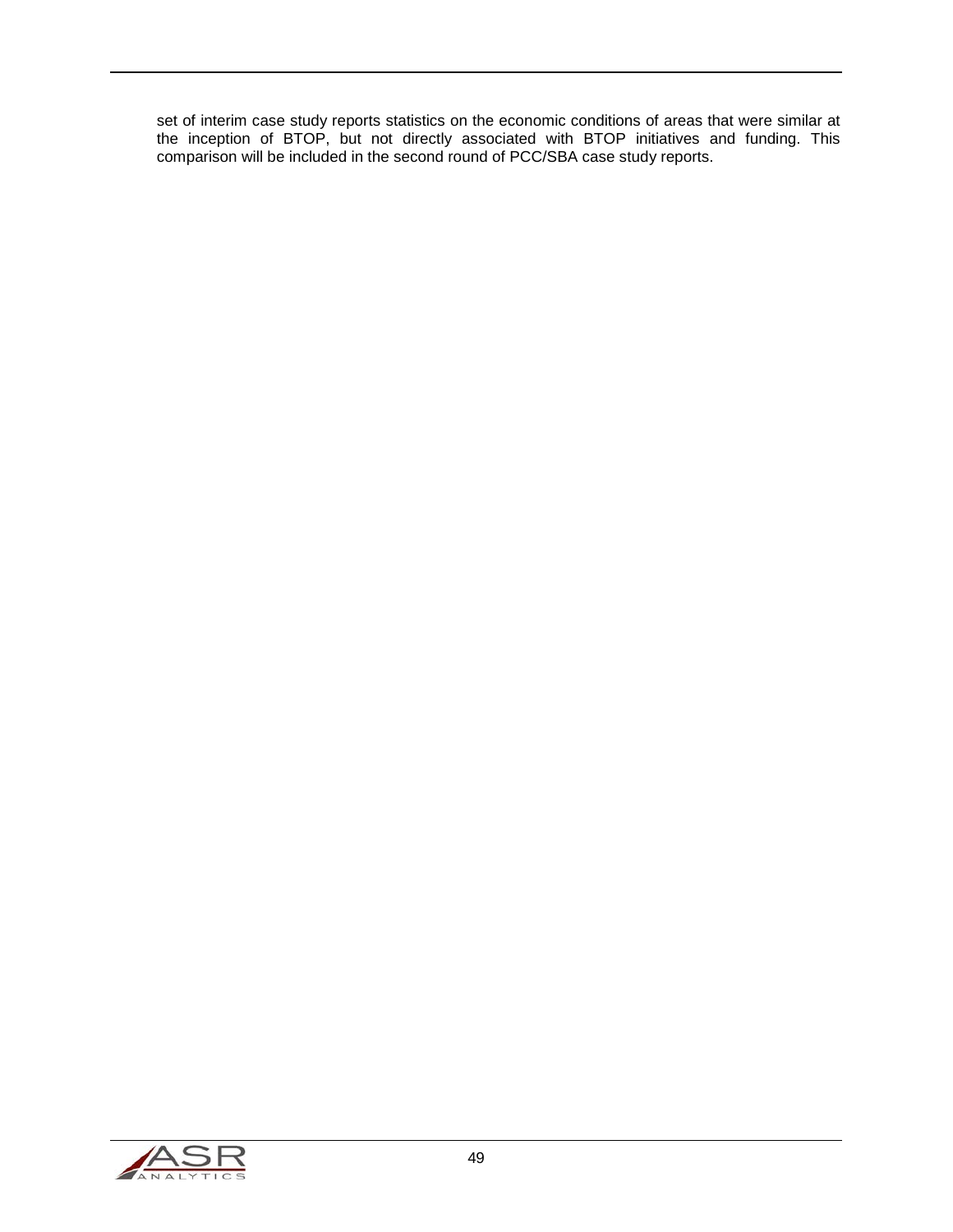# Appendix A. BTOP Overview

The Recovery Act provided NTIA with \$4.7 billion to support the deployment of broadband infrastructure, enhance and expand public computer centers, encourage sustainable adoption of broadband service, and develop and maintain a nationwide public map of broadband service capability and availability. The Recovery Act instructed NTIA to implement BTOP to promote five core purposes:

- To provide access to broadband service to consumers residing in unserved areas of the country;
- To provide improved access to broadband service to consumers residing in underserved areas of the country;
- To provide broadband education, awareness, training, access, equipment, and support to:
	- Schools, libraries, medical and healthcare providers, community colleges and other institutions of higher learning, and other community support organizations;
	- Organizations and agencies that provide outreach, access, equipment, and support services to facilitate greater use of broadband services by vulnerable populations (e.g., low-income, unemployed, aged); or
	- Job-creating strategic facilities located in state- or federally-designated economic development zones.
- To improve access to, and use of, broadband service by public safety agencies; and
- To stimulate the demand for broadband, economic growth, and job creation.

In facilitating the expansion of broadband infrastructure and adoption of broadband services, NTIA aims to advance the objectives of the Recovery Act to spur job creation and stimulate economic growth and opportunity. Additionally, NTIA funded projects with the expectation that they will provide long-term economic and social benefits, including improvements to healthcare delivery, education, innovation, and the nation's global competitive position. NTIA administers BTOP within three project categories:

- Comprehensive Community Infrastructure (CCI): Projects to deploy new or improved broadband Internet facilities (e.g., laying new fiber-optic cables, upgrading wireless towers) to connect households, businesses, and Community Anchor Institutions (CAI) such as schools, libraries, hospitals, and public safety facilities. CCI projects funded by BTOP are predominantly middle mile projects, although a small number of last-mile projects were awarded.
- Public Computer Centers (PCC): Projects to establish new public computer facilities or upgrade existing facilities that provide broadband access to the general public or to specific vulnerable populations, such as low-income individuals, the unemployed, seniors, children, minorities, and people with disabilities.
- Sustainable Broadband Adoption (SBA): Projects to provide a focus on increasing broadband Internet usage and adoption, including projects among vulnerable populations where broadband technology traditionally has been underutilized. Many projects include digital literacy training and outreach campaigns to increase the relevance of broadband in the public's everyday lives.

In essence, the purposes described in the two Notice of Funds Availability (NOFA) indicate that BTOP grants are targeted to:

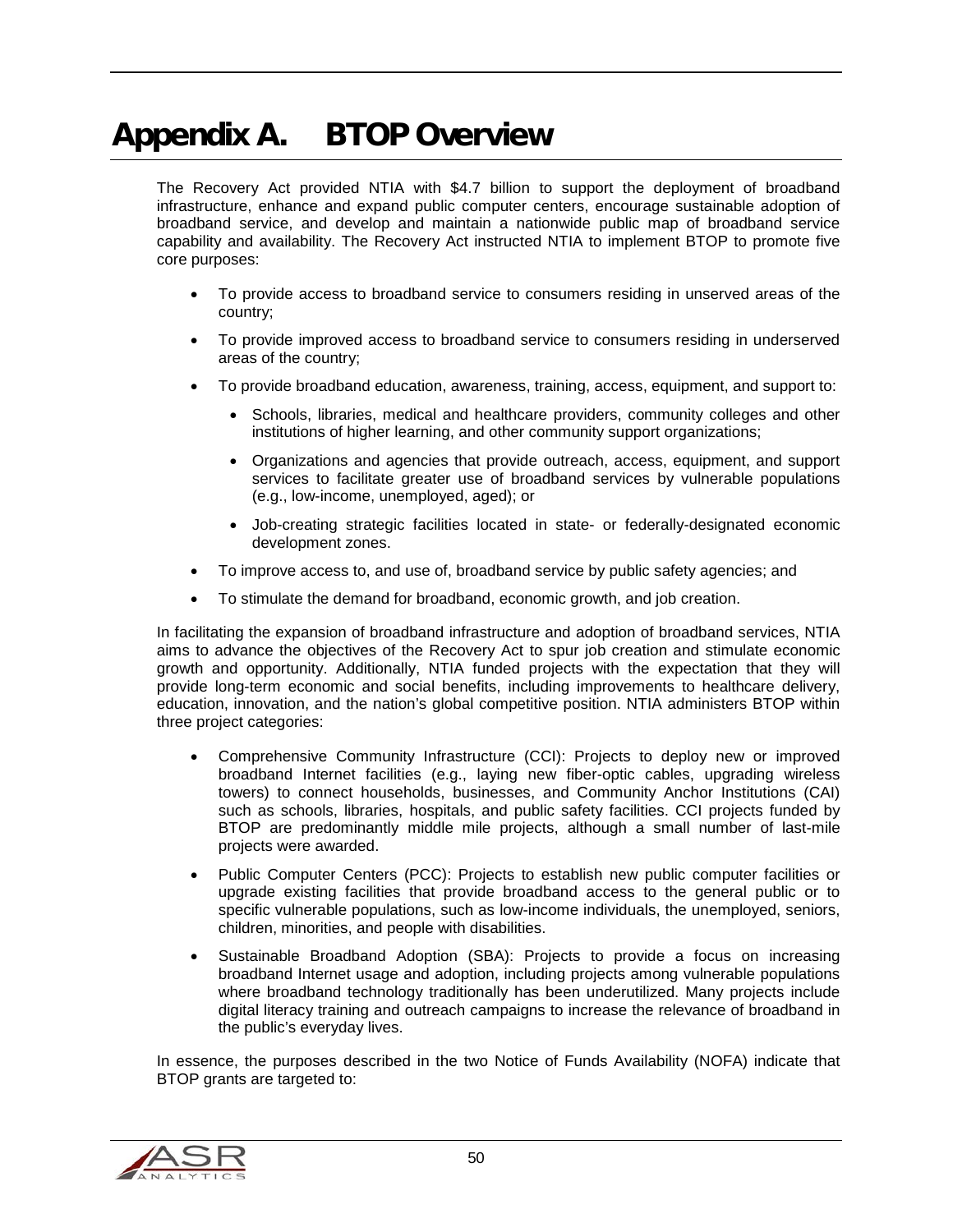- Provide new or improved broadband access to unserved or underserved areas;
- Affect positive change in the areas of education, healthcare, employment, and public safety through access to various broadband related services and equipment;
- Increase the usage of broadband related services and equipment by vulnerable populations; and/or
- Stimulate overall demand for broadband and economic growth, in particular job creation.

PCC and SBA grants serve a different purpose than CCI grants, and in some cases intended to be complementary to them. While CCI grants address issues of broadband availability, PCC and SBA grants are more focused on broadband access and adoption. Availability, access, and adoption are required for broadband use.

NTIA awarded BTOP grants in two funding rounds. In both funding rounds, NTIA received more than 2,800 applications requesting in excess of \$36 billion. This BTOP portfolio of projects initially included:

- 123 infrastructure projects totaling \$3.5 billion in Federal grant funds to construct broadband networks;
- 66 Public Computer Center (PCC) projects totaling \$201 million in Federal grant funds to provide access to broadband, computer equipment, computer training, job training, and educational resources to the public and vulnerable populations; and
- 44 Sustainable Broadband Adoption (SBA) projects totaling nearly \$251 million in Federal grant funds to support innovative projects that promote broadband adoption, especially among vulnerable population groups where broadband technology traditionally has been underutilized.<sup>[10](#page-50-0)</sup>

<span id="page-50-0"></span> $10$  National Telecommunications and Information Administration. 2011. "Broadband Technology Opportunities Program Quarterly Status Report." Last modified December 22. http://www.ntia.doc.gov/files/ntia/publications/btop-quarterly-congressional-reportdec-2011.pdf.

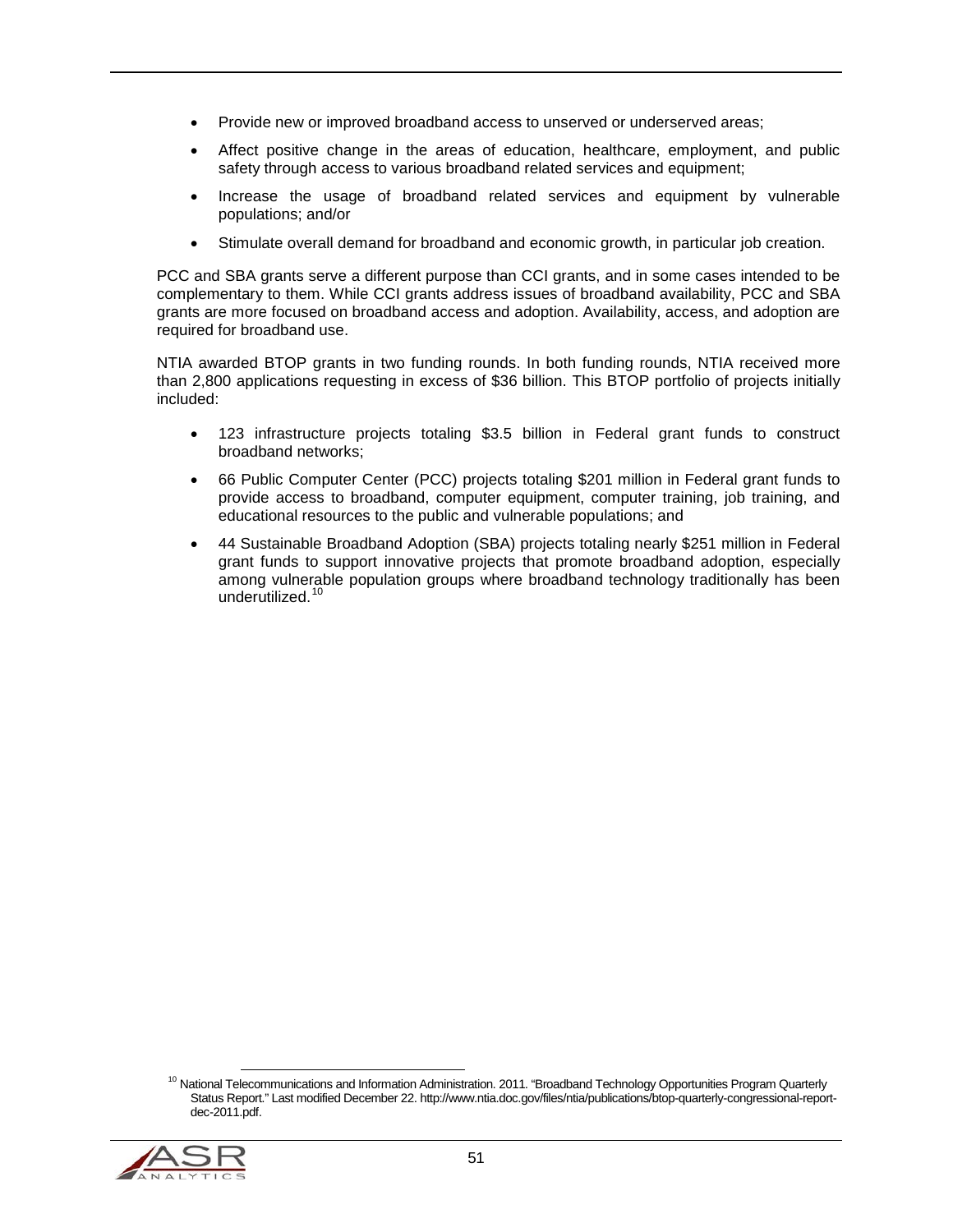# Appendix B. Literature Review

This section describes selected articles drawn from the literature, in addition to policy responses that have resulted from them. Given the truly enormous volume of research that has been done in the area of the role of broadband on the economy and society, there is no way to present a concise summary of every paper and conclusion. Instead, we seek to provide the reader with a summary of work in this area that is most significant in relation to this study of the economic and social impacts of BTOP grants.

The literature on government-funded plans to stimulate economic activity is distinguished by both its sheer size and the number of issues that have been raised as part of the decade-long debate into what broadband strategies can be expected to achieve on both a local and an economy-wide level. Much of this research has been focused on the effects broadband has on incentives for firms and individuals to relocate to (or remain in) particular areas. Overall, the literature presents few examples of crystal clear conclusions or hard-and-fast rules that may be used to guide the development of policy.

# B.1 Information Technology, Information and Communication Technology, and Broadband Impacts on the Economy

The Bureau of Economic Analysis estimates that for each \$1 invested in broadband, the economy benefits nearly \$3.<sup>[11](#page-51-0)</sup> Gillett et al. find that after controlling for community-level factors known to influence broadband availability and economic activity between 1998 and 2002, communities in which mass-market broadband was available by December 1999 experienced more rapid growth in (1) employment, (2) the number of businesses overall, and (3) businesses in IT-intensive sectors. In addition, the effect of broadband availability by 1999 can be observed in higher market rates for rental housing in 2000. These impacts will be revealed after a certain amount of "time lag," as noted by Gillett et al., because broadband has to be 1) available, 2) adopted, and then 3) used in order to enhance productivity and economic activity.<sup>[12](#page-51-1)</sup> Research by Atkinson, Castro, and Ezell tie these ideas together, stating that broadband (a necessary foundation for the adoption of information communication technology (ICT)) "encourages upstream investment in industries creating new and innovative applications and services such as telemedicine, Internet search, e-commerce, online education (distance learning), and social networking."<sup>[13](#page-51-2)</sup>

## B.1.1 Community Impacts

The benefits of broadband have been found to differ in urban versus rural communities. Kolko reports that the benefits realized by the introduction of broadband in rural communities will be greater when compared to urban communities.<sup>[14](#page-51-3)</sup> Prior research by the Columbia Telecommunications Corporation has quantified that rural small businesses get less service when compared to metro small businesses, holding prices constant; and rural small businesses paid

<span id="page-51-3"></span><span id="page-51-2"></span><span id="page-51-1"></span><span id="page-51-0"></span><sup>14</sup> Kolko. Jed. 2010. "Does Broadband Boost Local Economic Development?" *Public Policy Institute of California*. Article published January. http://www.ppic.org/content/pubs/report/R\_110JKR.pdf.



 <sup>11</sup> Ford, G.S., and T.M. Koutsky. 2005. "Broadband and Economic Development: a Municipal Case Study from Florida." *Applied* 

<sup>&</sup>lt;sup>12</sup> Gillett, Sharron, William Lehr, Carlos Osorio, and Martin A. Sirbu. 2006. "Measuring Broadband's Economic Impact." United States Department of Commerce, Economic Development Administration.<br>http://web.si.umich.edu/tprc/papers/2005/475/TPRC2005\_Gillett%20Lehr%20Sirbu%20Osorio%20submitted.pdf.

<sup>&</sup>lt;sup>13</sup> Atkinson, Robert D., Daniel Castro, and Stephen Ezell. 2009. "The Digital Road to Recovery: A Stimulus Plan to Create Jobs, Boost Productivity and Revitalize America." *Information Technology and Innovation Foundation*, January 7.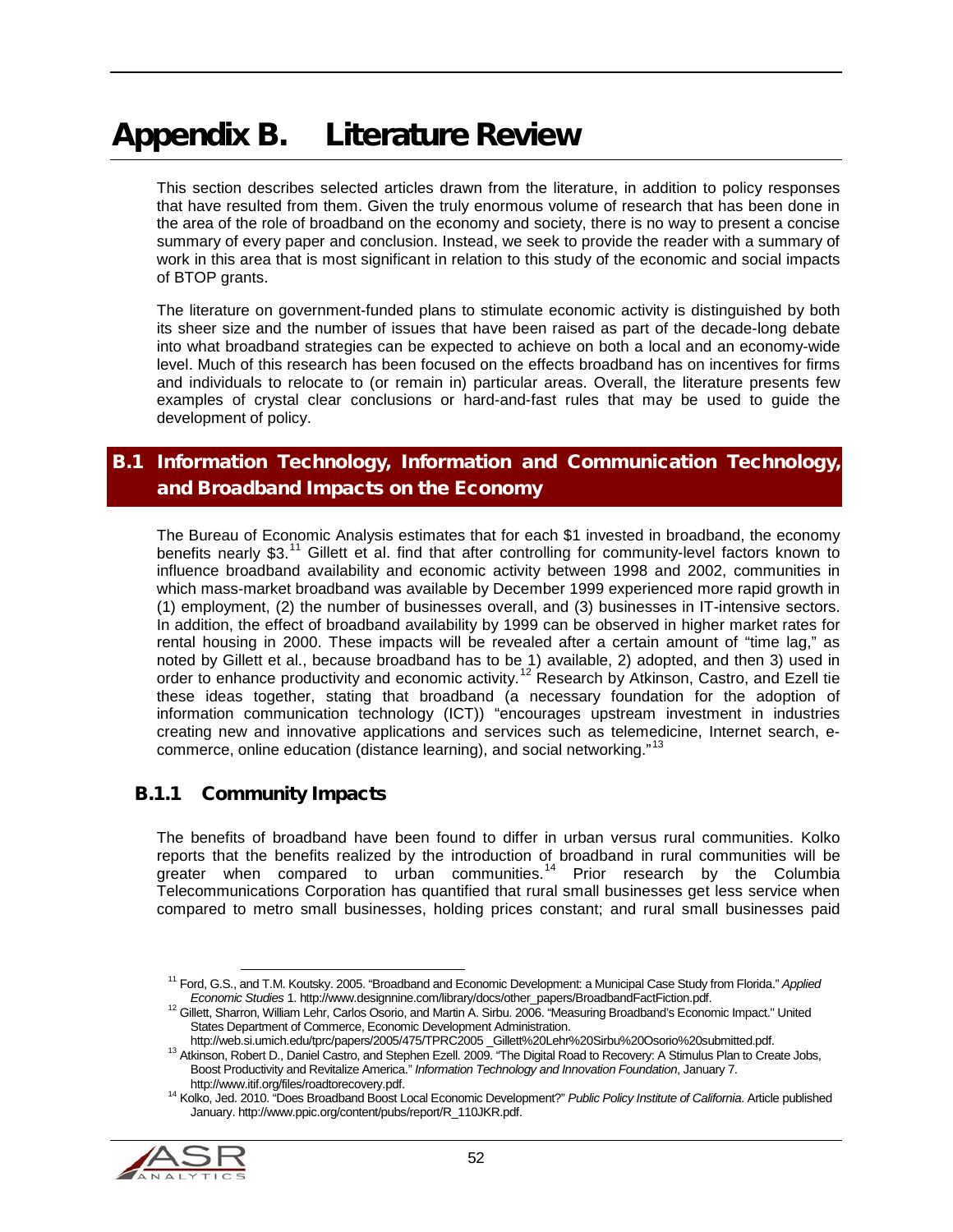higher prices than metro small businesses, holding services constant.<sup>[15](#page-52-0)</sup> Kolko reports a positive relationship between broadband expansion and economic growth, but that relationship is stronger in areas with lower population densities.<sup>[16](#page-52-1)</sup> This is consistent with the theory that smaller or more isolated areas may benefit more from high-speed connections, giving businesses in these areas access to larger markets. However, even for most high density areas, the relationship between broadband and growth remains positive on balance.<sup>[17](#page-52-2)</sup> The positive relationship is especially large for utilities; information; finance and insurance; professional, scientific, and technical services; management of companies and enterprises; and administrative and business support services. The relationship in these sectors is much larger than the relationship for overall employment.<sup>[18](#page-52-3)</sup>

Ford and Koutsky offer a real-world example of this magnified "rural" impact. In 2001, Lake County – a small county in central Florida – began offering private businesses and municipal institutions access to one of Florida's most extensive, municipally-owned broadband networks, including fiber optic connections to hospitals, doctor offices, private businesses, and 44 schools. Their econometric model showed that Lake County has experienced approximately 100 percent greater growth in economic activity relative to comparable Florida counties since making its municipal broadband network generally available to businesses and municipal institutions in the county.<sup>[19](#page-52-4)</sup>

# B.1.2 Employment Impacts

Most economic impact studies will include an analysis of job creation, and our study will be no different. Employment impacts of various kinds have been discussed in the literature, including job creation, job search, telecommuting, and job displacement.

Broadband expansion efforts create jobs both directly and indirectly. Infrastructure investments such as broadband infrastructure create direct, indirect and induced changes to employment. Direct jobs are those created specifically by spending on the project itself. Indirect jobs are those created to supply the materials and other inputs to production. Induced jobs are those created by newly employed workers spending their earnings.<sup>[20](#page-52-5)</sup> In addition to these employment effects, broadband will also cause changes to the structure of the economy in general. All public infrastructure projects can be expected to induce some structural change, but the introduction of a general-purpose technology such as broadband increases the possibility of new forms of economic activity in a way that typical infrastructure projects do not. A Darby, Fuhr, and Pociask study calculated the sum of all of the effects of broadband, including jobs lost because of capital for labor substitution, productivity improvements, and from possible outsourcing. Even with these negative impacts, the number of jobs created was shown to be substantial. $^{21}$  $^{21}$  $^{21}$  Darby, Fuhr, and Pociask also estimate that the wide-spread availability of broadband can add over 1 percent to the employment growth rate in a typical community.<sup>[22](#page-52-7)</sup> These changes are attributed to network effects.

"A network effect is the effect that one user of a good or service has on the value of that product to other users. The value of the network increases logarithmically with each new user added to the

<span id="page-52-7"></span><span id="page-52-6"></span><span id="page-52-5"></span><span id="page-52-4"></span><span id="page-52-3"></span>

<span id="page-52-0"></span><sup>&</sup>lt;sup>15</sup> Columbia Telecommunications Corporation. 2010. "The Impact of Broadband Speed and Price on Small Business." Report for SBA under contract number SBAHQ-09-C-0050. Report released November.<br>http://archive.sba.gov/advo/research/rs373tot.pdf.

http://archive.sba.gov/advo/research/rs373tot.pdf. <sup>16</sup> Kolko, Jed. 2010. "Does Broadband Boost Local Economic Development?" *Public Policy Institute of California*. Article published

<span id="page-52-2"></span><span id="page-52-1"></span>January. http://www.ppic.org/content/pubs/report/R\_110JKR.pdf.<br><sup>17</sup> *Ibid.*<br><sup>18</sup> *Ibid.* 18 *Ibid.* 19 Ford, G.S., and T.M. Koutsky. 2005. "Broadband and Economic Development: a Municipal Case Study from Florida." *Applied* 

<sup>&</sup>lt;sup>20</sup> Atkinson, Robert D., Daniel Castro, and Stephen Ezell. 2009. "The Digital Road to Recovery: A Stimulus Plan to Create Jobs, Boost Productivity and Revitalize America." *Information Technology and Innovation Foundation*, January 7*.*

<sup>21</sup> Darby, Larry F., Jospeh P. Fuhr Jr., and Stephen B. Pociask. 2010. "The Internet Ecosystem: Employment Impacts of National Broadband Policy". *The American Consumer Institute*. http://www.theamericanconsumer.org/wp-content/uploads/2010/01/acijobs-study-final1.pdf. <sup>22</sup> *Ibid.*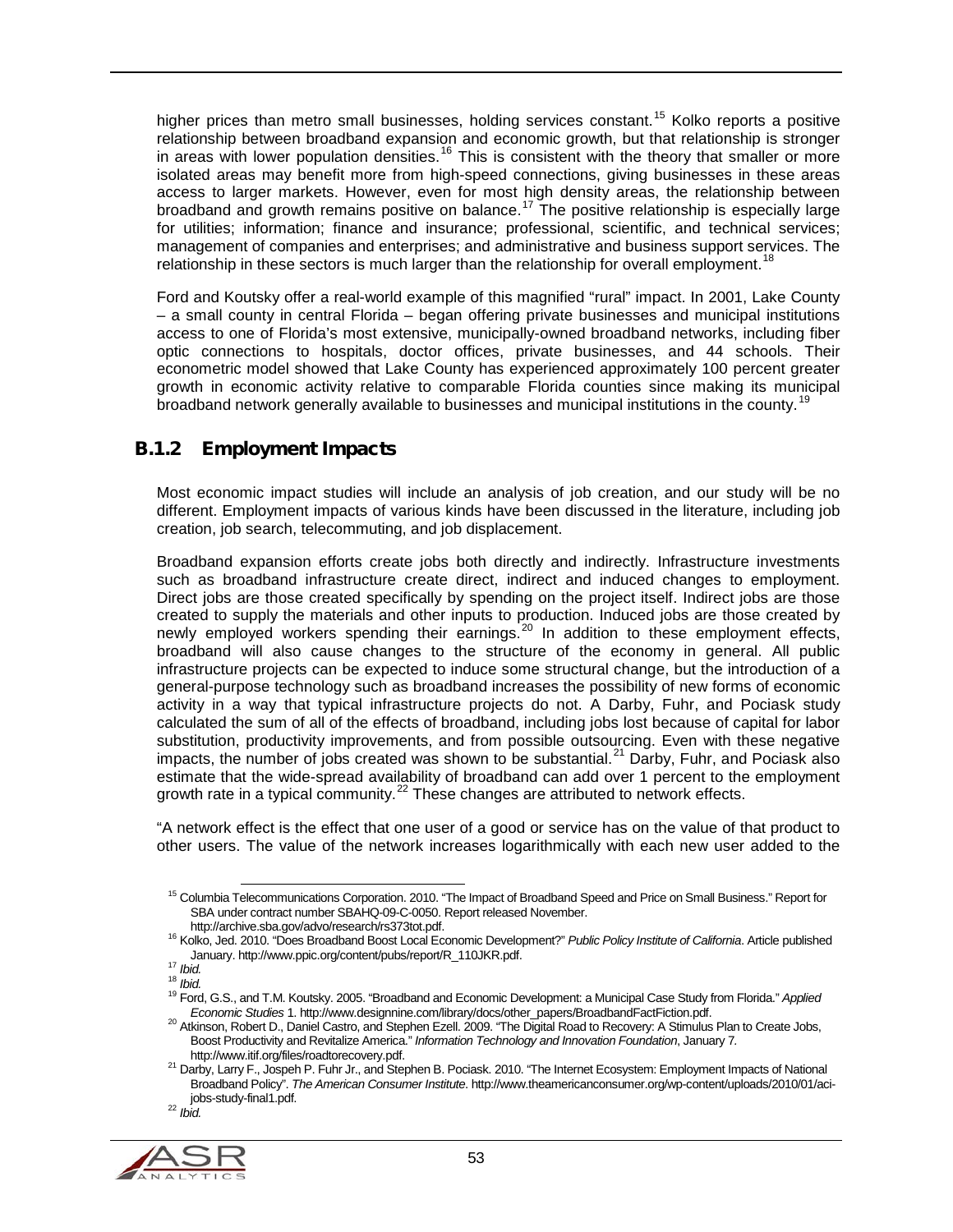network. The classic example is the telephone; the more people own telephones, the more valuable the telephone is to each owner."<sup>[23](#page-53-0)</sup>

This network effect leads to new consumer and business behaviors, new functionalities, and new downstream industries enabled by the ICT infrastructure. This possibility arises because digital infrastructure acts as a platform that serves as the foundation for a multitude of innovative products and services."<sup>[24](#page-53-1)</sup> Note that not all of the changes caused by network effects create jobs. It is possible that outsourcing or increases in productivity will cause decreases in employment. As a result, the sum of the effects of broadband investment on employment can be positive or negative.

Relating this to broadband in particular, the short-term job creation can be as simple as the jobs created to develop and deploy the infrastructure necessary for broadband technology. The labor intensive nature of broadband deployment ensures that the construction jobs created are significant and, despite the highly technological nature of the ultimate product, broadband is to be seen as being similarly economically meaningful as conventional infrastructure investments such as roads and bridges.<sup>[25](#page-53-2)</sup>

Long-term jobs are created or enhanced as a result of the availability of that broadband technology. Having this leading-edge technology, buyers can help IT companies gain a competitive advantage and boost IT jobs.<sup>[26](#page-53-3)</sup> Atkinson, Castro, and Ezell go on to explain that the long-term job growth results in enhancing America's competitiveness and expand to higher value-added U.S. jobs.<sup>[27](#page-53-4)</sup> This is quantified by Fuhr and Pociask, who found that for every worker employed in manufacturing and constructing a broadband network, 4.1 additional downstream jobs are created elsewhere in the economy.<sup>[28](#page-53-5)</sup>

Not only do IT infrastructure projects create more jobs than traditional infrastructure investments, in part because of the network multiplier, they also might also create more high-skilled, high-paying jobs. [29](#page-53-6) Jobs involved in the building and expansion of broadband networks typically pay about 42 percent more than the average for manufacturing jobs.<sup>[30](#page-53-7)</sup> Crandall et al. found that for every one percentage point increase in broadband penetration in a state, employment is projected to increase by 0.2 to 0.3 percent per year. $31$ 

The development of improved broadband infrastructure might also improve job matching. Atkinson et al. state that Internet-based job sites enable superior matching between employers and employees, making the process cheaper and faster and providing both employers and employees with more information on which to base their decisions.<sup>[32](#page-53-9)</sup> Improved job matches are beneficial to the employee and to the employer. The lower cost associated with Internet-based applicant

<span id="page-53-9"></span><span id="page-53-8"></span><span id="page-53-7"></span><span id="page-53-6"></span><span id="page-53-5"></span>and Municipallic Crandom Crandallings.<br><sup>32</sup> Atkinson, Robert D., Stephen Ezell, Scott M. Andes, Daniel Castro, and Richard Bennett. 2010. "The Internet Economy 25 Years After .com." *Information Technology and Innovation Foundation*. http://www.itif.org/files/2010-25-years.pdf.



<span id="page-53-0"></span> $^{23}$  Atkinson, Robert D., Daniel Castro, and Stephen Ezell. 2009. "The Digital Road to Recovery: A Stimulus Plan to Create Jobs, Boost Productivity and Revitalize America." *Information Technology and Innovation Foundation*, January 7*.*

<span id="page-53-2"></span>

<span id="page-53-1"></span>http://www.itif.org/files/roadtorecovery.pdf.<br><sup>24</sup> *Ibid.* 25 Katz, Raul L., Stephan Vaterlaus, Patrick Zenhäusern, and Stephan Suter. 2010. "The Impact of Broadband on Jobs and the<br><sup>25</sup> Katz, Raul L., Stephan Vaterlaus, P

<span id="page-53-3"></span><sup>&</sup>lt;sup>26</sup> Atkinson, Robert D. 2009. "The Role of Competition in a National Broadband Policy." *Journal on Telecommunications and High Technology Law 7. http://www.itif.org/files/JTHTL.pdf.* 

<span id="page-53-4"></span><sup>&</sup>lt;sup>27</sup> Atkinson, Robert D., Daniel Castro, and Stephen Ezell. 2009. "The Digital Road to Recovery: A Stimulus Plan to Create Jobs, Boost Productivity and Revitalize America." *Information Technology and Innovation Foundation*, January 7.

http://www.itif.org/files/roadtorecovery.pdf. <sup>28</sup> Fuhr, Joseph J. and Stephen B. Pociask. 2007. "Broadband Services: Economic and Environmental Benefits." *American* 

<sup>&</sup>lt;sup>29</sup> Atkinson, Robert D., Daniel Castro, and Stephen Ezell. 2009. "The Digital Road to Recovery: A Stimulus Plan to Create Jobs, Boost Productivity and Revitalize America." *Information Technology and Innovation Foundation*, January 7*.*

nttp://www.itif.org/files//www.itif.org/files/roadtorecovery.pdf. 30<br>31 *Did.*<br>31 Crandall, Robert, William Lehr and Robert Litan. 2007. "The Effects of Broadband Deployment on Output and Employment: A Cross-sectional Analysis of U.S. Data." *The Brookings Institution: Issues in Economic Policy*, no. 6 (July).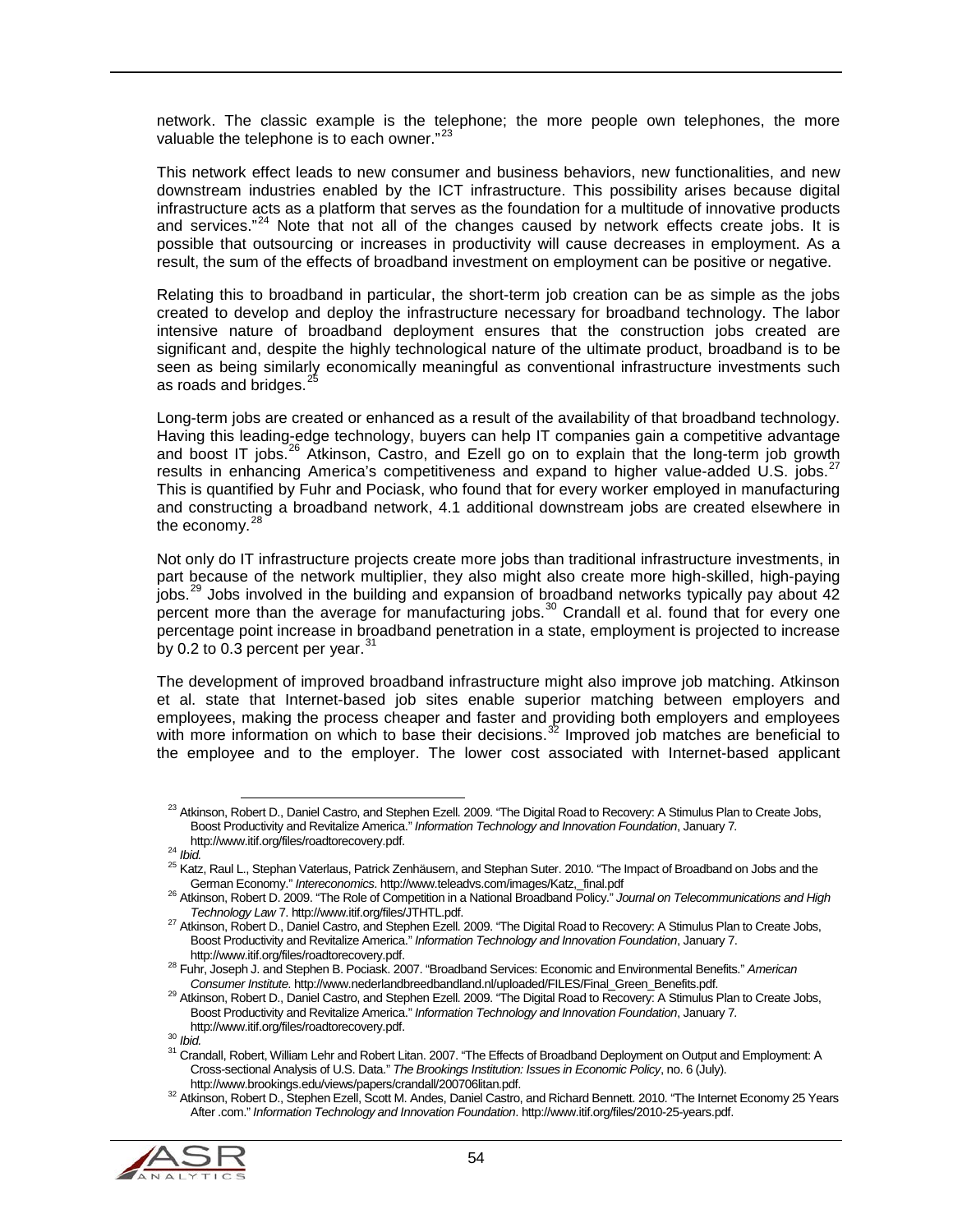searches as a result of broadband means that higher quality matches are possible (which raises labor productivity as well).<sup>[33](#page-54-0)</sup>

A third, and more recent, employment-related impact of ICT and broadband deployment and expansion is the practice of telecommuting. Benefits of telecommuting impact both the business and the employee. As a result of telecommuting, firms will need less equipment, office space, parking spaces, office equipment, supplies, and other amenities.<sup>[34](#page-54-1)</sup> Atkinson finds that broadband facilitates work from home. Telecommuting frees employees from, on average, an hour of commuting each day.<sup>[35](#page-54-2)</sup> This translates into greater output (benefit to the employer) and less time and money spent commuting (benefit to the employee).<sup>[36](#page-54-3)</sup> Lehr et al. note that these benefits are difficult to quantify, but do extend employment opportunities to candidates with disabilities.<sup>[37](#page-54-4)</sup> This extension can reduce unemployment among disabled individuals.<sup>[38](#page-54-5)</sup> Telecommuting allows employers to search in a larger geographic area to find employees with rare skill sets.

Broadband technology accompanied with telecommuting could also discourage some of the migration to offshore jobs and encouraging what is called "homeshoring."<sup>[39](#page-54-6)</sup> Katz and Suter clarify that the displacement of employment ("offshoring" or "homeshoring") from one targeted area to another should not be viewed as incremental employment, but rather viewed as mutually beneficial employment, matching the right candidate/employee with the right position unencumbered by geographic boundaries.[40](#page-54-7)

### B.1.3 Business and Productivity Impacts

An analysis of the relationship between broadband availability and productivity suggests that many commercial subscribers are currently realizing productivity gains because of their broadband access.<sup>[41](#page-54-8)</sup> LECG reports that almost half of the projected increase in U.S. productivity growth between 2001 and 2011 could be accounted for by firms adopting Internet business solutions. The increment to U.S. productivity due to broadband has been about 0.25 percentage points per year between 1999 and 2007. During this period, average annual productivity growth in the U.S. has been about 2.1 percent per year, implying that the "broadband effect" is one-eighth of all productivity growth.<sup>[42](#page-54-9)</sup> Additional research differentiates companies' adoption rates based on size. Large enterprises are three times more likely to have intranet, extranet, and mobile access to the Internet than small enterprises.<sup>[43](#page-54-10)</sup> Jayakar, Schejter, and Taylor go on to point out the impacts associated with small firms' lower adoption rates – "as a consequence they (small firms) miss out

<span id="page-54-10"></span><span id="page-54-9"></span><span id="page-54-8"></span><span id="page-54-7"></span><span id="page-54-6"></span><sup>43</sup> Smihly, Maria, and Hendrikus Storm. 2010. "ICT Usage in Enterprises 2009." Data in Focus, Eurostat. http://epp.eurostat.ec.europa.eu/cache/ITY\_OFFPUB/KS-QA-10-001/EN/KS-QA-10-001-EN.PDF.



<span id="page-54-0"></span><sup>&</sup>lt;sup>33</sup>Atkinson, Robert D., Stephen Ezell, Scott M. Andes, Daniel Castro, and Richard Bennett. 2010. "The Internet Economy 25 Years<br>After .com." *Information Technology and Innovation Foundation.* http://www.itif.org/files/20

<span id="page-54-1"></span><sup>34</sup> Fuhr, Joseph J. and Stephen B. Pociask. 2007. "Broadband Services: Economic and Environmental Benefits." American<br>Consumer Institute. http://www.nederlandbreedbandland.nl/uploaded/FILES/Final\_Green\_Benefits.pdf.

<span id="page-54-2"></span><sup>&</sup>lt;sup>35</sup> Attkinson, Robert D. 2009. "Policies to Increase Broadband Adoption at Home." *Information Technology and Innovation*<br>Foundation. http://www.itif.org/files/2009-demand-side-policies.pdf.

<span id="page-54-4"></span><span id="page-54-3"></span>*Foundation*. http://www.itif.org/files/2009-demand-side-policies.pdf. <sup>36</sup> *Ibid.* <sup>37</sup> Crandall, Robert W., and Charles L. Jackson. 2003. "The \$500 Billion Opportunity: The Potential Economic Benefit of Widespread Diffusion of Broadband Internet Access." In *Down to the Wire: Studies in the Diffusion and Regulation of*<br>Telecommunications Technologies, edited by Allan L. Shampine. Haupaugge, NY: Nova Science Press.

<span id="page-54-5"></span><sup>&</sup>lt;sup>38</sup> Atkinson, Robert D. and Daniel Castro. 2008. "Digital Quality of Life: Understanding the Personal and Social Benefits of the<br>Information Technology Revolution." Information Technology and Information Foundation. http:

<sup>&</sup>lt;sup>39</sup> Fuhr, Joseph J., and Stephen B. Pociask. 2007. "Broadband Services: Economic and Environmental Benefits." American<br>Consumer Institute. http://www.nederlandbreedbandland.nl/uploaded/FILES/Final\_Green\_Benefits.pdf.

<sup>&</sup>lt;sup>40</sup> Katz, Raul, and Stephan Suter. 2009. "Estimating the Economic Impact of the Broadband Stimulus Plan." Working paper,

Columbia Institute for Tele-Information. <sup>41</sup> Burton, M.L., and M.J. Hicks. 2005. "The Residential and Commercial Benefits of Rural Broadband: Evidence from Central Appalachia." Center for Business and Economic Research*,* Marshall University. Article published August 1.

www.marshall.edu/cber/research/broadband: An Empirical Study. London: LECG Ltd. 2009. *Economic Impact of Broadband: An Empirical Study.* London: LECG March6.pdf<br>http://www.connectivityscorecard.org/images/uploads/media/Re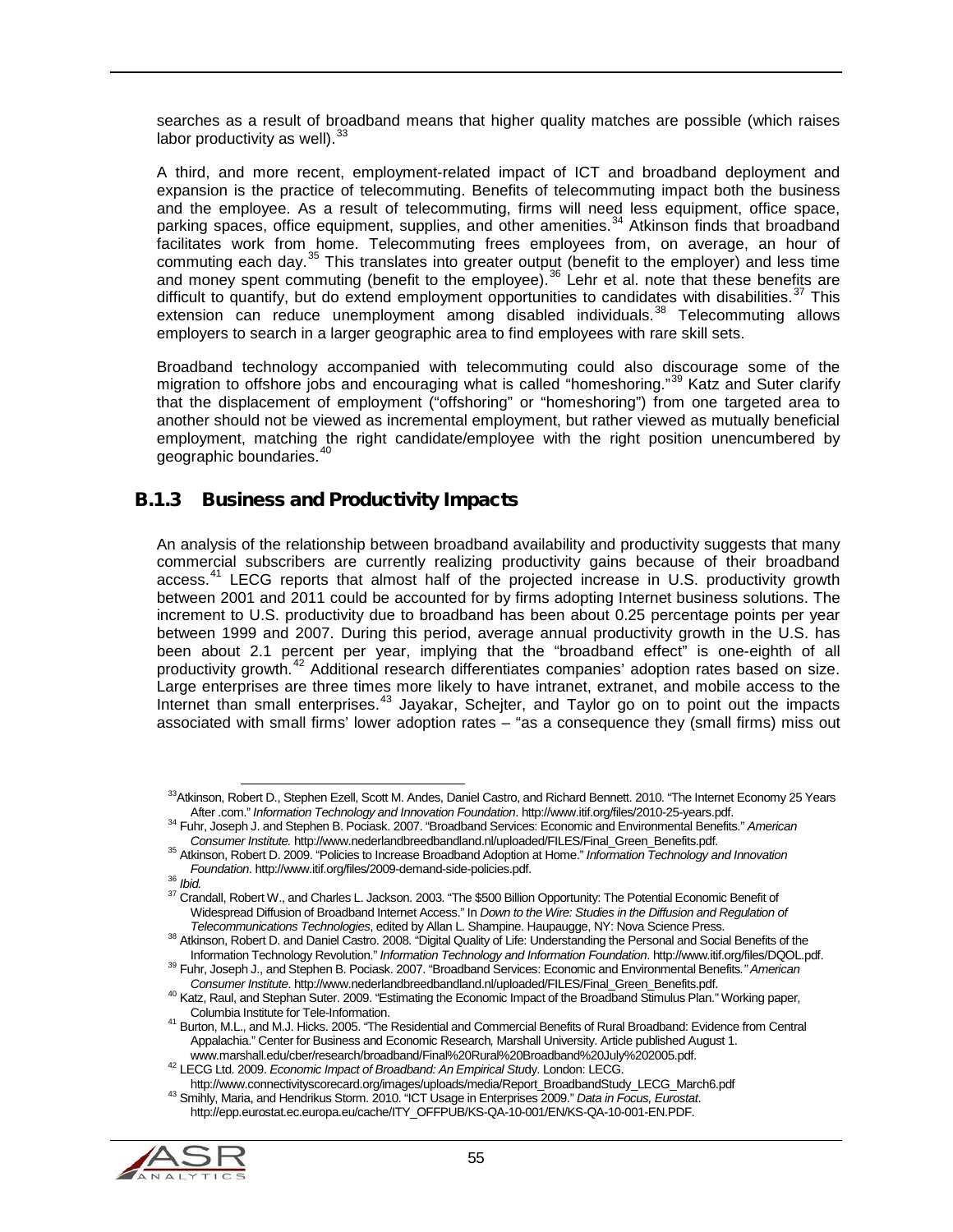on ICT-enabled productivity gains, further widening the economic gap between large and small firms."<sup>[44](#page-55-0)</sup>

Atkinson et al. state that taking a business online gives companies a potential customer base 20 to 30 times larger than those enjoyed by stores in even the largest metropolitan areas.<sup>[45](#page-55-1)</sup> They also claim that Internet solutions available as a result of broadband help firms boost productivity and cut costs, thereby enabling them to cut prices and expand output. More specifically, Atkinson states that even larger savings accrue to firms from creating Internet-enabled supply chains. The ability to track shipments online allows firms to better time production and to anticipate bottlenecks in supplies, while up-to-the-minute information about inventories tells suppliers when fresh deliveries are needed.<sup>[46](#page-55-2)</sup> Broadband can reduce transaction costs by making it easier to conduct business and commerce online. [47](#page-55-3)

### B.2 Broadband Access and Adoption

Our study will examine both broadband availability and broadband adoption when considering how BTOP grants influence broadband use. While these factors have been conflated in many studies due to data limitations, the causes of each are different. The following definitions will be used in the study:

- Availability: According to the National Broadband Map (NBM), broadband service might be available to an area, but only if construction or other work is completed first. The NBM is not intended to include broadband service that is not available to a customer within a typical service interval (7 to 10 business days) and/or without an extraordinary commitment of resources.
- Access: Dependent on availability, access determines if the household / business have the tools/knowledge required to take advantage of the available technology.
- Adoption: The integration of these technologies into processes / daily life. "How do you behave differently now that you have broadband" / "How do you do business differently now that you have broadband"?

Broadband availability is more strongly driven by engineering limitations inherent in broadband technology and economic limitations on the types of projects that are profitable to undertake. Adoption is determined, in part, by the characteristics of the population that could be served and the area in which service is provided.

Evaluating non-Internet users (which as of 2010 was approximately 28.9 percent of adults), 3.1 percent cite lack of availability as their reason for not adopting while 25.3 percent state that it is too expensive.<sup>[48](#page-55-4)</sup> Citing "not available" as reason for not subscribing to home broadband services is a much more prevalent in rural America than in urban areas. In fact, "not available" accounts for 9.4 percent of the main reasons for non-use in rural areas but accounts for only about a 1 percent factor in urban areas.<sup>[49](#page-55-5)</sup> Smaller market sizes and low population densities are less attractive to service providers. Additionally, several industries (banking, finance, insurance, real estate, and

<span id="page-55-5"></span><span id="page-55-4"></span><span id="page-55-3"></span><span id="page-55-2"></span><span id="page-55-1"></span>

<span id="page-55-0"></span><sup>&</sup>lt;sup>44</sup> Jayakar, Krishna, Amit Schejter, and Richard Taylor. 2010. "Small Businesses and Broadband: Key Drivers for Economic Recovery." Working paper, Institute for Information Policy at Pennsylvania State University.<br>http://comm.psu.edu/about/centers/institute-for-information-policy/smallbusiness.pdf.

<sup>&</sup>lt;sup>45</sup> Atkinson, Robert D., Stephen Ezell, Scott M. Andes, Daniel Castro, and Richard Bennett. 2010. "The Internet Economy 25 Years

After .com." Information Technology and Innovation Foundation. http://www.itif.org/files/2010-25-years.pdf.<br><sup>46</sup> Ibid.<br><sup>47</sup> Atkinson, Robert D. 2007. "The Case for a National Broadband Policy." Information Technology and I

<sup>48</sup> National Telecommunications and Information Administration. 2011. "DIGITAL NATION: Expanding Internet Usage." United Sates Department of Commerce. Article published February.

http://www.ntia.doc.gov/files/ntia/publications/ntia\_internet\_use\_report\_february\_2011.pdf <sup>49</sup> *Ibid*.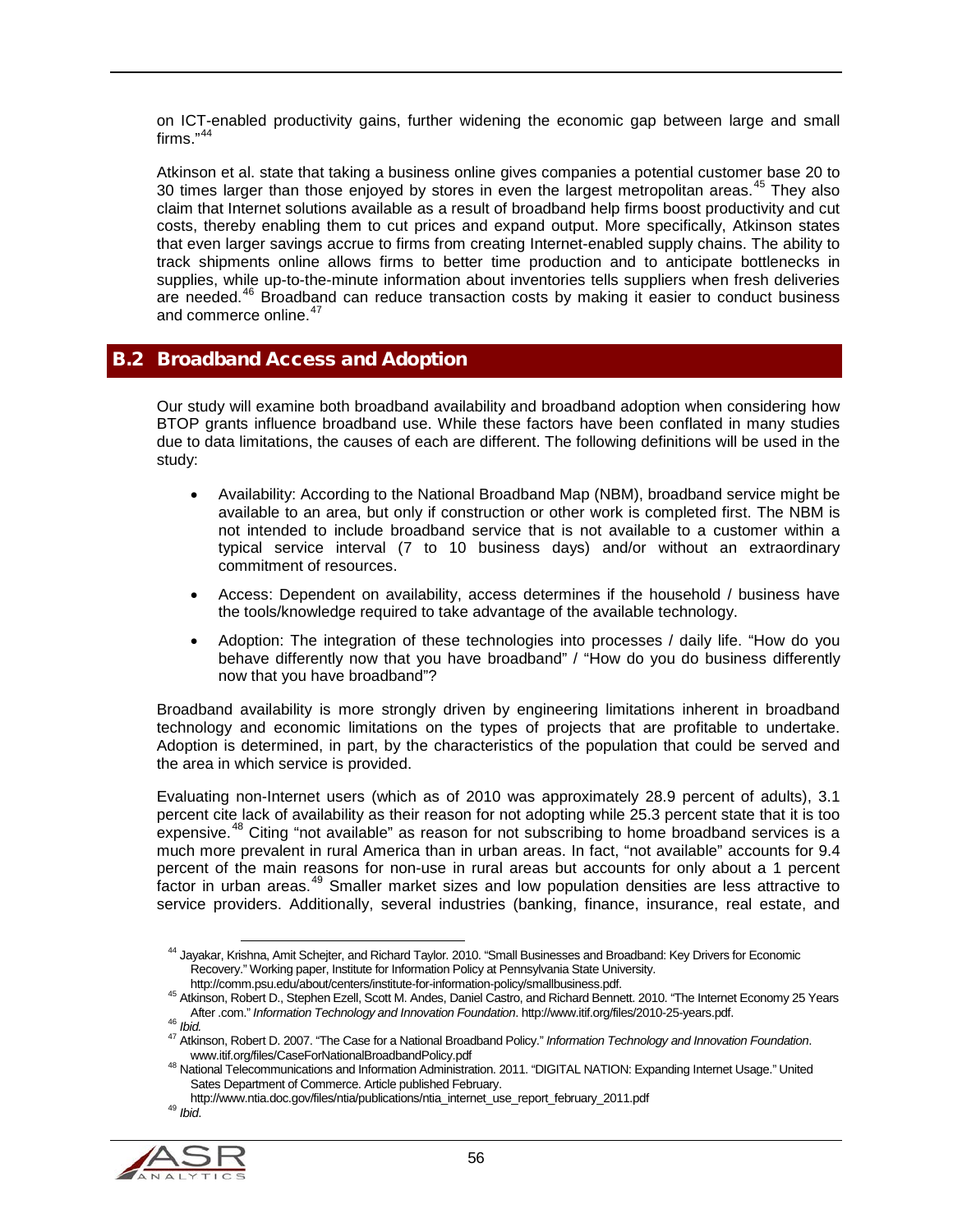business services) are more intensive users of advanced IT and digital communication technology. Variation in industry concentration causes the level of information infrastructure to be "unevenly distributed across the country, agglomerating in densely populated urban areas and in regions with large populations of certain types of users."<sup>[50](#page-56-0)</sup>

# B.2.1 Factors Affecting Broadband Availability

Service providers ultimately determine the supply of services to underserved and unserved regions. Chaudhuri and Flamm suggest that broadband services may not be available in certain geographical areas "not because the residents are not interested, but because service providers find the economics of small and sparsely populated markets unattractive."[51](#page-56-1) Greenstein notes the enhanced profitability of operating in dense regions relative to those sparsely populated due to construction and operating costs.<sup>[52](#page-56-2)</sup> NTIA further emphasizes the economic reason for slow deployment to rural areas by stating, "the cost to serve a customer increases the greater the distance among customers."

Broadband service over cable and DSL is also limited by technical problems incurred with distance and service to a smaller number of customers."<sup>[53](#page-56-3)</sup>

From an engineering standpoint, there exists several barriers to broadband deployment and adoption. The key factors in the economics of broadband deployment are the radius of service from a single terminal note and the population density of the area that might be served. For example, DSL technology can only extend at most 18,000 feet from the central office switch.<sup>[54](#page-56-4)</sup> This shrinks to 12,000 feet for high-quality, low-interruption service. The population density within the served radius limits the number of broadband users, with denser areas being more profitable, at least until the capacity of the central office switch is used up. Likewise, cable systems are more profitable in high-density areas for the same reasons. The cost of deployment for a fixed number of subscribers increases dramatically for providers in sparsely populated areas. This will deter the development of information infrastructure in those areas.

A second engineering barrier is that, with the exception of satellite and some fiber-optic networks, the provision of broadband services is essentially an overlay on top of existing telecommunications networks. These networks evolved to provide voice service, not broadband access. The extent to which the existing telecommunications network is capable of providing broadband service at all depends on the extent to which it has any remaining capacity after providing voice service to existing customers. In rural areas, provision of advanced services is correlated with the population density per route mile. As described by the NTIA and the USDA's Rural Utilities Service (RUS), "low density equates to long loops. When loops are long, they are frequently loaded, which

<span id="page-56-4"></span><span id="page-56-3"></span><span id="page-56-2"></span><span id="page-56-1"></span><sup>&</sup>lt;sup>54</sup> Greenstein, Shane. 2005. "The Economic Geography of Internet Infrastructure in the United States." In The Handbook of *Telecommunications Economics Volume II,* edited by Martin Cave, Sumit Majumdar, and Ingo Vogelstang, 289-364. New York: Elsevier. http://www.kellogg.northwestern.edu/faculty/greenstein/images/htm/Research/articles/geography.pdf.



<span id="page-56-0"></span> $50$  Greenstein. Shane, and Mercedes Lizardo. 1999. "Determinants of the Regional Distribution of Information Technology Infrastructure in U.S." In *The Electronic Village: Public Policy Issues of the Information Economy*, edited by Dale Orr and Tom Wilson. Toronto: C.D. Howe Institute.

http://www.kellogg.northwestern.edu/faculty/greenstein/images/htm/Research/chapters/Determinants%20of%20the%20Regio<br>nal%20Distribution%20of%20Information%20Technology%20Infrastructure%20in%20U.S..pdf.

<sup>&</sup>lt;sup>51</sup> Chaudhuri, Anindya, and Kenneth Flamm. 2005. "An Analysis of the Determinants of Broadband Access." Presented at the Telecommunications Policy Research Conference, Washington, DC, September 24.<br>http://web.si.umich.edu/tprc/papers/2005/485/Broadband.pdf.

finder the extension of the Economic Geography of Internet Infrastructure in the United States." In *The Handbook of* <sup>52</sup> Greenstein, Shane. 2005. "The Economic Geography of Internet Infrastructure in the United States." *Telecommunications Economics Volume II,* edited by Martin Cave, Sumit Majumdar, and Ingo Vogelstang, 289-364. New

<sup>53</sup> National Telecommunications and Information Administration and United States Department of Agriculture's Rural Utilities Service. 2000. "Advanced Telecommunications in Rural America, The Challenge of Bringing Broadband Service to All<br>Americans." Accessed November 15, 2010. http://www.ntia.doc.gov/reports/ruralbb42600.pdf.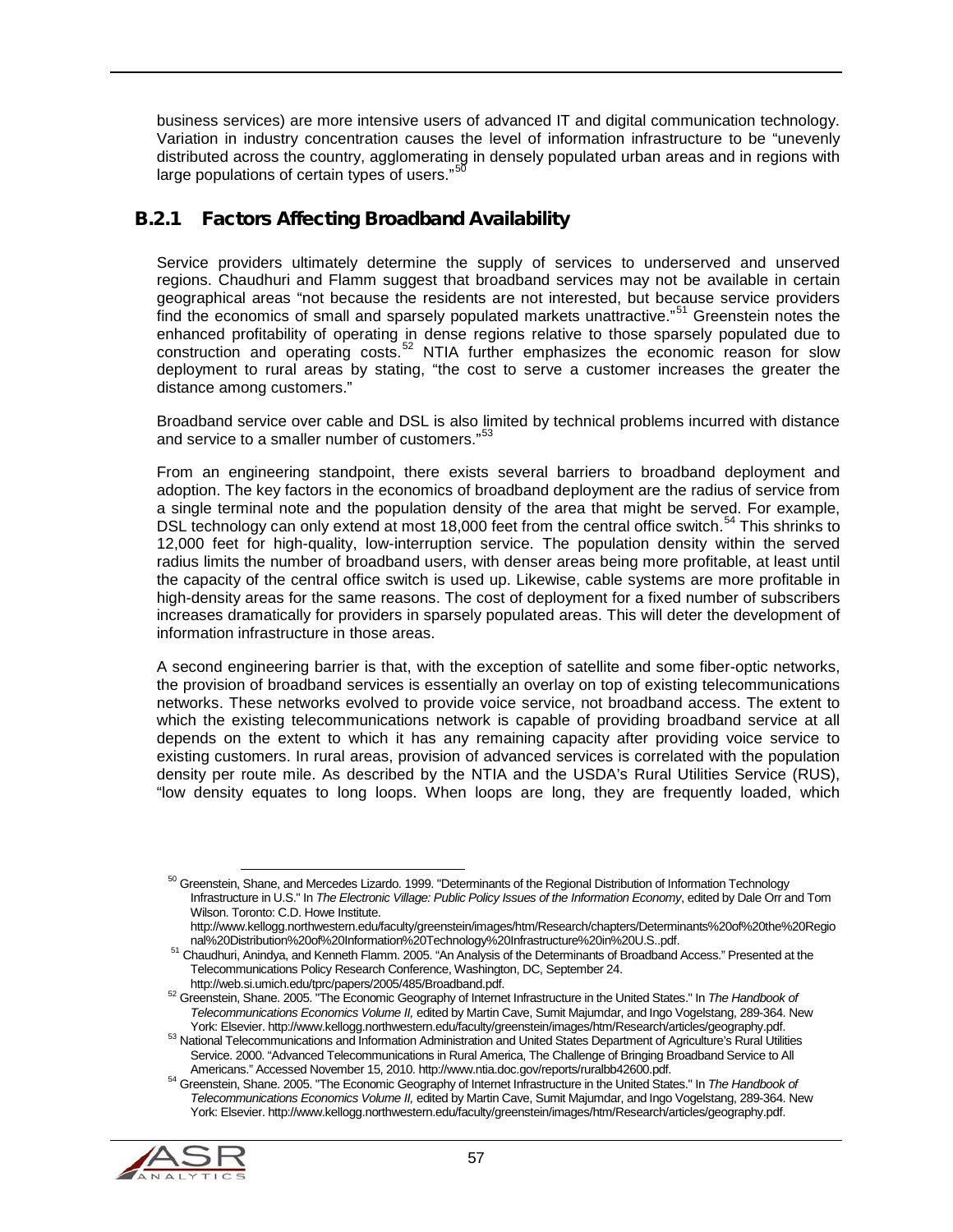prevents DSL operation."<sup>[55](#page-57-0)</sup> The result of this can be slow, unreliable, or unavailable broadband service in rural areas with minimally-built telecommunications networks. Low population density can also result in a limited number of providers and limited competition among them, resulting in higher costs for broadband versus more densely populated areas. Some sparsely populated areas of the country have yet to obtain access to broadband services at all.<sup>[56](#page-57-1)</sup>

Americans in rural areas tend to have lower broadband adoption rates than their demographic counterparts in urban areas. This applies across race (African-Americans and Hispanics in rural areas exhibited much lower levels of broadband use than their urban counterparts), and employment levels (employed and unemployed persons in rural America had significantly lower broadband use than those living in urban areas). Although overall adoption rates are lower for rural areas, these rates are increasing. NTIA reports that the gap decreased from 11.8 percentage points in 2009 to 10.1 percentage points in 2010. Three years earlier, in 2007, the gap was 15.0 percentage points (53.8 percent versus 38.8 percent).<sup>[57](#page-57-2)</sup>

Comparing rural areas across the country, the NTIA reports, "the likelihood of offering advanced services in rural service areas is highest in the Southeast and Northeast, lower in the Midwest, and lowest in the Southwest."<sup>[58](#page-57-3)</sup> Further emphasized in another recent report, they point out that Internet usage is lowest in the South and Midwest.<sup>[59](#page-57-4)</sup> This discrepancy indicates there are additional factors influencing broadband availability and adoption in underserved and unserved regions, aside from only the urban- rural distinction.

# B.2.2 Factors Affecting Adoption

Certain social and demographic factors aid in defining unserved and underserved regions. Noted in many studies, and specifically in reports published by the NTIA, is the correlation between race, age, and levels of both income and education, and broadband access. These factors establish what is widely recognized as the "digital divide."<sup>[60](#page-57-5)</sup> These factors play a key role in the phenomenon known as the "digital divide."<sup>[61](#page-57-6)</sup>

The term "digital divide" initially signified the gap in ownership of computers between demographic groups. $62$  This definition was later extended to include the gap between people with effective access to digital and information technology, including broadband, and those with very limited or no access. This included the imbalance both in physical access to technology and the resources and skills needed to effectively participate as a digital citizen. In 1995 the NTIA published, "Falling through the Net: Toward Digital Inclusion".<sup>[63](#page-57-8)</sup> This report outlined the growing disparity in Internet

<span id="page-57-8"></span><span id="page-57-7"></span><span id="page-57-6"></span><span id="page-57-5"></span><span id="page-57-4"></span><span id="page-57-3"></span><sup>61</sup> Intp://web.si.urriion.edu/propepsis/2009/1007/2009/1007/2009/1007/2009/1007/2009/2009/1007/2009/2009/2009/<br>62 Compaine, Benjamin M, ed. 2001. The Digital Divide: Facing a Crisis or Creating a Myth? Massachusetts: MIT Pr Rural and Urban America." Accessed January 27, 2012. http://www.ntia.doc.gov/ntiahome/fallingthru.html.



<span id="page-57-0"></span><sup>&</sup>lt;sup>55</sup> National Telecommunications and Information Administration and United States Department of Agriculture's Rural Utilities Service. 2000. "Advanced Telecommunications in Rural America, The Challenge of Bringing Broadband Service to All<br>Americans." Accessed November 15, 2010. http://www.ntia.doc.gov/reports/ruralbb42600.pdf

<sup>&</sup>lt;sup>56</sup> National Telecommunications and Information Administration. 2010. "Digital Nation: 21st Century America's Progress Towards Universal Broadband Internet Access." United States Department of Commerce.<br>http://www.ntia.doc.gov/reports/2010/NTIA\_internet\_use\_report\_Feb2010.pdf.

<sup>57</sup> National Telecommunications and Information Administration. 2011. "Digital Nation: Expanding Internet Usage." United States

<span id="page-57-2"></span><span id="page-57-1"></span>Department of Commerce. Article published February.<br>http://www.ntia.doc.gov/files/ntia/publications/ntia\_internet\_use\_report\_february\_2011.pdf

<sup>&</sup>lt;sup>58</sup> National Telecommunications and Information Administration and United States Department of Agriculture's Rural Utilities Service. 2000. "Advanced Telecommunications in Rural America, The Challenge of Bringing Broadband Service to All<br>Americans." Accessed November 15, 2010. http://www.ntia.doc.gov/reports/ruralbb42600.pdf

<sup>&</sup>lt;sup>59</sup> National Telecommunications and Information Administration. 2010. "Digital Nation: 21st Century America's Progress Towards Universal Broadband Internet Access." United States Department of Commerce.

http://www.ntia.doc.gov/reports/2010/NTIA\_internet\_use\_report\_Feb2010.pdf. <sup>60</sup> Chaudhuri, Anindya, and Kenneth Flamm. 2005. "An Analysis of the Determinants of Broadband Access." Presented at the Telecommunications Policy Research Conference, Washington, DC, September 24.<br>http://web.si.umich.edu/tprc/papers/2005/485/Broadband.pdf.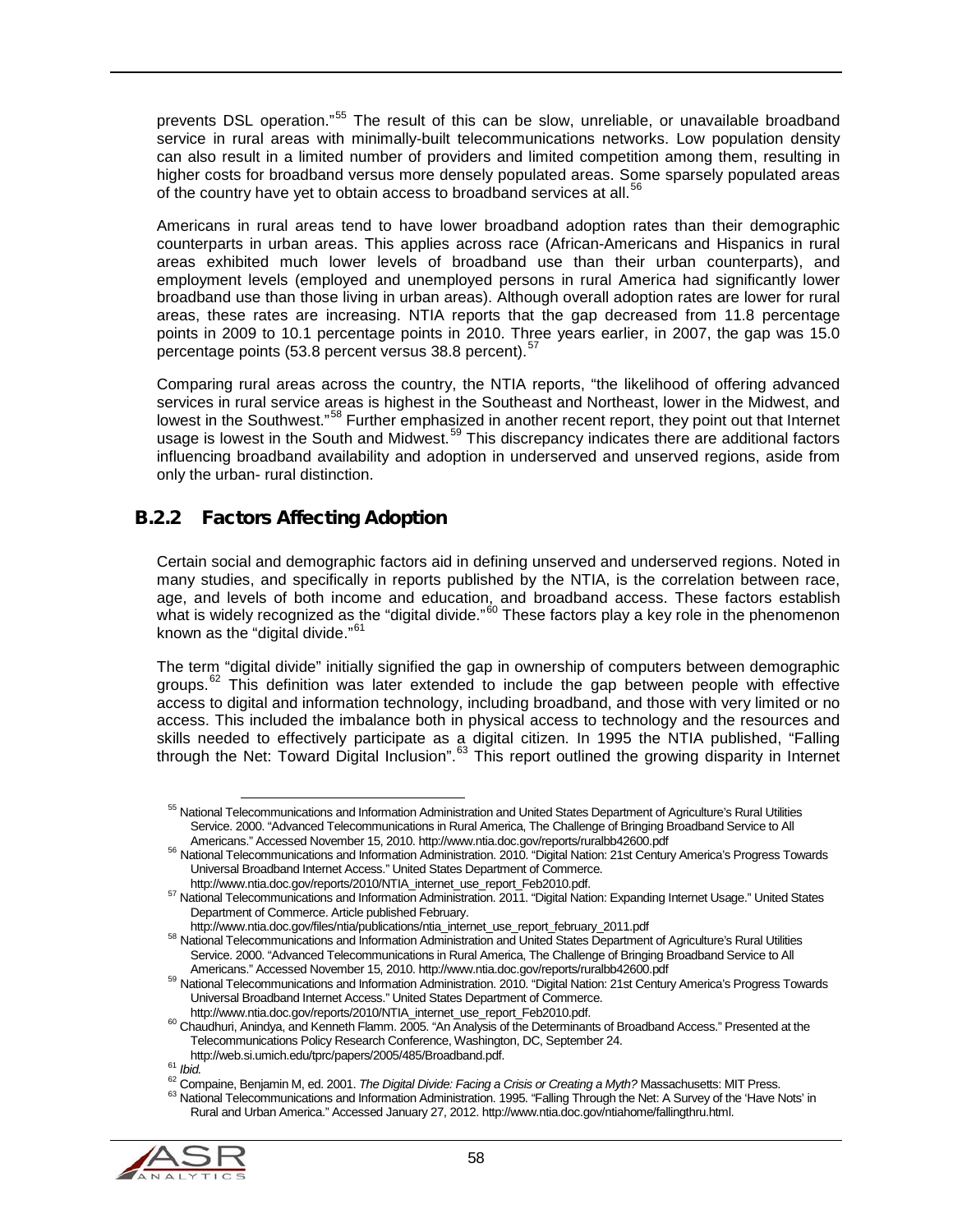access, broadband in particular, between different demographically defined groups and not just on the availability of the necessary hardware, and more on the disparity of access.

Today the term "digital divide" is also associated with differences by gender, income, race, and location. Results from the FCC Broadband Adoption & Use in America survey indicate that the main dividing factors for broadband adoption are education, income, age, and people with disabilities. $64$ <sup>-</sup> Servon argues that the digital divide is a symptom of a larger and more complex problem – that of persistent poverty and inequality.[65](#page-58-1) Mehra identifies socioeconomic status, income, educational level, and race among other factors associated with technological attainment, or the potential of the Internet to improve everyday life for those on the margins of society and to achieve greater social equity and empowerment.<sup>[66](#page-58-2)</sup> To the extent that access to broadband technology could help with economic advancement, for instance through improved educational or job search opportunities, the digital divide could represent a self-perpetuating form of social and economic inequality.

Characteristics of broadband adopters give some indications of who is more likely to be in the population of broadband adopters, and who is not. For example, there is a substantial discrepancy in Internet usage comparing those over 25 years old without high school diplomas (28 percent) to college graduates (84 percent).<sup>[67](#page-58-3)</sup> This suggests that for areas in which low levels of education are characteristic, broadband adoption rates and availability may be lower. It is also possible that those with higher levels of education are more aware of, or more able to afford the benefits of broadband, and therefore settle in areas that have, or will soon have, broadband access. Doms notes, "metropolitan areas with highly educated workforces are those that are likely to become more computer intensive, and these are also areas that enjoy faster real wage growth."<sup>[68](#page-58-4)</sup> Such areas appear more attractive to service providers. Higher wages suggest greater demand, in addition to broadband adoption being correlated with higher levels of education. Greenstein points out, "the wealth and income of the area's residential population is key to understanding demand."<sup>6</sup>

Similar reasoning can be applied to income differentials across regions of the country. The highest broadband use at home was by those with household incomes greater than \$150,000 annually (89 percent) and the lowest use was by those persons living in households with \$15,000 annual family income or less (28 percent).<sup>[70](#page-58-6)</sup> An area's per capita income not only influences the population's broadband adoption (based on affordability), but also determines suppliers' entry decisions. As Greenstein and Lizardo note, "real per capita income and the density of large-scale computer users in the region have become important explainers of the distribution of infrastructure."<sup>[71](#page-58-7)</sup>

<span id="page-58-7"></span><span id="page-58-6"></span><span id="page-58-5"></span>http://www.kellogg.northwestern.edu/faculty/greenstein/images/htm/Research/chapters/Determinants%20of%20the%20Regio nal%20Distribution%20of%20Information%20Technology%20Infrastructure%20in%20U.S..pdf.



<span id="page-58-0"></span><sup>&</sup>lt;sup>64</sup> Horrigan, John B. 2010. "Broadband Adoption and Use in America." OBI Working Paper Series No. 1. Federal Communications<br>Commission. http://hraunfoss.fcc.gov/edocs\_public/attachmatch/DOC-296442A1.pdf.

<span id="page-58-1"></span><sup>&</sup>lt;sup>65</sup> Servon. Lisa. 2002. *Bridging the Digital Divide: Technology, Community, and Public Policy.* Massachusetts: Blackwell Publishers<br>Ltd.

<span id="page-58-2"></span> $^{66}$  Mehra, Bharat, Cecelia Merkel, and Ann P. Bishop. 2004. "The Internet for Empowerment of Minority and Marginalized Users",<br>New Media and Society. 781–802. doi:10.1177/146144804047513.

<span id="page-58-3"></span><sup>&</sup>lt;sup>67</sup> National Telecommunications and Information Administration. 2010. "Digital Nation: 21st Century America's Progress Towards Universal Broadband Internet Access." United States Department of Commerce.<br>http://www.ntia.doc.gov/reports/2010/NTIA\_internet\_use\_report\_Feb2010.pdf.

<span id="page-58-4"></span><sup>&</sup>lt;sup>68</sup> Doms, Mark. 2005. "The Diffusion of Personal Computers across the U.S." The Federal Reserve Bank of San Francisco

Economic Letter 2005-37. http://www.frbsf.org/publications/economics/letter/2005/el2005-37.pdf.<br><sup>69</sup> Greenstein, Shane. 2005. "The Economic Geography of Internet Infrastructure in the United States." In The Handbook of *Telecommunications Economics Volume II,* edited by Martin Cave, Sumit Majumdar, and Ingo Vogelstang, 289-364. New

<sup>70</sup> National Telecommunications and Information Administration. 2010. "Digital Nation: 21st Century America's Progress Towards Universal Broadband Internet Access." Washington DC: US Department of Commerce. Last modified February.<br>http://www.ntia.doc.gov/reports/2010/NTIA\_internet\_use\_report\_Feb2010.pdf.

<sup>&</sup>lt;sup>71</sup> Greenstein, Shane, and Mercedes Lizardo. 1999. "Determinants of the Regional Distribution of Information Technology Infrastructure in U.S." In *The Electronic Village: Public Policy Issues of the Information Economy*, edited by Dale Orr and Tom Wilson. Toronto: C.D. Howe Institute.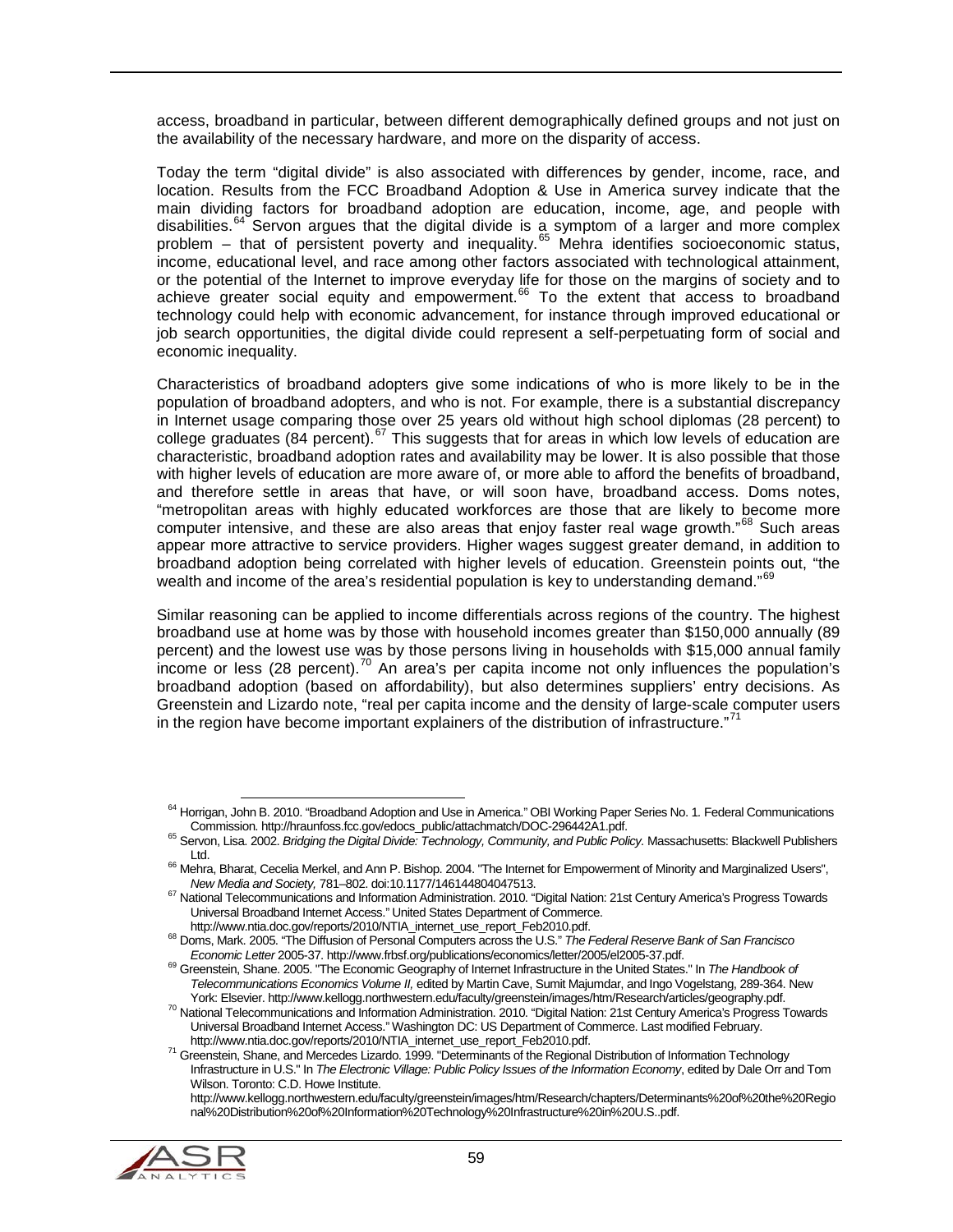Age is also negatively correlated with broadband adoption. However, broadband usage among adults ages 65 or older grew from 19 percent in May, 2008 to 30 percent in April, 2009.<sup>[72](#page-59-0)</sup> The same discrepancies exist, albeit less severe, when comparing the portion of the population using dial-up to broadband users. On average, dial-up users are "older, have lower incomes, have lower levels of educational attainment, are more likely to be African American, and more likely to live in rural areas."<sup>3</sup> The supply of broadband service and the willingness of the population in the service area to pay for broadband determine the price at which the service is provided. This cost to consumers can be another reason cited for non-adoption by underserved populations. Broadband service is notably more expensive than dial-up, thus cost can be assumed to be highly influential on lowincome populations (which comprise a substantial portion of underserved regions). Chaudhuri and Flamm note that a report from the Office of Technology Policy of the Department of Commerce identifies cost as "the most obvious factor limiting broadband demand."<sup>[74](#page-59-2)</sup> In his study of broadband adoption policies, Robert Atkinson recognizes the price elasticity of demand in broadband adoption, and suggests, "efforts to reduce costs can play a role in spurring demand, particularly among lower income households." [75](#page-59-3)

<span id="page-59-3"></span><span id="page-59-2"></span><span id="page-59-1"></span><span id="page-59-0"></span>http://web.si.umich.edu/tprc/papers/2005/485/Broadband.pdf. <sup>75</sup> Atkinson, Robert D. 2009. "Policies to Increase Broadband Adoption at Home." *Information Technology and Innovation Foundation*. http://www.itif.org/files/2009-demand-side-policies.pdf.



 <sup>72</sup> Horrigan, John. 2009. "Home Broadband Adoption 2009: Broadband Adoption Increases, But Monthly Prices Do Too*.*" *Pew* 

<sup>&</sup>lt;sup>73</sup> Horrigan, John. 2009. "Home Broadband Adoption 2009: Broadband Adoption Increases, But Monthly Prices Do Too." Pew<br>Research Center. http://www.pewinternet.org/~/media//Files/Reports/2009/Home-Broadband-Adoption-2009.p

<sup>&</sup>lt;sup>74</sup> Chaudhuri, Anindya, and Kenneth Flamm. 2005. "An Analysis of the Determinants of Broadband Access." Presented at the Telecommunications Policy Research Conference, Washington, DC, September 24.<br>http://web.si.umich.edu/tprc/papers/2005/485/Broadband.pdf.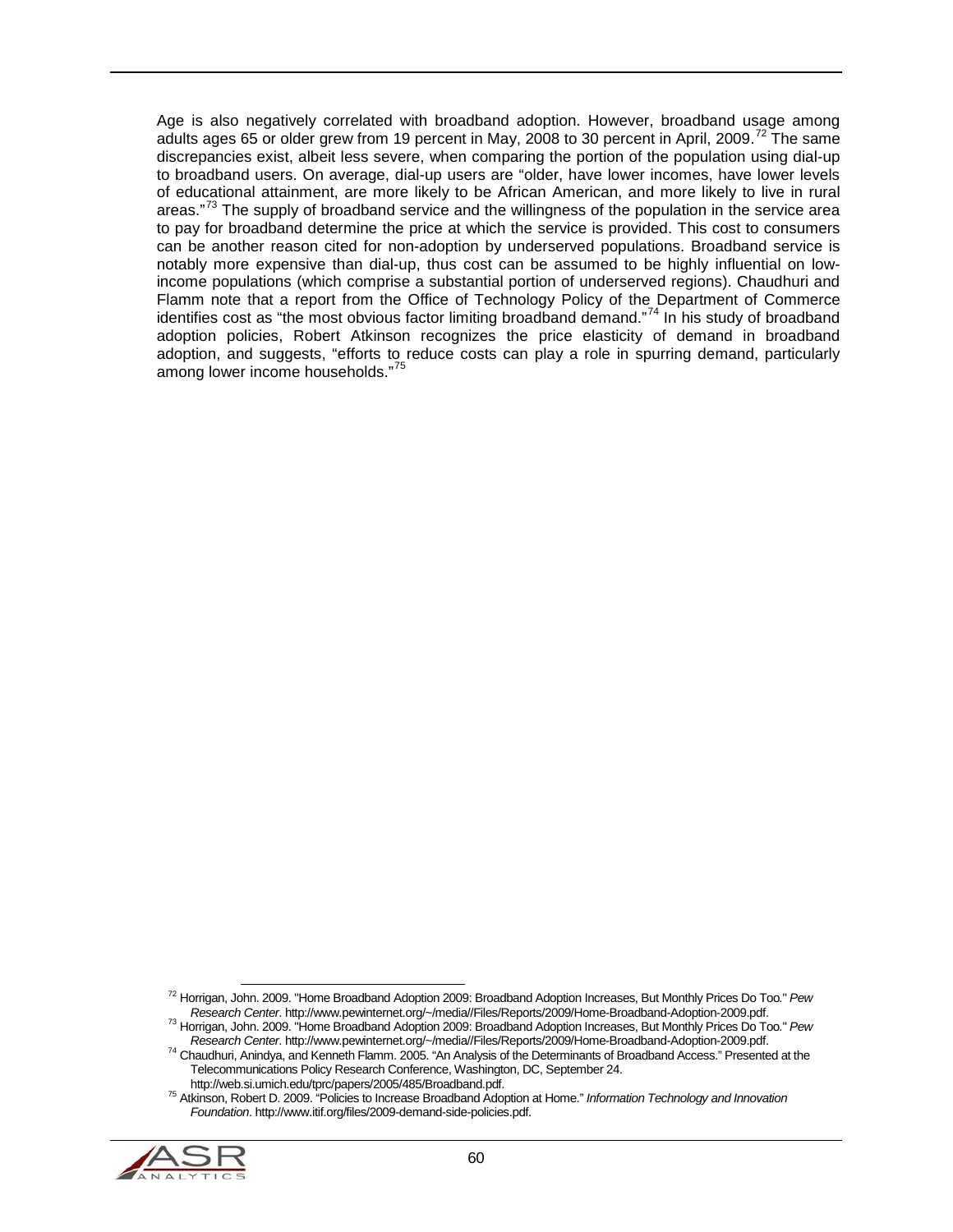# Appendix C. Social Impacts

## **Introduction**

This section presents background information on data sources that will be used in our study for the purpose of benchmarking projects in the following key impact areas: education, healthcare, public safety, and quality of life. In part due to the construction of the BTOP programs, the impacts of BTOP grants in these areas will affect numerous and diverse issues and types of institutions. For instance, educational impacts could be observed at K-12 institutions, community colleges, 4-year institutions, universities, or other education providers. Likewise, healthcare impacts might be observed at primary care physicians' offices, hospitals, or in areas served by nurse practitioners. Finally, public safety impacts might be observed in emergency response entities, civil defense groups, or police forces. As a result of the multitude of potential impacts and impact areas of a general purpose technology like broadband, it is not feasible to use a standardized instrument to collect data on these topics. Further, there is a quite limited set of public use data available covering indicators of social impacts. We have therefore included these areas in our case study methodology in order to develop in depth data on the particular impacts on education, healthcare, and public safety caused by BTOP grants. To the extent possible, however, we will conduct statistical analyses on the public use data sets identified as sources for the identified social impact criteria discussed in each of the sub-sections below in an attempt to detect correlation and/or causality between BTOP grant funding and changes in these data.

#### C.2 Data Availability

Various social measures will be collected through public use data and grant applications in order to characterize the area impacted by the grant. Close review of the grant application and conversations with the grantee will be utilized in order to determine the impacted area or "the community" to be considered for each grant.

We assume that data sources outlined below will be available for key variables on an ongoing basis throughout the study, and that the quality of these data is sufficient for use in the study. Our data is assembled from subject-specific sources which cover: Education, Healthcare, Public Safety and Quality of Life / Standard of Living. In the event of discontinuance of or large changes in a data source, data collection may have to be reassessed in order to achieve the study goals. [Table 5](#page-61-0) below illustrates the types of variables we propose to obtain and data sources from which we will be able to obtain them. The same data may be available from multiple sources; in this case, we list the most reliable or extensive source we have found. Descriptions of these data sets are provided in the following subsections.

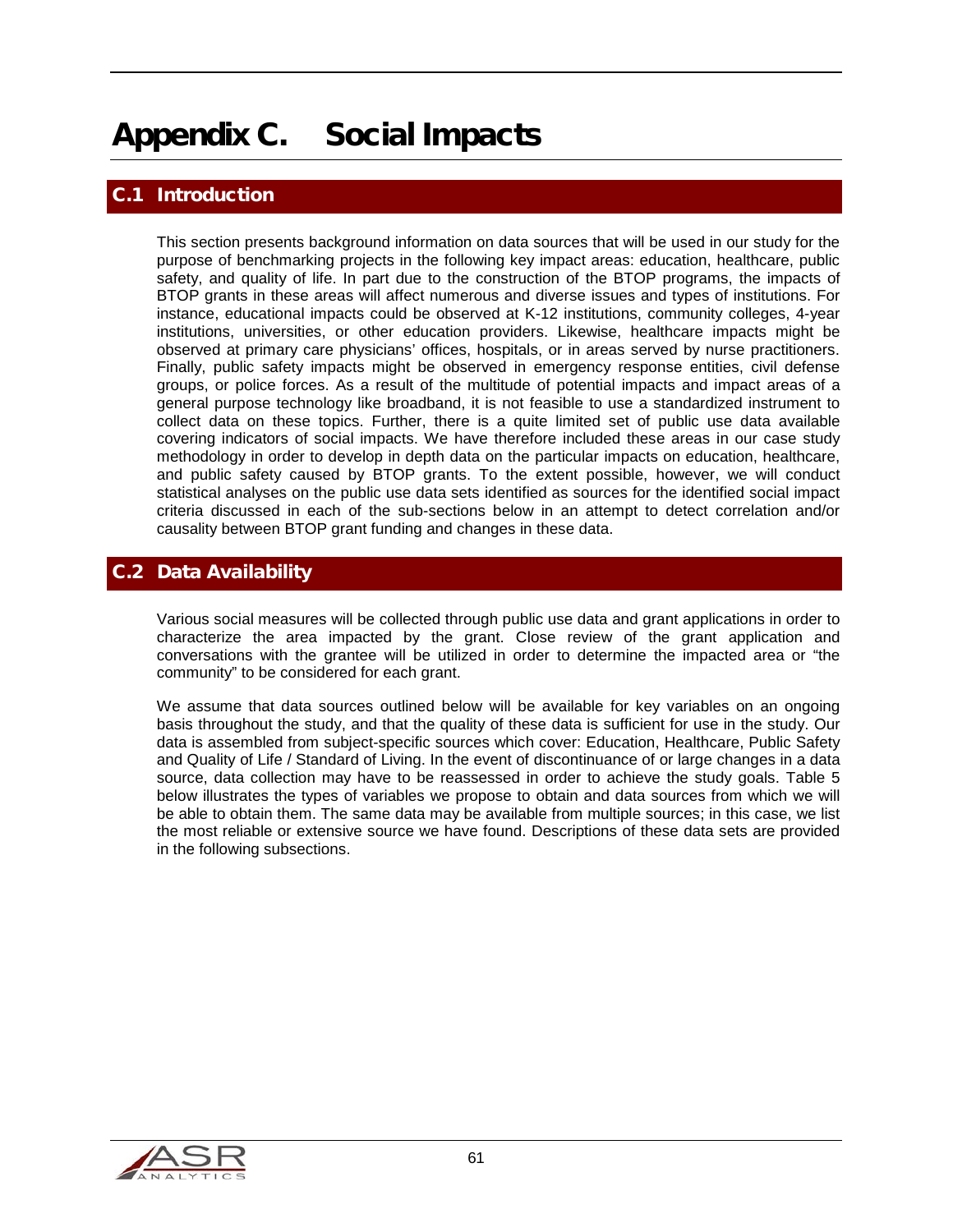<span id="page-61-0"></span>

| Category                                       | Variable(s)                                                                                                                                                                                                                                                                                                                                                                | <b>Source</b>                                                                                          | <b>Level of</b><br><b>Granularity</b> |
|------------------------------------------------|----------------------------------------------------------------------------------------------------------------------------------------------------------------------------------------------------------------------------------------------------------------------------------------------------------------------------------------------------------------------------|--------------------------------------------------------------------------------------------------------|---------------------------------------|
| Education                                      | Drop-out / Graduation Rates                                                                                                                                                                                                                                                                                                                                                | <b>Local Education Agency Universe</b><br><b>Survey Dropout Data</b>                                   | State                                 |
|                                                | Student Factors, Instructional Content and Practice, Teacher<br>Factors, School Factors, Community Factors, Factors Beyond<br>School, and Government Factors                                                                                                                                                                                                               | The National Assessment of<br><b>Educational Progress (NAEP)</b>                                       | State                                 |
|                                                | Instituational Characteristics, Institutional Prices, Enrollment,<br>Student Financial Aid, Degrees and Certificates Conferred<br>(Completions), Student Persistence and Success, and<br><b>Institutional Resources</b>                                                                                                                                                    | <b>Integrated Postsecondary Education</b><br>Data System (IPEDS)                                       | College Level                         |
| <b>Healthcare</b>                              | Variables covering: E-Care, Electronic Health Records,<br>Telehealth, and Mobile Health                                                                                                                                                                                                                                                                                    | American Hospital Associations<br>(AHA) annual survey<br>(electronic health records data)              | <b>Hospital Level</b>                 |
| <b>Public Safety</b>                           | Variables covering: Crime, Justice and Socio-demographics                                                                                                                                                                                                                                                                                                                  | Crime & Justice Electronic Data<br>(Bureau of Justice Statistics)                                      | <b>State Level</b>                    |
|                                                | Number of: computers in the field, vehicle mounted<br>computers and other computers<br>Digital: fingerprints, mugshots and suspect composites<br>used                                                                                                                                                                                                                      | Law Enforcement Management and<br>Administrative Statistics (LEMA)                                     | State / Local<br>agency Level         |
|                                                | - The nature and types of specific offenses in the incident,<br>Characteristics of the victim(s) and offender(s),<br>Types and value of property stolen and recovered, and<br>Characteristics of persons arrested in connection with a<br>crime incident.                                                                                                                  | National Incident-Based Reporting<br>System (NIBRS)                                                    | City Level                            |
| Quality of Life /<br><b>Standard of Living</b> | - Use the Internet at any location?<br>Connect to the Internet from home?<br>Do you currently access the Internet at home using<br>- What is the main reason that you do not have high-speed<br>Internet access at home?                                                                                                                                                   | Schooling and Computer / Internet<br>Usage Supplement -<br>Current Population Survey (CPS) -<br>Census | <b>County Level</b>                   |
|                                                | Were you registered,<br>Did you vote,<br>Main reason not registered,<br>Main reason did not vote                                                                                                                                                                                                                                                                           | Voter registration and participation<br>supplement -<br>Current Population Survey (CPS) -<br>Census    | County Level                          |
|                                                | Contacted a public official,<br>Bought or boycotted based on political views,<br>Type of group joined,<br>How often did you communicate via email or internet                                                                                                                                                                                                              | Membership in civic associations<br>supplement -<br>Current Population Survey (CPS) -<br>Census        | County Level                          |
|                                                | - Volunteer activities for an organizations, including time spent,<br>types of organizations, and types of volunteer activities, and<br>location of volunteer activities<br>- Volunteer activities for children's school or youth<br>organizations, including time spent and types of volunteer<br>activities and location of volunteer activities<br>Charitable donations | Volunteer Workers Supplement -<br>Current Population Survey (CPS) -<br>Census                          | County Level                          |
|                                                | - Type of telecommuting, e.g. employer-sponsored telework<br>vs. home business telework<br>- Frequency per week (days and hours) of telework<br>Computer use while working from home                                                                                                                                                                                       | Telecommuting Supplement -<br>Current Population Survey (CPS) -<br>Census                              | County Level                          |
|                                                | Variables covering: working from home                                                                                                                                                                                                                                                                                                                                      | American Community Survey (ACS) -<br>Census                                                            | County Level                          |

### **Table 5. Potential Data Sources and Variables**

# C.3 Measuring Impacts on Education

Broadband technologies have been discussed as a key tool in the work that needs to be done to maintain and improve educational outcomes in the United States. Home broadband users are more likely than non-users to plan further education.<sup>[76](#page-61-1)</sup> The ongoing integration of IT into the activities of workers in most fields is no longer a subject for debate or consideration, but a reality that is forcing

<span id="page-61-1"></span><sup>&</sup>lt;sup>76</sup> LaRose, Robert, Jennifer L. Gregg, Sharon Stover, Joseph Straubhaar, and Nobuya Inagaki. 2008. "Closing the Rural Broadband Gap." Final Technical Report, Michigan State University. Report published November 30. https://www.msu.edu/~larose/ruralbb/.

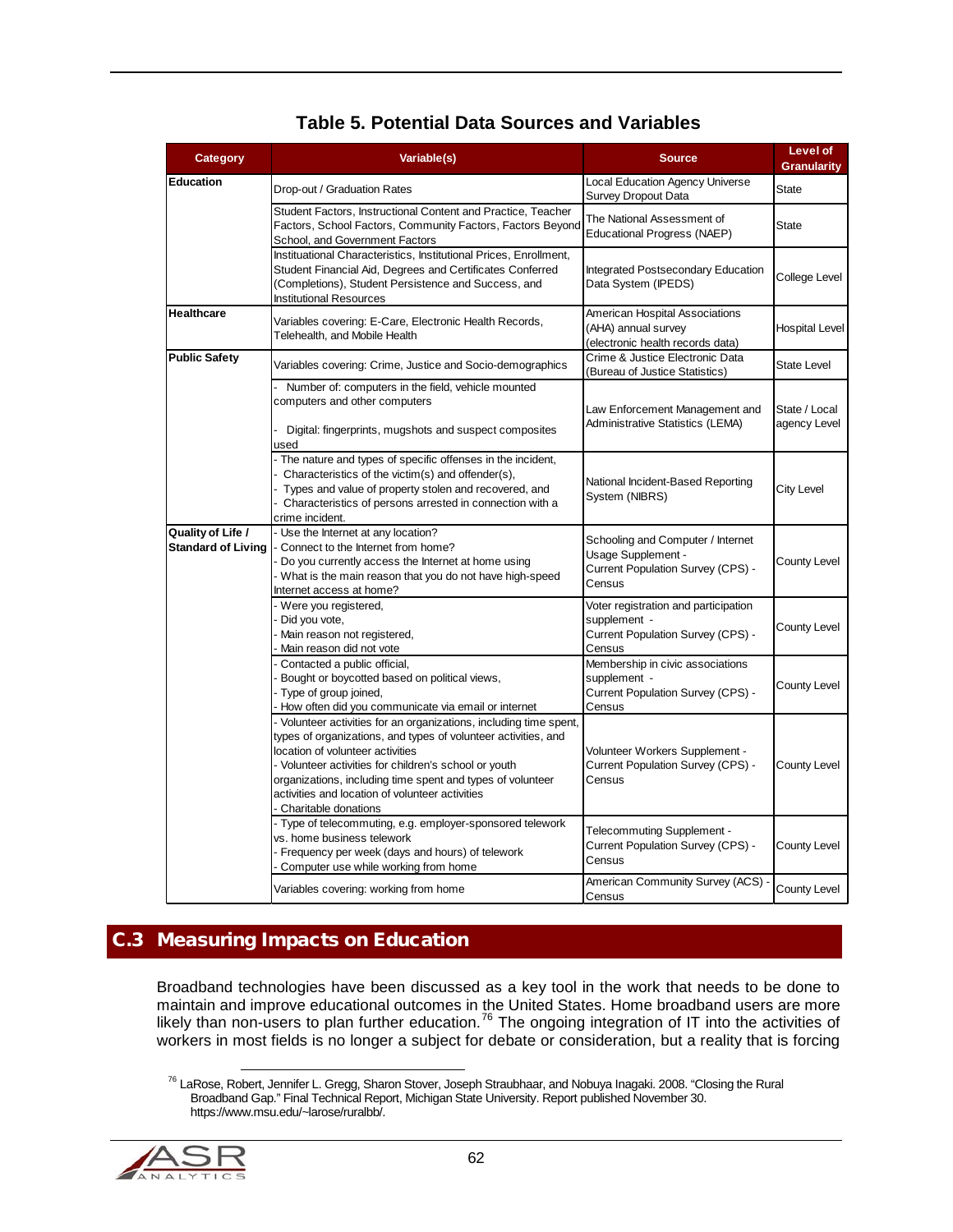both employers and educators to determine what steps are necessary to ensure a well trained and well educated population. There are two major challenges facing our educational system that must be addressed:

- Not everyone who starts in the educational system today successfully exits. An incomplete education can be a lifelong stumbling block. By providing alternatives to existing forms of education, broadband-based technologies could play a role in reducing dropping out.
- The demography of the United States is shifting so that substantially all of the growth in population is projected to come from minority groups, primarily from Hispanics. The extent to which these populations are unserved or underserved with respect to broadband could have an effect on the availability of educational opportunities and potentially on educational attainment for these groups.

Prior Internet use is positively correlated to learning and adapting new methods of computer and Internet methods.<sup>[77](#page-62-0)</sup> Also, the use of "distance learning" in the higher education space is more cost-effective and breaks down the physical barriers apparent for some students.<sup>[78](#page-62-1)</sup> The potential benefits of such development are encouraging for the future of our education system. In a study on technology and student achievement, Protheroe reports that: "when properly implemented, computer technology had a significant effect on student achievement, as measured by test scores across subject areas and with students at all levels."[79](#page-62-2) This positive impact transcends many demographic and socio-economic groups. For example, "a study by the American Psychological Association found that low-income children who used the Internet on a regular basis performed better on standardized tests of reading achievement and had higher grade point averages than did children who used it less."<sup>[80](#page-62-3)</sup> Additionally, "a study of the Computers for Youth model, which provides low-income families with discounted laptops and Internet connections, also found a positive correlation between increased computer and Internet use and improved test scores."<sup>[81](#page-62-4)</sup>

Internet and ICT applications are prevalent in elementary and secondary schools across the country. Cleary noted that by 2003, 95 percent of all public schools with Internet access used broadband.<sup>[82](#page-62-5)</sup> Survey findings indicate that online learning has been growing in K-12 schools and that this growth will continue for the foreseeable future.<sup>[83](#page-62-6)</sup> Research shows that home use of computers and broadband technologies for learning can be a significant factor in boosting math and reading achievement.<sup>[84](#page-62-7)</sup> Use of computers and broadband at home for educational purposes has also been shown to motivate students and to increase the relevance of content during school hours, ultimately improving student achievement. [85](#page-62-8), [86,](#page-62-9) [87](#page-62-5), [88](#page-62-10)

<span id="page-62-10"></span><span id="page-62-8"></span><span id="page-62-7"></span><span id="page-62-6"></span><span id="page-62-5"></span><span id="page-62-4"></span><sup>85</sup> Valentine, Gill, Jackie Marsh, Charles Pattie, and BMRB. 2005. "Children and Young People's Home Use of ICT for Educational. Purposes: The Impact on Attainment at Key Stages." http://www.dcsf.gov.uk/research/data/uploadfiles/RR672.pdf.



<span id="page-62-0"></span> <sup>77</sup> Eastin, Matthew S., and Robert LaRose. 2000. "Internet Self-Efficacy and the Psychology of the Digital Divide." *Journal of* 

<span id="page-62-1"></span><sup>78</sup> Hulbert, Linda Ann, and Regina C. McBride. 2004. "Utilizing Videoconferencing in Library Education: A Team Teaching Approach." Working paper, Journal of Education for Library and Information Services, Association for Library and Information<br>Science Education.

<span id="page-62-2"></span><sup>&</sup>lt;sup>79</sup> Protheroe, Nancy. 2005. "Technology and Student Achievement." *Principal*, November-December.<br>http://www.naesp.org/resources/2/Principal/2005/N-Dp46.pdf.

<span id="page-62-3"></span><sup>80</sup> Davidson, Charles, and Michael J. Santorelli. 2010. "The Impact of Broadband on Education." Working paper, Advanced Communications Law & Policy Institute at New York Law School.<br>http://www.uschamber.com/sites/default/files/about/0904Broadband\_and\_Telemedicine.pdf.

<span id="page-62-9"></span><sup>81</sup> Ibid.<br>81 Ibid.<br><sup>82</sup> Cleary. Paul. 2009. "The Impact of Broadband on Education in the USA," In *Encyclopedia of Multimedia Technology and Networking Second Edition*, edited by Margherita Pagani. IGI Global. http://www.igi-

<sup>83</sup> Picciano, Anthony G., and Jeff Seaman. 2007. "K–12 Online Learning: A Survey of U.S. School District Administrators." *Sloan*<br>Consortium. http://sloanconsortium.org/sites/default/files/K-12 Online Learning 1.pdf.

<sup>&</sup>lt;sup>84</sup> Texas Center for Education Research. 2009. "Evaluation of the Texas Technology Immersion Pilot: Final Outcomes for a Four–<br>Year Study (2004–05 to 2007–08)." http://www.etxtip.info/y4\_etxtip\_final.pdf.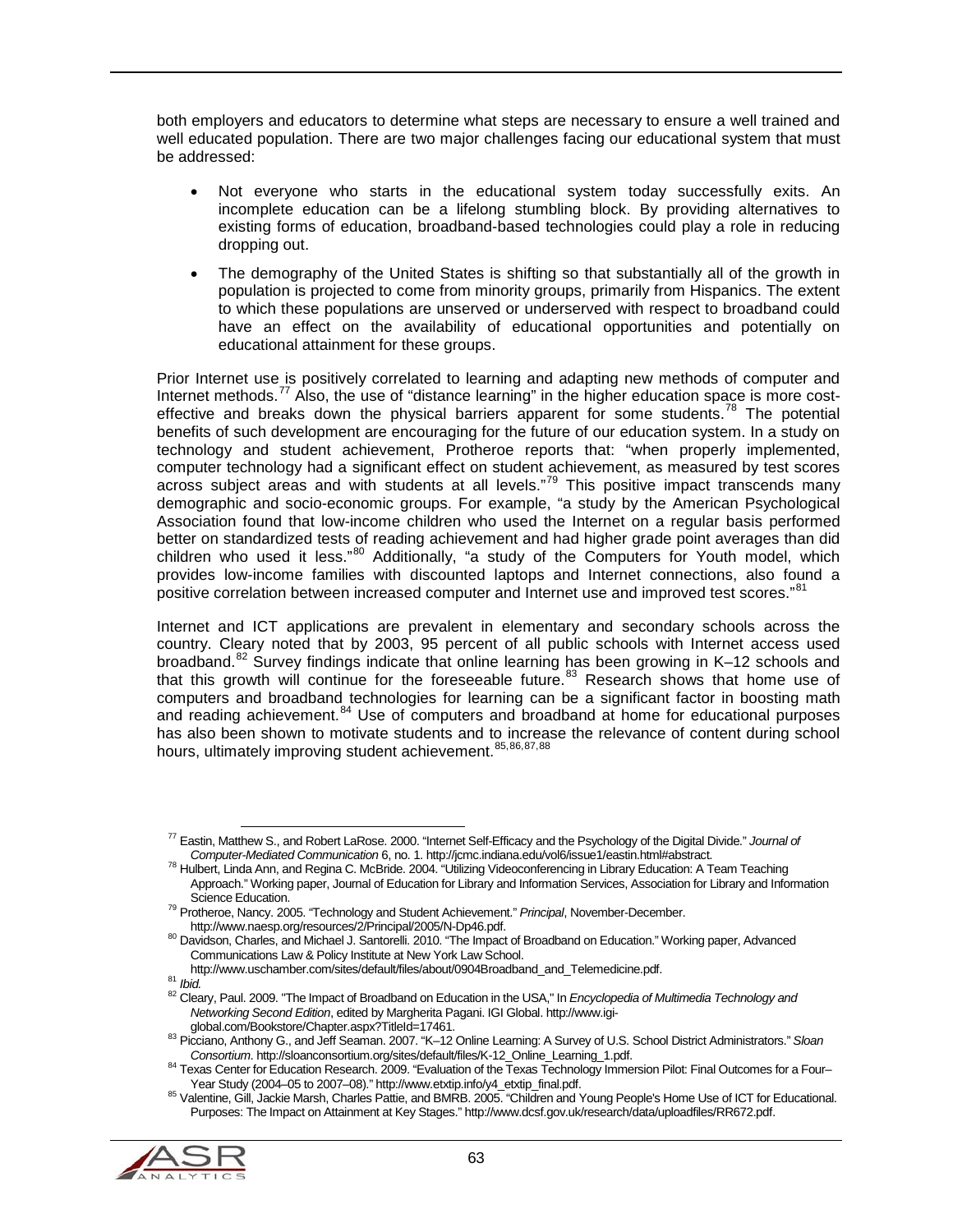# C.3.1 Online Learning

In 2007, the Sloan Consortium issued a report on the extent and nature of online learning in K-12 schools. Entitled, K-12 Online Learning: A Survey of U.S. School District Administrators, it was based on a national survey of school district administrators during the 2007-2008 academic year.<sup>[89](#page-63-0)</sup> It was one of the first studies to collect data on and compare fully online and blended learning (part online and part traditional face-to-face instruction) in K-12 schools. Of particular importance, the study found that three-quarters of the responding public school districts are offering online or blended courses:

- 75 percent had one or more students enrolled in a fully online or blended course.
- 70 percent had one or more students enrolled in a fully online course.
- 41 percent had one or more students enrolled in a blended course.

These percentages represent an increase of approximately 10 percent in school districts offering online or blended courses since 2005-2006. Sixty-six percent of school districts with students enrolled in online or blended courses anticipate their online enrollments will grow. The overall number of K-12 students engaged in online courses in 2007-2008 is estimated at 1,030,000. This represents a 47 percent increase since 2005-2006.

Infrastructure (CCI) grants have the potential to have by far the largest educational impact. Based on data gathered by NTIA shortly after the award phase, over 8,000 educational anchor institutions will be affected.

Online learning has also been implemented at community anchor institutions, but its applicability appears to be anchor type specific. For example, interviews with library patrons as part of one study revealed in that instance library "public access is not suitable for online courses owing to limited hours of operation, short duration appointments for library computers, and overcrowding. Improved broadband access for educational purposes is thus in need of further attention."<sup>[90](#page-63-1)</sup>

## C.3.2 K-12 Institutions

K-12 institutions are by far the majority of institutions affected by BTOP grants. NTIA has identified 6,882 K-12 anchor institutions potentially affected by CCI grants, exclusive of the effects of PCC and SBA grants.

We will be able to obtain a list of the K-12 anchor institutions affected by the CCI grants based on Quarterly and Annual PPRs by the grantees and information provided to NTIA. We will use data from the multiple sources (described below) to compile a list of anchor institutions that are receiving BTOP funding. Access will be measured by matching this list to the list of anchor institutions provided in the NTIA broadband mapping data.

<span id="page-63-1"></span><span id="page-63-0"></span><sup>90</sup> LaRose, Robert, Jennifer L. Gregg, Sharon Stover, Joseph Straubhaar, and Nobuya Inagaki. 2008. "Closing the Rural Broadband Gap." Final Technical Report, Michigan State University. Report published November 30. https://www.msu.edu/~larose/ruralbb/.



<sup>86</sup> Ito, Mizuko, Heather Horst, Matteo Brittanit, Danah Boyd, Becky Herr-Stephenson, Patricia G. Lange, C.J. Pascoe, and Laura Robinson. 2008. "Living and Learning with New Media Summary of Findings from the Digital Youth Project." Article published<br>November. http://digitalyouth.ischool.berkeley.edu/files/report/digitalyouth-WhitePaper.pdf.

<sup>87</sup> Passey, Don, Colin Rogers, Joan Machell, and Gilly McHugh. 2004. "The Motivational Effect of ICT on Pupils."<br>http://www.dcsf.gov.uk/research/data/uploadfiles/RR523new.pdf.

<sup>&</sup>lt;sup>88</sup> Becta, Minister. 2008. "Minister's Taskforce on Home Access to Tech." *Extending Opportunity* 4.<br>http://partners.becta.org.uk/upload-dir/downloads/page\_documents/partners/home\_access\_report.pdf.

<sup>&</sup>lt;sup>89</sup> Picciano, Anthony, and Jeff Seaman. 2009. "K–12 Online Learning: A 2008 Follow-up of the Survey of U.S. School District<br>Administrators." Sloan Consortium. http://sloanconsortium.org/sites/default/files/k-12\_online\_lea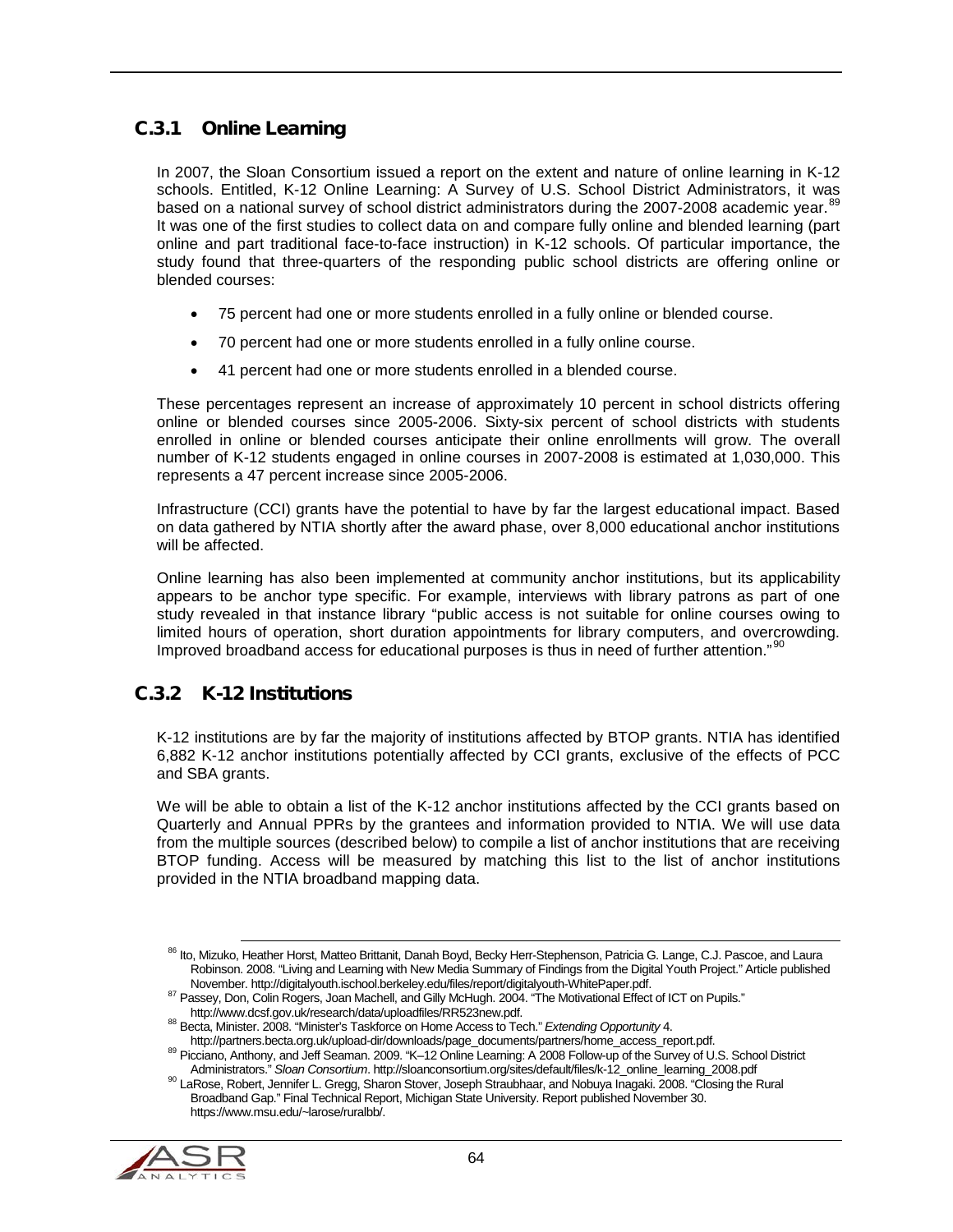Limited information is available on educational outcomes on a school-by-school basis. The National Assessment of Educational Progress (NAEP) is the largest nationally representative and continuing assessment of what America's students know and can do in various subject areas. Assessments are conducted periodically in mathematics, reading, science, writing, the arts, civics, economics, geography, and U.S. history. NAEP assessments are administered uniformly using the same sets of test booklets across the nation. NAEP results serve as a common metric for all states and selected urban districts. The assessment stays essentially the same from year to year, with only carefully documented changes. This permits NAEP to provide a clear picture of student academic progress over time.

NAEP, also known as The Nation's Report Card, is the only nationally representative and continuing assessment of what America's students know and can do in various subject areas. Since 1969, assessments have been conducted periodically in reading, mathematics, science, writing, U.S. history, civics, geography, and the arts. The NAEP budget supports the following program components:

- National NAEP—National NAEP reports information for the nation and specific geographic regions of the country, includes students drawn from both public and nonpublic schools, and reports results for student achievement in grades 4, 8, and 12;
- State NAEP—These assessments provide reliable state-level student achievement data in reading, mathematics, science, and writing;
- NAEP Trial Urban District Assessment—Federal appropriations authorized for the No Child Left Behind Act supported a multiyear study of the feasibility of a Trial Urban District Assessment of Educational Progress, with the first assessment occurring in reading and writing in 2002 for five urban districts, and 2003 reading and mathematics assessment results available for 10 such districts; and
- Long-Term Trend (LTT)—NAEP LTT assessments, designed to give information on the changes in the basic achievement of America's youths, are administered nationally and report student performance at ages 9, 13, and 17 in reading and mathematics.

Based on the review of the literature and the availability of data from the NAEP data set, the following categories contain measures that could be applied at the anchor institution level to measure the education-related impacts of BTOP grants:

- Major Reporting Groups (includes subcategories Student Factors, School Factors, and Community Factors)
	- Generally seen as the most important and popular data in NAEP. Consisting of more than a dozen variables, their availability depends on the assessment and criteria selected. (For more information, see the glossary on their Web site or search their Web site for "reporting groups.")
- Student Factors (includes subcategories Demographics, Affective disposition, Academic record and school experience)
	- Data about students, their parents, students' level of interest and activity in school, student opinions about the subject being assessed, absenteeism, academic record, and school experience.
- Instructional Content and Practice (includes subcategories Curriculum, Course offerings, Classroom management, Grouping, Modes of instruction/classroom activities)
	- Course offerings, emphasis and time spent on topic matter, role of parents and guests in teaching, students' ability levels, modes of instruction, classroom activity, and computer use (not available in LTT).
- Teacher Factors

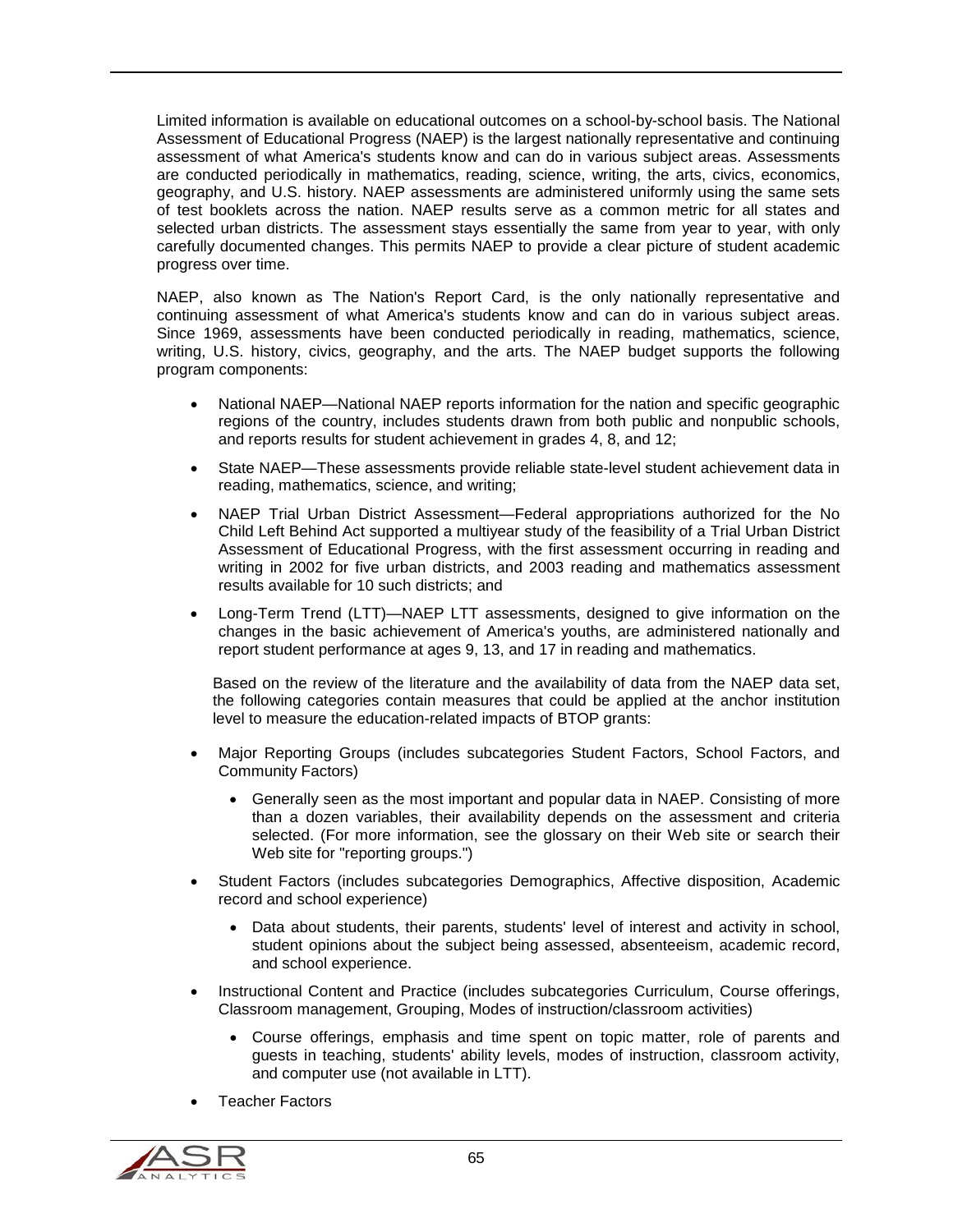- Teacher race, teacher education and background, attitudes, expectations, availability of support for teachers, and teacher satisfaction. Teacher variables are not a part of LTT, and are not generally part of grade 12 assessments.
- School Factors
	- Demographics, percentage of students taking particular classes or coursework, average class size and duration, school type, assignment of coursework by ability, governance, resources (computers, field trips, tech support, summer programs), test requirements for students, school climate, parental involvement, teacher morale, student attitudes, enrollment, safety, absenteeism, cheating, and extracurricular activities (not available in LTT).
- **Community Factors** 
	- Region of the country or school location.
- Factors Beyond School
	- Home environment, media at home, students' use of time outside school, homework, parents and homework, and more.
- Government Factors
	- State and district requirements for students (not in LTT).

We will use measures from NAEP, where comparable, to illustrate the differences or similarities between results obtained at K-12 institutions receiving BTOP funds and their counterparts elsewhere. Statistical analyses will be applied to determine if causality or correlation can be detected between BTOP grant funding and student achievement scores as reported in NAEP.

Another potential source of data that could be used in our assessment of the impact of broadband on education is Local Education Agency Universe Survey Dropout and Completion annual data. <sup>[91](#page-65-0)</sup> These data are available at the county level for the 2002-2003 and 2005-2006 school years, while more recent years are available at the state level.

We will match these dropout data to Quarterly / Annual PPRs collected by NTIA from grantees. This could provide a measure of dropout rates in areas impacted by BTOP, and those rates could potentially be compared historically or against areas not impacted by BTOP grant funding, although, the evaluation study team does not anticipate being able to observe any direct impacts from BTOP grant activity at the state level.

We will further examine these dropout data sources, and, where possible, use these to compare anchor institutions based on broadband availability and adoption. Statistical analysis will be applied to determine causality or correlation between these statistics and BTOP funding.

## C.3.3 Community College & Four Year Institutions

As in the case of K-12 institutions, community colleges and four-year institutions will receive broadband service as a result of BTOP grants, although these institutions are not as numerous as K-12 institutions.

The Integrated Postsecondary Education Data System (IPEDS) provides a detailed look at postsecondary institutions in the United States. IPEDS data reports are available online from the U.S. Department of Education, Institute of Education Sciences. We will identify the community colleges affected by BTOP grants and assemble their IPEDS data on an ongoing basis. We will

<span id="page-65-0"></span><sup>91</sup> National Center for Education Statistics. *Local Education Agency Universe Survey Dropout and Completion Annual Data*, 1997 – 2008*.* Accessed January 27, 2012. http://nces.ed.gov/ccd/drpagency.asp.

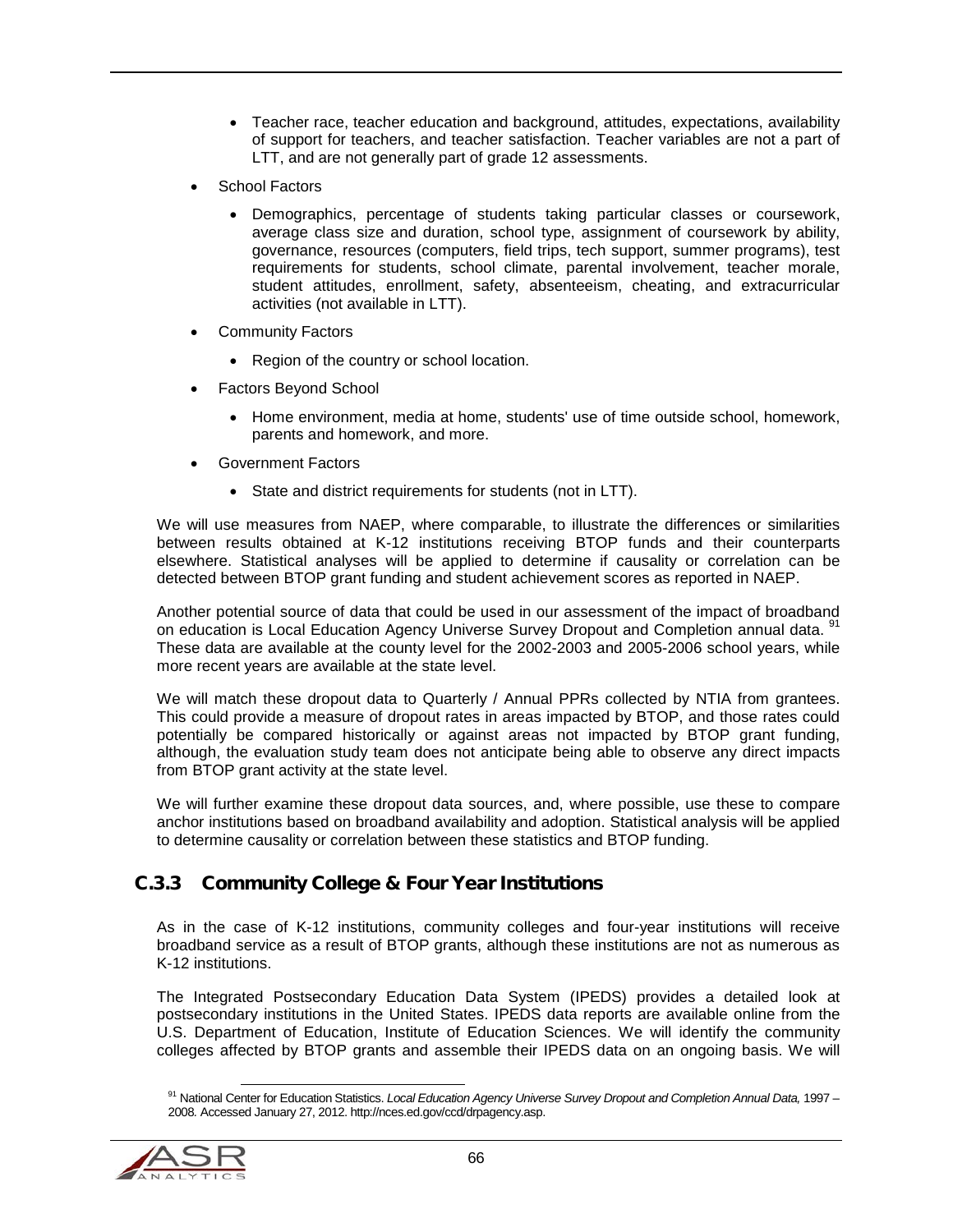then look for differences in IPEDS results between those institutions receiving BTOP funds and those receiving no such funding.

Based on the review of the literature and the availability of data from the IPEDS data set, the following categories contain measures that could be applied at the anchor institution level to measure the education-related impacts of BTOP grants:

- **Institutional Characteristics:** These include basic institutional contact information, tuition and fees, room and board charges, control or affiliation, type of calendar system, levels of awards offered, types of programs, and admissions requirements.
- **Institutional Prices:** This includes tuition and fee data as well as information on the estimated student budgets for students based on living situations (on-campus or offcampus).
- **Enrollment:** This includes Fall Enrollment, Residence of First-Time Students, Age Data, Head Count, Instructional Activity, and Total entering class.
- **Student Financial Aid:** This includes the number of full-time, first-time degree/certificateseeking undergraduate students who receive different types of student financial aid, including grants and loans, from different sources at each institution. IPEDS also collects data to show the average dollar amount of aid received by these students.
- **Degrees and Certificates Conferred (Completions):** This section includes data on the number of students who complete a postsecondary education program by type of program and level of award (certificate or degree).
- **Student Persistence and Success:** This includes data on First-Year Retention Rates and Graduation Rates.
- **Institutional Resources:** This includes Human Resources and Finance related data.

While IPEDS will provide a valuable source of information for outcomes such as graduation rates, the specific impacts of broadband on the institution might not be evident. Also, depending on the size of the broadband investment versus the size of the institution, the overall size of the impact might be too small to be captured in an aggregate measure of institution performance.

The National Broadband Mapping data may be used to identify institutions that are similar to those selected for BTOP CCI grants in terms of broadband access. In addition, we can further improve the match between comparable institutions by examining key IPEDS variables available for both. This could include class size, class composition, and graduation rates. We will develop a list of comparable institutions that will be used to serve as a control for the analysis. Statistical analysis will be applied to IPEDS data elements such as graduation rates, in order to determine the degree of causality or correlation with BTOP grant funding.

#### C.4 Measuring Impacts on Healthcare

Hospitals, clinics, and physicians deliver quality care on a daily basis, but they are faced with an aging population and rising healthcare costs. Improving Americans' health is one of the most important tasks for the nation. Healthcare already accounts for 17 percent of U.S. gross domestic product (GDP); by 2020, it will top 20 percent. America is aging and by 2040 there will be twice as many Americans older than 65 as there are today, and healthcare costs will likely increase as a consequence. [92](#page-66-0)

<span id="page-66-0"></span><sup>92</sup> Center for Medicare & Medicaid Services. 2008. "National Health Expenditure Projections 2008–2018." Accessed January 27, 2012. [http://www.cms.hhs.gov/NationalHealthExpendData/downloads/proj2008.pdf.](http://www.cms.hhs.gov/NationalHealthExpendData/downloads/proj2008.pdf)

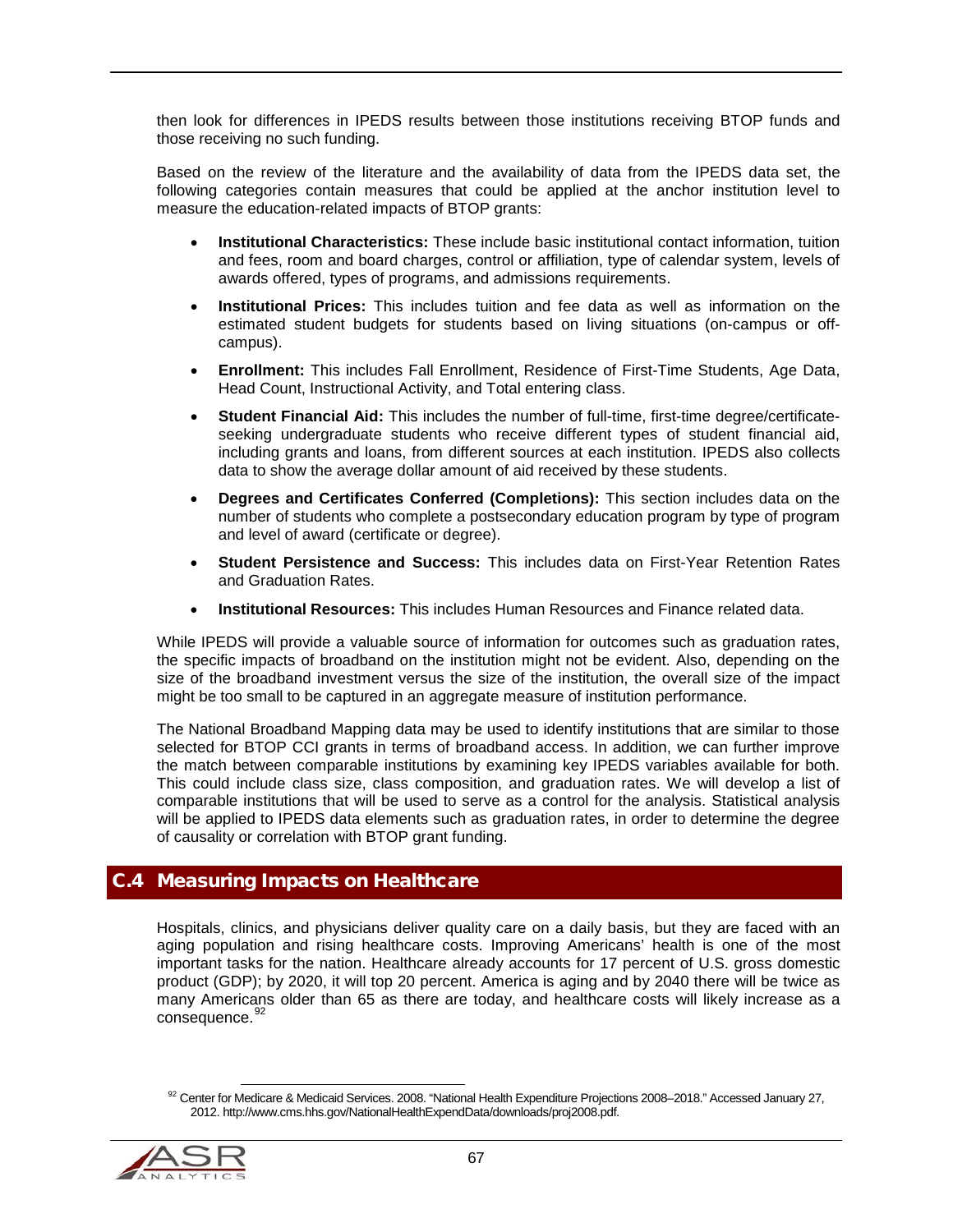Though the United States spends more annually on healthcare than any other nation (nearly \$2 trillion), the system has not overcome some issues of quality, access, and affordability.<sup>[93](#page-67-0)</sup> Daniel Castro, in his Information Technology and Innovation Foundation report on healthcare, explicitly notes, "[s]ome individuals do not receive the proper amount of care. Those who receive too much care or the wrong kind of care waste resources, while those who receive insufficient care may develop additional health problems. In many instances, the healthcare that people receive is not based on the best available scientific evidence."<sup>[94](#page-67-1)</sup> It is this disparate level of healthcare access that has slowed the improvement of healthcare quality.<sup>[95](#page-67-2)</sup> The services available and the care received are influenced in part by geographic location. Those in densely populated metropolitan areas have access to a wider variety of services, providers, and specialists. As Stenberg and Low point out, "[r]ural residents often face challenges accessing a full range of healthcare services. Today, due to the availability of broadband Internet, rural healthcare providers can more easily link with urban providers through the use of health IT."<sup>[96](#page-67-3)</sup>

In 1999, the FCC noted that broadband access to the Internet was in a position to "meaningfully improve [the Nation's]...healthcare services."<sup>[97](#page-67-4)</sup> Broadband enhances healthcare efficiency via strengthened connectivity, driving innovation, and cutting-edge approaches to healthcare that are expected to lead to "vast individual and national cost savings and to an increase in the availability of quality health solutions."[98](#page-67-5) Though its benefits are clear, access to broadband service is not identically available across the nation. In addition, from the fact that availability is not ubiquitous, the United States currently invests very little in healthcare IT relative to the other nations. Atkinson points out that total investment in healthcare IT by the United States government in 2005 was only \$0.43 per capita, which is extremely low when compared to the United Kingdom's per capita investment of \$192.79. [99](#page-67-6)

Healthcare IT includes several components, including:

- **Health IT:** Information driven health practices and the technologies that enable them. It includes billing and scheduling systems, e-care, electronic health records, telehealth, and mobile health.<sup>[100](#page-67-7)</sup>
- **E-Care:** The electronic exchange of information (e.g., data, images, and video) to aid in the practice of medicine and advanced analytics. It encompasses technologies that enable video consultation, remote monitoring, and image transmission over fixed and mobile networks.<sup>[101](#page-67-8)</sup>
- **Electronic Health Record (EHR):** An electronic health record is a digital record of patient health information generated by one or more encounters in any care delivery setting. Included in this information are patient demographics, progress notes, diagnoses,

<span id="page-67-8"></span><span id="page-67-7"></span><span id="page-67-6"></span><span id="page-67-5"></span><span id="page-67-4"></span>

<span id="page-67-0"></span><sup>93</sup> Atkinson, Robert D., and Daniel Castro. 2008. "Digital Quality of Life: Understanding the Personal and Social Benefits of the Information Technology Revolution." *Information Technology and Information Foundation*. Article published October.

<span id="page-67-1"></span><sup>&</sup>lt;sup>94</sup> Castro, Daniel. 2007. "Improving Health Care: Why a Dose of IT May Be Just What the Doctor Ordered." *Information Technology*<br>and Information Foundation. October 25. http://www.itif.org/index.php?id=88.

<span id="page-67-2"></span><sup>&</sup>lt;sup>95</sup> Davidson, Charles M. and Michael J. Santorelli. 2009. "The Impact of Broadband on Telemedicine: A Study Commissioned by the U.S. Chamber of Commerce." Working paper, The Advanced Communications Law & Policy Institute at New York Law

<span id="page-67-3"></span>School. http://www.uschamber.com/sites/default/files/about/0904Broadband\_and\_Telemedicine.pdf.<br><sup>96</sup> Low, Sarah and Peter Stenberg. 2009. "Rural Broadband at a Glance." Working paper, United States Department of Agriculture

grampen construct the structure of the matter of the Impact of Broadband on Telemedicine: A Study Commissioned by<br><sup>97</sup> Davidson, Charles M., and Michael J. Santorelli. 2009. "The Impact of Broadband on Telemedicine: A Stud the U.S. Chamber of Commerce." Working paper, The Advanced Communications Law & Policy Institute at New York Law<br>School. http://www.uschamber.com/sites/default/files/about/0904Broadband\_and\_Telemedicine.pdf.

<sup>&</sup>lt;sup>98</sup> Ibid.<br><sup>98</sup> Atkinson, Robert D., and Daniel Castro. 2008. "Digital Quality of Life: Understanding the Personal and Social Benefits of the<br><sup>99</sup> Atkinson, Robert D., and Daniel Castro. 2008. "Digital Quality of Life: Und

<sup>100</sup> Federal Communications Commission. "National Broadband Plan: Connecting America." Accessed January 27, 2012. http://www.broadband.gov/plan/10-healthcare/. <sup>101</sup> *Ibid.*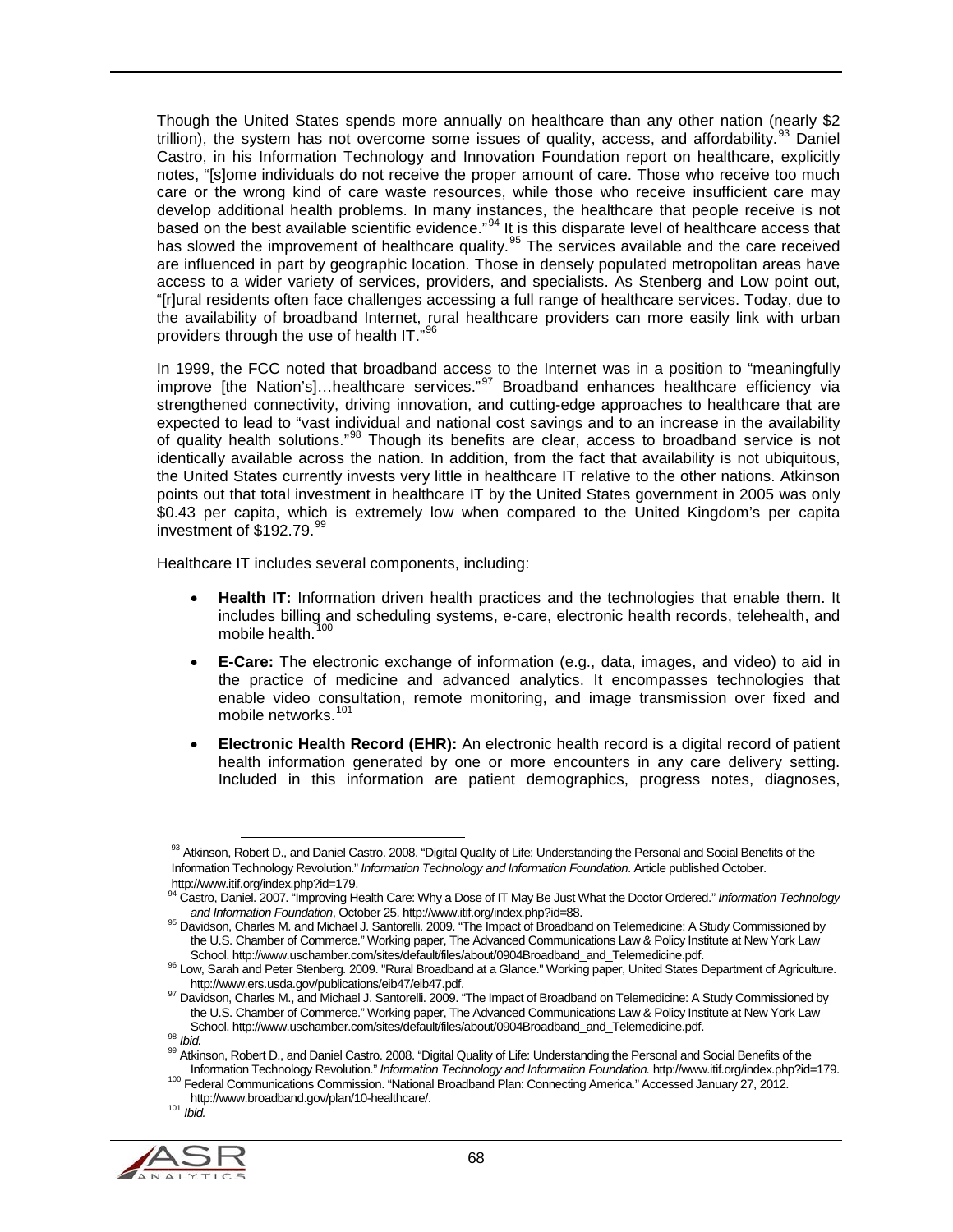medications, vital signs, medical history, immunizations, laboratory data, and radiology reports.<sup>[102](#page-68-0)</sup>

- **Telehealth:** Often used as a synonym for e-care, but includes non-clinical practices such as continuing medical education and nursing call centers.<sup>1</sup>
- **Mobile Health:** The use of mobile networks and devices in supporting e-care. Emphasizes leveraging health-focused applications on general-purpose tools such as smart phones and Short Message Service (SMS) messaging to drive active health participation by consumers and clinicians.<sup>[104](#page-68-2)</sup>

To improve its functionality, it has been widely recommended the United States healthcare adopt a system of EHRs, which contain a complete listing of patients' medical histories. The absence of single, individualized, consolidated healthcare records makes it difficult for patients to actively manage their healthcare. Healthcare providers often receive incomplete information when they treat their patients, which can result in medical errors.[105](#page-68-3) A study of radiologists found that 62 percent cite a "[lack of consistent] access to patient medical records as an impediment to their work," and stating that 96 percent agreed or strongly agreed that this problem poses medical risks for patients.<sup>[106](#page-68-4)</sup> The ability to create an EHR system is dependent on healthcare providers' having broadband connectivity.[107](#page-68-5) Though the benefits of EHRs are widely recognized, cost is a substantial barrier to implementing such a system. Castro goes on to emphasize that the overwhelming majority of hospitals find the initial cost of EHR adoption as a "significant barrier or somewhat of a barrier."[108](#page-68-6) Cost is a more significant issue for individual and smaller medical practices. Approximately two-thirds of U.S. physicians work in this type of practice, which Castro notes results in a major impediment in the development of healthcare IT. [109](#page-68-7)

Currently, an estimated 61 percent of adults use the Internet to obtain health information (a portion of the population Pew refers to as "e-patient"). Additionally, Pew reports 42 percent of all adults say they or someone they know has been helped by following medical advice or health information found on the Internet. This represents a significant increase from 2006 when this figure was 25 percent of all adults.<sup>[110](#page-68-8)</sup> More specifically, Pew reports the percentage of American adults getting exercise and fitness information online has jumped from 21 percent in 2002 to 38 percent now – an 88 percent increase<sup>.[111](#page-68-9)</sup> Broadband service enables the population to combat and prevent health issues with easy access to such information. Ackerman argues that patient demand, as a market force, will drive adoption of telemedicine.<sup>[112](#page-68-10)</sup> This demand is self-evident in many arenas, including the cell phone market: $113$ 

<span id="page-68-11"></span><span id="page-68-10"></span><span id="page-68-9"></span><span id="page-68-8"></span><span id="page-68-7"></span><sup>&</sup>lt;sup>113</sup> Davidson, Charles M. and Michael J. Santorelli. 2009. "The Impact of Broadband on Telemedicine: A Study Commissioned by the United States Chamber of Commerce." Working paper, The Advanced Communications Law & Policy Institute at New York Law School. http://www.uschamber.com/sites/default/files/about/0904Broadband\_and\_Telemedicine.pdf.



<span id="page-68-0"></span> <sup>102</sup> *Federal Communications Commission. "National Broadband Plan: Connecting America." Accessed January 27, 2012.* 

<span id="page-68-3"></span><span id="page-68-2"></span>

<span id="page-68-1"></span>*http://www.broadban.la.gov/plan/10-health Care:* Why a Dose of IT May Be Just What the Doctor Ordered." Working paper,<br><sup>105</sup> Castro, Daniel D. 2007. "Improving Health Care: Why a Dose of IT May Be Just What the Doctor Ord

<span id="page-68-4"></span><sup>106</sup> Davidson, Charles M. and Michael J. Santorelli. 2009. "The Impact of Broadband on Telemedicine: A Study Commissioned by the U.S. Chamber of Commerce." Working paper, The Advanced Communications Law & Policy Institute at New York Law<br>School. http://www.uschamber.com/sites/default/files/about/0904Broadband\_and\_Telemedicine.pdf.

<span id="page-68-5"></span><sup>107</sup> Low, Sarah and Peter Stenberg. 2009. "Rural Broadband at a Glance." Working paper, United States Department of<br>Agriculture. http://www.ers.usda.gov/publications/eib47/eib47.pdf.

<span id="page-68-6"></span><sup>108</sup> Castro, Daniel D. 2007. "Improving Health Care: Why a Dose of IT May Be Just What the Doctor Ordered." Working paper,

Information Technology and Innovation Foundation.<br><sup>109</sup> Castro, Daniel D. 2007. "Improving Health Care: Why a Dose of IT May Be Just What the Doctor Ordered." Working paper,<br>Information Technology and Innovation Foundation

<sup>110</sup> Fox, Susannah. 2009. "The Social Life of Health Information: Americans' Pursuit of Health Takes Place within a Widening Network of both Online and Offline Sources." *Pew Research Center: Pew Internet & American Life Project*, June 11*.* 

<sup>111</sup> Ibid.<br><sup>112</sup> Ackerman, Michael J. 2010. "Telemedicine: Networks in the Service of Healthcare." Presentation, National Library of Medicine.<br>Accessed January 27, 2012. http://courses.mbl.edu/mi/2010/presentations\_spring/T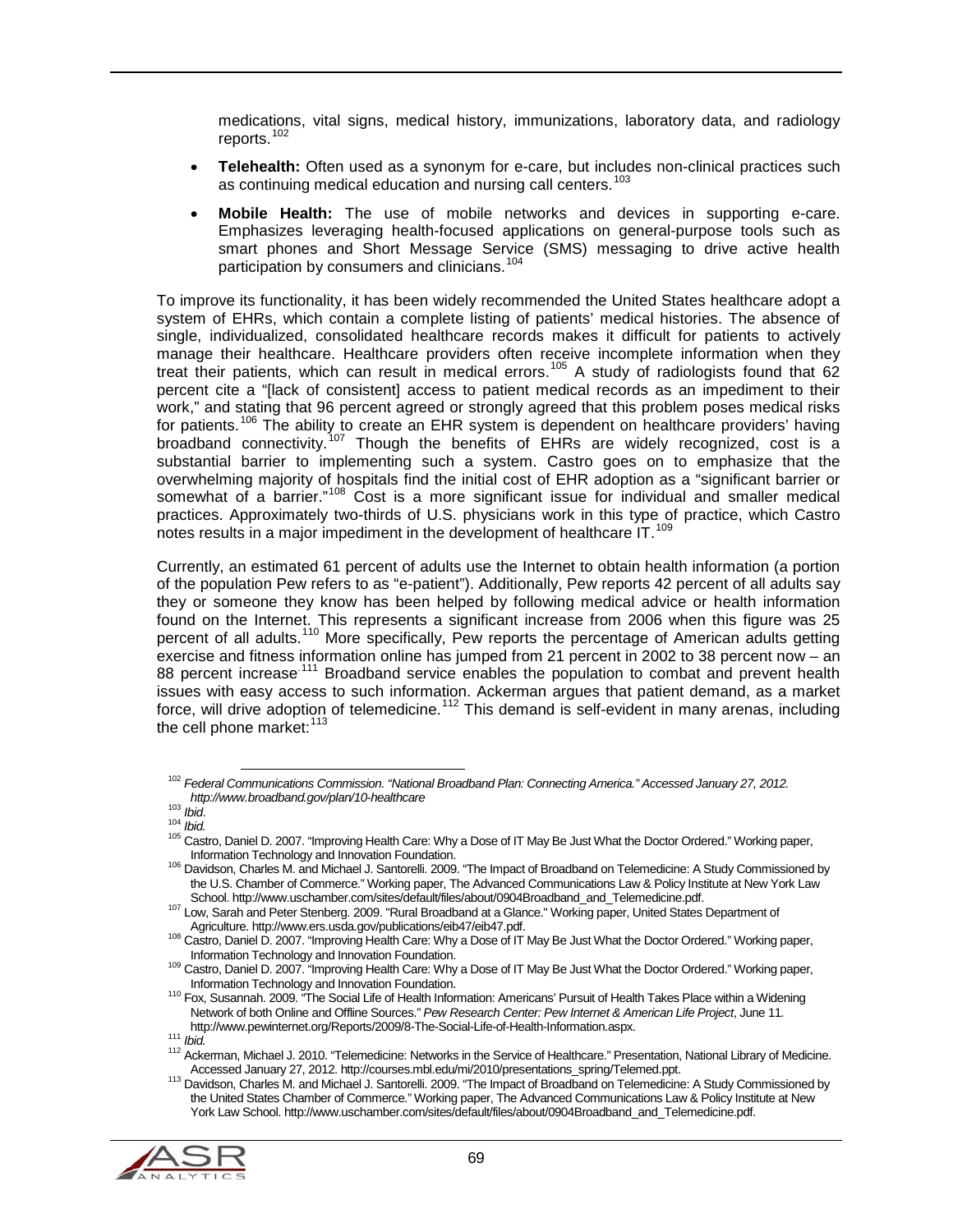- Verizon phones contain a "Pill Phone" option with dosage, facts, side effects, and notifications on more than 1,800 common drugs.
- T-Mobile provides download options for personal healthcare applications, including a Health Tracker that files a consumers health notes.
- AT&T's iPhone allows physicians and patients to view medical images remotely.

It is this access to technology and innovation that will shift the focus from disease treatment towards personal wellness and preventative care, which in turn will improve both individual and country-wide economies.

Though notable adoption progress has been made, there exists a division among the population in terms of Internet use for healthcare services. The Pew study reports that 85 percent of college graduates compared with only 25 percent of those without high school diplomas are e-patients; and 82 percent of adults with household incomes greater than \$75,000 are e-patients compared with 44 percent of those with household income lower than \$30,000.<sup>[114](#page-69-0)</sup> The need to expand such service capabilities to reach all households is evident given the potential benefits.

The advancement of healthcare IT may prove remarkably beneficial to consumers and providers alike. Perhaps the most notable improvements to the system are the cost savings from keeping patients and providers local, and the reduction in administrative workloads. Often, especially in less populated regions, it is necessary that patients leave the community to receive healthcare, requiring travel expenses and, in some cases, time taken off work. One study estimates that healthcare IT "could save the U.S. healthcare system \$4.28 billion [annually] from just reducing transfers of patients from one location, such as a nursing home for medical exams at hospitals, physicians' offices, or other caregiver locations."<sup>[115](#page-69-1)</sup> In addition to any financial and time burdens, in this case consumer purchasing dollars also go with them to the urban community.<sup>[116](#page-69-2)</sup> This scenario is less than ideal for small, rural economies and burdensome for low-income patients. Additionally, because much of healthcare involves generating, processing, and transmitting information, implementing a system of EHRs and other electronic administrative management has potential to substantially reduce costs.[117](#page-69-3) Atkinson reports that overall, societal cost savings from implementing and using healthcare IT in the United States has been estimated (by two studies) at approximately \$80 billion per year.<sup>[118](#page-69-4)</sup>

In addition to lowering costs, enhanced healthcare IT allows consumers access to better quality information. Atkinson points out that by providing such information, IT empowers patients to make more sound healthcare decisions. Individuals are able to access not only higher quality information regarding conditions and treatments, but also information pertaining to the quality of services available through different providers.<sup>[119](#page-69-5)</sup> Internet health resources enhance information available to patients and consumers by establishing online communities and social networks as knowledge exchange forums. Consumers can share with one another thoughts and experiences, aiding in the decision making process. The Internet also creates an opportunity for individuals to communicate with specialists and experts located anywhere in the world. This lessens the influence of

<span id="page-69-5"></span><span id="page-69-4"></span><span id="page-69-3"></span><span id="page-69-2"></span><span id="page-69-1"></span>

<span id="page-69-0"></span><sup>114</sup> Ackerman, Michael J. 2010. "Telemedicine: Networks in the Service of Healthcare." Presentation, National Library of Medicine.<br>Accessed January 27, 2012. http://courses.mbl.edu/mi/2010/presentations\_spring/Telemed.ppt.

<sup>115</sup> Davidson, Charles M. and Michael J. Santorelli. 2009. "The Impact of Broadband on Telemedicine: A Study Commissioned by the U.S. Chamber of Commerce." Working paper, The Advanced Communications Law & Policy Institute at New York Law<br>School. http://www.uschamber.com/sites/default/files/about/0904Broadband\_and\_Telemedicine.pdf.

<sup>&</sup>lt;sup>116</sup> Ackerman, Michael J. 2010. "Telemedicine: Networks in the Service of Healthcare." Presentation, National Library of Medicine.<br>Accessed January 27, 2012. http://courses.mbl.edu/mi/2010/presentations spring/Telemed.ppt

Accessed January 27, 2012. *http://courses.mali.edu/miranth.edu/migred.ppt. 117 Atkinson, Robert D., and Daniel Castro. 2008. "Digital Quality of Life: Understanding the Personal and Social Benefits of the* Information Technology Revolution." Working paper, Information Technology and Information Foundation*.* <sup>118</sup> *Ibid.* <sup>119</sup> *Ibid.*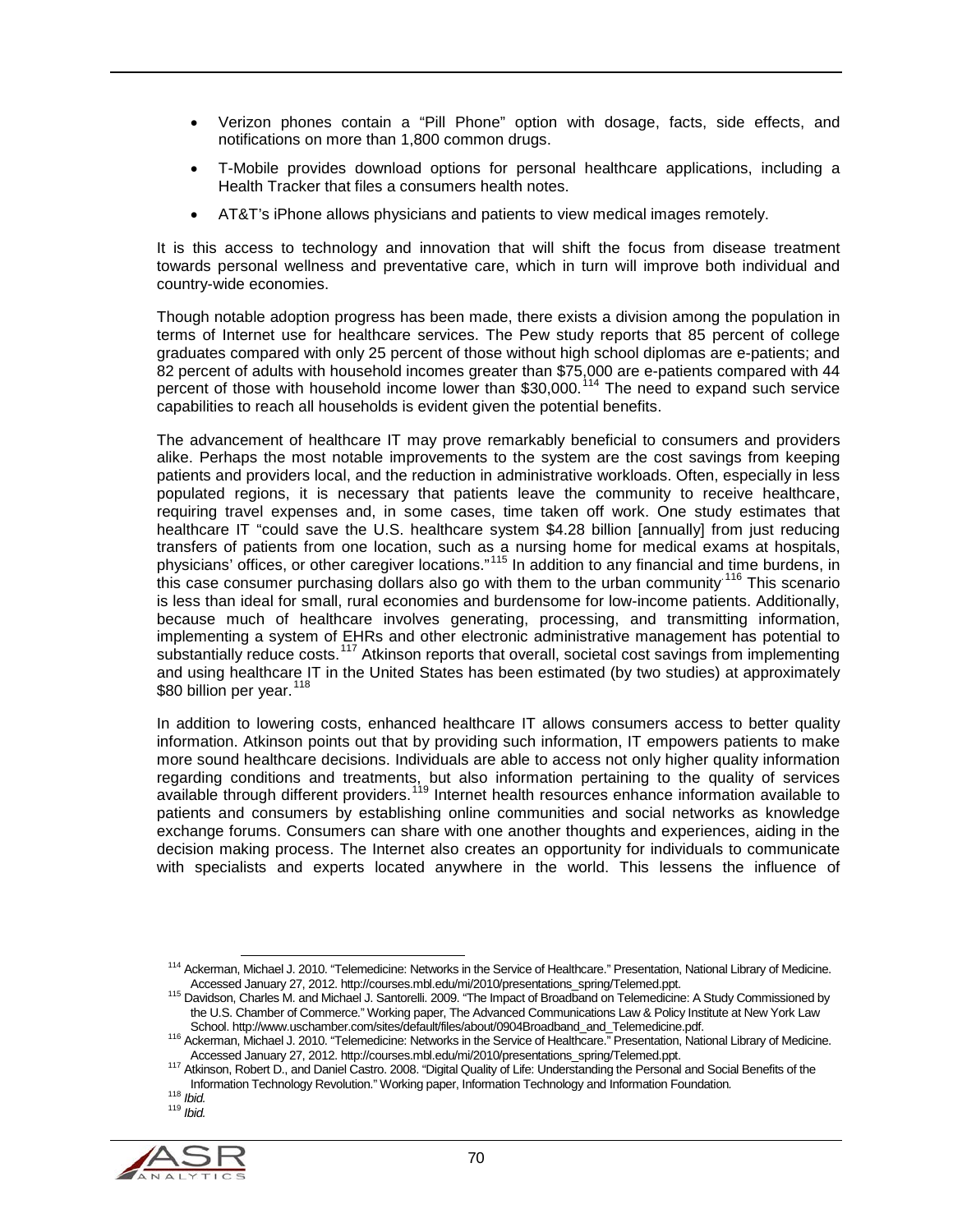geographic proximity on availability and quality of care. A few examples of the cost and health savings associated are outlined below:  $120$ 

- A telemedicine network in Alaska has provided the ability for doctors to communicate with expecting mothers upwards of 200 miles away, providing prenatal care and assistance to safely deliver babies.
- A 2002 study by the Veterans Association found in-home chronic disease management tools, including teleconsulations and remote monitoring, resulted in "40 percent fewer emergency room visits and a 63 percent reduction in hospital admissions."
- In-home monitoring systems are being tested to detect the early onset of cognitive diseases, including Alzheimer's. It is estimated that the early "interventions that could delay the onset of Alzheimer's disease by as little as one year would reduce prevalence of the disease by 12 million fewer cases in 2050," which could lead to dramatic cost savings for this disease alone.

Internet health resources create opportunities for providers to increase service provision and offer higher quality care. Previously, Atkinson notes, it was generally accepted that, "[i]f you want access to the best healthcare in the world, you should live close to a major world-class research hospital, usually located in an urban area…if you do not live near such a facility, you may not get the best treatment." Atkinson notes "that IT is helping to break down geographical barriers to healthcare by enabling patients to have access to top-quality care without necessarily being physically close to  $it.^{n21}$  Often sparsely populated and economically depressed areas lack a full spectrum of healthcare options. Generalists may be unwilling to practice in areas without specialty backup.<sup>[122](#page-70-2)</sup> A 2005 study furthers this point, finding that only three percent of medical students expressed interest in working in a rural area.<sup>[123](#page-70-3)</sup> Telemedicine addresses the issue of doctor or specialist shortages in rural communities with low population densities.<sup>[124](#page-70-4)</sup> Additionally, the increase in quality and availability of information will aide in reducing medical errors. For example, Atkinson points out that in the United States adverse drug events account for 19 percent of injuries in hospitalized patients and cost hospitals over \$2 billion per year, not including malpractice costs or the costs of injuries to patients. One study found that health IT, including such elements as e-prescribing, could improve physician accuracy and eliminate around 200,000 adverse drug events in the U.S., resulting in an annual savings of  $$1$  billion.<sup>[125](#page-70-5)</sup>

Broadband will play an invaluable role in transforming healthcare for seniors and people with disabilities. Seniors currently account for 12 percent of the population and are set to double by 2050.[126](#page-70-6) Additionally, there are currently over 50 million people with disabilities in the U.S., many of whom are older. Healthcare costs are going to drastically increase in the coming years, and broadband can help manage and contain these costs. It is estimated that broadband-based health resources can save around \$927 billion in healthcare costs for seniors and people with disabilities between 2005 and 2030.<sup>[127](#page-70-7)</sup> Services such as in-home monitoring will allow seniors to stay in place,

<span id="page-70-7"></span><span id="page-70-6"></span><span id="page-70-5"></span><span id="page-70-4"></span><span id="page-70-3"></span><span id="page-70-2"></span><sup>&</sup>lt;sup>126</sup> Davidson, Charles M. and Michael J. Santorelli. 2009. "The Impact of Broadband on Telemedicine: A Study Commissioned by the U.S. Chamber of Commerce." Working paper, The Advanced Communications Law & Policy Institute at New York Law School. http://www.uschamber.com/sites/default/files/about/0904Broadband\_and\_Telemedicine.pdf.<br><sup>127</sup> *Ibid.* 



<span id="page-70-0"></span><sup>&</sup>lt;sup>120</sup> Davidson, Charles M. and Michael J. Santorelli. 2009. "The Impact of Broadband on Telemedicine: A Study Commissioned by the U.S. Chamber of Commerce." Working paper, The Advanced Communications Law & Policy Institute at New York Law<br>School. http://www.uschamber.com/sites/default/files/about/0904Broadband\_and\_Telemedicine.pdf.

<span id="page-70-1"></span><sup>121</sup> Atkinson, Robert D., and Daniel Castro. 2008. "Digital Quality of Life: Understanding the Personal and Social Benefits of the<br>http://www.uschool. 2008. "Digital Quality of Life: Understanding the Personal and Social Be

<sup>122</sup> Ackerman, Michael J. 2010. "Telemedicine: Networks in the Service of Healthcare." Presentation, National Library of Medicine.

Accessed January 27, 2012. http://courses.mbl.edu/mi/2010/presentations\_spring/Telemed.ppt.<br><sup>123</sup> Davidson, Charles M. and Michael J. Santorelli. 2009. "The Impact of Broadband on Telemedicine: A Study Commissioned by the U.S. Chamber of Commerce." Working paper, The Advanced Communications Law & Policy Institute at New York Law<br>School. http://www.uschamber.com/sites/default/files/about/0904Broadband and Telemedicine.pdf.

<sup>124</sup> Low, Sarah and Peter Stenberg. 2009. "Rural Broadband at a Glance." Working paper, United States Department of<br>Agriculture. http://www.ers.usda.gov/publications/eib47/eib47.pdf.

Agriculture. http://www.ers.usda.gov.publications.com/publications/eighters.com/publications/eighters. 2008. "Digital Quality of Life: Understanding the Personal and Social Benefits of the<br>Information Technology Revolution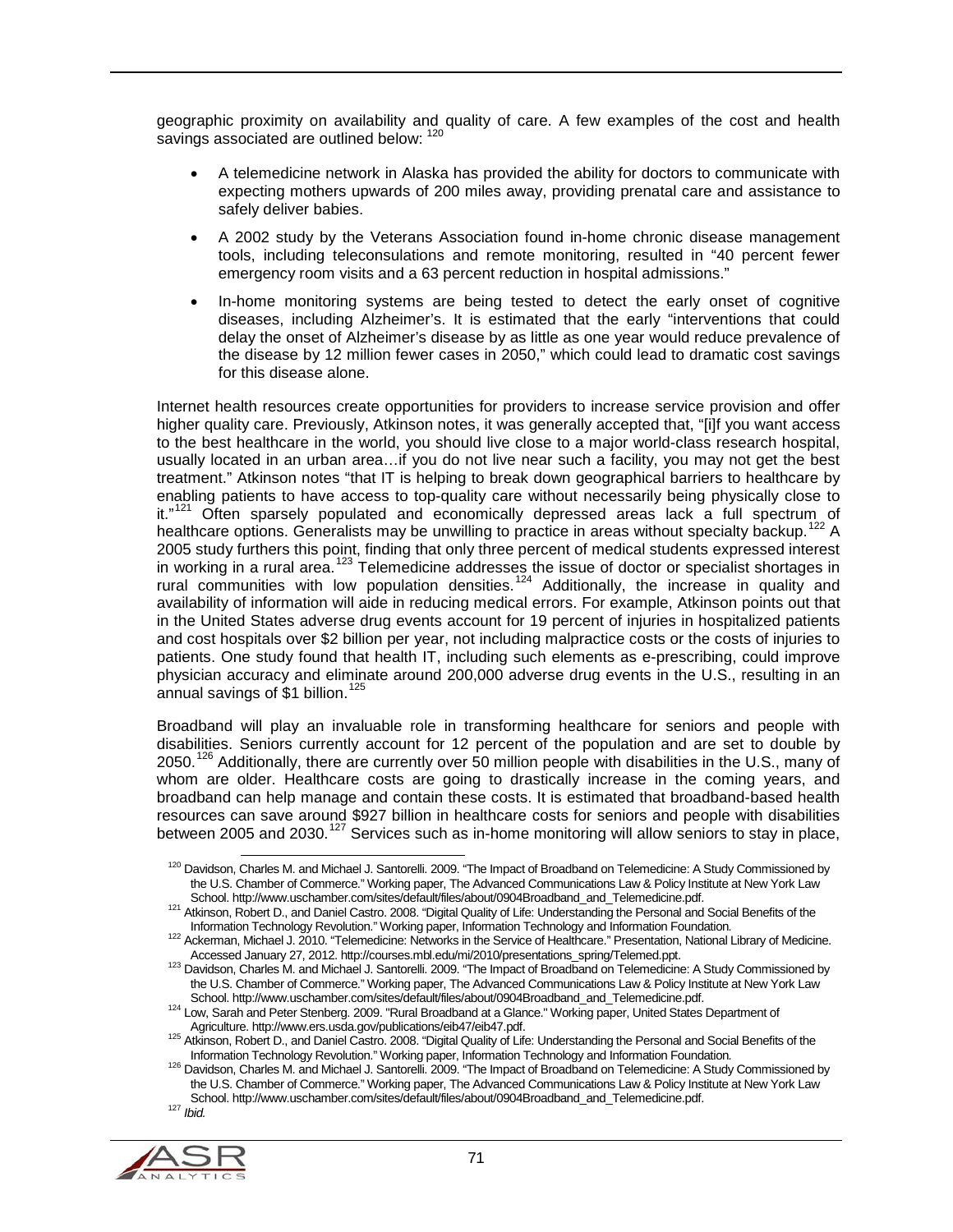stay connected, and take advantage of lifesaving applications, while decreasing dependency on nursing homes and care givers. In addition to providing access to health Web sites, broadband "facilitates efforts by seniors and people with disabilities to stay in touch with family, friends, and community, and to participate in an array of activities, all of which may decrease debilitating symptoms of depression and sustain mental acuity."<sup>[128](#page-71-0)</sup> Many seniors are working past retirement and many of these jobs require computer skills. Additionally, seniors are increasingly enrolling in computer courses and Internet training classes, with top Internet uses being searching for health information and keeping in touch with loved ones. This sets the stage for successfully bringing more seniors into broadband. In fact, the largest increase in broadband adoption from 2005-2008 fell in the  $65+$  age group.<sup>[129](#page-71-1)</sup>

Implementing a new, widely adopted healthcare IT system has the potential to create substantial consumer surplus and save the country billions of dollars. Much of the estimated national savings comes from increases in efficiency including shorter hospital stays and less frequent visits, improved nurse productivity, and more efficient drug utilization. EHRs provide doctors with more complete information about their patients, which reduces the need for duplicative and unnecessary medical tests.<sup>[130](#page-71-2)</sup> Patients would be equipped with access to more information aiding them in managing their health and making more informed decisions. Atkinson explains, "by increasing patients' access to their own medical records and to a plethora of information to help patients make better decisions, the Internet has the potential to improve healthcare."<sup>[131](#page-71-3)</sup> IBM has observed that in making consumers more directly accountable for their own health and healthcare choices, "they can also become wiser, more value-based purchasers, improving their health through better choices, and at the same time exert pressure to keep system costs in line."[132](#page-71-4) As stated in the National Broadband Plan, "[t]hese [broadband-enabled] solutions...offer the potential to improve healthcare outcomes while simultaneously controlling costs and extending the reach of the limited pool of healthcare professionals. Furthermore, as a major area of innovation and entrepreneurial activity, the health IT industry can serve as an engine for job creation and global competitiveness."[133](#page-71-5) One study, for example, estimates that an investment of \$10 billion in health IT in one year has the ability to create or retain 212,000 U.S. jobs for a year.<sup>[134](#page-71-6)</sup> The National Broadband Plan aims to improve quality of life by providing better healthcare at lower costs, to a greater portion of the population, while simultaneously creating jobs to aid in recovery.

Many communities lack sufficient numbers of primary care clinicians.<sup>[135](#page-71-7)</sup> Limited research suggests that family physicians, nurse practitioners, and physician assistants are especially likely to practice in rural communities.<sup>[136,](#page-71-8)[137,](#page-71-9)[138](#page-71-10)</sup> They are also more likely to care for low-income patients.<sup>[139,](#page-71-11)[140](#page-71-12)</sup> Other

<span id="page-71-11"></span><span id="page-71-10"></span><span id="page-71-9"></span><span id="page-71-8"></span><span id="page-71-7"></span>*Health Reports* 266–274. <sup>139</sup> Moody, NB, PL Smith, and LL Glenn. 1999. "Client Characteristics and Practice Patterns of Nurse Practitioners and Physicians." *Nurse Practitioners* 24: 94–96, 99–100, 102–103.



<span id="page-71-0"></span> <sup>128</sup> *Davidson, Charles M. and Michael J. Santorelli. 2009. "The Impact of Broadband on Telemedicine: A Study Commissioned by the U.S. Chamber of Commerce." Working paper, The Advanced Communications Law & Policy Institute at New York Law* 

<span id="page-71-2"></span><span id="page-71-1"></span><sup>129</sup> Ibid.<br>129 Ibid.<br>130 Castro, Daniel D. 2007. "Improving Health Care: Why a Dose of IT May Be Just What the Doctor Ordered." Working paper,<br>130 Castro, Daniel D. 2007. "Improving Health Care: Why a Dose of IT May Be Just

<span id="page-71-3"></span>Information Technology Accountation Foundation Foundation, Robert D., and Daniel Castro. 2008. "Digital Quality of Life: Understanding the Personal and Social Benefits of the<br>Information Technology Revolution." Working pap

<span id="page-71-4"></span><sup>&</sup>lt;sup>132</sup> Davidson, Charles M. and Michael J. Santorelli. 2009. "The Impact of Broadband on Telemedicine: A Study Commissioned by the U.S. Chamber of Commerce." Working paper, The Advanced Communications Law & Policy Institute at New York Law<br>School, http://www.uschamber.com/sites/default/files/about/0904Broadband and Telemedicine.pdf.

<span id="page-71-5"></span>school. http://www.uschool. http://www.uschamber.com/mission. 2010. "Connecting America: The National Broadband Plan."<br>http://www.broadband.gov/plan/10-healthcare/.

<span id="page-71-12"></span><span id="page-71-6"></span><sup>134</sup> Davidson, Charles M. and Michael J. Santorelli. 2009. "The Impact of Broadband on Telemedicine: A Study Commissioned by the U.S. Chamber of Commerce." Working paper, The Advanced Communications Law & Policy Institute at New York Law<br>School. http://www.uschamber.com/sites/default/files/about/0904Broadband\_and\_Telemedicine.pdf.

<sup>135</sup> Council on Graduate Medical Education. 1998. "Tenth Report: Physician Distribution and Health Care Challenges in Rural and

Inner-City Areas." Washington DC: Government Printing Office.<br><sup>136</sup> *Ibid.*<br><sup>137</sup> Fryer GE, LA Green, SM Dovey, and RI Phillips Jr. 2001. "The United States Relies on Family Physicians Unlike any other<br>Specialty." *America* 

<sup>1&</sup>lt;sub>38</sub> Larson, EH, LG Hart, and J Hummel. 1994. "Rural Physician Assistants: a Survey of Graduates of MEDEX Northwest." *Public*<br>*Health Reports* 266–274.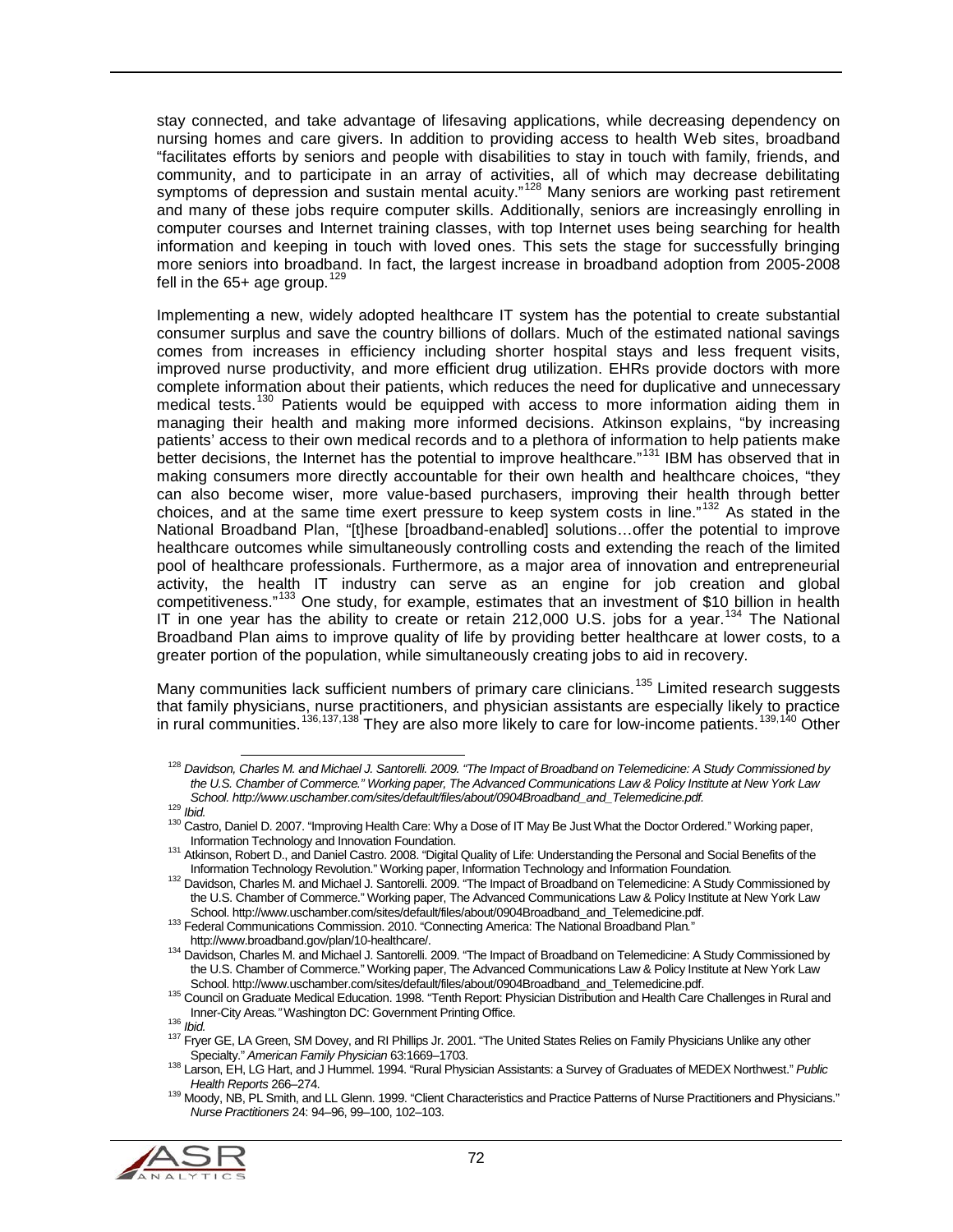studies restricted to analyses of physician distribution have indicated that family physicians are more likely than other primary care physicians to work in rural and underserved communities.<sup>[141,](#page-72-1)[142](#page-72-2)</sup> The conclusions that can be drawn from the available research indicate that non-physician primary care clinicians and family physicians have a greater propensity to care for underserved populations than do primary care physicians in other specialties.<sup>[143](#page-72-3)</sup> No study, however, has comprehensively compared the geographic distribution and patient populations of clinicians across the different primary care disciplines. But these are the very individuals that would benefit the most from health IT applications.

The Office of the National Coordinator for Health IT (ONC) supports two national health IT adoption surveys: one of physician offices and one of hospitals.

Summarized in [Table 6,](#page-72-0) the surveys:

- Assess the current state of health IT adoption;
- Specify measurable goals and methods for evaluating strategies; and,
- <span id="page-72-0"></span>• Determine approaches that can accelerate health IT adoption in a cost-effective manner

| <b>Setting</b>               | 2006 | 2007 | 2008 | $2009*$ |
|------------------------------|------|------|------|---------|
| Physicians offices (basic**) | 11%  | 13%  | 17%  | 21%     |
| Physicians offices (full**)  | 3%   | 4%   | 4%   | 6%      |
| Hospitals (basic**)          | N/A  | N/A  | 8%   | N/A     |
| Hospitals (full**)           | N/A  | N/A  | 2%   | N/A     |

**Table 6: Adoption Rates[144](#page-72-4)**

\*2009 statistics are preliminary.

Efforts to quantify health IT benefits are underdeveloped. Researchers have tried to measure the success, but many "focus on only one metric of their success – such as user acceptance, economic benefits, usefulness, or improvement in patient safety – rather than conducting a comprehensive evaluation."<sup>[145](#page-72-5)</sup> One of the primary sources of data that will be used in our assessment of the impact of broadband on healthcare is the American Hospital Associations (AHA) annual survey. This survey effort has been in annual circulation since 1980 and is designed to assess many factors at over 6,500 hospitals nationwide. The survey covers over 1,000 data items, which touch on areas such as organization of hospitals, facilities and services, community benefits the hospitals may fulfill, and general facility items (e.g., bed count, utilization, revenue).

Our evaluation study will use Quarterly / Annual PPRs collected by NTIA from grantees and match that data to the AHA data. This will provide a sample of hospitals that are affected by BTOP grant awards. An additional sample of hospitals that are deemed statistically similar (based on size,

<span id="page-72-1"></span><sup>140</sup> Mainous, Ag, JG Bertolino, and PL Harrell. 1992. "Physician Extenders: Who is Using Them?" *Family Medicine* 24:201–204.<br><sup>141</sup> Council on Graduate Medical Education. 1998. *Tenth Report: Physician Distribution and He* 

<span id="page-72-5"></span><span id="page-72-4"></span><span id="page-72-3"></span><span id="page-72-2"></span><sup>145</sup> Atkinson, Robert D., and Daniel Castro. 2008. "Digital Quality of Life: Understanding the Personal and Social Benefits of the Information Technology Revolution." Working paper, Information Technology and Information Foundation*.* 



<sup>&</sup>lt;sup>142</sup> Burnett, WH, DH Mark, JE Midtling, and BB Zellner. 1995. "Primary Care Physicians in Underserved Areas: Family Physicians<br>Dominate." Western Journal of Medicine 163:532–536.

<sup>143</sup> Grumbach, Kevin, Gary L. Hart, Elizabeth Mertz, Janet Coffman, and Lorella Palazzo. 2003. "Who is Caring for the Underserved? A Comparison of Primary Care Physicians and Nonphysician Clinicians in California and Washington." *Annals* 

<sup>&</sup>lt;sup>144</sup> The Office of the National Coordinator for Health Information Technology. 2010. "Health IT adoption." Last modified May 25. http://healthit.hhs.gov/portal/server.pt?open=512&objID=1152&parentname=CommunityPage&parentid=28&mode=2&in\_hi\_u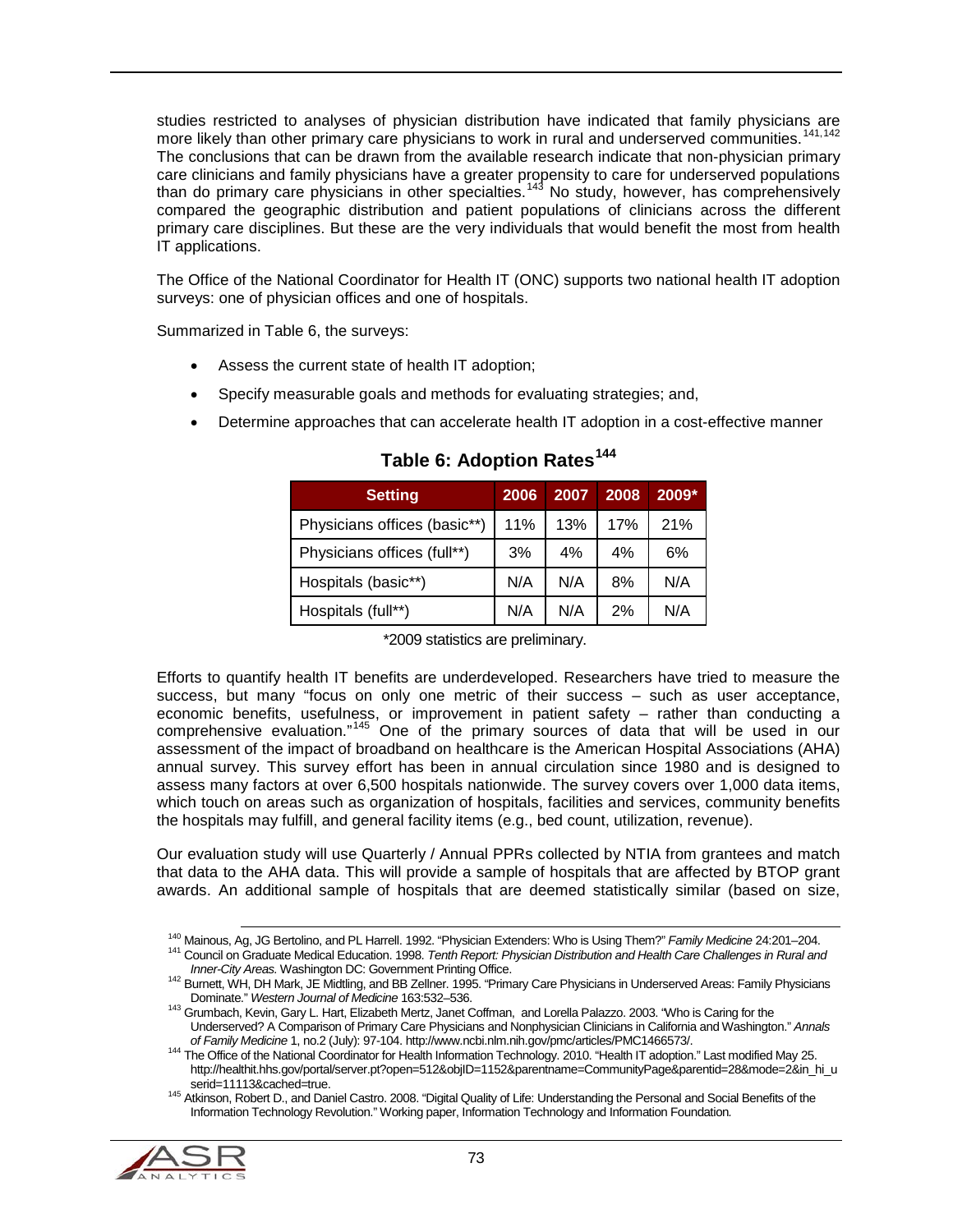demographics, surrounding area's population) will be drawn that have not been affected by BTOP grant awards, and the difference/similarities will be statistically analyzed.

Based on this review of the literature and the availability of data from the AHA survey described above, the following measures could be analyzed at the anchor institution level to measure the healthcare-related impacts of BTOP grants:

- Broadband technology infrastructure available to healthcare organizations and practitioners
- Access to Health IT care products and services
- Type of Health IT applications sought
- Type of Health IT applications utilized
- Notable changes in the quality of healthcare services before and after introduction of broadband service/improvements
- Notable changes in the cost of healthcare services before and after introduction of broadband service/improvements

More specifically, looking at the AHA survey in terms of E-Care, Electronic Health Records, Telehealth, and Mobile Health, we will investigate causality or correlation through statistical analysis of the following statistics and BTOP funding:

- Availability of E-Care:
	- Home health services
	- Electronic consultant reports
	- Electronic laboratory reports
	- Electronic radiology reports
	- Electronic radiology images
	- Electronic diagnostic test results
	- Electronic diagnostic test images
	- Sharing of electronic patient-level clinical data through an electronic health information exchange or a regional health information organization
	- Level of participation in a regional health information exchange or regional health information organization
	- Electronic exchange of patient data (e.g., patient demographics, clinical care record, laboratory results, medication history, radiology reports)
	- Electronic checks of insurance eligibility
	- Electronic claims submission to both public and private payers
	- Use of electronic reminders to patients for pre-admission and/or follow-up care
	- Electronic capture of patient consents or authorizations
	- Capability to provide patients with an electronic copy of their health record
- Availability of Electronic Health Record:
	- EHRs
	- Electronic patient demographics

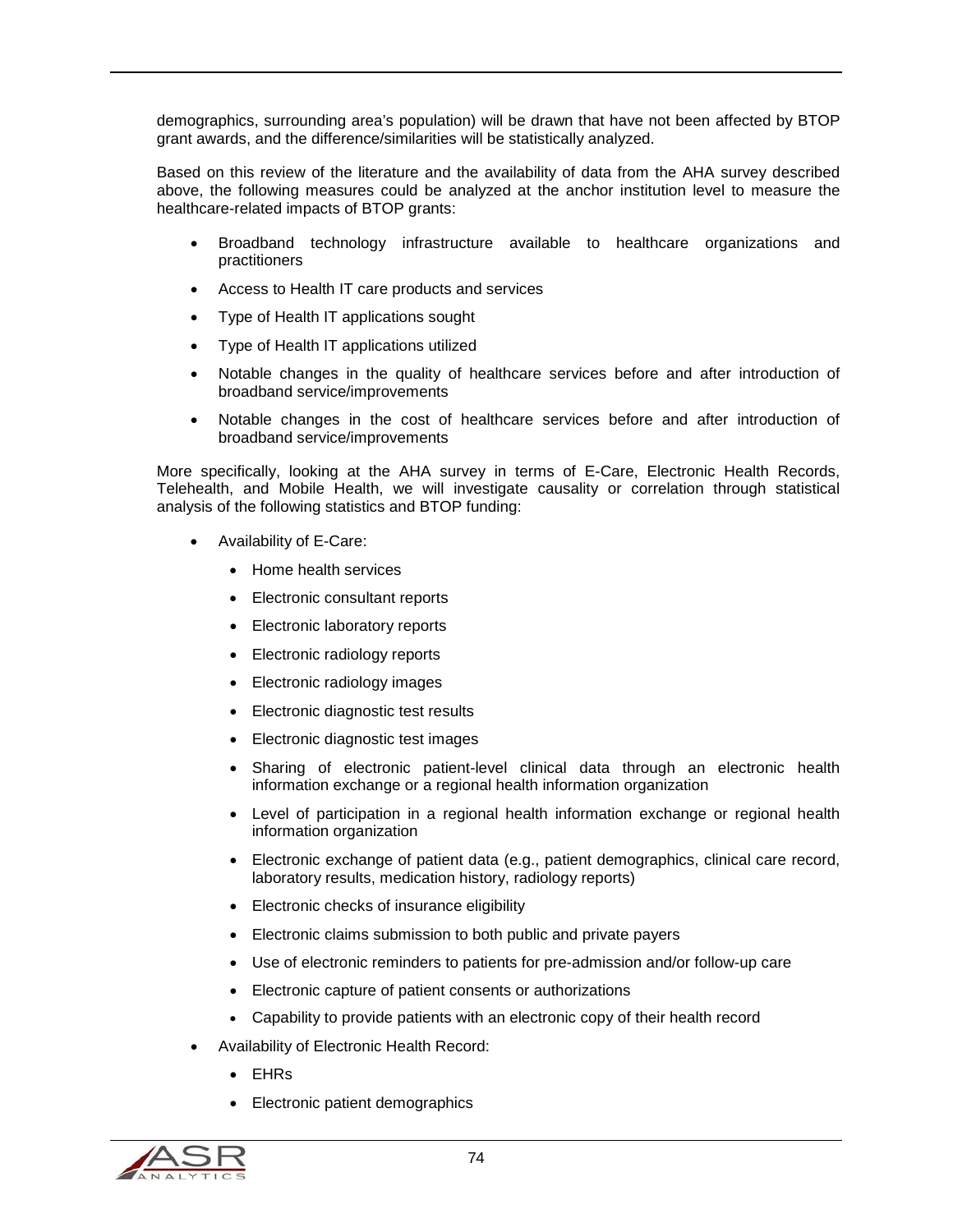- Electronic physician notes
- Electronic nursing notes
- Electronic problem lists
- Electronic medication lists
- Electronic discharge summaries
- Electronic advanced directives
- Electronic laboratory reports
- Electronic radiology reports
- Electronic radiology images
- Electronic diagnostic test results
- Electronic diagnostic test images
- Availability of Telehealth:
	- Electronic clinical guidelines
	- Electronic clinical reminders
	- Electronic drug allergy alerts
	- Electronic drug-drug interaction alerts
	- Electronic drug-lab interaction alerts
	- Electronic drug dosing support
	- Telemedicine
- Availability of Mobile Health:
	- Mobile health devices
	- Physician use of personal data assistant

## C.5 Measuring Impacts on Public Safety

For the purposes of this project, we have defined public safety agencies to include law enforcement agencies, fire safety agencies, and emergency medical services. The aim of this review is to provide an overview of the current impact and future impact potential of broadband ICT on law enforcement, public safety, and emergency medical services. Broadband technology can potentially affect public safety in two ways. First, dedicated broadband network resources have the potential to improve communication between disparate public safety institutions. Several of the BTOP grants, particularly the 700MHz grants, address this type of initiative. These grants are not included in the scope of this study. A second benefit of broadband ICT on public safety occurs when public safety institutions are connected to broadband communications and community members. We investigate the extent of these benefits as part of this study and present more information on this type of benefit below.

The presence of broadband and advanced IT systems amplifies the protection officials are able to provide. In a recent report, Atkinson explains, "by using IT, a police force can be more productive, solve more crimes, and better protect the lives and property of the public."<sup>[146](#page-74-0)</sup> Law enforcement

<span id="page-74-0"></span><sup>&</sup>lt;sup>146</sup> Atkinson. Robert D., and Daniel Castro. 2008. "Digital Quality of Life: Understanding the Personal and Social Benefits of the Information Technology Revolution." Working paper, Information Technology and Information Foundation*.* 

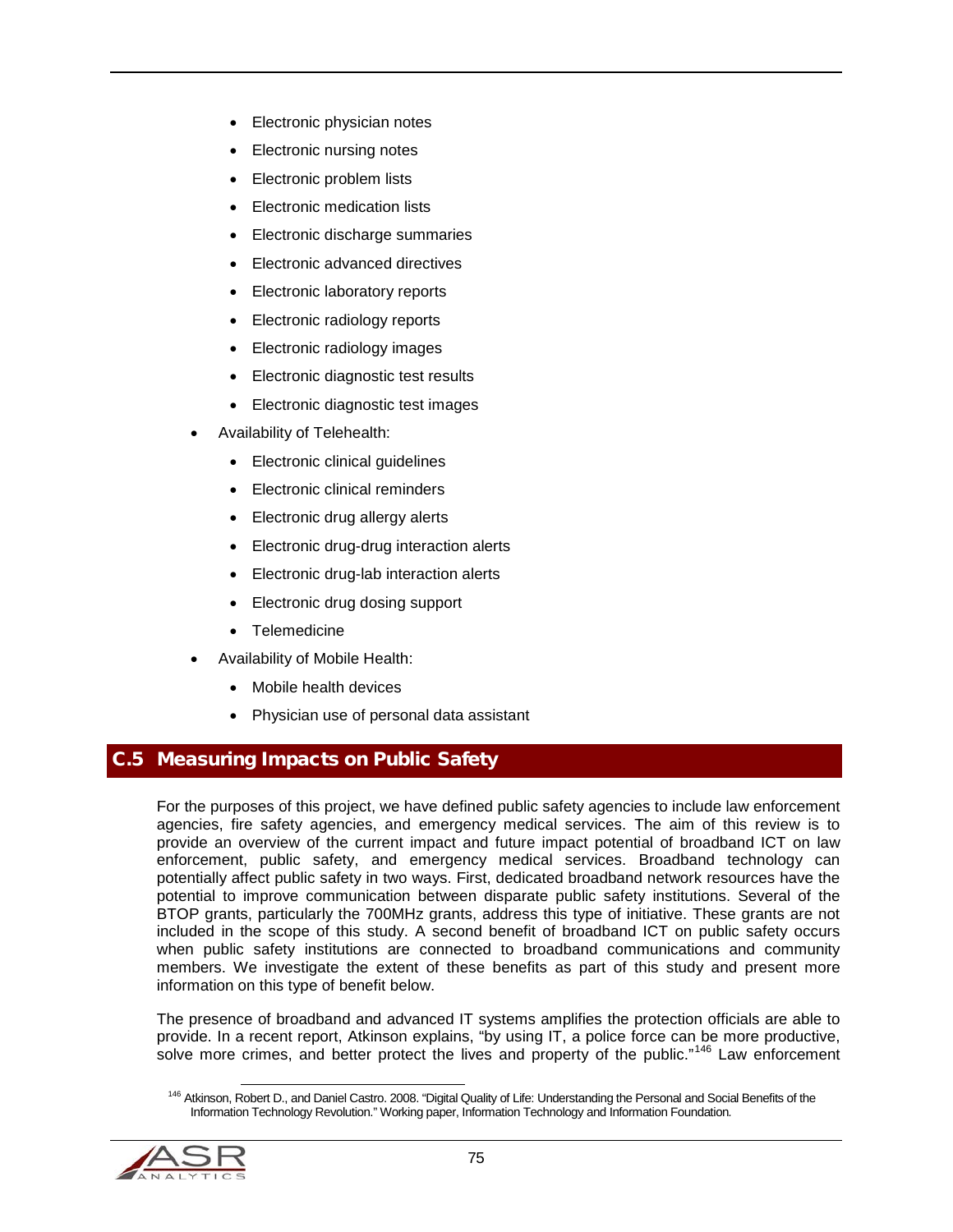agencies need public safety IT to understand the community and the nature of criminal activity within the jurisdiction. As technology advances, systems designed to enhance public safety are becoming more accurate and sophisticated. For example, Atkinson points out, "GPS devices can similarly be used to enforce restraining orders... if domestic violence offenders violate restrictions on visiting their spouse at their home or place of work, the police will be notified in real time."<sup>[147](#page-75-0)</sup> Such systems not only improve the efficiency of law enforcement, but also provide comfort and reassurance to citizens. Similar advanced IT systems exist which notify victims of an offender's release or escape from custody, enabling affected parties to take proper precautions.<sup>[148](#page-75-1)</sup>

In addition to IT enabling greater protection services, it also works to prevent and prepare communities for instances of accidents and crime. Atkinson mentions, "[g]overnments and nongovernmental organizations are using IT to predict, respond to, and manage accidents at dangerous facilities, as well as natural phenomena such as hurricanes, wildfires, tsunamis, and landslides." He explains that through satellite and aerial images, as well as first hand ground inspections, organizations can locate at-risk populations and unstable locations and determine how to respond after or amidst a disaster.[149](#page-75-2) Broadband and public safety IT can also boost efficiency through cost and time savings. Advanced technologies "automate many of the time-consuming tasks associated with police work and free police resources to be used on other effective programs." At the most basic level, efficiency gains are realized as less time needs to be devoted to paper work and administrative tasks. A more complex example, Atkinson, points out, "[u]sing GPS devices for remote monitoring can reduce expenses and improve outcomes for the criminal justice system.... [r]ather than being put in jail, some low-risk offenders can be required to stay at home…incarceration can cost a state approximately \$25,000 per inmate per year, whereas the cost of remotely monitoring an inmate can cost less than \$5,000 per year."<sup>[150](#page-75-3)</sup> By incorporating advanced technologies, public safety agencies are able to devote more efficient use of their time and resources.

Developing broadband and IT systems improves information sharing between citizens and public safety entities. Atkinson notes one of the primary benefits of advanced mobile technologies in combating crime, "with so many cell phones now equipped with digital cameras, when a crime occurs witnesses are more likely to be able to provide digital evidence."[151](#page-75-4) It therefore is important that both the public and law enforcement agencies have access to, and the means of integrating, such information. Additionally, IT systems enhance the transparency of public safety agencies. Atkinson explains, "[p]olice departments that have computerized their incident and arrest reports can more easily share their data with nonprofit organizations and journalists. Using these data, researchers can monitor police performance and analyze the data for evidence of impropriety." Greater transparency implies more efficient agency operations.

The adoption of broadband and advanced IT systems has notable benefits for the country's public safety. However, according to the NTIA there are significant barriers to such realization. They state, "the public safety community must overcome a number of practical hurdles, ranging from the technical to the financial and regulatory.<sup>[153](#page-75-6)</sup> To improve public safety it is necessary that all areas of the country have access to broadband services. NTIA emphasized, "[f]ederal agencies will require ubiquitous broadband coverage to support a variety of voice, video, and data requirements. In many instances, these mission-critical capabilities will be needed in regions that are unlikely to be served by commercial providers."<sup>[154](#page-75-7)</sup> As a result, government must directly support or create the

<span id="page-75-7"></span><span id="page-75-6"></span><span id="page-75-5"></span><span id="page-75-4"></span><span id="page-75-3"></span><span id="page-75-2"></span><span id="page-75-1"></span>

<span id="page-75-0"></span><sup>&</sup>lt;sup>147</sup> *Atkinson, Robert D., and Daniel Castro. 2008. "Digital Quality of Life: Understanding the Personal and Social Benefits of the<br>Information Technology and Information Foundation.* 

The Transfer Leven Roy Hospital Castro. 2008. "Digital Quality of Life: Understanding the Personal and Social Benefits of the<br>150 Atkinson, Robert D., and Daniel Castro. 2008. "Digital Quality of Life: Understanding the Pe

<sup>152</sup> Ibid.<br>152 Ibid.<br><sup>152</sup> National Telecommunications and Information Administration. 2009. "Executive Branch Views on Public Safety, Homeland Security and Cybersecurity Elements of a National Broadband Plan." United States Department of Commerce.<br><sup>154</sup> *Ibid.*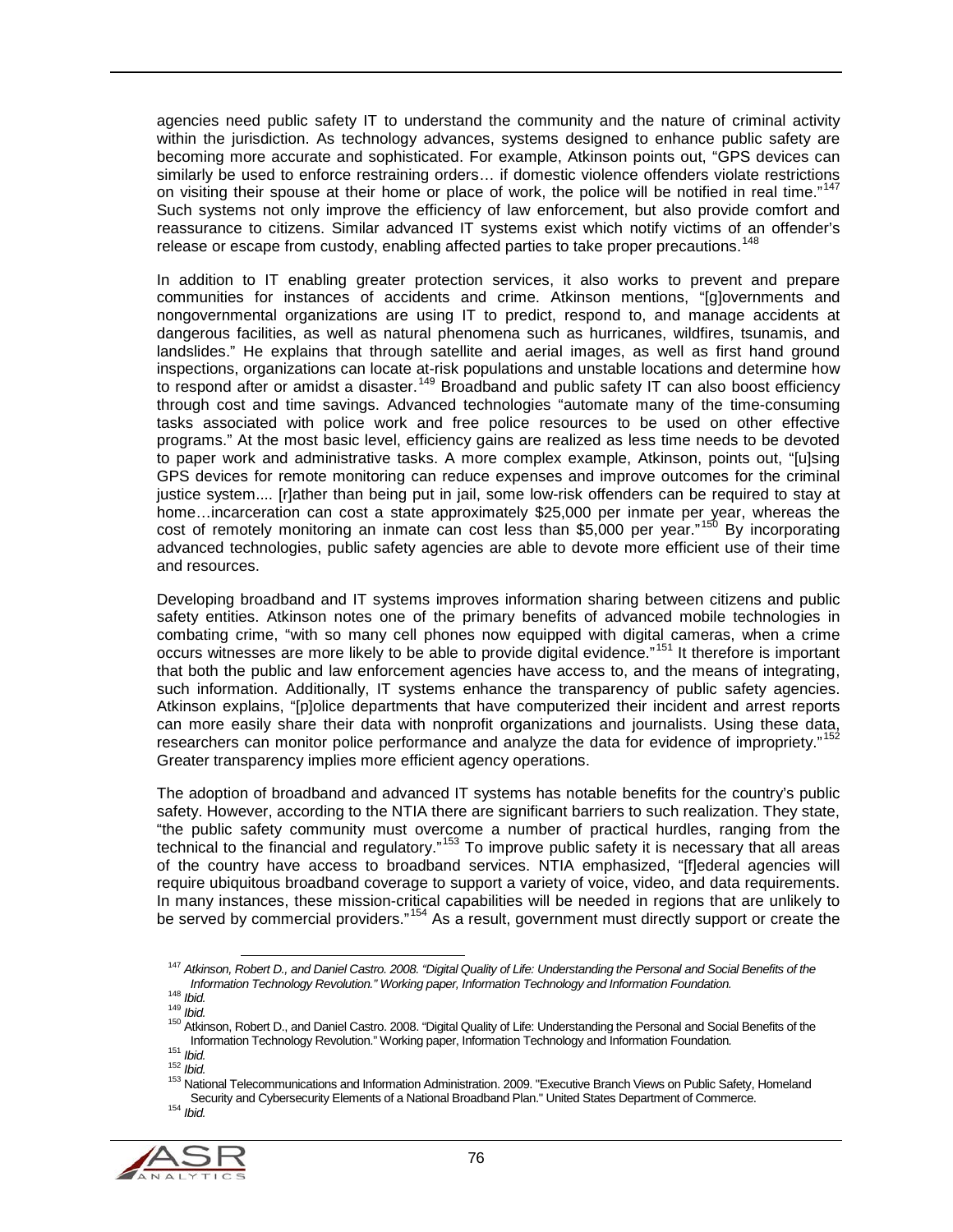appropriate incentives for the deployment of services and communication infrastructure that public safety agencies require.

Finally, the National Broadband Plan seeks to increase availability, adoption, and the use of broadband for "national purposes, such as economic development, healthcare, education, public safety, and government transparency. Public safety is also included in two of the long-term goals of the National Broadband Plan:<sup>[155](#page-76-0)</sup>

- Every American community should have affordable access to at least one gigabit per second broadband service to anchor institutions such as schools, hospitals, and government buildings.
- To ensure the safety of the American people, every first responder should have access to a nationwide, wireless, interoperable broadband public safety network.

Potential sources of data that could be used in our assessment of the impact of broadband on public safety are: Crime & Justice Electronic Data (Bureau of Justice Statistics), Law Enforcement Management and Administrative Statistics (LEMA), and the National Incident-Based Reporting System (NIBRS).<sup>[156](#page-76-1),[157](#page-76-2),[158](#page-76-3)</sup>

The Bureau of Justice Statistics reports are available from 1977 – 2008 and are collected on a yearly basis. It is aggregated data from a wide variety of published sources and intended for analytic uses. These measures cover topics such as crime, justice, and socio-demographics. These data are available nationwide at the state level and more granularly for specific areas of the country. Given the level of analysis of these data, we feel it could be best used while performing certain case studies.

LEMA is available every 3-4 years from 1987 – 2007 and collects data from over 3,000 state and local law enforcement agencies, including all those that employ 100 or more sworn officers and a nationally representative sample of smaller agencies. Data are obtained on the organization and administration of police and sheriffs' departments, including agency responsibilities, operating expenditures, job functions of sworn and civilian employees, officer salaries and special pay, demographic characteristics of officers, weapons and armor policies, education and training requirements, computers and information systems, vehicles, special units, and community policing activities. Specific items of interest are:

- Number of computers in the field
- Number of vehicle mounted computers
- Number of other computers
- Digital fingerprints used
- Digital mug shots used
- Digital suspect composites used, etc

The evaluation study could track these data in areas known to be impacted by BTOP compared to statistically similar areas that are not impacted by BTOP. This could provide a measure of

<span id="page-76-3"></span><span id="page-76-2"></span><span id="page-76-1"></span><span id="page-76-0"></span>http://www.icpsr.umich.edu/icpsrweb/ICPSR/series/00128/studies?archive=ICPSR&sortBy=7.



 <sup>155</sup> Federal Communications Commission. 2010. "Connecting America: The National Broadband Plan*.*"

<sup>1&</sup>lt;sup>56</sup> Bureau of Justice Statistics. *Crime & Justice Electronic Data*, 1977-2008. http://bjs.ojp.usdoj.gov/content/dtdata.cfm#index.<br>Last modified January 27, 2012.

Last modified January 27, 2012. 157 Bureau of Justice Statistics. *Law Enforcement Management and Administrative Statistics*: 1987, 1990, 1993, 1997, 1999,

<sup>&</sup>lt;sup>158</sup> Federal Bureau of Investigation. "National Incident-Based Reporting System, 1991 - 2008." Uniform Crime Reporting Program. Accessed January 27, 2012.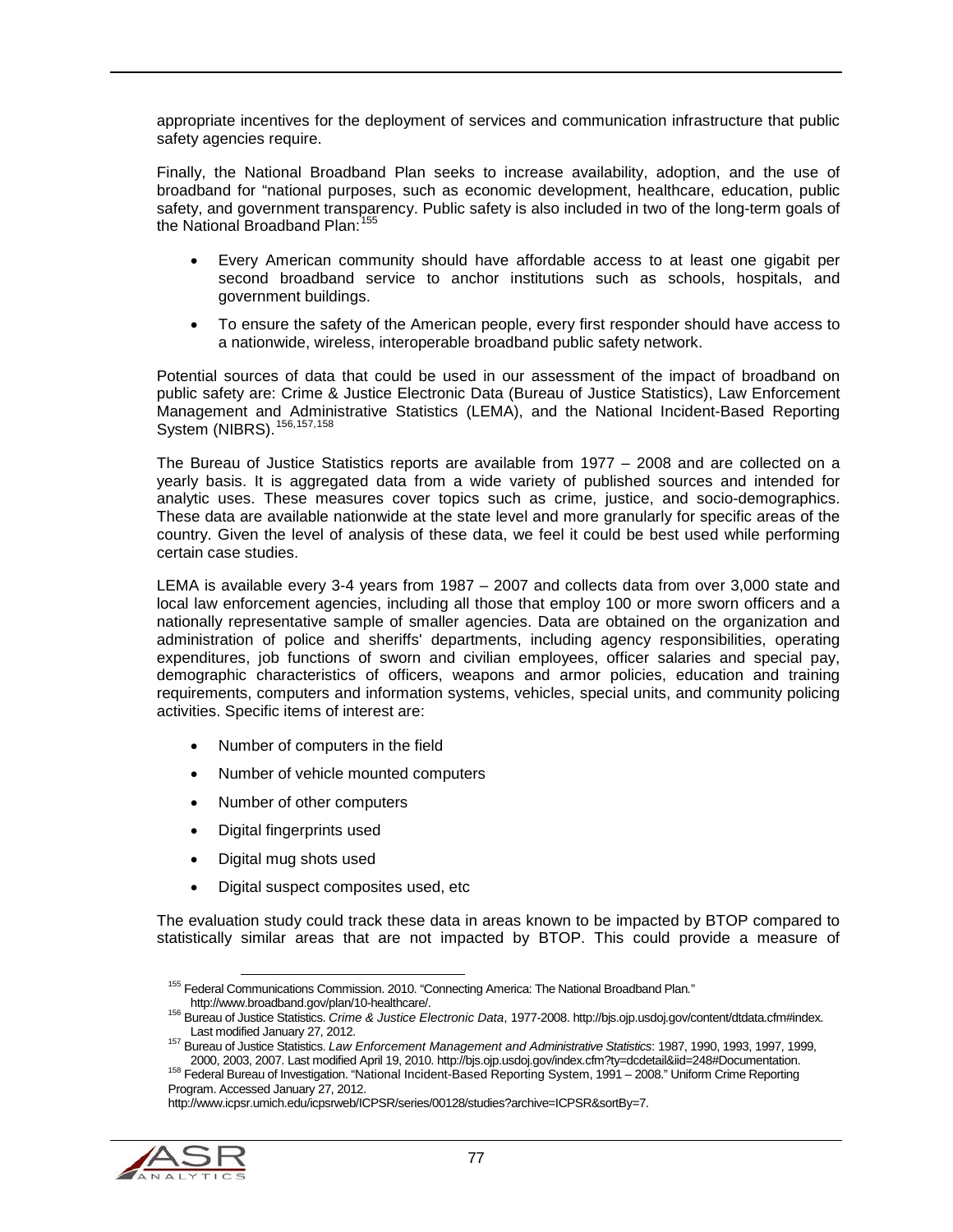digitalization of law enforcement agencies. Given the level of these data, it could potentially be a viable measure of the impact of BTOP on public safety via law enforcement agencies.

NIBRS is an incident-based reporting system for crimes known to the police. For each crime incident coming to the attention of law enforcement, variety of data are collected about the incident. These data include:

- The nature and types of specific offenses in the incident
- Characteristics of the victim(s) and offender(s)
- Types and value of property stolen and recovered
- Characteristics of persons arrested in connection with a crime incident

These data are available from 1991 – 2008 and published yearly at the city level. The evaluation study could track these data in areas known to be impacted by BTOP compared to statistically similar areas that are not impacted by BTOP. This could provide a measure of criminal activity. Given the level of these data, it could potentially be a viable measure of the impact of BTOP on public safety via crime rates.

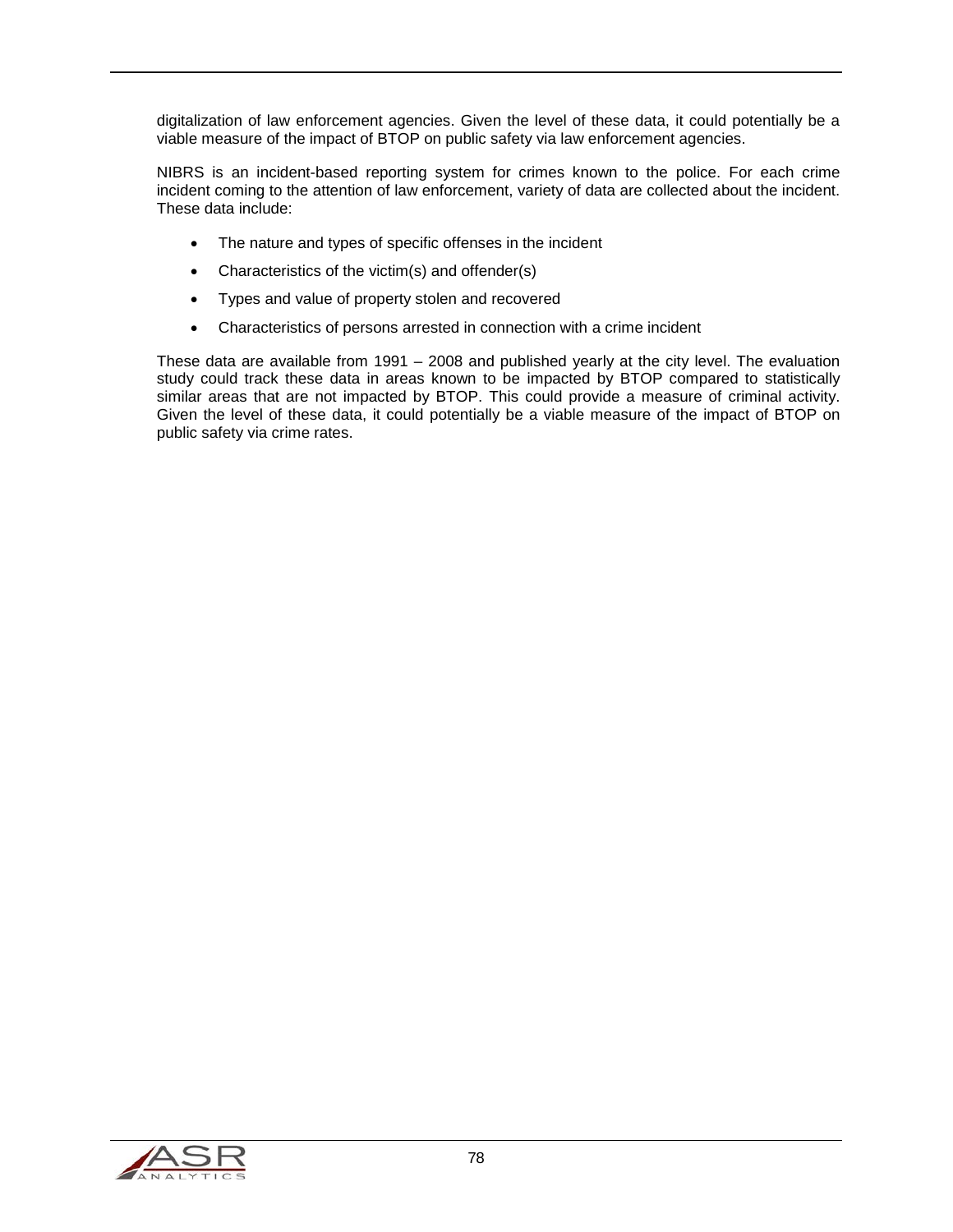## C.6 Measuring Impacts Quality of Life/Standard of Living and Civic **Engagement**

As discussed in their paper, *The Social Impact of Broadband Household Internet Access*, Anderson and Raban point out the relative lack of research on the social impacts of broadband as compared to the economic impacts.<sup>[159](#page-78-0)</sup> Anderson and Raban note that, "[i]ndeed recent authors have noted that few academic publications focus on the impact of broadband on social and personal issues in contrast to the developmental and macro-economic issues."<sup>[160](#page-78-1)</sup> Early studies on impacts of broadband computer networks on society mainly focus on offering expert opinions, forecasting future trends, and speculating about the potential of the technology. More recent studies attempted to assess the penetration rate of broadband by focusing on specific types of applications requiring high speed connections.<sup>[161](#page-78-2),[162,](#page-78-3)[163,](#page-78-4)[164](#page-78-5)</sup> These studies also attempted to quantify the subscriber volume, which stands for the number and percent of customers purchasing the service.[165](#page-78-6)

Moreover, research has found that it is difficult to discern social outcomes specifically attributable to broadband (as opposed to narrowband Internet use). Beyond this, when actual outcomes have been identified, some research has shown that the outcome or change is correlated more to the previous behavior of the individual, as opposed to the switch from narrow-band to broadband.<sup>[166](#page-78-7)</sup> Anderson and Raban, for example, looked at Internet time, TV time, amount of money spent online, and out-of-home social leisure activities as a result of a switch to broadband, and found that the greatest effect on time spent online is not moving to broadband, although this was significant, but the previous behavior of an individual. Similarly, regarding the amount of money individuals spend online, Anderson and Raban found, "a steady progression of online spend driven largely by experience not only in terms of years spent online but in terms of breadth of Internet use." Similarly, with respect to time spent watching TV, Anderson and Raban found that, contrary to previous findings using longitudinal data that getting household Internet access had a negative effect on television use, switching from narrowband to broadband Internet at home did not have a similar effect.<sup>[168](#page-78-9)</sup> Their results, instead, demonstrated the resilience of time spent watching TV to a range of life transitions including switching to broadband. Anderson and Raban's research was based on surveys conducted in 2001 and 2002 and, as such, represent results gleaned from very early adopters of broadband. More recent adopters may exhibit different behavioral change.<sup>[169](#page-78-10)</sup>

Other studies that have attempted to measure social impacts related to broadband use have noted difficulties in identifying appropriate indicators and/or data sources to support those indicators. When discussing IT productivity in terms of broadband at home, Gillett, Lehr, Osorio, and Sirbu, for example, note that, "home-based access may improve quality of life, for example by enabling more participation in community and civic activities, making a locale more attractive to potential

<span id="page-78-10"></span><span id="page-78-9"></span><span id="page-78-8"></span><span id="page-78-7"></span><span id="page-78-6"></span><span id="page-78-5"></span><span id="page-78-4"></span><sup>2005-2006,</sup> Colchester, University of Essex.<br><sup>168</sup> *Ibid.*<br><sup>168</sup> Anderson, Ben, and Yoel Raban. 2005. "The Social Impact of Broadband Household Internet Access." Chimera Working Paper 2005-2006. Colchester, University of Essex.



<span id="page-78-0"></span><sup>&</sup>lt;sup>159</sup> Anderson, Ben., and Yoel Raban. 2005. "The Social Impact of Broadband Household Internet Access." Chimera Working Paper<br>2005-2006, Colchester, University of Essex.

<span id="page-78-2"></span><span id="page-78-1"></span><sup>2005-2006,</sup> Colchester, University of Essex.<br><sup>160</sup> *Ibid.*<br>Implications from Canada and Korea." Retrieved from www.rverson.ca/~cmiddlet/pubs/bband aus.pdf.<br>Implications from Canada and Korea." Retrieved from www.rverson.ca/

<span id="page-78-3"></span><sup>162</sup> Cohill, A.M. 2005. "Community Web Portals and Economic Development". Presented at the 9th Annual Rural<br>Telecommunications Congress Annual Meeting, Lexington, Kentucky, October 9-12.

<sup>&</sup>lt;sup>163</sup> Cohill, A.M. 2005. "Broadband Policy for Rural Communities." Presented to the Canadian Government Telecommunications<br>Policy Group, Whitehorse, Yukon Territory, Canada, September 9.

<sup>164</sup> Lee, H., O'Keefe, R., and K. Yun. 2003. "The Growth of Broadband and Electronic Commerce in South Korea: Contributing<br>Factors." The Information Society, 19(1): 81-93.

<sup>&</sup>lt;sup>165</sup> Chang, S., Lee, H., and C. Middleton. 2004. "The Deployment of Broadband Internet in Australia: Areas for Attention and<br>Implications from Canada and Korea." Retrieved from www.ryerson.ca/~cmiddlet/pubs/bband\_aus.pdf.

<sup>166</sup> Anderson, Ben, and Yoel Raban. 2005. "The Social Impact of Broadband Household Internet Access." Chimera Working Paper<br>2005-2006. Colchester. University of Essex.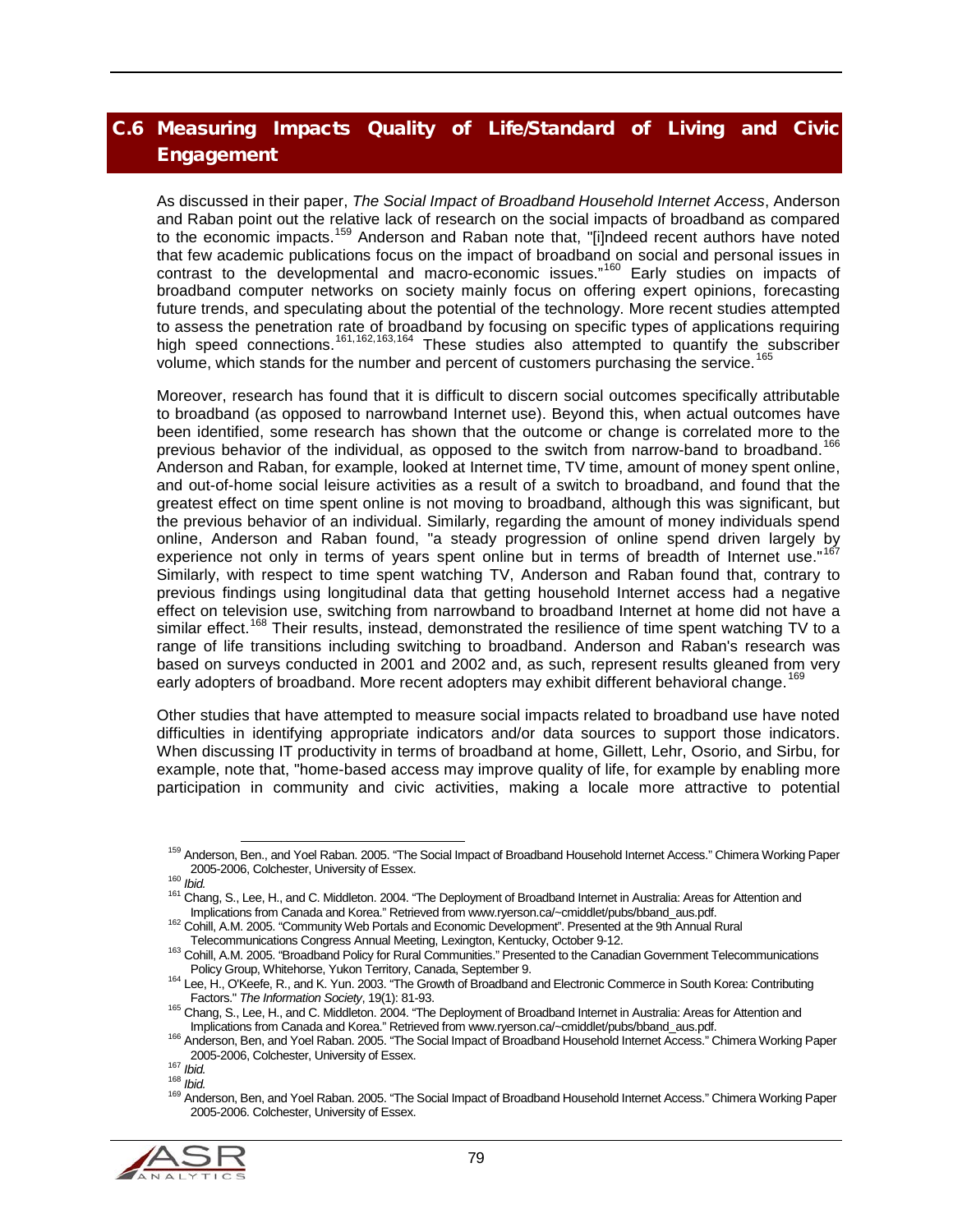residents."<sup>[170](#page-79-0)</sup> However, Gillett, Lehr, Osorio, and Sirbu found that most of these hypothesized impacts of home-based Internet are not directly measurable, so they focused instead on how broadband is likely to change other indicators that describe local economies, including community participation and quality of life as measured by voting participation, mortality rates, or local prices.[171](#page-79-1) However, as Gillett, Lehr, Osorio, and Sirbu found, the ability to test some of these indicators is limited by the collection frequency for different types of Census data, and geographic unit limitations for other types of data (for example, voting participation is not tallied by ZIP Code).<sup>[172](#page-79-2)</sup> In addition, for most indicators, it is reasonable to expect that broadband's impacts will be felt only after some time lag – broadband has to be not only available, but adopted, and then used.

Others have also noted difficulties in measuring quality of life impacts. In "How the Public Perceives Community Information Systems," the Pew Internet and American Life Project and the Monitor Institute noted that several of the indicators for measuring a citizens' sense of how their community information system is performing and their overall satisfaction with their community are difficult to measure and assess independently without complicated and expensive methodologies.<sup>[173](#page-79-3)</sup> Specific areas noted as difficult to measure, among others, were the effectiveness of technology programs at schools, the availability of "quality of life" information from community organizations, and "effective opportunities" for citizens to have their voices heard.<sup>17</sup>

Despite this, several studies have attempted to develop quality of life or standard of living indicators to measure broadband's social impacts. In their article, "Closing the Rural Broadband Gap" LaRose, Gregg, Strover, Straubhaar and Inagaki note that, "[b]roadband development may produce social benefits as well as economic ones."[175](#page-79-5) They summarize the literature addressing the impacts of rural broadband networks, stating that, "[r]ural broadband networks could improve some of the conditions of rural life that lead to depopulation and despair, including access to healthcare and education."<sup>[176](#page-79-6)</sup> In their survey and case study research, LaRoase, Gregg, Strover, Straubhaar, and Inagaki look at community attachment, perceived social support, relocations intentions, number of voluntary members, and Internet self-efficacy as measures of broadband's social impacts in rural communities.<sup>[177](#page-79-7)</sup> They find that the precursors of broadband adoption were the perceived benefits of high speed Internet connections, the ability to experience those benefits for oneself, and a sense of efficacy when using the Internet, noting that, "[these are factors amendable to community-based, self development interventions that can close the broadband gap despite the challenging demographics of rural communities." LaRose, Gregg, Strover, Straubhaar and, Inagaki also found that, "social uses of the Internet increased the social support experienced by rural residents, leading to higher levels of community satisfaction and attachment, and ultimately lower intentions to relocate away from rural communities."<sup>[178](#page-79-8)</sup> Those impacts were counterbalanced, however, by the development of social connections and interests beyond the local community increasing intentions to relocate. This led to the conclusion that the development of local web content and a focus on local social networks, "is important to sustain rural populations."<sup>[179](#page-79-9)</sup>

<span id="page-79-9"></span><span id="page-79-8"></span><span id="page-79-7"></span><span id="page-79-6"></span><span id="page-79-5"></span><span id="page-79-4"></span>

<span id="page-79-0"></span><sup>&</sup>lt;sup>170</sup> Gillett, Sharron, William Lehr, Carlos Osorio, and Marvin Sirbu. 2006. "Measuring Broadband's Economic Impact." U.S. Department of Commerce, Economic Development Administration.

<span id="page-79-1"></span>http://web.si.umich.edu/tprc/papers/2005/475/TPRC2005\_Gillett%20Lehr%20Sirbu%20Osorio%20submitted.pdf. <sup>171</sup> *Ibid.* <sup>172</sup> *Ibid.*

<span id="page-79-3"></span><span id="page-79-2"></span><sup>173</sup> Rainie, Lee, Kristen Purcell, Tony Siesfeld, and Mayur Patel. 2011. "How the Public Perceives Community Information Systems." *Pew Internet and American Life Project*, March 11*.* http://pewinternet.org/Reports/2011/Community-Information-

Systems.aspx. <sup>174</sup> *Ibid.* <sup>175</sup> LaRose, Robert, Jennifer L. Gregg, Sharon Stover, Joseph Straubhaar, and Nobuya Inagaki. 2008. "Closing the Rural Broadband Gap." Final Technical Report, Michigan State University. Report published November 30.<br>https://www.msu.edu/~larose/ruralbb/.

https://www.msu.edu/~larose/ruralese/ruralese/ruralise.<br><sup>176</sup> *Ibid.* 177 LaRose, Robert, Jennifer L. Gregg, Sharon Stover, Joseph Straubhaar, and Nobuya Inagaki. 2008. "Closing the Rural Broadband Gap." Final Technical Report, Michigan State University. Report published November 30. https://www.msu.edu/~larose/ruralbb/. 178 *Ibid.* <sup>179</sup> *Ibid.*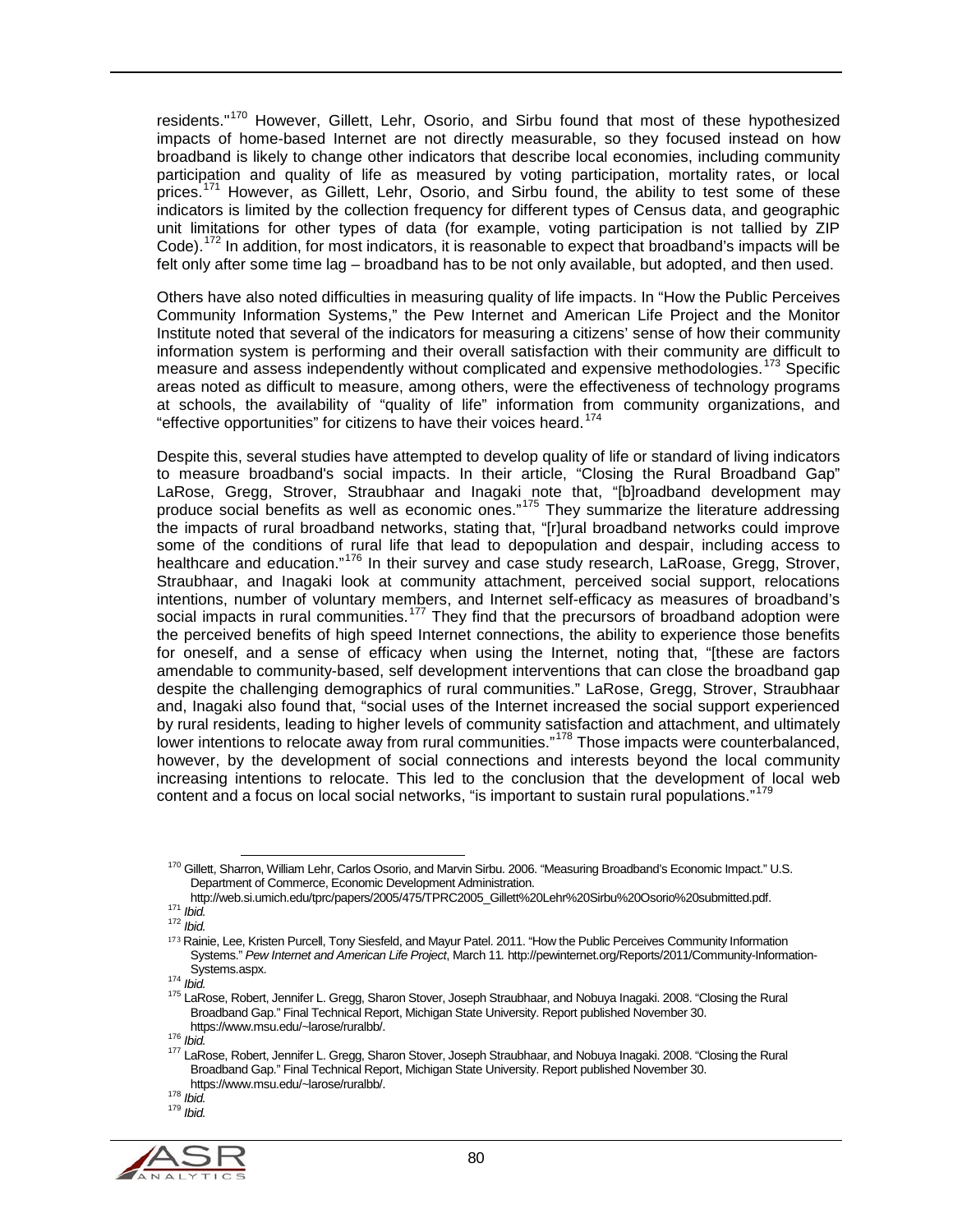Other case study research has tried to identify and measure, where possible, the social transformational changes that can be attributed to the uptake of broadband technologies within communities. In their case study of the Shippagan area, a rural area on the Acadian Peninsula in North-eastern New Brunswick Canada, Sid-Ahmed Selouani, and Habib Hamam surveyed individuals throughout the Shippangan area, which had obtained broadband access at different times over the six years prior to their survey.<sup>[180](#page-80-0)</sup> In terms of transformational changes, Selouani and Hamam looked at use of communications and informational tools; changes in leisure time activities and community involvement, such as time together as a family and participation in community meetings or activities; mobility and migration; changes in uses of the Internet at home; changes in online purchases; establishment and/or expansion of home-based businesses; and the financial impacts on home based businesses.<sup>[181](#page-80-1)</sup>

In summary, Selouani and Hamam found in terms of transformational change and community impacts that the introduction of broadband services to households does not diminish the time that the family spends together, allows for daily online banking, and increases the household purchases of electronic devices.[182](#page-80-2) Moreover, household users reported positive impacts, generally in the areas of:

- Facilitating communication with friends
- Making education projects easier
- Improving the quality of life since it allows the payment of bills from home

Selouani and Hamam note that the identified positive changes are closely related to the broadband connection as opposed to access to the Internet in general, as many of the tasks are very difficult or quite impossible to do with a dial-up connection.<sup>[183](#page-80-3)</sup> In addition, respondents' indication that in the near future a proportion of surveyed persons plan to use their high-speed connection to get access to e-learning, to find information about real estate values and purchasing, stock trading/tracking, investment purchases, and local government services.

Volunteerism is another quality of life indicator utilized by some researchers in looking at the social impacts the Internet in general. The Pew Research Center's Internet & American Life Project has found that 75 percent of all American adults are active in some kind of voluntary group or organization and Internet users are more likely than others to be active: 80 percent of Internet users participate in groups, compared with 56 percent of non-Internet users.<sup>[184](#page-80-4)</sup> The Pew survey found that use of the Internet is having a wide-ranging impact on users' engagement with civic, social, and religious groups. Moreover, the Pew research found that Internet users are more active participants in their groups than other adults, and are more likely to feel pride and a sense of accomplishment.

Some research has found that found that broadband users are sometimes less satisfied than others with community life, which raises the possibility that upgrades in local information systems might produce more critical, activist citizens. Research suggests that social media like Facebook and Twitter are emerging as key parts of the civic landscape and mobile connectivity is beginning to affect people's interactions with civic life.<sup>[185](#page-80-5)</sup>

<span id="page-80-5"></span><span id="page-80-4"></span><span id="page-80-3"></span><span id="page-80-2"></span><span id="page-80-1"></span><span id="page-80-0"></span><sup>185</sup> Rainie, Lee, Kristen Purcell, Tony Siesfeld, and Mayur Patel. 2011. "How the Public Perceives Community Information Systems." *Pew Internet and American Life Project*, March 11. http://pewinternet.org/Reports/2011/Community-Information-Systems.aspx.



<sup>&</sup>lt;sup>180</sup> Habib, Haman, and Sid-Ahmed Selouani. 2007. "Social Impact of Broadband Internet: A Case Study in the Shippagan Area, a<br>Rural Zone in Atlantic Canada." Journal of Information, Information Technology, and Organization

<sup>181</sup> *Ibid.*<br>182 *Ibid.*<br>182 *Ibid.*<br>183 *Ibid.*<br>184 Rainie, Lee, Kristen Purcell, and Aaron Smith. 2011. "The Social Side of the Internet." *Pew Internet and American Life Project*,<br>184 Rainie, Lee, Kristen Purcell, and Aa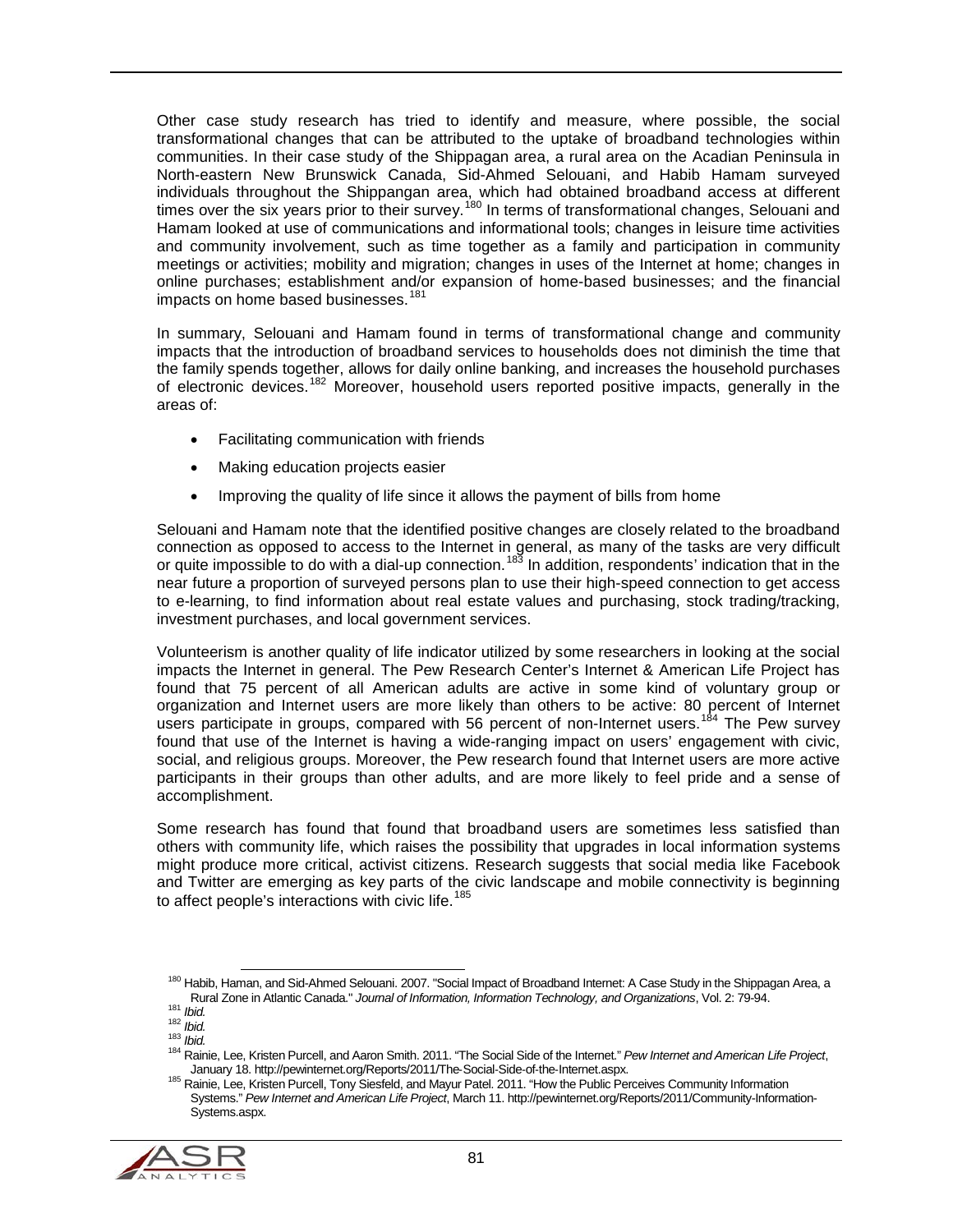Based on a review of the literature, potential measures for quality of life impacts of broadband could include:

- Civic engagement, including voter registration and/or participation and membership in civic associations
- Homelessness
- Volunteerism
- Telecommuting rates
- Establishment of home businesses
- Home schooling rates
- Time spent online
- Internet purchases

Potential sources of data that could be used to support some of these measures are the CPS and ACS. [186](#page-81-0),[187](#page-81-1)

The CPS is a monthly survey of about 50,000 households conducted by the Bureau of the Census for the Bureau of Labor Statistics. This survey covers Employment, Unemployment, Earnings, Educational Attainment, Income, Poverty, Health Insurance coverage, Job Experience and Tenure, School Enrollment, Voting and Registration, Computer Usage, and Internet Usage. These data are available at the county level, and there are four specific supplements to this monthly survey that would be of particular value to the study:

- 1. Schooling and Computer / Internet usage supplement (1998, 2000, 2001, 2003, 2005, 2010, 2011) – a nationwide supplement to the CPS, which covers items such as:
	- a. (Do you/Does anyone in this household) use the Internet at any location?
	- b. (Do you/Does anyone in this household) connect to the Internet from home?
	- c. Do you currently access the Internet at home using…?
	- d. What is the main reason that you do not have high-speed (that is, faster than dialup) Internet access at home?
- 2. Voter registration and participation supplement (1996, 1998, 2000, 2002, 2004, 2006, 2008) – a nationwide supplement to the CPS, which covers items such as:
	- a. Were you registered?
	- b. Did you vote?
	- c. Main reason not registered?
	- d. Main reason did not vote?
- 3. Membership in civic associations supplement (2008, 2009, 2010, 2011) a nationwide supplement to the CPS, which covers items such as:
	- a. Contacted a public official?
	- b. Bought or boycotted based on political views?
	- c. Type of group joined?

<span id="page-81-1"></span><span id="page-81-0"></span>http://dataferrett.census.gov/. <sup>187</sup> United States Census Bureau. *The American Community Survey,* 2005-2009. Accessed January 27, 2012. http://dataferrett.census.gov/.



 <sup>186</sup> United States Census Bureau*. Current Population Survey,* 1996 – <sup>2010</sup> Accessed January 27, 2012.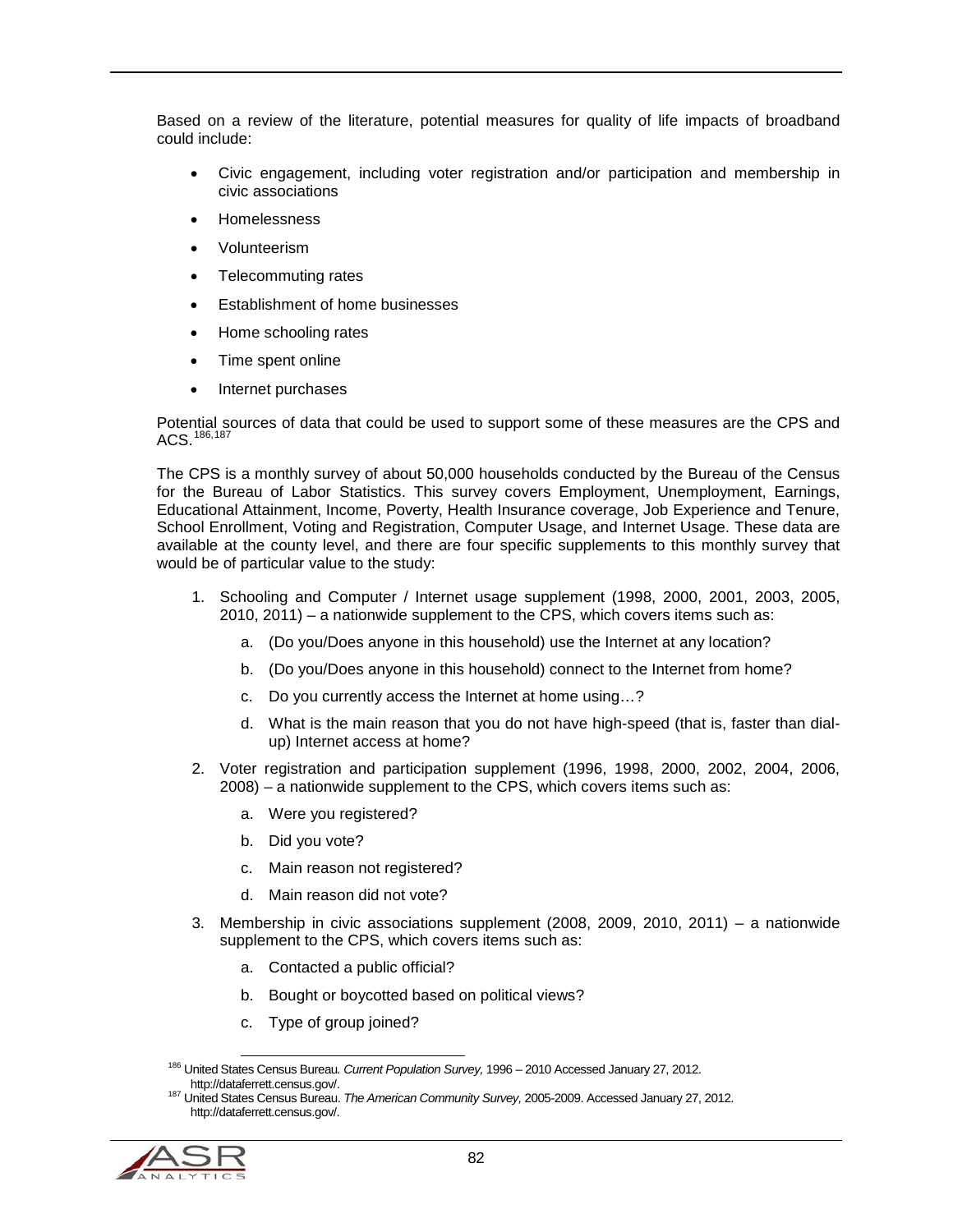- d. How often did you communicate via email or internet?
- 4. Volunteer Workers Supplement (2002-2011) a nationwide supplement to the CPS, which covers items such as:
	- a. Volunteer activities for an organizations, including time spent, types of organizations, and types of volunteer activities, and location of volunteer activities (state)
	- b. Volunteer activities for children's school or youth organizations, including time spent and types of volunteer activities and location of volunteer activities (state)
	- c. Charitable donations
- 5. Telecommuting rates (1997, 2001, 2004) a nationwide supplement to the CPS, which covers items such as:
	- a. Type of telecommuting, e.g. employer-sponsored telework vs. home business telework
	- b. Frequency per week (days and hours) of telework
	- c. Computer use while working from home

The ACS is a nationwide survey designed to provide communities a fresh look at how they are changing. It is a critical element in the Census Bureau's decennial census program. The ACS collects information such as age, race, income, commute time to work, home value, veteran status, and other important data. These data are available yearly at the county level, and a specific point of interest to the evaluation study is the "Means of Transportation to Work" section, which contains a question that address "working from home."

These data will be tracked in areas known to be impacted by BTOP and compared to statistically similar areas that are not impacted by BTOP. Correlation and causality of these measures will be tested with respect to BTOP funding.

For identified measures that are not supported through these two data sources, we will attempt to collect data from state and local level government sources for particular geographies, perhaps those associated with our case study locations. To the extent possible, statistically significant causation or correlation findings for these limited geographic-specific instances will be extrapolated to other similar areas or nationwide, as appropriate.

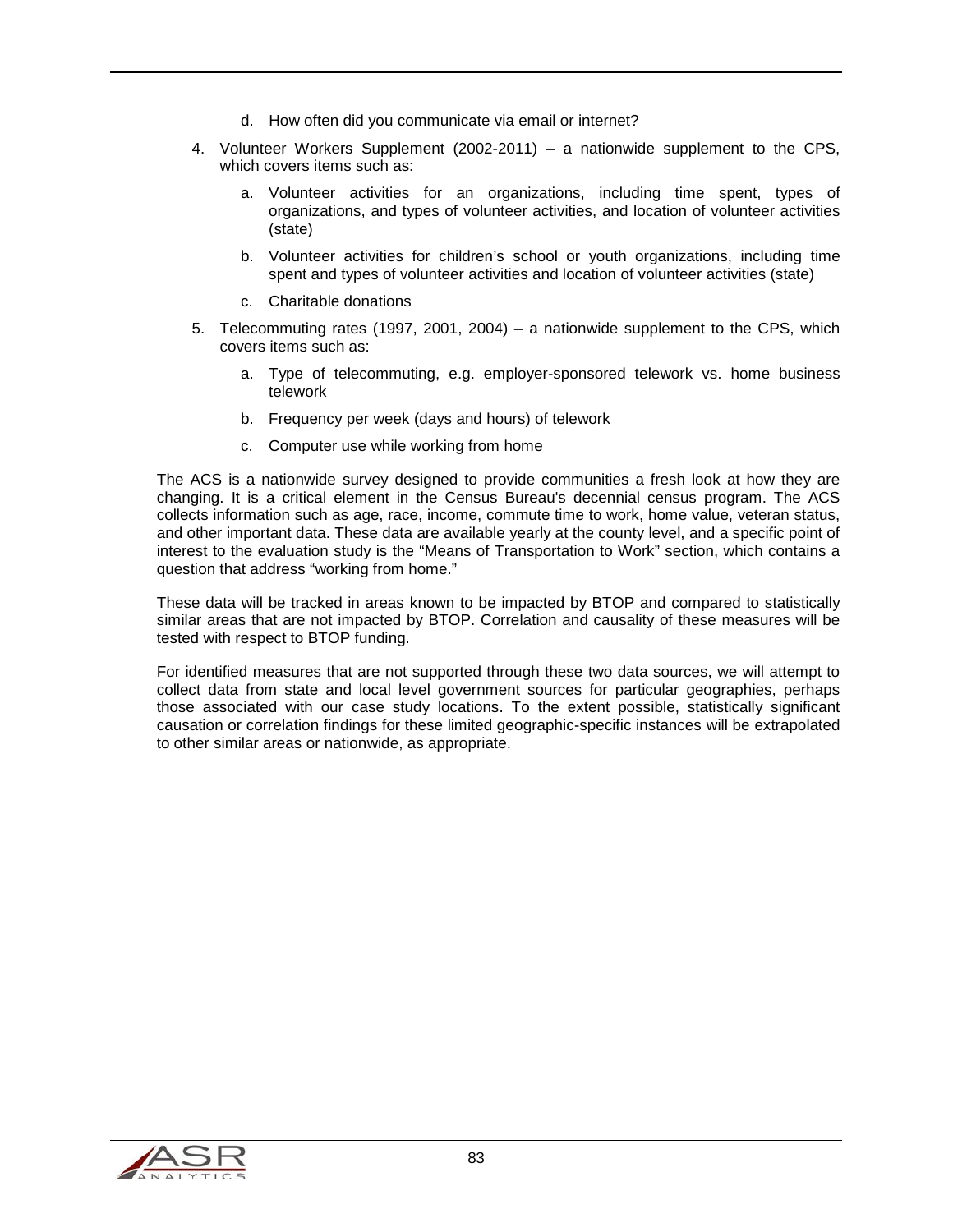## Appendix D. Glossary

- ACS American Community Survey
- ACTION Access to Computer Technology and Instruction in Online Networking
- AHA American Hospital Association
- ARE-ON Arkansas Research & Education Optical Network
- ASR ASR Analytics, LLC
- ATOM Arkansas Telehealth Oversight & Management
- BAA Broadband Awareness and Adoption
- BTOP Broadband Technology Opportunities Program
- CAI Community Anchor Institutions
- CCI Comprehensive Community Infrastructure
- CETF California Emerging Technology Fund
- CPS Current Population Survey
- EDA Economic Development Administration
- EHR Electronic health records
- ERS Economic Research Service
- ESOL English as a Second Language
- FCC Federal Communication Commission
- FCCC Foundation for California Community Colleges
- GDP Gross domestic product
- GPUAC Greater Philadelphia Urban Affairs Coalition
- ICN Illinois Century Network
- ICT Information communication technology
- IPEDS Integrated Postsecondary Education Data System
- IT Information Technology
- LEMA Law Enforcement Management and Administrative Statistics
- LTT Long-term trend
- MESA Mathematics, Engineering, Science Achievement
- NAEP National Assessment of Educational Progress

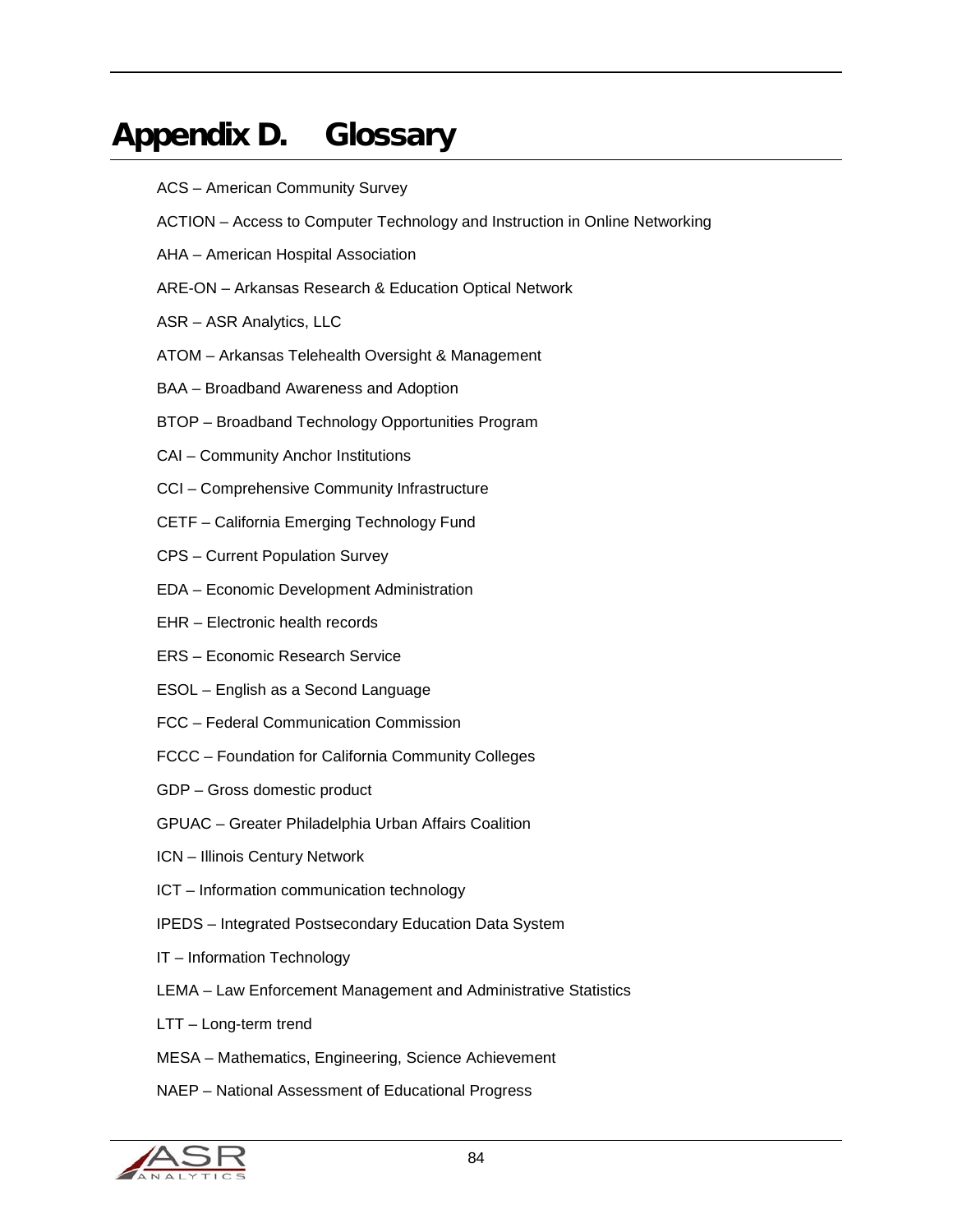- NBM National Broadband Map
- NIBRS National Incident–Based Reporting System
- NIU Northern Illinois University
- NOFA Notice of Funds Availability
- NTIA National Telecommunications and Information
- ONC Office of the National Coordinator for Health IT
- OSHEAN Ocean State Higher Education Economic Development Administration Network
- PAM Post-Award Monitoring
- PCC Public Computer Centers
- PPR Performance Progress Report
- Recovery Act American Recovery and Reinvestment Act of 2009
- RUS Rural Utilities Service
- SBA Sustainable Broadband Adoption
- SBDD State Broadband Data Development
- SDB Socially and Economically Disadvantaged Business
- SDN South Dakota Network
- SMS Short message service
- SOW Statement of work
- UAMS University of Arkansas Medical Services
- USDA U.S. Department of Agriculture
- ZBP ZIP Code Business Pattern
- ZCTA ZIP Code Tabulation Areas

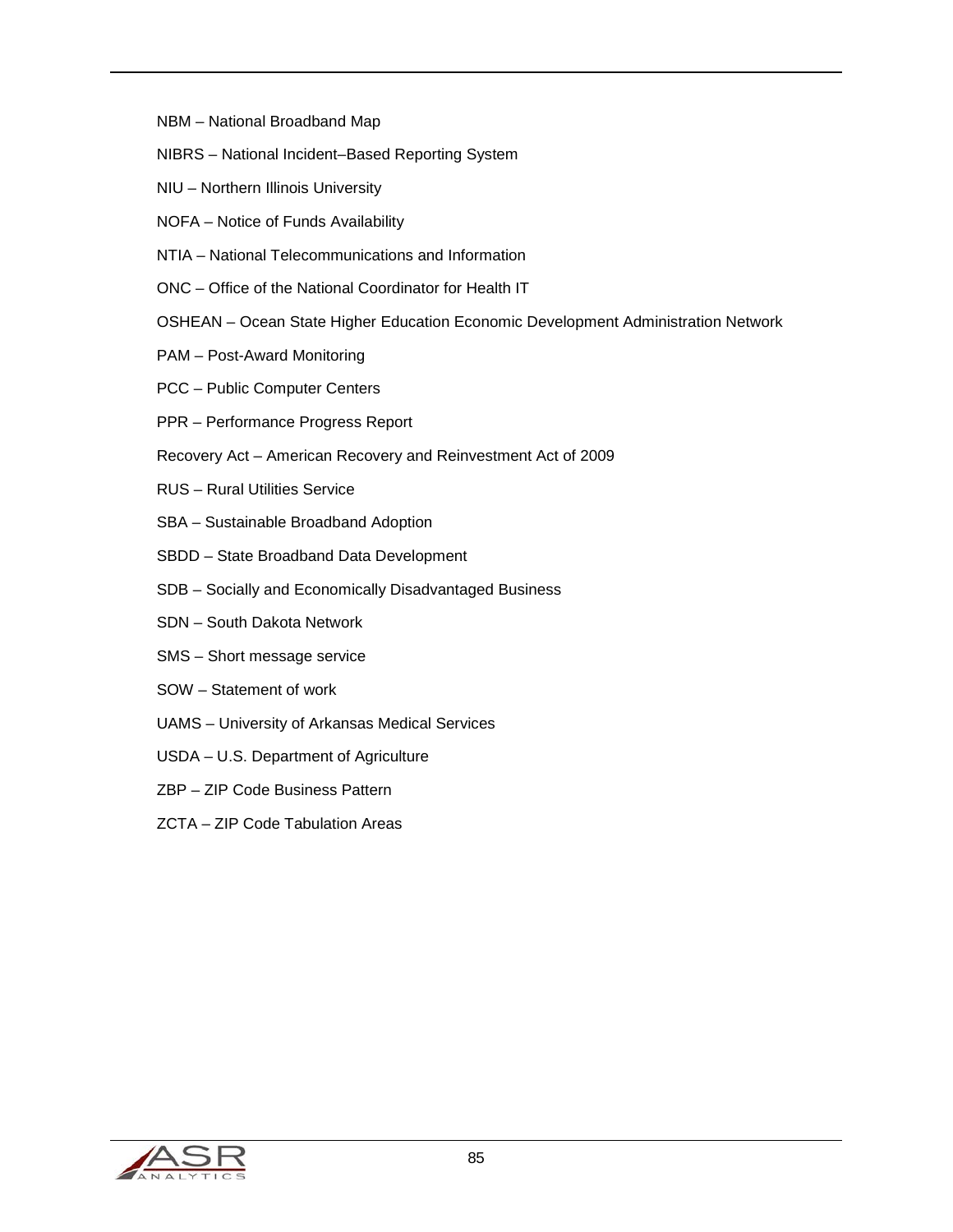## Appendix E. Bibliography

"Commerce's NTIA Unveils National Broadband Map and New Broadband Adoption Survey Results." 2011. Last modified February 17, 2011. http://www.ntia.doc.gov/press/2011/NationalBroadbandMap\_02172011.html.

"EPA: Value of American Life Drops to \$6.9 Million." 2008. *Associated Press*, July 11.

"Exploring the Benefits of Opening Accounts Online." 2006. America's Community Banker.

"Towards Access, Adoption, and Inclusion: A Call for Digital Equality and Broadband Opportunity." 2009. A statement from The National Black Caucus of State Legislators, November 28. http://www.thehispanicinstitute.net/files/u2/TAAI\_MultiCaucus\_Statement.pdf.

"South Korea Tops in Broadband Penetration Study." 2009. Last modified July 19, 2009. http://www.physorg.com/news164595432.html. Abdul Alkalimat, Doug Gills, and Kate Williams. 1995. Job-Tech: The Technological Revolution and its Impact on Society. Chicago: Twenty-First Century Books. http://www.cpsr.cs.uchicago.edu/jobtech/.

Abramowitz, Amy, and Michael Clements. "The Deployment and Adoption of Broadband Service: A Household Level Analysis. U.S. Government Accountability Office." http://web.si.umich.edu/tprc/papers/2006/518/TPRC2006.pdf.

Abu, M., B. Aris, and W.C. Tan. 2006. "GLOOTT Model: A Pedagogically-Enriched Design Framework of Learning Environment to Improve Higher Order Thinking Skills." *AACE Journal 14*, no. 2: 139-153. http://www.editlib.org/?fuseaction=Reader.ViewFullText&paper\_id=6198

Ackerman, Michael J. 2010. "Telemedicine: Networks in the Service of Healthcare." Presentation, National Library of Medicine. Accessed January 27, 2012. http://courses.mbl.edu/mi/2010/presentations\_spring/Telemed.ppt.

ACT. 2005. "Issues in College Readiness: Do Current State Standards and Assessments Reflect College Readiness?: A Case Study." http://www.act.org/research/policymakers/pdf/current\_standards.pdf.

Adler, Richard. 2007. "Health Care Unplugged: The Evolving Role of Wireless Technology." Prepared for the California Health Care Foundation, November. http://www.chcf.org/~/media/Files/PDF/H/PDF%20HealthCareUnpluggedTheRoleOfWireless.pdf.

Alkalimat, Abdul, and Kate Williams. 2001. "Social Capital and Cyberpower in the African American Community: A Case Study of a Community Technology Center in the Dual City." In *Community Informatics: Shaping Computer Mediated Social Relations*, edited by Leigh Keeble and Brian Loader. London: Routledge. http://www.communitytechnology.org/cyberpower/cyberpower.pdf

Allen, I. Elaine, and Jeff Seaman. 2010. "Learning on Demand: Online Education in the United States, 2009." Babson Survey Research Group. http://sloanconsortium.org/publications/survey/pdf/learningondemand.pdf.

American Society for Training & Development. 2006. "Bridging the Skills Gap: How the Skills Shortage Threatens Growth and Competitiveness… and What to do About It. Alexandria, VA: American Society for Training Development." http://www.astd.org/NR/rdonlyres/FB4AF179-B0C4-4764-9271- 17FAF86A8E23/0/BridgingtheSkillsGap.pdf.

America's Small Business Development Center Network (ASBDC). 2010. "About Us." Accessed November 15, 2010. http://www.asbdc-us.org/About\_Us/aboutus.html.

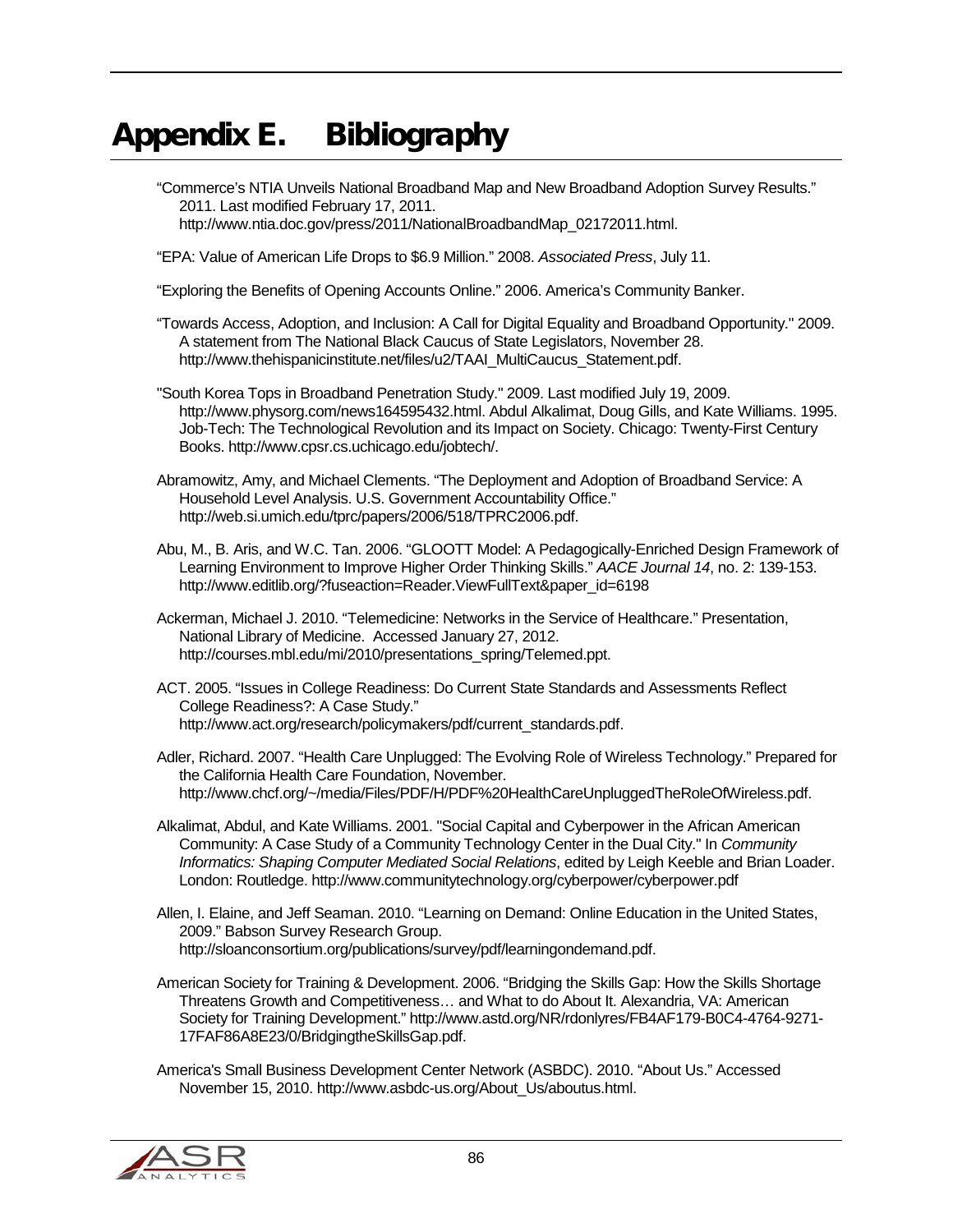- Anderson, Ben, and Yoel Raban. 2005. "The Social Impact of Broadband Household Internet Access." Chimera Working Paper 2005-2006, Colchester, University of Essex.
- Anderson Court Reporting. 2009. "National Broadband Plan Workshop Opportunities For Small And Disadvantaged Businesses." Remarks at FCC Opportunities for Small and Disadvantaged Businesses Workshop, August 18. http://www.broadband.gov/docs/ws\_08\_op\_small\_dis\_biz.pdf.
- Anderson, Simon P., Andre de Palma, and Jacques-Francois Thisse. 1992. *Discrete Choice Theory of Product Differentiation*. Cambridge, Massachusetts: MIT Press.
- Annenberg Institute for School Reform. 2004. "Professional Learning Communities: Professional Development Strategies that Improve Instruction." Providence, RI: Annenberg Institute for School Reform. http://www.annenberginstitute.org/pdf/ProfLearning.pdf.
- Appropriate Framework for Broadband Access to the Internet over Wireline Facilities. 2005. FCC 05-150, 2005 WL 2347773, Federal Communications Commission, September 23.
- Arbore, Alessandro, and Andrea Ordanini. 2006. "Broadband Divide Among SMEs: The Role of Size, Location and Outsourcing Strategies." *International Small Business Journal*, 24 no. 1: 83-99.
- Aron, D. and D. Burnstein. 2003. "Broadband Adoption in the United States: An Empirical Analysis." Paper presented at the 31st Research Conference on Communication, Information and Internet Policy, Arlington, VA. http://intel.si.umich.edu/tprc/papers/2003/180/aronburnstein\_broadband\_adoption\_paper.pdf.
- Aron, Debra J., and Steven S. Wildman. 1996. "The Pricing of Customer Access in Telecommunications." Industrial and Corporate Change 5, no. 4: 1029-1047.
- Asia-Pacific Development Information Programme. 2007. "The Role of Governments in Promoting ICT Access and Use by SMEs: Considerations for Public Policy." APDIP e-Note 12, United Nations Development Programme. http://www.apdip.net/apdipenote/12.pdf/.
- Atkinson, Robert C, and Ivy E. Schultz. 2009. "Broadband in America: Where It Is and Where It Is Going." Preliminary Report for the Staff of the FCC's Omnibus Broadband Initiative, *Columbia Institute for Tele-Information*.
- Atkinson, Robert D. "Framing a National Broadband Policy." 2007. *The Journal of Communications Law 16*: 145-177. http://commlaw.cua.edu/res/docs/articles/v16/16-1/atkinson.pdf
- Atkinson, Robert D. 2010. "Network Policy and Economic Doctrines. The Information Technology and Innovation Foundation." Paper Presented at the 2010 Telecommunications Policy Research Conference, Arlington, Virginia, October. http://www.itif.org/files/2010-network-policy.pdf.
- Atkinson, Robert D., and Andrew S. McKay. 2007. "Digital Prosperity: Understanding the Economic Benefits of the Information Technology Revolution. *Information Technology and Innovation Foundation*, March 13. http://www.itif.org/files/digital\_prosperity.pdf.
- Atkinson, Robert D., and Daniel Castro. 2008. "Digital Quality of Life: Understanding the Personal and Social Benefits of the Information Technology Revolution." *Information Technology and Information Foundation*. www.itif.org/index.php?id=179.
- Atkinson, Robert D., and Phil Weiser. 2009. "A Roundtable on the End of Scarcity, Open Architecture, and the Future of Broadband Competition Policy." *Information Technology and Innovation Foundation*, June. http://www.siliconflatirons.org/documents/publications/report/AtkinsonWeiserEndofScarcity.pdf.

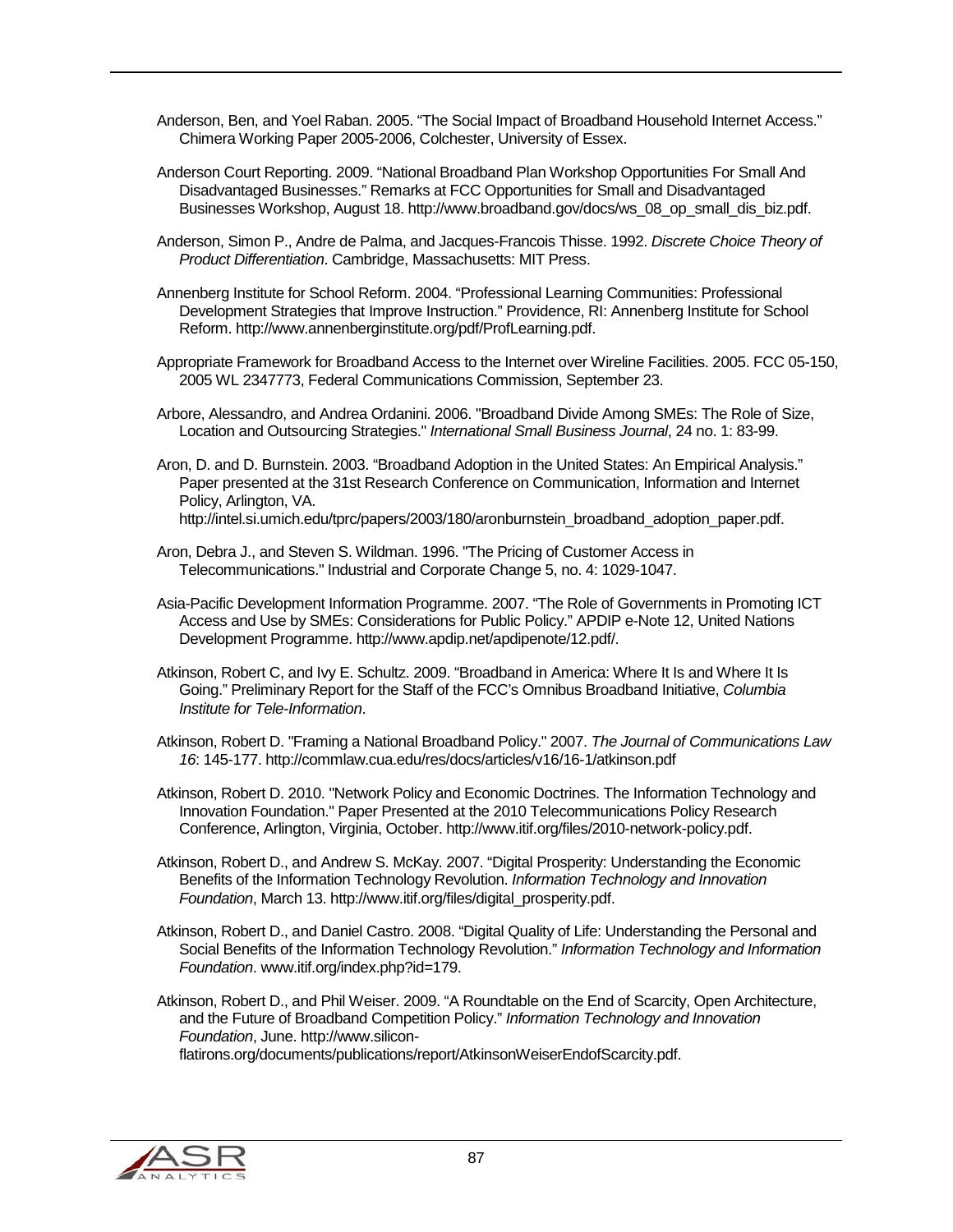- Atkinson, Robert D., and Richard Bennett. 2010. "ITIF Analysis of FCC Broadband Deployment Report." *Information Technology and Innovation Foundation*, July 21. http://www.itif.org/publications/itifanalysis-fcc-broadband-deployment-report.
- Atkinson, Robert D., and Richard Bennett. 2009. "A National Broadband Plan for Our Future: Reply Comments of Information Technology and Innovation Foundation." *Information Technology and Innovation Foundation*, July 21. http://www.itif.org/files/7.21.09Comments-final.pdf.
- Atkinson, Robert D., and Stephen J. Ezell. 2010. "The Good, the Bad, and the Ugly (and the Self-Destructive) of Innovation Policy: A Policymaker's Guide to Crafting Effective Innovation Policy." *Information Technology and Innovation Foundation*, October. http://www.itif.org/files/2010-good-badugly.pdf.
- Atkinson, Robert D. 2009. "Policies to Increase Broadband Adoption at Home." *Information Technology and Innovation Foundation*, November 5. http://www.itif.org/files/2009-demand-side-policies.pdf.
- Atkinson, Robert D. 2007. "The Case for a National Broadband Policy." *Information Technology and Innovation Foundation*, June. http://www.itif.org/files/CaseForNationalBroadbandPolicy.pdf.
- Atkinson, Robert D. 2010. "The Truth, and Nothing But the Truth about U.S. International Broadband Rankings." *Information Technology and Innovation Foundation*, May. http://www.itif.org/files/2010- BB-rankings.pdf.
- Atkinson, Robert D. 2008. "Time for a Post-Partisan Broadband Debate." *Information Technology and Innovation Foundation*, September 9. http://www.itif.org/files/Post-PartisanBroadbandDebate.pdf.
- Atkinson, Robert D. U.S. 2006. "Continues to Tread Water in Global Broadband Adoption." *Information Technology and Innovation Foundation*, April 12. http://www.itif.org/files/oecd-article1.pdf.
- Atkinson, Robert D. 2010. "Who's Who in Internet Politics: A Taxonomy of Information Technology Policy." *Information Technology and Innovation Foundation*, October. http://www.itif.org/files/2010 digital-politics.pdf.
- Atkinson, Robert D. 2009. "Wireless Taxation, Economic Growth and Economic Opportunity." *Information Technology and Innovation Foundation*, June 9.
- Atkinson, Robert D., Daniel Castro, and Stephen Ezell. 2009. "The Digital Road to Recovery: A Stimulus Plan to Create Jobs, Boost Productivity and Revitalize America." *Information Technology and Innovation Foundation*, January 7. http://www.itif.org/files/roadtorecovery.pdf.
- Atkinson, Robert D., Daniel Castro, Scott M. Andes, Stephen Ezell, Darrene Hackler, and Richard Bennett. "Innovation Policy on a Budget: Driving Innovation in a Time of Fiscal Constraint." *Information Technology and Innovation Foundation*, September 24. http://papers.ssrn.com/sol3/Delivery.cfm/SSRN\_ID1722870\_code666235.pdf?abstractid=1722870& mirid=1.
- Atkinson, Robert D., Daniel K. Correa, and Julie A. Hedlund. 2008. "Explaining International Broadband Leadership." *Information Technology and Innovation Foundation*, May. http://www.itif.org/files/ExplainingBBLeadership.pdf.
- Atkinson, Robert D., Stephen Ezell, Daniel Castro, and George Ou. 2009. "The Need for Speed: The Importance of Next-Generation Broadband Networks." *Information Technology and Innovation Foundation*, March 5. http://www.itif.org/files/2009-needforspeed.pdf.
- Atkinson, Robert D., Stephen Ezell, Scott M. Andes, Daniel Castro, and Richard Bennett. 2010. "The Internet Economy 25 Years After .com." *Information Technology and Innovation Foundation*. http://www.itif.org/files/2010-25-years.pdf.

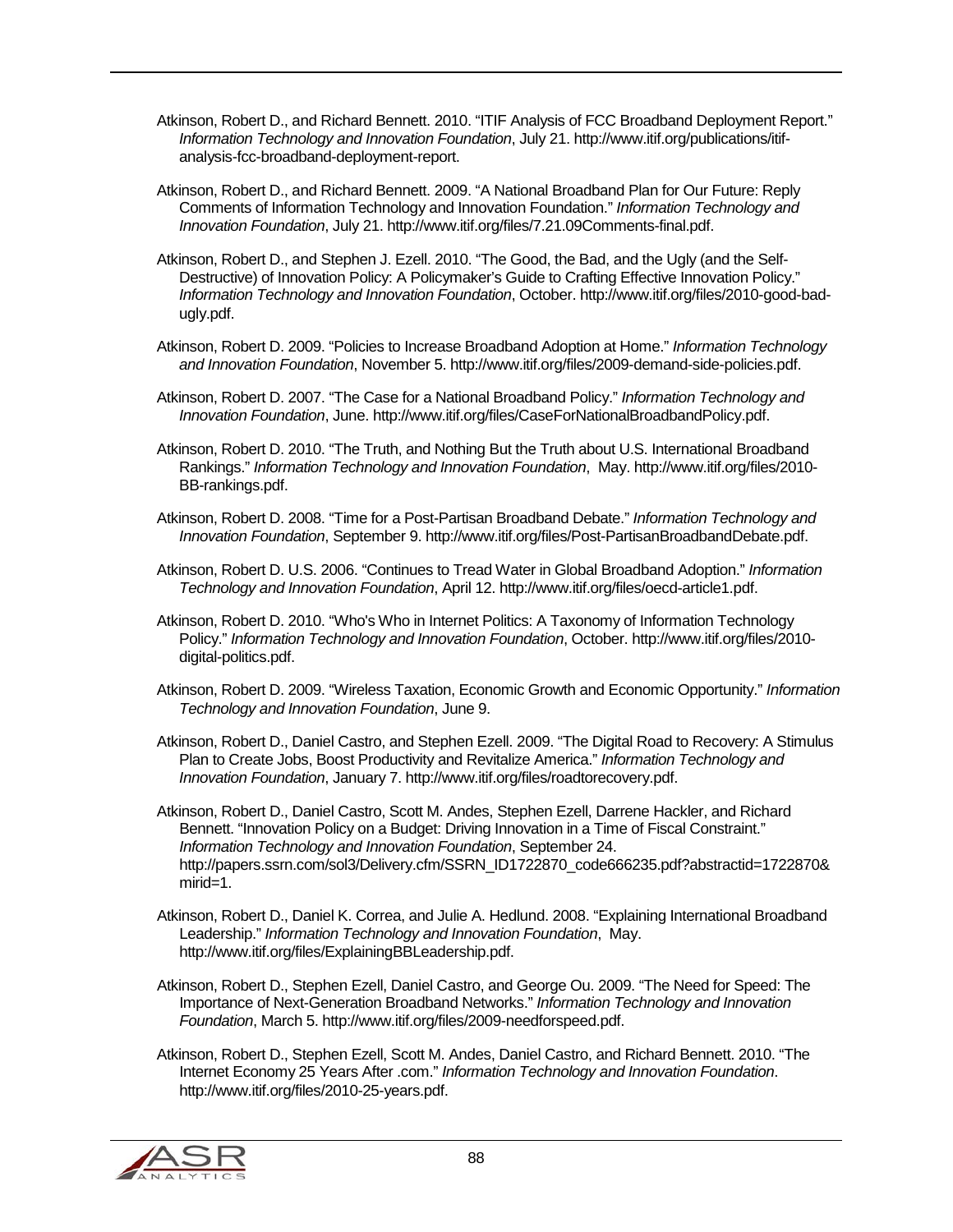Atkinson, Robert D. 2009. "The Role of Competition in a National Broadband Policy." *Journal on Telecommunications and High Technology Law*, 7. http://www.itif.org/files/JTHTL.pdf.

Atrostic, B. K., and Sang V. Nguyen. 2005. "It and Productivity in U.S. Manufacturing: Do Computer Networks Matter?" *Economic Inquiry*, 43 no. 3: 493-506. http://papers.ssrn.com/sol3/papers.cfm?abstract\_id=906247.

Atrostic, B.K. 2007. "Measuring U.S. Innovative Activity." Working paper, U.S. Census Bureau, Center for Economic Studies. http://econpapers.repec.org/paper/cenwpaper/07-11.htm.

Atrostic, B.K. and Sang Nguyen. 2002. "Computer Networks and U.S. Manufacturing Plant Productivity: New Evidence from the CNUS Data." Working Papers from U.S. Census Bureau, Center for Economic Studies. http://www.ces.census.gov/index.php/ces/cespapers?down\_key=101637.

Atrostic, B.K. and Sang Nguyen. 2005. "It and Productivity in U.S. Manufacturing: Do Computer Networks Matter?" *Economic Inquiry*, 43 no. 3: 493-506. http://papers.ssrn.com/sol3/papers.cfm?abstract\_id=906247

Atrostic, B.K. and John Gates. 2001. "U.S. Productivity and Electronic Processes in Manufacturing." Working Papers from U.S. Census Bureau, Center for Economic Studies. http://www.ces.census.gov/index.php/ces/cespapers?down\_key=101626.

Atrostic, B.K., John Gates and Ron Jarmin. 2000. "Measuring the Electronic Economy: Current Status and Next Steps." Working Papers, U.S. Census Bureau, Center for Economic Studies. http://www.census.gov/econ/estats/papers/3.pdf

Atrostic, B.K., John Gates, and Ron Jarmin. 2000. "Measuring the Electronic Economy: Current Status and Next Steps." Working Papers, U.S. Census Bureau, Center for Economic Studies. http://www.census.gov/econ/estats/papers/3.pdf.

Aufderheide, Patricia. 1999. *Communications Policy and the Public Interest: The Telecommunications Act of 1996*. New York: The Guilford Press, Inc..

Augereau, Angelique, and Shane Greenstein. 2001. "The Need for Speed in Emerging Communications Markets: Upgrades to Advanced Technology at Internet Service Providers." *International Journal of Industrial Organization* 19, no. 7: 1085-1102. http://www.kellogg.northwestern.edu/faculty/greenstein/images/htm/Research/articles/The%20Need

%20for%20Speed%20in%20Emerging%20Communications%20Markets%20- %20Upgrades%20to%20Advanced%20Technology%20at%20Internet%20Service%20Providers.pdf.

Augereau, Angelique, Shane Greenstein, and Marc Rysman. 2008. "Coordination versus Differentiation in a Standards War: 56K modems." *Rand Journal of Economics* 37, no. 4: 887-909. http://www.wcas.northwestern.edu/csio/Papers/2004/CSIO-WP-0062.pdf

Badasyan, Narine, David Shideler, and Laura Taylor. 2007. "The Economic Impact of Broadband Deployment in Kentucky." *Regional Economic Development* 3, no. 2: 88-118.

Bangemann, Martin et al. 1994. "Europe and the Global Information Society: Bangemann Report Recommendations to the European Council." Bangemann Report Recommendations to the European Council, UMIC-Agency for the Knowledge Society. http://www.umic.pt/images/stories/publicacoes200801/raport\_Bangemanna\_1994.pdf.

Bargh, John A., and Katelyn Y. A. McKenn. 2004. "The Internet and Social Life." *Annual Review of Psychology* 55: 537-590.

Bartelsman, Eric, and Mark Doms. 2000. "Understanding Productivity: Lessons from Longitudinal Microdata." *Journal of Economic Literature* 38, no. 3: 569-594. http://papers.ssrn.com/sol3/papers.cfm?abstract\_id=231129

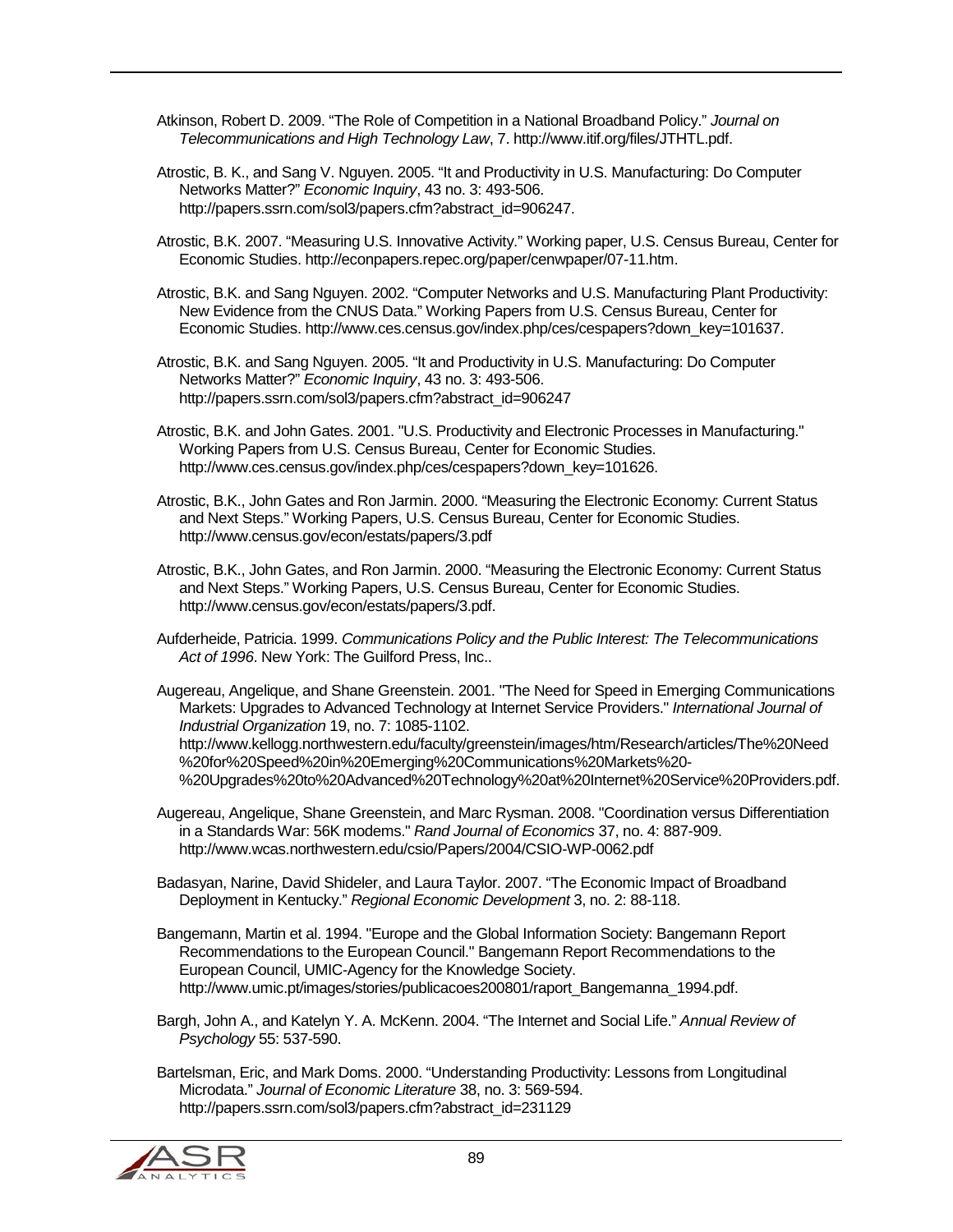- Bauer, Johannes M., Steven S. Wildman, and Bella Mody. 2006. "Making U.S. Telecommunications Policy: Who Participates and Who is Heard? The Roles of Research and Ideas." White paper, Department of Telecommunication, Information Studies, and Media Quello Center for Telecommunication Management and Law Michigan State University. http://mediaresearchhub.ssrc.org/making-u-s-telecommunications-policy-who-participates-and-whois-heard-the-roles-of-research-and-ideas/attachment.
- Bauer, Johannes M., Sungjoong Kim, and Steven S. Wildman. 2006. "Making U.S. Telecommunications Policy: Who Participates and Who is Heard? The Roles of Research and Ideas." White paper, Michigan State University.
- Bauer, Johannes, Sungjoong Kim, Bella Mody, and Steven Wildman. 2009. "The Role of Research in Communications Policy: Theory and Evidence." Paper presented at the annual meeting of the International Communication Association, Sheraton New York, New York City, NY, May 25. http://www.allacademic.com//meta/p\_mla\_apa\_research\_citation/0/1/4/9/6/pages14962/p14962- 1.php.
- Beard, T. Randolph, George S. Ford, and Richard P. Saba. 2010. "Internet Use and Job Search." *Phoenix Center Policy Paper*, no. 39 (January). http://www.phoenixcenter.org/pcpp/PCPP39Final.pdf.
- Beard, T. Randolph, and George Ford. 2005. "Are Unbundled and Self-supplied Telecommunications Switching Substitutes? An Empirical Study." *International Journal of the Economics of Business* 12, no. 2. http://www.aestudies.com/library/ijeb05.pdf.
- Beard, T. Randolph, George Ford, and Thomas W. Koutsky. 2005. "Mandated Access and the Make-or-Buy Decision: The Case of Local Telecommunications Competition." *Quarterly Review of Economics and Finance* 45: 28-47.http://www.aestudies.com/library/qref05.pdf.
- Beard, T. Randolph, George Ford, Thomas M. Koutsky, Lawrence J. Spiwak. 2007. "Network Neutrality and Industry Structure." *Hastings Communications and Entertainment Law Journal* 29: 149-170. http://www.phoenix-center.org/CommEntNetworkNeutrality.pdf
- Beard, T. Randolph, George S. Ford., Lawrence J. Spiwak, and Michael Stern. 2009. "The Broadband Adoption Index: Improving Measurements and Comparisons of Broadband Deployment and Adoption*." Phoenix Center Policy Paper Series*, Phoenix Center for Advanced Legal & Economic Public Policy Studies. http://www.law.indiana.edu/fclj/pubs/v62/no2/9-SPIWAK\_FINAL.pdf.
- Beard, T.R., R. Ekelund Jr., and George Ford. 2003. "Pursuing Competition in Local Telephony: The Law and Economics of Unbundling and Impairment." *Journal of Law, Technology and Policy*. http://www.aestudies.com/library/befimpair.pdf.
- Beaudry, Paul, Mark Doms, and Ethan Lewis. 2009. "Endogenous Skill Bias in Technology Adoption: City-Level Evidence from the IT Revolution." Working Paper Series 2006-24, Federal Reserve Bank of San Francisco. http://ideas.repec.org/p/nbr/nberwo/12521.html.
- Becta, Minister. 2008. "Taskforce on Home Access to Tech.". *Extending Opportunity* 4. http://partners.becta.org.uk/uploaddir/downloads/page\_documents/partners/home\_access\_report.pdf.
- Beil, Richard, George Ford, and John Jackson. 2005. "On the Relationship between Telecommunications Investment and Economic Growth: Three Empirical Studies." *International Economic Journal* 19: 3-9. http://www.aestudies.com/library/granger.pdf.

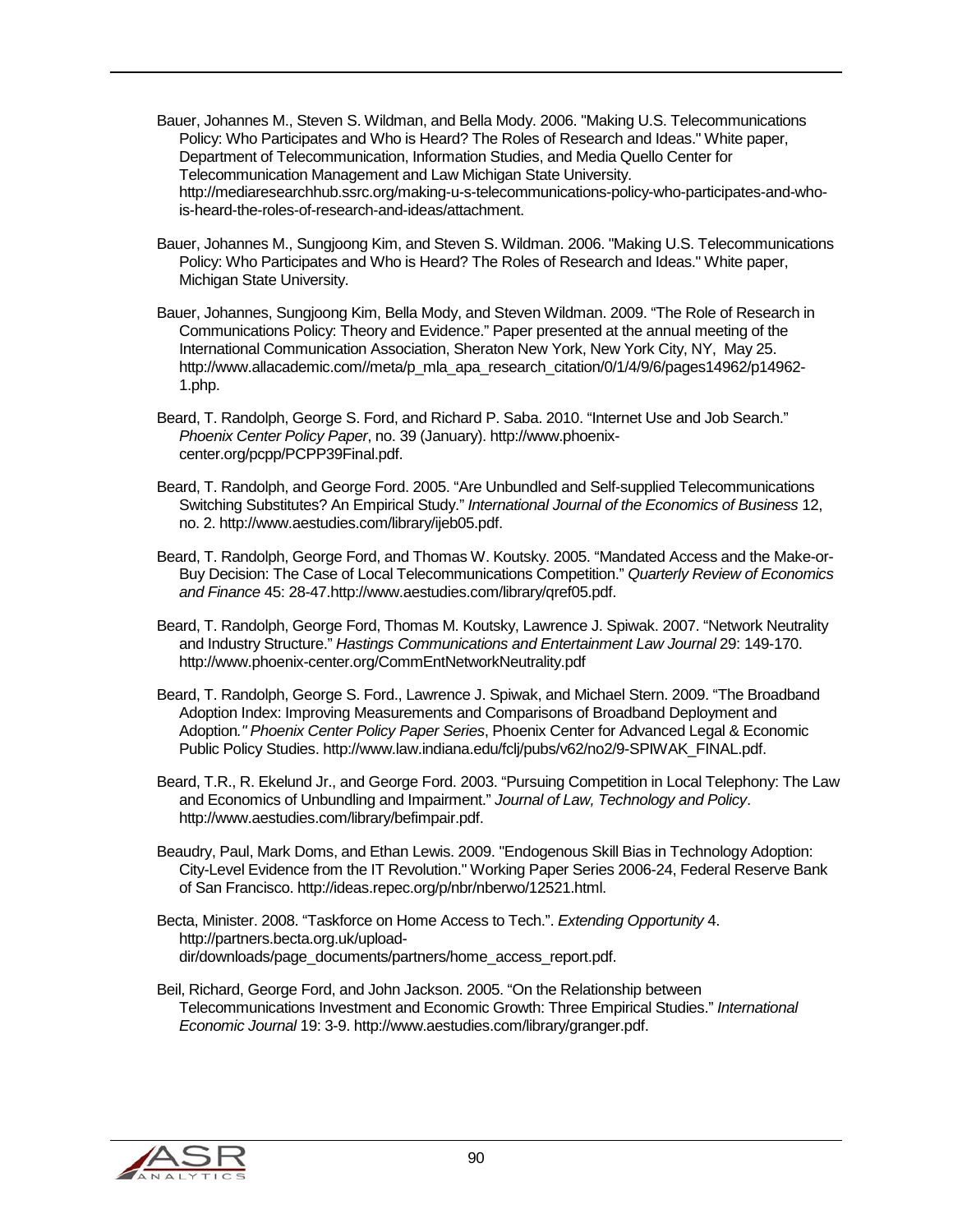- Beltran, Daniel, Kuntal Dias, and Robert Fairlie. 2010. "Are Computers Good for Children: The Effects of Home Computers on Educational Outcomes." *Economic Inquiry* 48: 771–792. http://people.ucsc.edu/~rfairlie/papers/published/econ%20inquiry%202010%20- %20home%20computers.pdf.
- Berry, Steven. 1994. "Estimating Discrete Choice Models of Product Differentiation." *Rand Journal of Economics* 25: 242-62.
- Bertrand, M., Duflo, E., and Mullainathan, S. 2004. "How Much Should We Trust Differences-in-Differences Estimates?" *The Quarterly Journal of Economics*, vol. 119, no. 1 (February): 249-275.
- Bing, Benny. *Broadband Video Networking*. Nowood, MA: ARTECH House, 2010.
- Bivens, Josh. 2003. "Updated Employment Multipliers for the U.S. Economy." Working Paper No. 268, Economic Policy Institute. www.epi.org/workingpapers/epi\_wp\_268.pdf.
- Booz Allen Hamilton, and Intel Corporation. 2005. "Enabling the Worldwide Information Society— Assessing the Impact of Government Assisted PC Purchase Programs." White paper, Government Assisted PC Programs. http://www.boozallen.com/media/file/150730.pdf.
- Borzekowski, Ron. 2002. "Measuring the Cost Impact of Hospital Information Systems: 1987-1994." Board of Governors of the Federal Reserve System. Article published September 10. http://www.federalreserve.gov/pubs/feds/2002/200242/200242pap.pdf
- Brandow Company, and the Economic Development Research Group. 2000. "Evaluation of the Appalachian Regional Commission's Infrastructure and Public Works Program Projects." http://www.arc.gov/assets/research\_reports/EvaluationofARCsInfrastructureandPublicWorksProgram Projects3.pdf.
- Bresnahan, Tim, and Shane Greenstein. 1996. "Technical Progress and Co-Invention in Computing and in the Use of Computers." *Brookings Papers on Economics Activity: Microeconomics*: 1-78. http://www.kellogg.northwestern.edu/faculty/greenstein/images/htm/Research/articles/Technical%20 Progress%20and%20Co-Invention%20in%20Computing%20and%20in%20the%20Use%20of%20Computers.pdf
- Bresnahan, Tim, and Shane Greenstein. 1999. "Technological Competition and the Structure of the Computing Industry." *Journal of Industrial Economics* 47: 1-40. http://www.kellogg.northwestern.edu/faculty/greenstein/images/htm/Research/articles/Technological %20Competition%20and%20the%20Structure%20of%20the%20Computing%20Industry.pdf.
- Bresnahan, Tim, and Shane Greenstein. 1996. "The Competitive Crash in Large Scale Commercial Computing." In *The Mosaic of Economic Growth*, edited by Ralph Landau, Timothy Taylor, and Gavin Wright, Stanford: Stanford University Press: 357-397. http://www.kellogg.northwestern.edu/faculty/greenstein/images/htm/Research/chapters/The%20Com petitive%20Crash%20in%20Large-Scale%20Commercial%20Computing.pdf.
- Bresnahan, Tim, and Shane Greenstein. 2001. "The Economic Contribution of Information Technology: Towards Comparative and User Studies." *Journal of Evolutionary Economics* 11: 95-118. http://www.kellogg.northwestern.edu/faculty/greenstein/images/htm/Research/articles/The%20Econo mic%20Contribution%20%20of%20Information%20Technology%20- %20Towards%20Comparative%20and%20User%20Studies.pdf.
- Bretschneider, Stuart, Jon P. Gant, and Lili Wang. 2005. "Evaluating Web-based E-Government Services with a Citizen-Centric Approach." Paper presented at Proceedings of the 38th Annual Hawaii International Conference on System Sciences (HCISS'05), Institute of Electrical and Electronics Engineers (IEEE). http://connections.ideals.illinois.edu/works/1545.

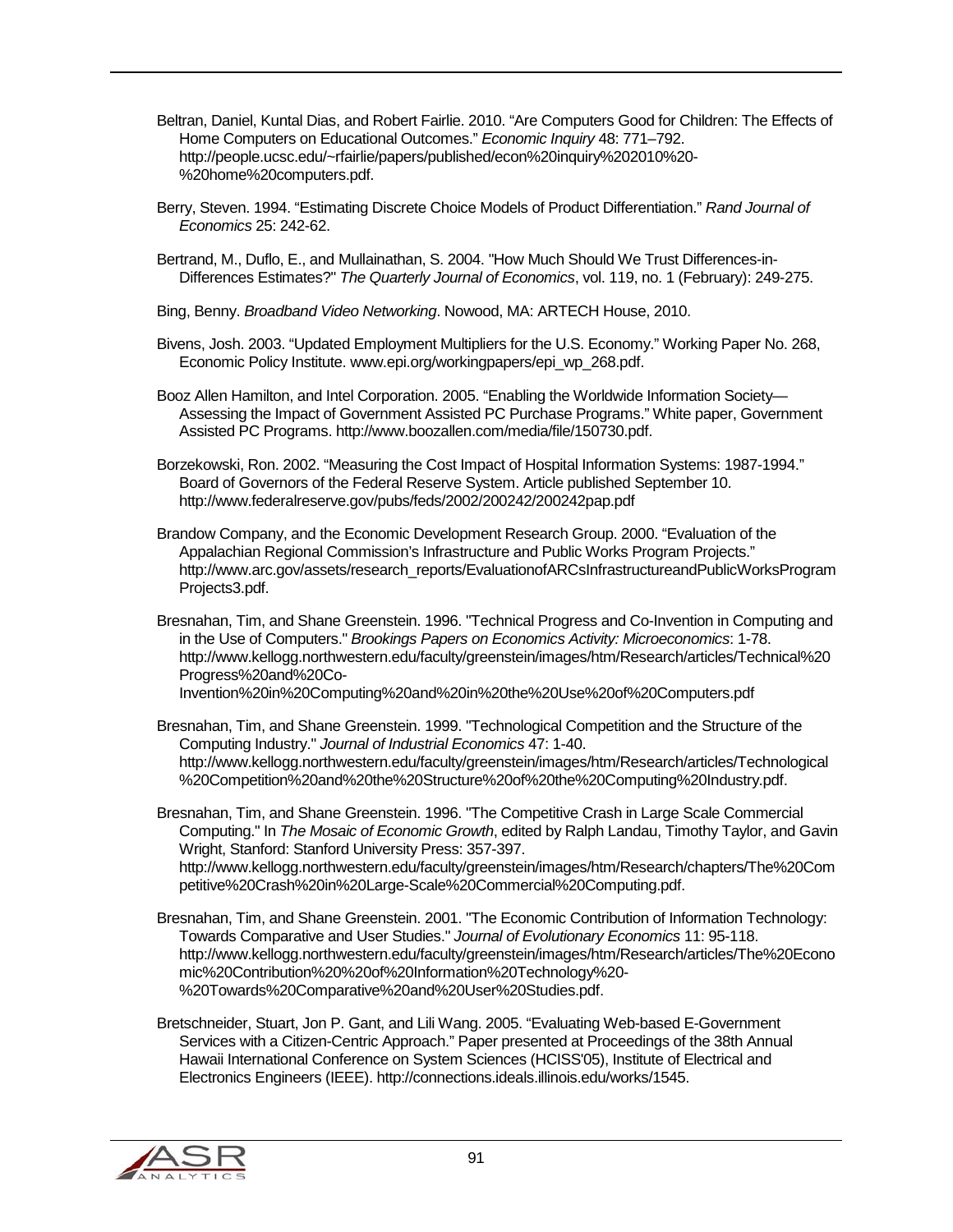Broadband Stakeholders Group. 2004. "UK National Broadband Strategy." UK Department for Business Innovation and Skills. http://www.bis.gov.uk/files/file13444.pdf.

Brock, Gerald W. 1996. "Telecommunication Policy for the Information Age: From Monopoly to Competition." Information Economics and Policy 8, no. 1.

Brodey, Benjamin B., Keith H. Claypoole, Jeffrey Motto, Robert G. Arias, and Richard Goss. 2000. "Satisfaction of Forensic Psychiatry Patients with Remote Telepsychiatric Evaluation." *Psychiatric Services* 51, no. 10. http://ps.psychiatryonline.org/cgi/reprint/51/10/1305.pdf.

Broadband in Europe for All (BREAD). 2004. "Newtime FP6 Project." http://www.istbread.org/fp6\_projects.asp?page=121.

Brown, Ken, and Shane Greenstein. 2000. "Identifying the Demand for Features: An application to Mainframe Computers." *Economics of Innovation and New Technology* 9: 353-383. http://www.kellogg.northwestern.edu/faculty/greenstein/images/htm/Research/articles/Identifying%20t he%20Demand%20for%20Features%20- %20An%20Application%20to%20Mainframe%20Computers.pdf.

Bruinsma, Frank, Sytze A. Rienstra, and Piet Rietveld. 1997. "Economic Impacts of the Construction of Transport Corridor: A Multi-level and Multi-approach Case Study for the Construction of A1 Highway in the Netherlands." *Regional Studies* 31: 391-402.

Brynjolfsson, Erik, Michael D. Smith, and Yu (Jeffrey) Hu. 2003. "Consumer Surplus in the Digital Economy: Estimating the Value of Increased Product Variety on Online Booksellers." *Management Science,* November. http://web.mit.edu/sloan-msa/Papers/2.4.pdf.

- Bureau of Labor Statistics. "Employment Projections 2008-18." United States Department of Labor. http://www.bls.gov/news.release/pdf/ecopro.pdf
- Bureau of Justice Statistics. *Crime & Justice Electronic Data*, 1977-2008. http://bjs.ojp.usdoj.gov/content/dtdata.cfm#index.

Bureau of Justice Statistics. *Law Enforcement Management and Administrative Statistics*: 1987, 1990, 1993, 1997, 1999, 2000, 2003, 2007. http://bjs.ojp.usdoj.gov/index.cfm?ty=dcdetail&iid=248#Documentation.

Burkart, Patrick, and Sharon Strover. 2003. "Local Services and Broadband Telecommunications Competition in Texas, Missouri and Kansas." Report from the Telecommunications and Information Policy Institute, University of Texas, May. http://www.utexas.edu/research/tipi/reports2/loc\_services.pdf.

Burton, M.L. and Hicks, M.J. "The Residential and Commercial Benefits of Rural Broadband: Evidence from Central Appalachia." Center for Business and Economic Research, Marshall University, 2005. http://www.marshall.edu/cber/research/broadband/Final%20Rural%20Broadband%20July%202005.p df.

Burnett, WH, DH Mark, JE Midtling, and BB Zellner. 1995. "Primary Care Physicians in Underserved Areas: Family Physicians Dominate." *Western Journal of Medicine* 163:532–536.

Business-Higher Education Forum. 2006. "The American Competitiveness Initiative: Addressing the STEM Teacher Shortage and Improving Student Academic Readiness." *BHEF Issue Brief*. http://www.bhef.com/publications/documents/brief3\_s06.pdf.

Cain Miller, Claire. 2010 "More Shoppers Go Online, Hungry for Deals." *New York Times,* February 15. http://bits.blogs.nytimes.com/2010/02/15/more-shoppers-go-online-hungry-for-deals/.

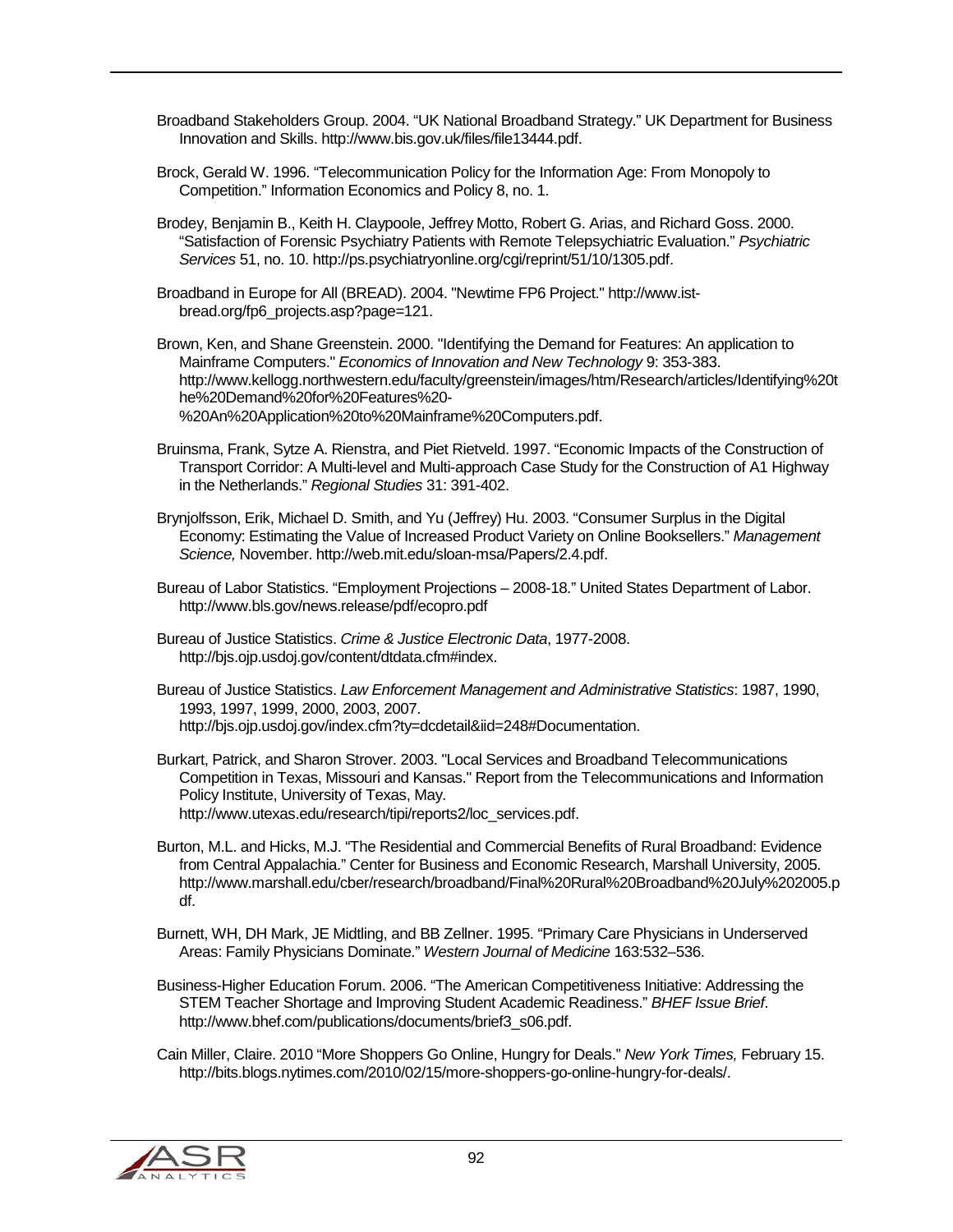- Carbonara, Peter. 1997. "Here's a Business Plan to Fight Poverty." Last modified December 31. http://www.fastcompany.com/magazine/12/fightpoverty.html.
- Cardona, Melisande, Anton Schwarz, B. Burcin Yurtoglu, and Christine Zulehner. 2009. "Demand Estimation and Market Definition for Broadband Internet services." *Journal of Regulatory Economics* 35: 70-95.
- CareerOneStop. 2010. "America's Service Locator." Accessed November 15, 2010. http://www.servicelocator.org/
- Carnevale, Mary Lu. 2009. "White House Launches Recovery.gov to Track Stimulus Spending." *Wall Street Journal*, February 17. http://blogs.wsj.com/washwire/2009/02/17/white-house-launchesrecoverygov-to-track-stimulus-spending/.
- Castro, Daniel. 2007. "Improving Health Care: Why a Dose of IT May Be Just What the Doctor Ordered." *Information Technology and Information Foundation*, October 25. www.itif.org/index.php?id=88.
- CBG Communications. 2008. "High-Speed Internet Deployment and Adoption Strategy Recommendations for the State of Washington." Prepared for Department of Information Service, December 1. http://www.broadband.wa.gov/sites/default/files/docs/HSISWG%20- %20Final%20Report%20-%201Dec08.pdf.
- Center for Medicare & Medicaid Services. 2008. "National Health Expenditure Projections 2008–2018." http://www.cms.hhs.gov/NationalHealthExpendData/downloads/proj2008.pdf.
- Chapman, Gary, Sharon Strover, and Jody Waters. 2003. "Beyond Community Networking and CTCs: Access, Development and Public Policy." Presented at the Telecommunications Policy and Research Conference, Washington, D.C., September. http://intel.si.umich.edu/tprc/papers/2003/230/TIF\_evaluation.pdf.
- Chappell, Bill. 2010. "Google, FCC Look to Speed America's Lagging Broadband." *National Public Radio*, February 17.
	- http://www.npr.org/blogs/alltechconsidered/2010/02/google\_fcc\_to\_prod\_americas\_la.html.
- Chaudhry, MD, Basit; Jerome Wang, MD; Shinyi Wu, PhD; Margaret Maglione, MPP; Walter Mojica, MD; Elizabeth Roth, MA; Sally C. Morton, PhD; and Paul G. Shekelle, MD, PhD. 2006. "Systemic Review: Impact of Health Information Technology on Quality, Efficiency, and Cost of Medical Care." *Annals of Internal Medicine* 144, no. 10.
- Chaudhuri, Anindya and Kenneth Flamm. 2005. "An Analysis of the Determinants of Broadband Access." Presented at the Telecommunications Policy Research Conference Washington, DC, September 24. http://web.si.umich.edu/tprc/papers/2005/485/Broadband.pdf.
- Childress, Ronald, Michael Cunningham, and Rebecca Goodwin. 2003. "The Changing Role of the Secondary Principal." *NASSP Bulletin* 87: 26-42.
- Chinn, Menzie, and Robert Fairlie. 2010. "ICT Use in the Developing World: An Analysis of Differences in Computer and Internet Penetration." *Review of International Economics* 18, no. 1: 153-167. http://people.ucsc.edu/~rfairlie/papers/published/rie%202010%20%20ict%20use%20in%20developin g%20countries.pdf.
- Chinn, Menzie, and Robert Fairlie. 2007. "The Determinants of the Global Digital Divide: A Cross-Country Analysis of Computer and Internet Penetration." *Oxford Economic Papers* 59: 16-44. http://people.ucsc.edu/~rfairlie/papers/published/oep%202007%20- %20global%20digital%20divide.pdf

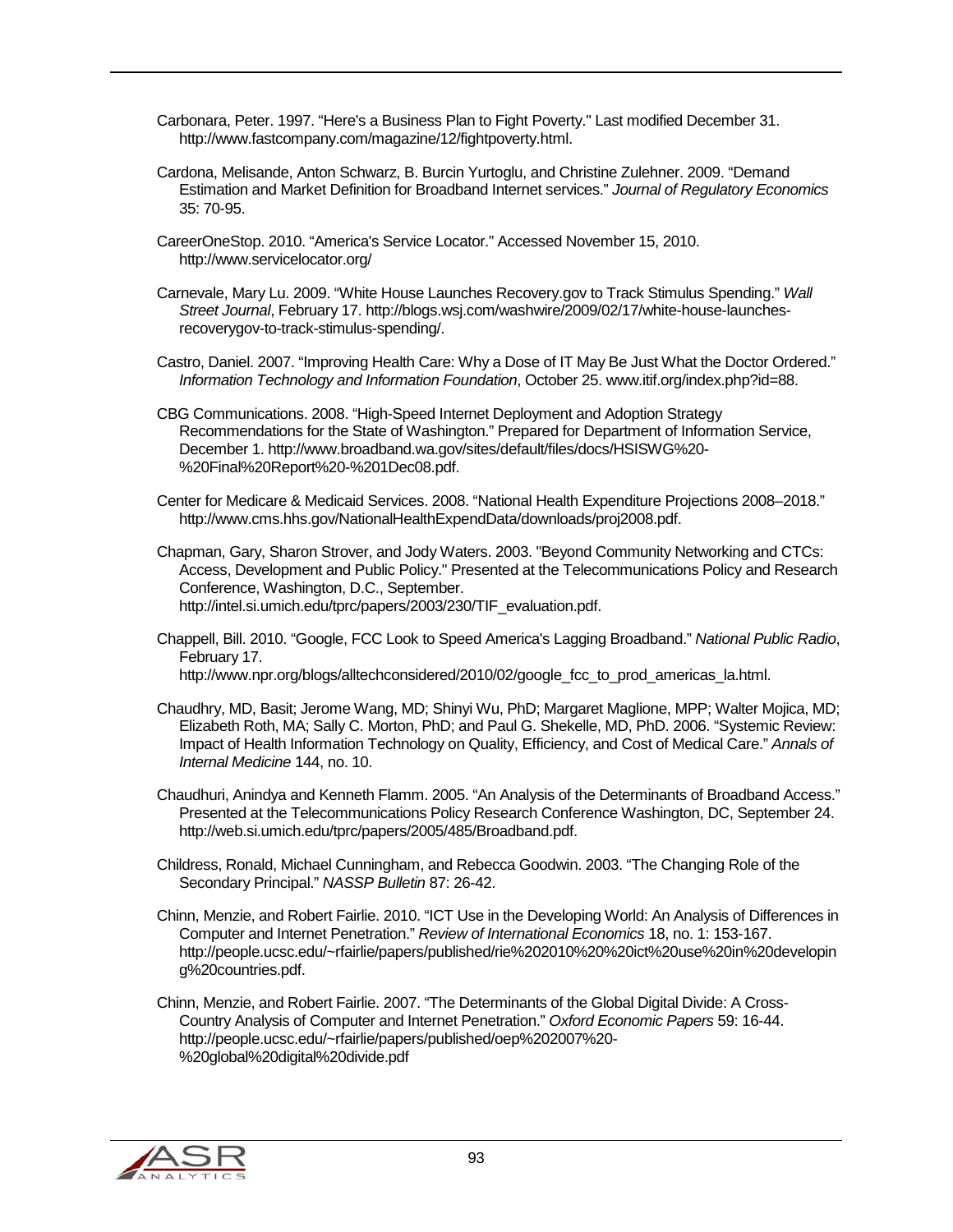- Choi, Soon-Yung, and Andrew B. Whinston. 2003. "The IT Revolution in the USA: The Current Situation and Problems." *The Internet Revolution: A Global Perspective*, edited by E. Giovannetti, M. Kagami, and M. Tsuji. Cambridge: University of Cambridge.
- Chongthammakun, R., and S. J. Jackson. "Extending Virtual Organizations in the Public Sector: Lessons from CSCW, STS, and Organization Science." Presented at the Hawaii International Conference on System Sciences, Los Alamitos, CA.
- Chow, Clifton, Jan Ellis, June Mark, and Bart Wise. 1997. "Impact of CTCNet Affiliates: Findings from a National Survey of Users." Report supported by National Science Foundation Grant No. ESI-9552567, Community Technology Centers' Network Research and Evaluation Team, Newton, MA.
- Cisco Systems. 2009. "Virtual Sales Expertise: How Cisco Supports Virtual Access to Technical Experts." http://www.cisco.com/web/about/ciscoitatwork/downloads/ciscoitatwork/pdf/Cisco\_IT\_Case\_Study\_S OAR\_presentation.pdf.
- Clark, Drew. 2011. "Illinois and the National Broadband Map... Make That a Mashup!" Last modified February 2011.
- Cleary, Paul. 2009. "The Impact of Broadband on Education in the USA." In *Encyclopedia of Multimedia Technology and Networking Second Edition*, edited by Margherita Pagani. IGI Global.
- Coffman, Kerry G., and Andrew Odlyzko. 2002. "Growth of Internet." *Optic Fiber Telecommunications IVB*, edited by Ivan Kaminow and Tingye Li. San Diego: Academic Press.
- Collins, Hilton. 2009. "Nebraska Online Vehicle Tax Estimator Gives Citizens Tax and Fee Estimates." *Government Technology*, April 27. http://www.govtech.com/e-government/Nebraska-Online-Vehicle-Tax-Estimator-Gives.html.
- Colombo, Massimo G., and Luca Grilli. 2009. "The Diffusion of Broadband-Based Applications Among Italian Small and Medium Enterprises." *Contributions to Economics* 3: 174-185.
- Columbia Telecommunications Corporation. 2010. "The Impact of Broadband Speed and Price on Small Business." Report for SBA under contract number SBAHQ-09-C-0050. Report released November. http://archive.sba.gov/advo/research/rs373tot.pdf.
- Communications Workers of America. 2009. "A Report on Internet Speeds in All 50 States." http://cwafiles.org/speedmatters/state\_reports\_2009/CWA\_Report\_on\_Internet\_Speeds\_2009.pdf?n ocdn=1.
- Community Service Society. 2009. "The Unheard Third 2009: Job Loss, Economic Insecurity, and a Decline in Job Quality." http://www.cssny.org/userimages/downloads/Unheard%20Third%202009%20Report%2010-7- 09.pdf.
- Compaine, Benjamin M, ed. 2001. *The Digital Divide: Facing a Crisis or Creating a Myth?* Massachusetts: MIT Press.
- Connected Nation, Inc. 2008. "The Economic Impact of Stimulating Broadband Nationally." Last modified February 21, 2008. Washington, DC: Connection Nation Inc. http://connectednation.org/\_documents/Connected\_Nation\_EIS\_Study\_Executive\_Summary\_02212 008.pdf.

Coomes, Paul A., and Thomas E. Lambert. 2001. "An Evaluation of the Effectiveness of Louisville's Enterprise Zone." *Economic Development Quarterly* 15: 168-80.

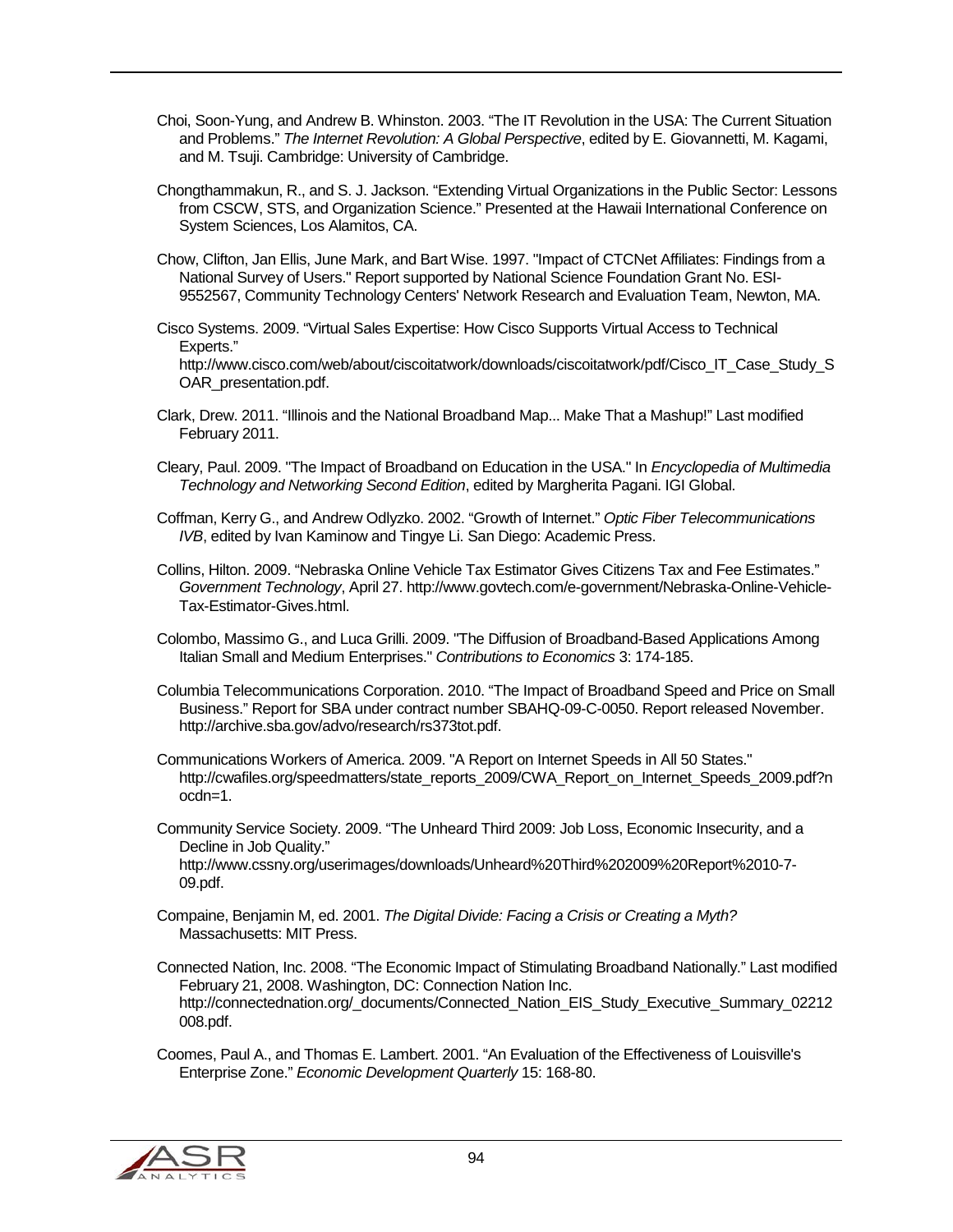Cooper, Mark. 2004. "Expanding the Digital Divide & Falling Behind on Broadband: Why a Telecommunications Policy of Neglect is not Benign." Consumer's Union. http://www.consumerfed.org/elements/www.consumerfed.org/file/digitaldivide.pdf.

Corbishey, Jeffrey, Sherryl Hauser, and Catherine A. Little. 2009. "Constructing Complexity for Differentiated Learning." *Mathematics Teaching in the Middle School* 15, no. 1: 34-42. http://www.eric.ed.gov/ERICWebPortal/search/detailmini.jsp?\_nfpb=true&\_&ERICExtSearch\_Search\_ Value\_0=EJ851904&ERICExtSearch\_SearchType\_0=no&accno=EJ851904.

Cornebise, Janet, June Mark, and Ellen Wahl. 1997. "Community Technology Centers: Impact on Individual Participants and Their Communities." Newton, MA: Education Development Center, Inc.

Correa, Daniel K. 2007. "Assessing Broadband in America: OECD and ITIF Broadband Rankings." *Information Technology and Innovation Foundation*. www.itif.org/files/BroadbandRankings.pdf.

Council of Economic Advisors. 2009. "Preparing the Workers of Today for the Jobs of Tomorrow." White House Report, Executive Office of the President. Last modified July. http://www.whitehouse.gov/assets/documents/Jobs\_of\_the\_Future.pdf.

Council of Economic Advisors. 2009. "Preparing the Workers of Today for the Jobs of Tomorrow." Executive Office of the President. Last modified July 13, 2009. http://www.whitehouse.gov/assets/documents/Jobs\_of\_the\_Future.pdf.

Council on Graduate Medical Education. 1998. *Tenth Report: Physician Distribution and Health Care Challenges in Rural and Inner-City Areas.* Washington, DC: Government Printing Office.

Crandall, Robert, and Kenneth Flamm. 1989. *Changing the Rules: Technological Change, International Competition, and Regulation in Communications*. Brookings Institution Press.

Crandall, Robert W. 2003. "Broadband Communications". Preliminary draft, The Brookings Institution, May. http://www.brookings.edu/views/papers/crandall/200305.pdf.

Crandall, Robert W., and Charles L. Jackson. 2003. "The \$500 Billion Opportunity: The Potential Economic Benefit of Widespread Diffusion of Broadband Internet Access." In *Down to the Wire: Studies in the Diffusion and Regulation of Telecommunications Technologies*, edited by Allan L. Shampine. Haupaugge, NY: Nova Science Press.

Crandall, Robert, William Lehr and Robert Litan. 2007. "The Effects of Broadband Deployment on Output and Employment: A Cross-sectional Analysis of U.S. Data." *The Brookings Institution: Issues in Economic Policy*, no. 6 (July). http://www.brookings.edu/views/papers/crandall/200706litan.pdf.

Crandall, Robert, Charles L. Jackson, and Hal J. Singer. 2003. "The Effect of Ubiquitous Broadband Adoption on Investment, Jobs, and the U.S. Economy." Report for the New Millennium Research Council, Criterion Economics, LLC. http://newmillenniumresearch.org//archive/bbstudyreport\_091703.pdf.

Crawford, Susan P. 2007. "Internet Think." *Journal on Telecommunications and High Technology Law* 5, no. 2. http://www.jthtl.org/content/articles/V5I2/JTHTLv5i2\_Crawford.PDF.

Crawford, Susan P. 2006. "Network Rules." Working paper, Cardozo Legal Studies Research Paper No. 159. http://ssrn.com/abstract=885583.

Crawford, Susan P. 2005. "Shortness of Vision: Regulatory Ambition in the Digital Age*."* Cardozo Legal Studies Research Paper, No. 102. *Fordham Law Review*. http://scrawford.net/display/Shortness\_of\_Vision.pdf.

Crawford, Susan P. 2006. "The Ambulance, the Squad Car, and the Internet." *Berkeley Technology Law Journal* 21, no. 2: 874-944. http://www.btlj.org/data/articles/21\_02\_04.pdf.

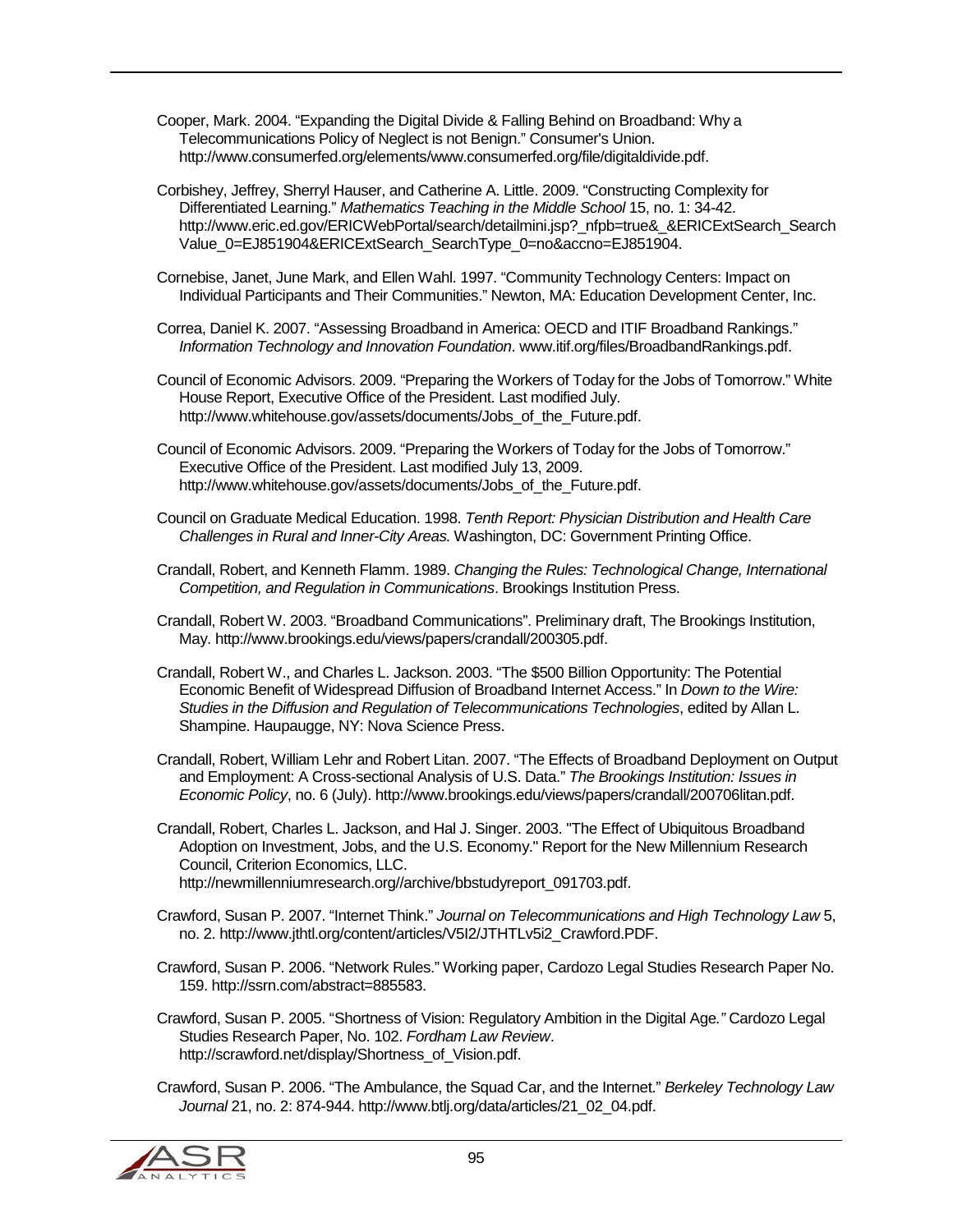- Crawford, Susan P. 2008. "The Radio and the Internet." Cardozo Legal Studies Research Paper, No. 197, *Berkeley Technology Law Journal*.
- Crawford, Susan P. 2009. "Transporting Communications." *Boston University Law Review* 89: 871. http://ssrn.com/abstract=1254983.
- Crawford, Susan P. 2007. "The Internet and the Project of Communications Law." Working paper, Cardozo Law School. http://www.scrawford.net/courses/Crawford,%20The%20Internet%20and%20the%20Project%20of% 20Communications%20Law.pdf.
- Cregan, Patrick, J Li, LS Wilson, RY Qiao, T Percival, A Krumm-Heller, and S. Stapleton. 2006. "Development of a Broadband TeleHealth System for Critical Care: Process and Lessons Learned." *Telemedicine and e-Health* 12, no. 5: 552-560.
- Dalbey, Dennis, and Paul Rappoport. 2010. "Broadband in Pennsylvania: An Essential Service?" *Speakers Journal* 9, no. 9. http://www.house.state.pa.us/SpkrJournal/documents/9/v9\_a9.pdf.
- Daly, Mary, Mark Doms, and Jeremy Gerst. 2009. "Regional Growth and Resilience: Evidence from Urban Growth Centers." *Federal Reserve Bank of San Francisco Economic Review*. http://www.frbsf.org/publications/economics/review/2009/er1-12.pdf.
- Darby, Larry F. 2008. "Broadband Tax Relief Will Contribute Substantially to Efforts to Create Jobs." *American Consumer Institute Center for Citizen Research*. www.theamericanconsumer.org/2008/11/25/broadband-tax-relief-will-contribute-substantially-toefforts-to-create-jobs/.
- Darby, Larry F., Jospeh P. Fuhr Jr., and Stephen B. Pociask. 2010. "The Internet Ecosystem: Employment Impacts of National Broadband Policy". *The American Consumer Institute*. http://www.theamericanconsumer.org/wp-content/uploads/2010/01/aci-jobs-study-final1.pdf.
- Darkins, M.D., Patricia Ryan, R.N., M.S., Rita Kobb, M.N., A.P.R.N., Linda Foster, M.S.N., R.N., Ellen Edmonson, R.N., M.P.H., Bonnie Wakefield, Ph.D., R.N., and Anne E. Lancaster, B.Sc. 2008. "Care Coordination/Home Telehealth: The Systematic Implementation of Health Informatics, Home Telehealth, and Disease Management to Support the Care of Veteran Patients with Chronic Conditions." *Telemedicine and e-Health,* December.
- Card, David, and Alan B. Krueger. 1994. "Minimum Wages and Employment: A Case Study of the Fast-Food Industry in New Jersey and Pennsylvania." *American Economic Review*, vol. 84, no. 4: 774– 775.
- David, Paul, and Shane Greenstein. 1990. "The Economics of Compatibility of Standards: A Survey." *Economics of Innovation and New Technology* 1: 3-41. http://www.kellogg.northwestern.edu/faculty/greenstein/images/htm/Research/articles/The%20Econo mics%20of%20Compatibility%20Standards%20-%20A%20Survey.pdf.
- Davidson, Charles M., and Michael J Santorelli. 2008. "The Impact of Broadband on Senior Citizens: A study commissioned by the U.S. Chamber of Commerce." The Advanced Communications Law & Policy Institute at New York Law School, December. http://www.nyls.edu/user\_files/1/3/4/30/83/BroadbandandSeniors.pdf.
- Davidson, Charles M., and Michael J. Santorelli. 2010. "The Impact of Broadband on Education: A study commissioned by the U.S. Chamber of Commerce." Working paper, The Advanced Communications Law & Policy Institute at New York Law School, December. http://www.uschamber.com/sites/default/files/about/US\_Chamber\_Paper\_on\_Broadband\_and\_Educ ation.pdf.

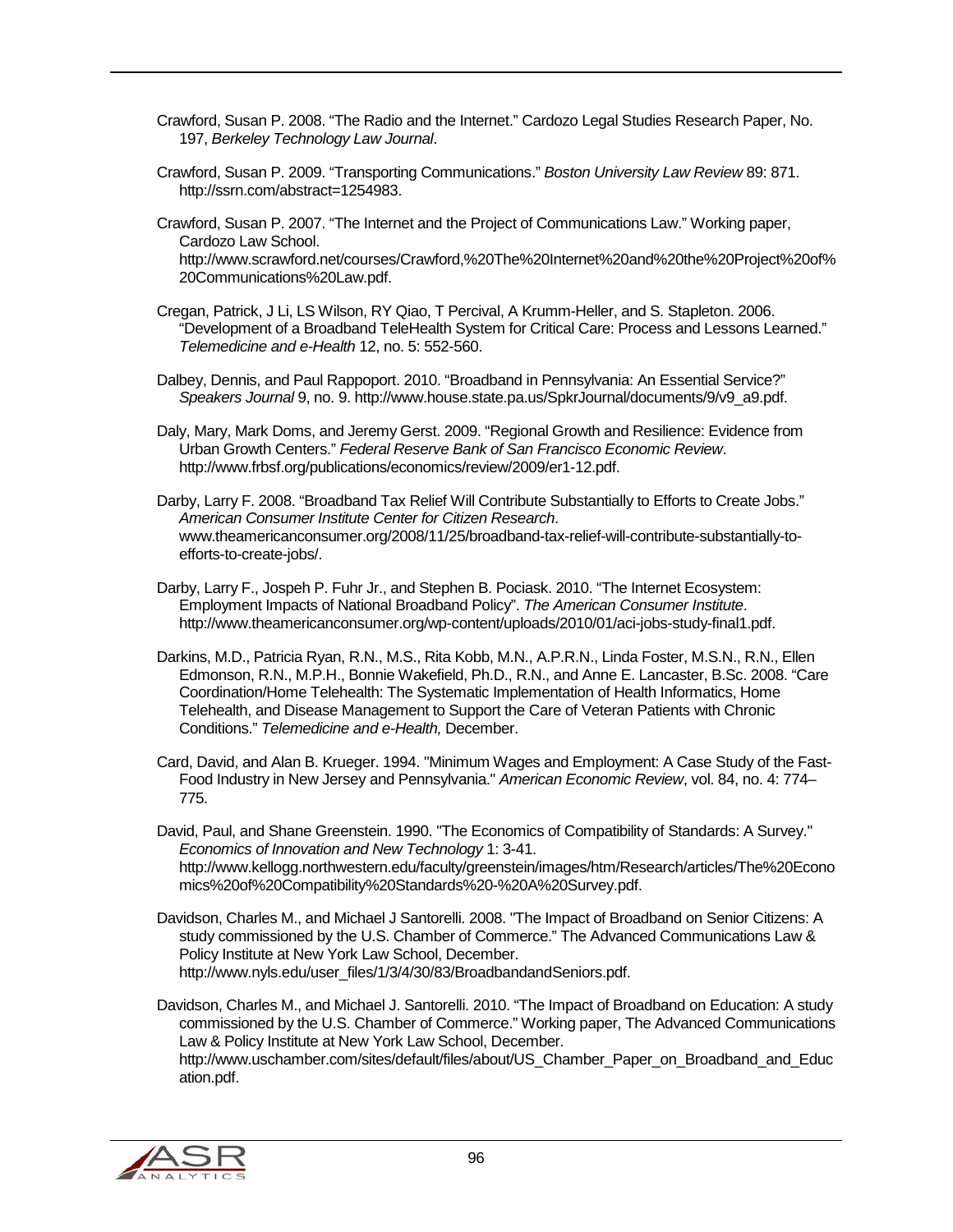- Davidson, Charles M., and Michael J. Santorelli. 2009. "The Impact of Broadband on Telemedicine: A study commissioned by the U.S. Chamber of Commerce." Working paper, The Advanced Communications Law & Policy Institute at New York Law School, April. http://www.uschamber.com/sites/default/files/about/0904Broadband\_and\_Telemedicine.pdf.
- Davis, Denise M. 2009. "The Condition of Libraries: Trends 1999-2009." Report prepared for ALA Senior Management and Unit Managers. Report prepared for ALA Senior Management and Unit Manager, American Library Association, Office for Research & Statistics, December. http://www.ala.org/ala/research/initiatives/Condition\_of\_Libraries\_1999.20.pdf.
- Davis, Denise M., John Carlo Bertot, and Charles R. McClure. 2008. "Findings from the State Library Agency Chief Officers' Qualitative Questionnaire." Chicago, IL: American Library Association. http://www.ala.org/ala/research/initiatives/plftas/previousstudies/0708/contentsacknowledgements.pdf .
- DeBakey, Michael E. 2006. "Hurricanes Katrina and Rita: Role of Individuals and Collaborative Networks in Monitoring/Coordinating Societal and Professional Resources for Major Disasters." *Critical Care* 10, no. 1: 205.
- Del Aguila-Obra, Ana R., and Antonio Padilla-Melendez. 2006. "Organizational Factors Affecting Internet Technology Adoption." *Internet Research* 16, no. 1: 94-110.
- Department of Culture, Media, and Sport and Department of Business Innovation & Skills. 2009. "Digital Britain: Final Report." Report presented to Parliament, Department of Culture, Media, and Sport. http://www.culture.gov.uk/images/publications/digitalbritain-finalreport-jun09.pdf.
- Department Of Housing And Urban Development. 2005. "Empowerment Zones: Performance Standards for Utilization of Grant Funds." Proposed rule, *Federal Register* 70, no. 109 (June).
- Department of Veteran Affairs. 2009. "VA Data Show Home Health Technology Improves Access to Care." Last modified January 5, 2009. http://www.va.gov/opa/pressrel/pressrelease.cfm?id=1637.
- Deubel, Patricia. 2008. "K-12 Online Teaching Endorsements: Are They Needed?" *T.H.E. Journal*, January 10. http://thejournal.com/Articles/2008/01/10/K12-Online-Teaching-Endorsements-Are-They-Needed.aspx.
- Digital Impact Group and Econsult Corporation. 2010. "The Economic Impact of Digital Exclusion." Article published March 5. http://www.econsult.com/articles/030810\_costofexclusion.pdf
- DiMaggio, Paul, Eszter Hargittai, Coral Celeste and Steven Shafer. 2004. "Digital Inequality: From Unequal Access to Differentiated Use." *Social Inequality*, edited by Kathryn Neckerman. New York: Russell Sage Foundation: 355-400. http://www.webuse.org/pdf/DiMaggioEtAl-DigitalInequality2004.pdf.
- DiMaggio, Paul, Eszter Hargittai, Coral Celeste, and Steven Shafer. 2001. "From the 'Digital Divide' to `Digital Inequality': Studying Internet Use As Penetration Increases." Working paper, Princeton University.
- DiMaggio, Paul, Eszter Hargittai, Coral Celeste, and Steven Shafer. 2001. "From Unequal Access to Differentiated Use: A Literature Review and Agenda for Research on Digital Inequality." Report prepared for the Russell Sage Foundation, Sociology Department of Princeton University. http://www.eszter.com/research/pubs/dimaggio-etal-digitalinequality.pdf.
- DiMaggio, Paul, Eszter Hargittai, W.Russell Neuman, and John P. Robinson. 2001. "The Social Implications of the Internet." *Annual Review of Sociology* 27: 307-336. http://www.webuse.org/pdf/DiMaggioEtAl-SocialImplications2001.pdf.

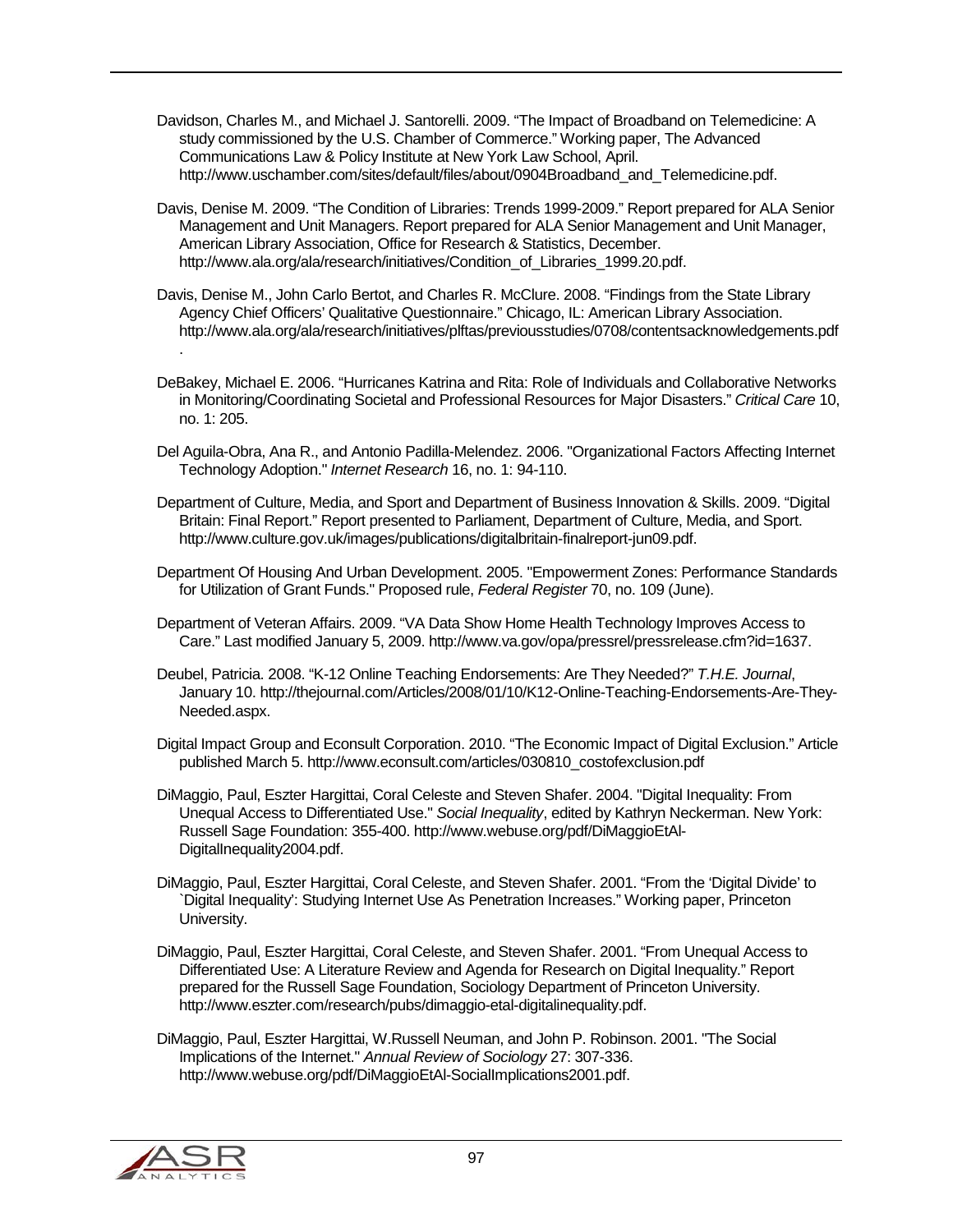- Dinc, Mustafa, and Serdar Yilmaz. 2002. "Telecommunications and Regional Development: Evidence From the U.S. States." *Economic Development Quarterly* 16: 211-228.
- Dobransky, Kate, and Eszter Hargittai. 2006. "The Disability Divide in Internet Access and Use." *Information, Communication and Society* 9, no. 2: 313-334. http://www.webuse.org/pdf/DobranskyHargittai-DisabilityDivide2006.pdf.
- Doms, Mark, and Chris Forman. 2005. "Prices for Local Area Network Equipment." FRBSF Working Paper 2003-13, Information Economics and Policy 17, no. 3: 365-388. http://www.frbsf.org/publications/economics/papers/2003/wp03-13bk.pdf.
- Doms, Mark, and Ethan Lewis. 1998. "Labor Supply and Personal Computer Adoption." Working Papers 06-10, Federal Reserve Bank of Philadelphia. http://ideas.repec.org/p/fip/fedfwp/2006-18.html.
- Doms, Mark, and Timothy Dunne. 1998. "Capital Adjustment Patterns in Manufacturing Plants." *Review of Economic Dynamics* 1, no. 2: 409-429.
- Doms, Mark, and Timothy Dunne. 1995. "Energy Intensity, Electricity Consumption, and Advanced Manufacturing Technology Usage." *Technological Forecasting and Social Change* 49: 297-310. http://www.ces.census.gov/index.php/ces/cespapers?down\_key=100218.
- Doms, Mark, Robert McGuckin, and Mary Streitwieser. 1998. "The Effect of Technology Use on Productivity Growth." *Economics of Innovation and New Technology* 7: 1-26. http://www.ces.census.gov/index.php/ces/cespapers?down\_key=100250.
- Doms, Mark, Timothy Dunne, and Kenneth Troske. 1997. "Workers, Wages, and Technology." *Quarterly Journal of Economics* 112, no. 1: 253-290.
- Doms, Mark, Timothy Dunne, and Mark J. Roberts. 1995. "The Role of Technology Use in the Survival and Growth of Manufacturing Plants in Innovation, Evolution of Industry and Economic Growth: The International Library of Critical Writings in Economics." *International Journal of Industrial Organization 13*, no. 4: 523-542.
- Doms, Mark, Wendy Dunn, Stephen Oliner, and Daniel Sichel. 2004. "How Fast Do Personal Computers Depreciate?" *Concepts and New Estimates In NBER: Tax Policy and the Economy* 18: 37-79. http://www.nber.org/chapters/c10869.pdf.
- Doms, Mark, Ron Jarmin, and Shawn Klimek. 2004. "Information Technology Investment and Firm Performance in U.S. Retail Trade." *Economics of Innovation and New Technology* 13: 595-614.
- Doms, Mark. 2003. "Communications Equipment: What Has Happened to Prices?" FRBSF Working Paper 2003-15, Federal Reserve Bank of San Francisco. http://www.frbsf.org/publications/economics/papers/2003/wp03-15bk.pdf.
- Doms, Mark. 1996. "Estimating Capital Efficiency Schedules within Production Functions." *Economic Inquiry* 34: 78-92. http://www.ces.census.gov/index.php/ces/cespapers?down\_key=100181
- Doms, Mark. 2005. "IT Investment: Will the Glory Days Ever Return?" *The Federal Reserve Bank of San Francisco Economic Letter*. http://www.frbsf.org/publications/economics/letter/2005/el2005-13.pdf.
- Doms, Mark. 2004. "The Boom and the Bust in Information Technology Investment." *The Federal Reserve Bank of San Francisco Economic Review*. http://www.frbsf.org/publications/economics/review/2004/er19-34bk.pdf.
- Doms, Mark. 2005. "The Diffusion of Personal Computers across the U.S." *The Federal Reserve Bank of San Francisco Economic Letter*. http://www.frbsf.org/publications/economics/letter/2005/el2005- 37.pdf

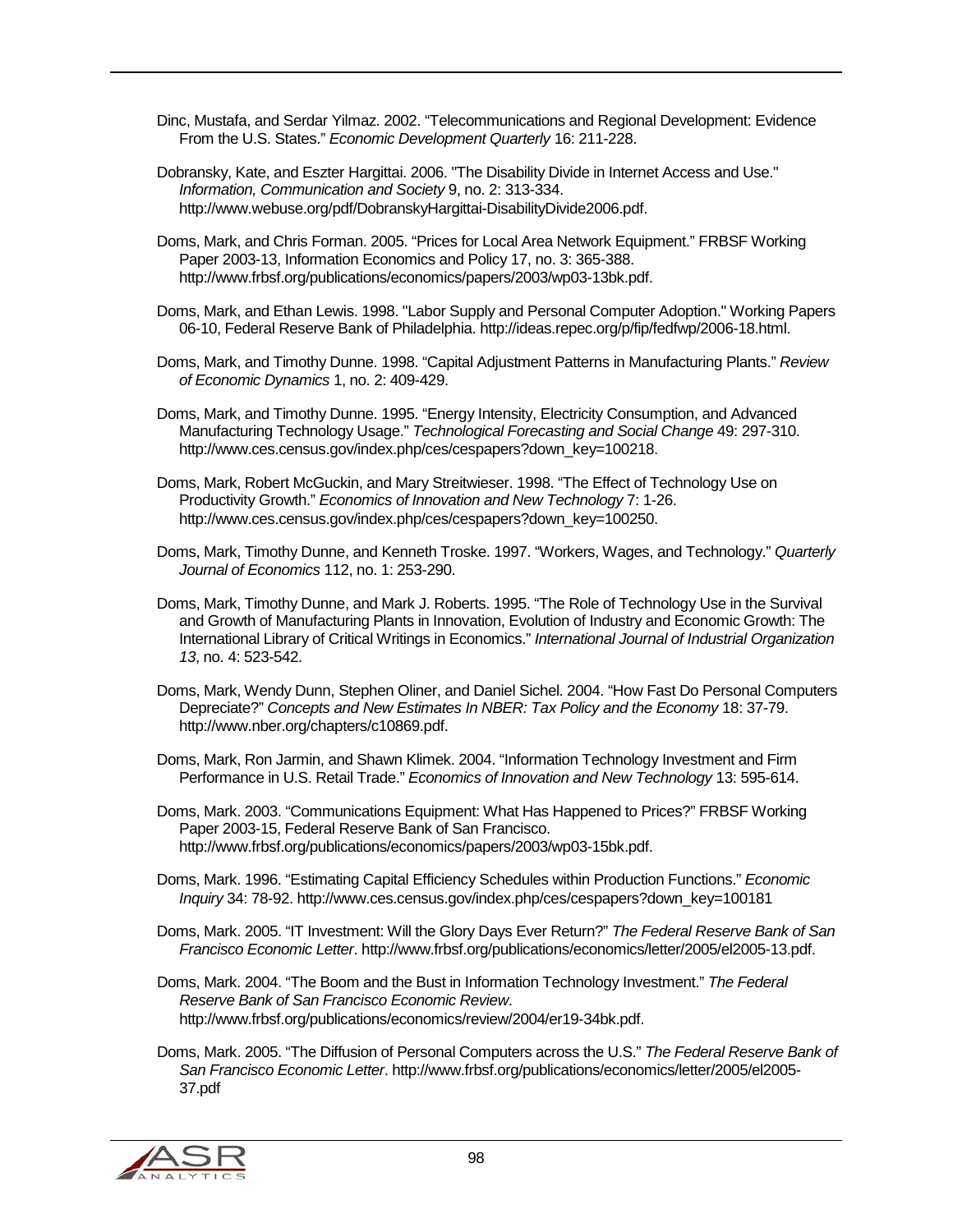Doug McKessock, Clare Chua, and Mary Foster. 2005. "Dynamic Online Homework System: An Enabler of Learning." Paper presented at the Ascilite Conference, December. http://www.ascilite.org.au/conferences/brisbane05/blogs/proceedings/47\_McKessock.pdf;

Downes, Tom, and Shane Greenstein. 2002. "Universal Access and Local Commercial Internet Markets." *Research Policy 31*: 1035-1052. http://www.kellogg.northwestern.edu/faculty/greenstein/images/htm/Research/articles/Universal%20A ccess%20and%20Local%20Commercial%20Internet%20Markets.pdf.

Downes, Tom, and Shane Greenstein. 2007. "Understanding Why Universal Service Obligations May Be Unnecessary: The Private Development of Local Internet Access Markets." *Journal of Urban Economics* 62: 2-26.

http://www.kellogg.northwestern.edu/faculty/greenstein/images/htm/Research/articles/Accessentry.pd f

- Downes, Tom, and Shane Greenstein. 1999. "Do Commercial ISPs Provide Universal Access?" *Competition, Regulation and Convergence: Current Trends in Telecommunications Policy Research*, edited by Sharon Gillett and Ingo Vogelsang. New Jersey: Lawrence Erlbaum Associates, 195-212. http://www.kellogg.northwestern.edu/faculty/greenstein/images/htm/Research/chapters/Do%20Com mercial%20ISPs%20Provide%20Universal%20Access.pdf
- Duffy-Deno, K.T. 2003. "Business Demand For Broadband Access Capacity." *Journal of Regulatory Economics* 24, no. 3: 359-372.

Dutz, Mark, Jonathan Orszag, and Robert Willig. 2009. "The Substantial Consumer Benefits Of Broadband Connectivity For U.S. Households." Report commissioned by the Internet Innovation Alliance, July.

- Duvall, Jerry, and George Ford. 2000. "Changing Industry Structure: The Economics of Entry and Price Competition." *Telecommunications and Space Journal* 7. http://www.phoenixcenter.org/pcpp/PCPP10Final.pdf.
- Eastin, Matthew S., and Robert LaRose. 2000. "Internet Self-Efficacy and the Psychology of the Digital Divide." *Journal of Computer-Mediated Communication* 6, no. 1. http://jcmc.indiana.edu/vol6/issue1/eastin.html#abstract.
- Economics & Statistics Administration and the National Telecommunications and Information Administration. "Exploring the Digital Nation: Home Broadband Internet Adoption in the United States." U.S. Department of Commerce. http://www.ntia.doc.gov/report/2010/exploring-digital-nationhome-broadband-internet-adoption-united-states.
- Economic Development Administration. "Comprehensive Economic Development Strategies: Summary of Requirements." Economic Development Administration, U.S. Department of Commerce. http://www.eda.gov/PDF/CEDSFlyer081706.pdf.
- Edwards, Paul N., Steven J. Jackson, Geoffrey C. Bowker, and Cory P. Knobel. 2006. "Understanding Infrastructure: Dynamics, Tensions, and Design." Report of the workshop, History and Theory of Infrastructure: Lessons for New Scientific Cyberinfrastructures, Ann Arbor, MI, September 28 - October 1.

http://deepblue.lib.umich.edu/bitstream/2027.42/49353/3/UnderstandingInfrastructure2007.pdf.

Eisner Gillett, Sharon, and William Lehr. 1999. "Availability of Broadband Internet Access: Empirical Evidence." Paper prepared for the Twenty-Seventh Annual Telecommunications Policy Research Conference, Alexandria, Virginia, September 25-27. http://dspace.mit.edu/bitstream/handle/1721.1/1480/LehrGillettTPRC99\_0523.pdf?sequence=1

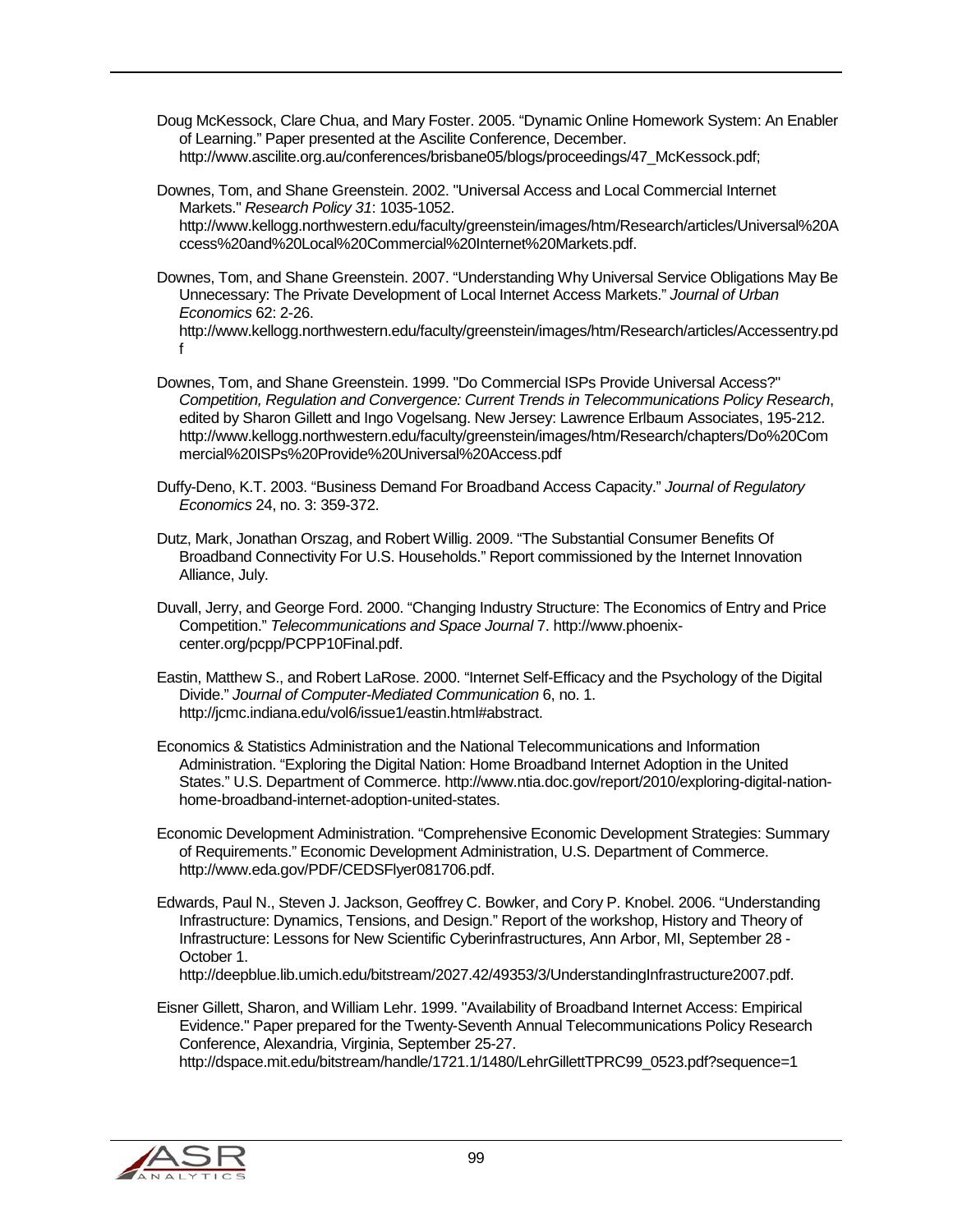Ekelund, Robert Jr., and George Frank. 2003. "Innovation, Investment, and Unbundling: An Empirical Update." *Yale Journal on Regulation* 20. http://www.aestudies.com/library/efupdate.pdf.

- Ellin, Abby. 2009. "Entrepreneurs Leverage New Orleans's Charm to Lure Small Businesses." *New York Times*, July 29,.
	- http://www.nytimes.com/2009/07/30/business/smallbusiness/30sbiz.html?pagewanted=all.
- E. J. Ourso College of Business, Louisiana State University. "Louisiana Business and Technology Center Mobile Classroom: About Us." Accessed November 15, 2010. http://www.bus.lsu.edu/centers/lbtc/mobileclassroom.asp
- Fairlie, Robert, and Rebecca London. 2010. "The Effects of Home Computers on Educational Outcomes: Evidence from a Field Experiment with Community College Students." Working Paper, University of California, Santa Cruz.
- Fairlie, Robert W., Rebecca A. London, Rachel Rosner, and Manuel Pasto. 2006. "Crossing the Divide: Immigrant Youth and Digital Disparity in California." Santa Cruz, CA: University of California at Santa Cruz & Center for Justice, Tolerance, and Community. http://www2.ucsc.edu/cjtc/docs/digital.pdf.
- Fairlie, Robert. 2007. "Explaining Differences in Access to Home Computers and the Internet: A Comparison of Latino Groups to Other Ethnic and Racial Groups." *Electronic Commerce Research* 7: 265-291. http://people.ucsc.edu/~rfairlie/papers/published/ecr%202007%20- %20latino%20technology.pdf
- Fairlie, Robert. 2004. "Race and the Digital Divide." *Contributions to Economic Analysis and Policy 3*, no. 1. http://people.ucsc.edu/~rfairlie/papers/published/bejournals%202004%20-%20digitaldividefinal.pdf.
- Fairlie, Robert. 2005. "The Effects of Home Computers on School Enrollment." *Economics of Education Review* 24, no. 5: 533–547. http://www2.ucsc.edu/cjtc/docs/r\_schoolcomp6.pdf.
- Fairlie, Robert. 2006. "The Personal Computer and Entrepreneurship." *Management Science* 52, no. 2: 187-203.
- Federal Emergency Management Agency. 2007. "Technical Report #166: I-35 Bridge Collapse and Responses." *Technical Report Series*, U.S. Fire Administration. http://www.usfa.dhs.gov/downloads/pdf/publications/tr\_166.pdf.
- Fellowes, Matt. 2006. "The High Cost of Being Poor: Reducing the Costs of Living for Working Families." *Brookings Institution*.
- Ferguson Ph.D., A. Stewart, John Kokesh M.D., Chris Patricoski M.D., Phil Hofstetter, and Nathan Hogge. 2008-2009. "Impact of Store-And-Forward Telehealth in Alaska: A Seven Year Retrospective." Anchorage, AK: Alaska Native Tribal Health Consortium. http://www.hss.state.ak.us/healthcommission/meetings/200908/pdf/AFHCAN\_impact.pdf.
- Ferguson, Charles H. 2004. "The Broadband Problem: Anatomy of a Market Failure and a Policy Dilemma." *Brookings Institute Press*.

http://www.floridataxwatch.org/resources/pdf/110507FinalReportFLVS.pdf.

Firth, Lucy and David Mellor. "Broadband: Benefits and Problems." Telecommunications Policy 29, no. 2- 3 (March-April 2005): 223-236.

Flamm, Kenneth and Anindya Chaudhuri. "The Determinants of Broadband Access." Paper presented at the Telecommunications Policy Research Conference, Washington, DC, September 24, 2005. http://web.si.umich.edu/tprc/papers/2005/485/Broadband.pdf.

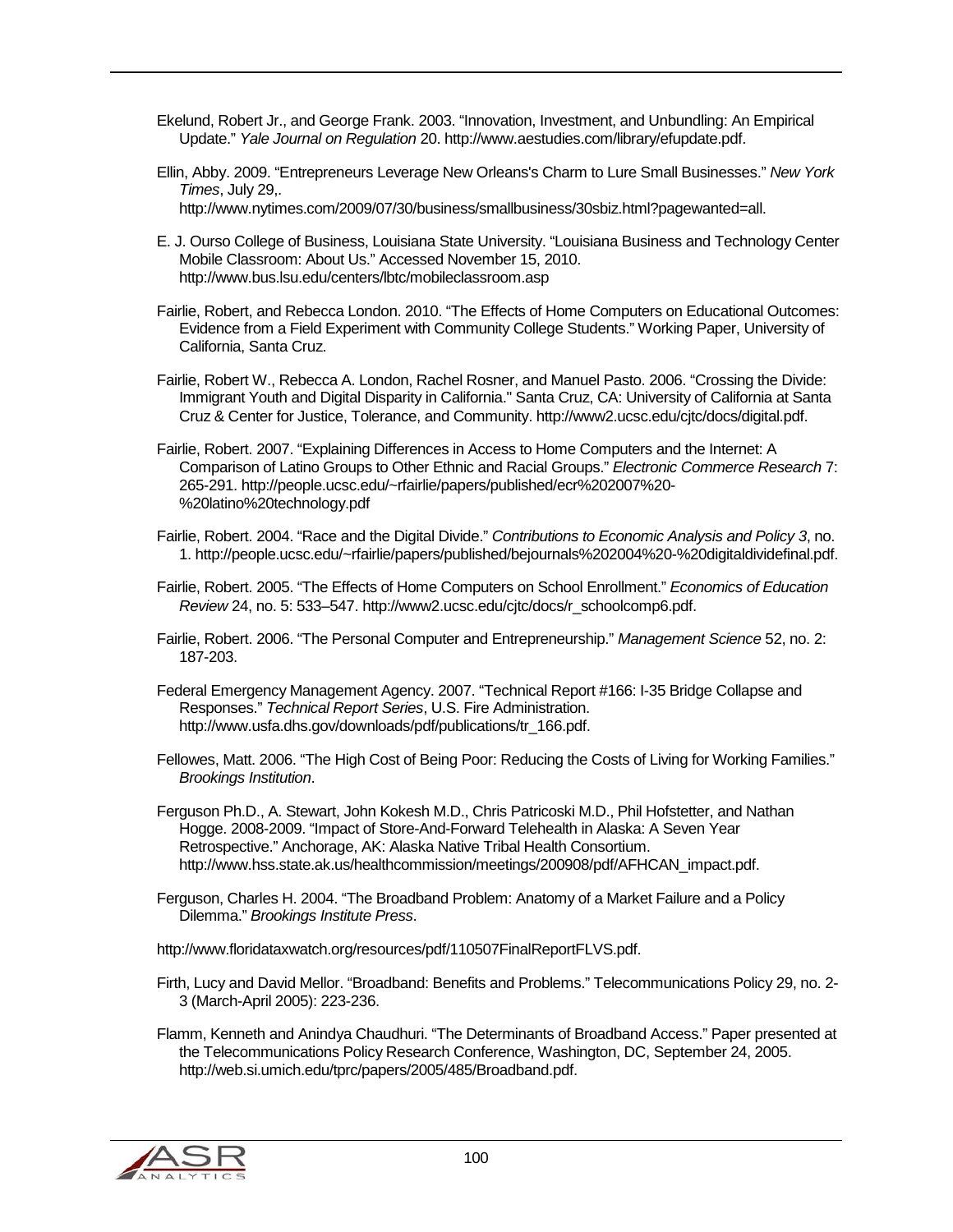- Flamm, Kenneth. Targeting the Computer: Government Support and International Competition. Washington, DC: Brookings Institution Press, 1987.
- Flamm, Kenneth. Creating the Computer: Government, Industry, and High Technology. Washington, DC: Brookings Institution Press, 1988.
- Florida TaxWatch Center for Educational Performance and Accountability. 2007. "Final Report: A Comprehensive Assessment of Florida Virtual School."
- Ford, George S. 2007. "Does Municipal Supply of Communications Crowd-Out Private Communications Investment? An Empirical Study." *Energy Economics* 29, no. 3 (May): 467-478.
- Ford, George S. 2009. "Normalizing Broadband Connections." *Phoenix Center Perspectives*, May 12.
- Ford, George S., and John D. Jackson. 2004. "Competition and Investment in Telecommunications." *Atlantic Economic Journal* 32, no. 1: 71.
- Ford, George S., and John D. Jackson. 2004. "Demand Elasticities for International Message Telephone Service." *Applied Economics* 36, no. 14: 1523-1527.
- Ford, George S., and John D. Jackson. 1998. "On the Interpretation of Policy Effects from the Estimates of Simultaneous Systems of Equations." *Applied Economics* 30: 995.
- Ford, G.S. and T.M. Koutsky. 2005. "Broadband and Economic Development: a Municipal Case Study from Florida." *Applied Economic Studies* 1. http://www.designnine.com/library/docs/other\_papers/BroadbandFactFiction.pdf.
- Ford, George, Thomas Koutsky, and Lawrence J. Spiwak. 2007. "The Broadband Performance Index: A Policy-Relevant Method of Assessing Broadband Adoption Among Countries." *Phoenix Center Policy Paper* No. 29 (June).
- Ford, George, Thomas Koutsky, and Lawrence Spiwak. 2006. "The Economics of Build-out Rules in Cable Television." *Hastings Communications and Entertainment Law Journal* 28: 207.
- Ford, George, Thomas Koutsky, and Lawrence Spiwak. 2005. "The Impact of Video Service Regulation on the Construction of Broadband Networks to Low-Income Households." *Phoenix Center Policy Paper*, September 23.
- Forgrave, Reid. 2008. "Living on the Edge: Disabled Become Able to Work." *DesMoines Register*, March 20. http://www.desmoinesregister.com/apps/pbcs.dll/article?AID=/20080320/NEWS/803200376/- 1/SPORTS09.
- Forman, Chris, Avi Goldfarb, and Shane Greenstein. 2003. "Which Industries use the Internet?" *Organizing the New Industrial Economy*, edited by Michael Baye. New York: Elsevier: 47-72. http://www.kellogg.northwestern.edu/faculty/greenstein/images/htm/Research/chapters/Which%20Ind ustries%20use%20the%20Internet%20-%20Baye%20Volume.pdf.
- Forman, Chris, Avi Goldfarb, and Shane Greenstein. 2005. "Geographic Location and the Diffusion of Internet Technology." *Electronic Commerce Research and Applications* 4, no. 1: 1-13.
- Forman, Chris, Avi Goldfarb, and Shane Greenstein. 2005. "How did Location Affect Adoption of the Commercial Internet? Global Village vs. Urban Leadership." *Journal of Urban Economics* 58, no. 3: 389-420.
- Forman, Chris, Avi Goldfarb, and Shane Greenstein. 2005. "How Do Industry Features Influence the Role of Location on Internet Adoption?" *Journal of the Association for Information Systems* 6, no. 12: 383-408

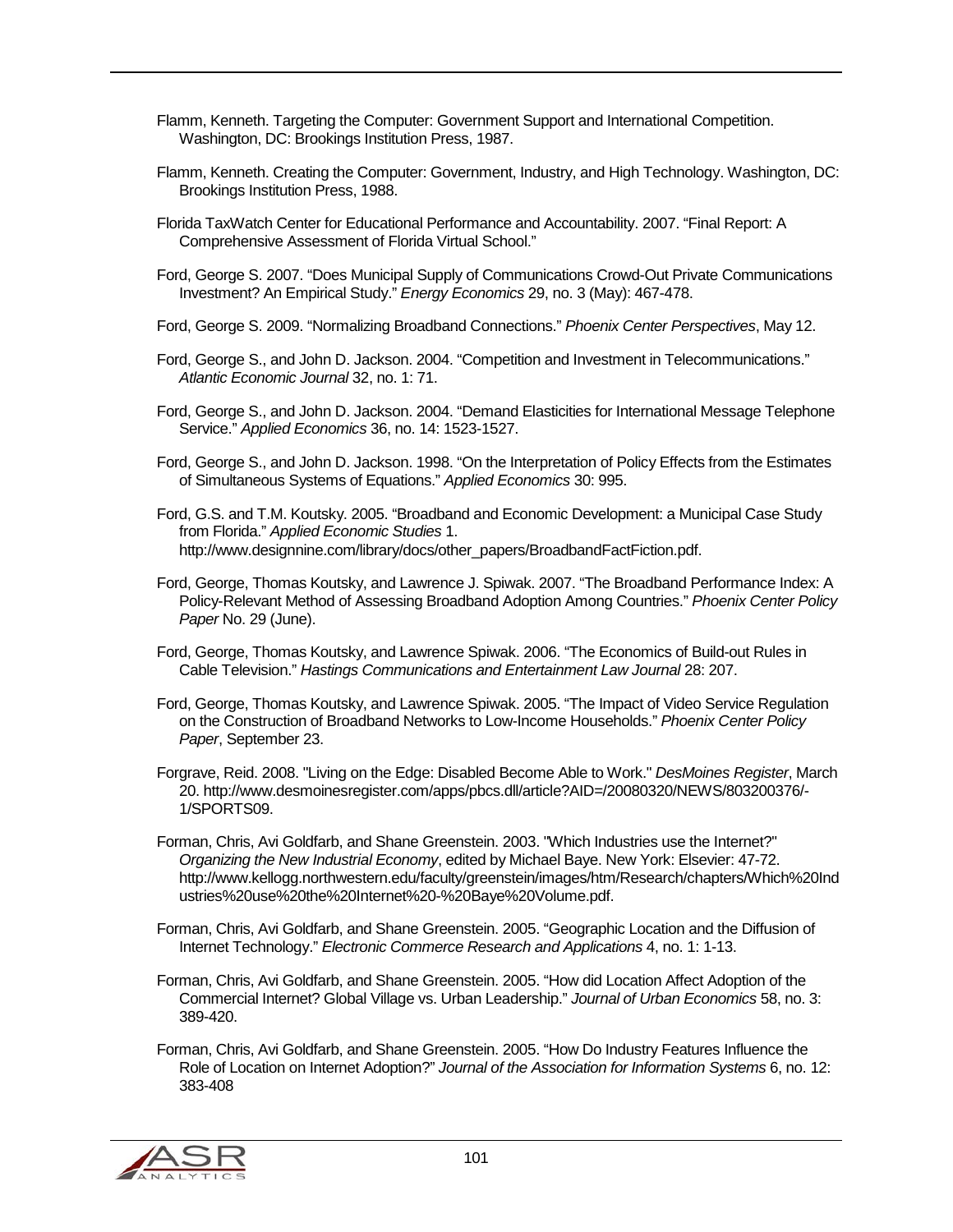Forman, Chris, Avi Goldfarb, and Shane Greenstein. 2008. "Understanding the Inputs into Innovation: Do Cities Substitute for Internal Firm Resources?" *Journal of Economics & Management Strategy* 17, no. 2: 295-316.

Forman, Chris, Avi Goldfarb, and Shane Greenstein. 2005. "Geographic Location and the Diffusion of Internet Technology." *Electronic Commerce and Research Applications* 4: 1-13. http://www.kellogg.northwestern.edu/faculty/greenstein/images/htm/Research/articles/ecra.pdf.

Forman, Chris, Avi Goldfarb, and Shane Greenstein. 2005. "Industry Features Influence the Role of Location on Internet Adoption?" *Journal of the Association for Information Systems* 6: 383-408. http://citeseerx.ist.psu.edu/viewdoc/download?doi=10.1.1.84.3727&rep=rep1&type=pdf.

Forman, Chris, Avi Goldfarb, and Shane Greenstein. 2003. "The Geographic Dispersion of Commercial Internet Use." *Rethinking Rights and Regulations: Institutional Responses to New Communications Technologies*, edited by Lorrie Cranor and Steven Wildman. Boston: MIT Press: 113-146. http://www.kellogg.northwestern.edu/faculty/greenstein/images/htm/Research/chapters/The%20Geog raphic%20Dispersion%20of%20Commercial%20Internet%20Use.pdf.

Forman, Chris, Avi Goldfarb, and Shane M. Greenstein. 2009. "The Internet and Local Wages: Convergence or Divergence?" NBER Working Paper No. w14750, NBER Working Paper Series.

Fornefeld, Martin, Gilles Delaunay, and Dieter Elixmann. 2008. "The Impact of Broadband on Growth and Productivity." A study on behalf of the European Commission, MICUS Management Consulting GmbH, Düsseldorf, Germany.

Fornefeld, Martin, Gilles Delaunay, and Dieter Elixmann. 2008. "The Impact of Broadband on Growth and Productivity. A Study on Behalf of the European Commission." DG Information Society and Media. MICUS.

Forrester Research, Inc. 2003. "The Wide Range of Abilities and Its Impact on Computer Technology." Research study commissioned by Microsoft Corporation.

Fox, Susannah. 2010. "FCC: Broadband Adoption and Use in America." *Pew Research Center*. http://www.pewinternet.org/Commentary/2010/February/FCC-Broadband-Adoption-and-Use-in-America.aspx.

Fox, Susannah. 2009. "The Social Life of Health Information: Americans' Pursuit of Health Takes Place within a Widening Network of both Online and Offline Sources." *Pew Research Center: Pew Internet & American Life Project*. http://www.pewinternet.org/Reports/2009/8-The-Social-Life-of-Health-Information.aspx.

Federal Bureau of Investigation. "National Incident-Based Reporting System, 1991 – 2008." Uniform Crime Reporting Program.

http://www.icpsr.umich.edu/icpsrweb/ICPSR/series/00128/studies?archive=ICPSR&sortBy=7.

Federal Communications Commission. 2010. "Broadband Plan's Working Recommendations for Key National Priorities Unveiled."

Federal Communications Commission. 2010. "National Broadband Plan: Connecting America." Accessed January 27, 2012. http://www.broadband.gov/plan/10-healthcare/.

Freedman, Gordon. 2009. "From an Education Pipeline to Cycles of Learning: Is the Tipping Point for Education in Sight?" Summary from the Pipeline Matters Council: Improving K20 Student Progression, Blackboard Institute, July 13. http://www.inacol.org/research/docs/Blackboard%20K20%20CouncilSummaryReport.pdf

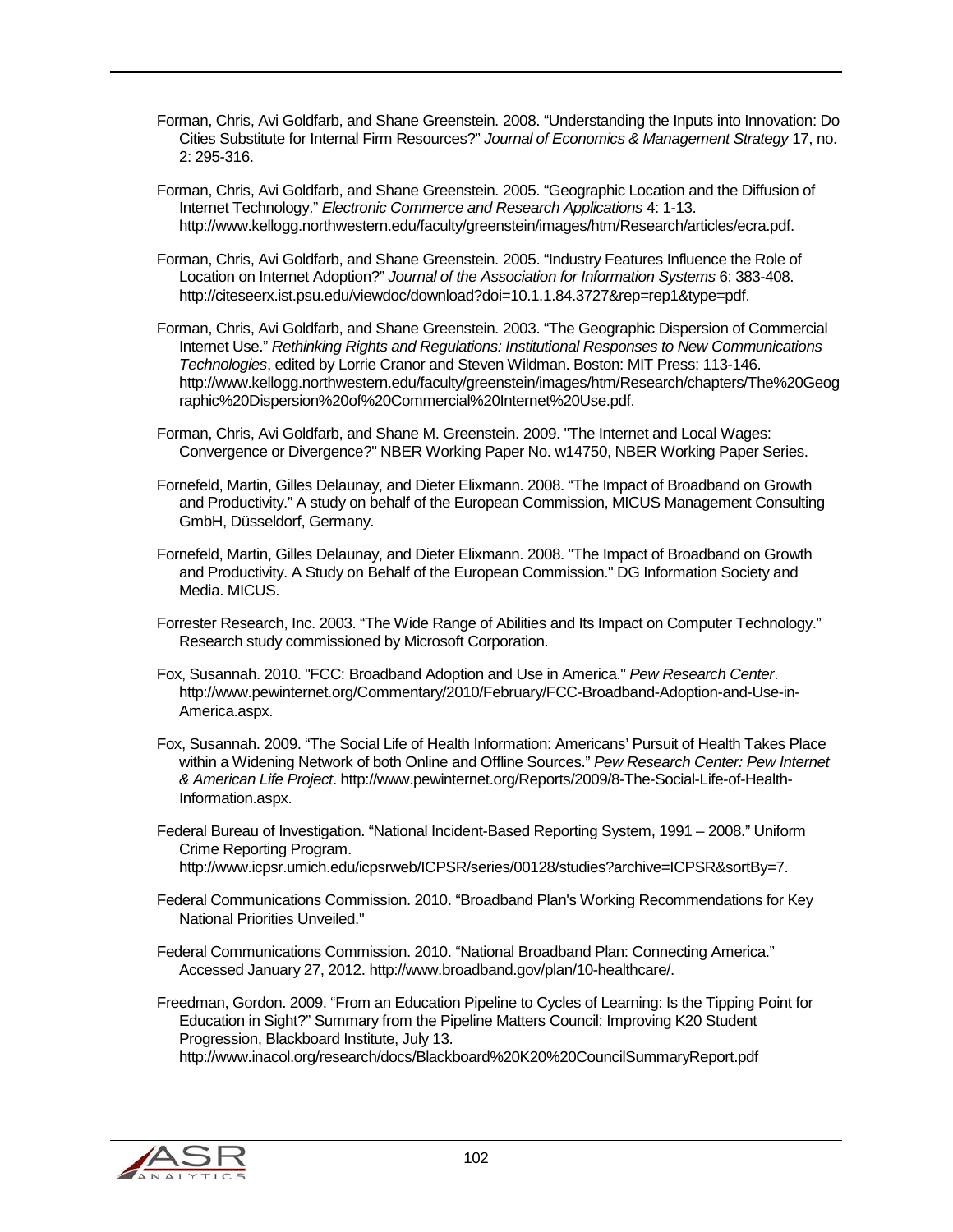Freese, J., S. Rivas, and Eszter Hargittai. 2006. "Cognitive Ability and Internet Use Among Older Adults." *Poetics* 34, no. 4 (August-October): 236-249. http://www.webuse.org/pdf/FreeseRivasHargittai-CognitiveAbility2006.pdf.

Frieden, Rob. 2005. "Lessons from Broadband Development in Canada, Japan, Korea and the United States." *Telecommunications Policy* 29: 595–613. http://front.sjtu.edu.cn/datacomm/reader/Lessons%20from%20broadband%20development.pdf.

Fryer GE, LA Green, SM Dovey, and RI Phillips Jr. 2001. "The United States Relies on Family Physicians Unlike any other Specialty." *American Family Physician* 63:1669–1703.

Fuhr, Joseph J., and Stephen B. Pociask. 2007. "Broadband Services: Economic and Environmental Benefits." *American Consumer Institute*. http://www.nederlandbreedbandland.nl/uploaded/FILES/Final\_Green\_Benefits.pdf.

- Future Foundation. 2009. "Broadband has Positive Impact on Education Says Research." Last modified September 14, 2009. http://www.publictechnology.net/content/1743.
- Gajda, Rebbeca, and Matthew Militello. 2008. "Retaining School Principals: What We Can Learn From Practicing Administrators." *AASA Journal of Scholarship and Practice* 5: 14-20.
- Galster, George, Chris Hayes, and Jennifer Johnson. 2005. "Identifying Robust, Parsimonious Neighborhood Indicators." *Journal of Planning Education and Research* 24: 265-280.
- Gant, Diana B., and John P. Gant. 2003. "Enhancing E-service Delivery in State Government." *E-Government*, edited by Mark Abramson and Therese Morin. Maryland: Rowman and Littlefield Publishers, 53-80. http://www.alibris.com/search/books/isbn/9780742527973.
- Gant, Jon P. and Donald S. Ijams. 2004. "Digital Government and Geographic Information Systems." *Digital Government: Principles and Best Practices*, edited by Alexei Pavlichev and David Garson. Hershey: Idea Group Publishing, 238-262.
- Gillett, Sharon Eisner, and Marvin A. Sirbu. 2006. "Measuring Broadband's Economic Impact." Prepared for the U.S. Department of Commerce, Economic Development Administration National Technical Assistance, Training, Research, and Evaluation Project #99-07-13829, Washington, DC, February.
- Gillett, Sharon Eisner, and William Lehr. 1999. "Availability of Broadband Internet Access: Empirical Evidence." Twenty-Seventh Annual Telecommunications Policy Research Conference, Alexandria, Virginia, September 25-27. http://mit.dspace.org/bitstream/handle/1721.1/1480/LehrGillettTPRC99\_0523.pdf?sequence=1.
- Gillett, Sharron, William Lehr, Carlos Osorio, and Marvin Sirbu. 2006. "Measuring Broadband's Economic Impact." U.S. Department of Commerce, Economic Development Administration. http://web.si.umich.edu/tprc/papers/2005/475/TPRC2005\_Gillett%20Lehr%20Sirbu%20Osorio%20su bmitted.pdf.
- Gilroy, Angele A., and Lennard G. Kruger. 2007. "Broadband Internet Access and the Digital Divide: Federal Assistance Programs" *Broadband Internet: Access, Regulation and Policy*, edited by Ellen Cohen. New York: Nova Science Publishers, Inc.
- Glass, Victor, and Stela K. Stefanova. 2010. "An Empirical Study of Broadband Diffusion in Rural America." *Journal of Regulatory Economics* 38: 70-85.
- Global Initiative for Inclusive Information and Communication Technologies. 2007. "The Accessibility Imperative."

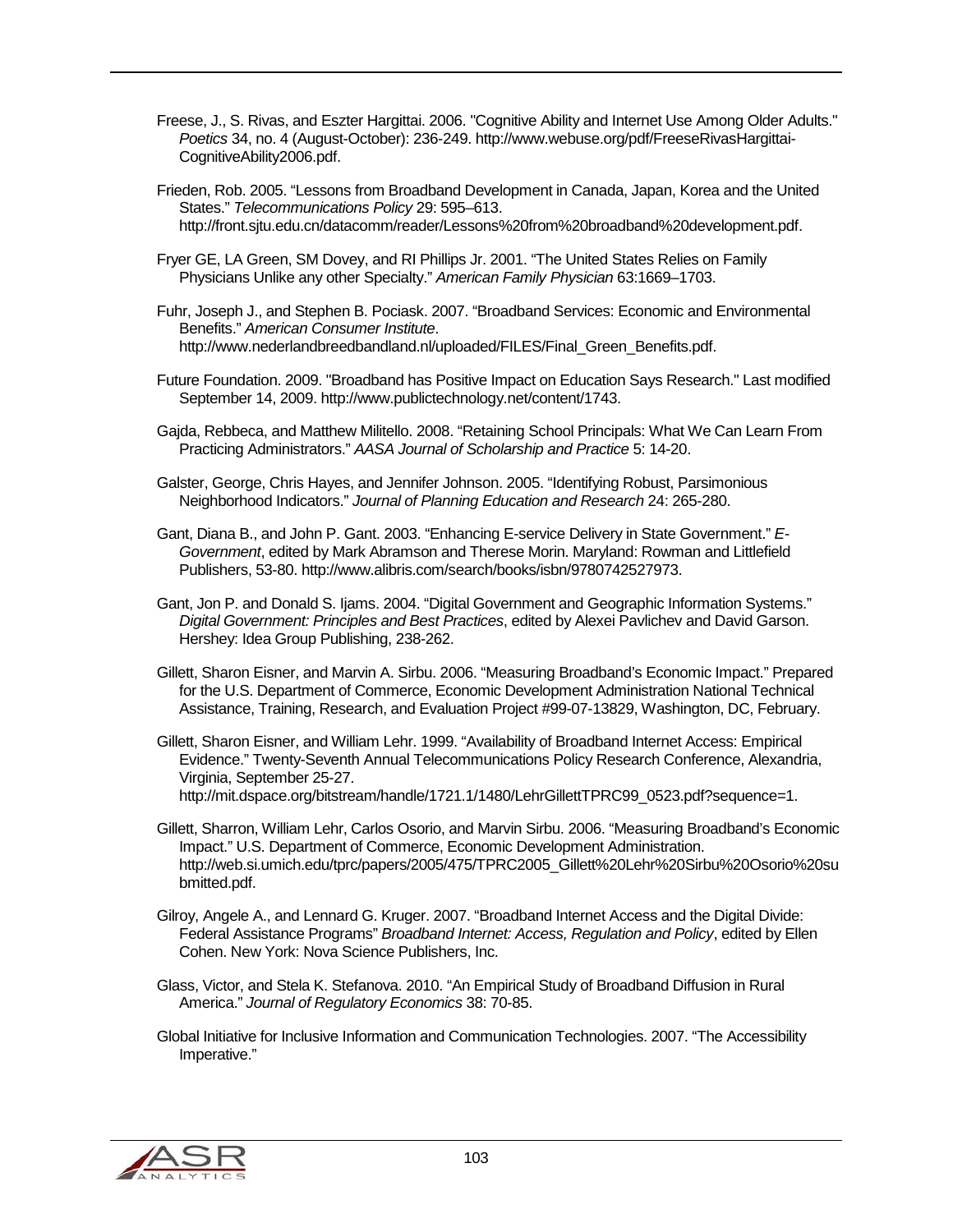Global Sustainability Initiative and Boston Consulting Group. 2008. "SMART 2020: Enabling the Low Carbon Economy in the Information Age." *United States Report Addendum* 49. http://www.gesi.org/LinkClick.aspx?fileticket=cOArprYnXWY%3D&tabid=60.

Goetz, Stephan J. 2008. "Self-Employment in Rural America: The New Economic Reality." *Rural Realities*. Columbia, MO: The Rural Sociological Society. http://ruralsociology.org/StaticContent/Publications/Ruralrealities/pubs/RuralRealities2-3.pdf.

Goolsbee, Austan, and Peter J. Klenow. 1999. "Evidence on Learning and Network Externalities in the Diffusion of Home Computers." NBER Working Paper No. 7329, September. http://www.nber.org/papers/w7329.

Goolsbee, Austan. 2006. "The Value of Broadband and the Deadweight Loss of Taxing New Technology." *Contributions to Economic Analysis & Policy* 5. http://faculty.chicagobooth.edu/austan.goolsbee/research/broadb.pdf

Government Accounting Office. 2004. "Human Capital: Opportunities to Improve Federal Continuity Planning Guidance." Report to the Chairman, Subcommittee on Oversight of Government Management, the Federal Workforce, and the District of Columbia, Committee on Governmental Affairs, U.S. Senate, GAO-04-384. http://www.gao.gov/new.items/d04384.pdf.

Greenstein Shane. 1997. "Lock-in and the Costs of Switching Mainframe Computer Vendors: What Do Buyers See?" *Industrial and Corporate Change* 6: 247-273. http://www.kellogg.northwestern.edu/faculty/greenstein/images/htm/Research/articles/Lockin%20and%20the%20Costs%20of%20Switching%20Mainframe%20Computer%20Vendors%20in% 20the%20US%20Federal%20Government%20in%20the%201970s.pdf.

Greenstein, Shane, and Ed Jimeniz. 2008. "The Emerging Internet Retailing Market as a Nested Diffusion Process." *International Journal of Innovation Management* 2: 281-308.

- Greenstein, Shane, and Eduardo Luzio. 1995. "Measuring the Performance of a Protected Infant Industry: The Case of Brazilian Micro-Computers." *Review of Economics and Statistics* 77: 622-633. http://www.kellogg.northwestern.edu/faculty/greenstein/images/htm/Research/articles/Measuring%20 the%20Performance%20of%20a%20Protected%20Infant%20Industry%20- %20The%20Case%20of%20Brazilian%20Micro-Computers.pdf.
- Greenstein, Shane, and Garey Ramey. 1998. "Market Structure, Innovation, and Vertical Product Differentiation." *International Journal of Industrial Organization* 16, no. 3 (May): 285-311. http://www.kellogg.northwestern.edu/faculty/greenstein/images/htm/Research/articles/Market%20Stru cture,%20Innovation,%20and%20Vertical%20Product%20Differentiation.pdf.
- Greenstein, Shane, and Greg Stranger. 2008. "ISP Pricing in the Shadow of Firm Turnover: ISPs During the 1990s." *International Journal of Industrial Organization* 26: 625-642. http://www.kellogg.northwestern.edu/faculty/greenstein/images/htm/Research/articles/ISPpricing\_and \_Entry\_final.pdf.
- Greenstein, Shane, and Greg Stranger. 2008. "Pricing at the On-ramp to the Internet: Price Indices for ISPs during the 1990s." *Hard to Measure Goods and Service: Essays in Memory of Zvi Griliches*, edited by Ernst Berndt and Charles Hulten. Chicago: University of Chicago Press, 197-234. http://www.kellogg.northwestern.edu/faculty/greenstein/images/htm/Research/articles/Pricing%20the %20Internet%20for%20Zvi%20book.pdf.

Greenstein, Shane, and Jeff Prince. 2008. "The Diffusion of the Internet and the Geography of the Digital Divide in the United States." *The Oxford Handbook of Information and Communication Technologies*, edited by Danny Quah and Robin Mansell. The Oxford University Press. http://www.kellogg.northwestern.edu/faculty/greenstein/images/htm/Research/chapters/Internet%20g eography2.pdf.

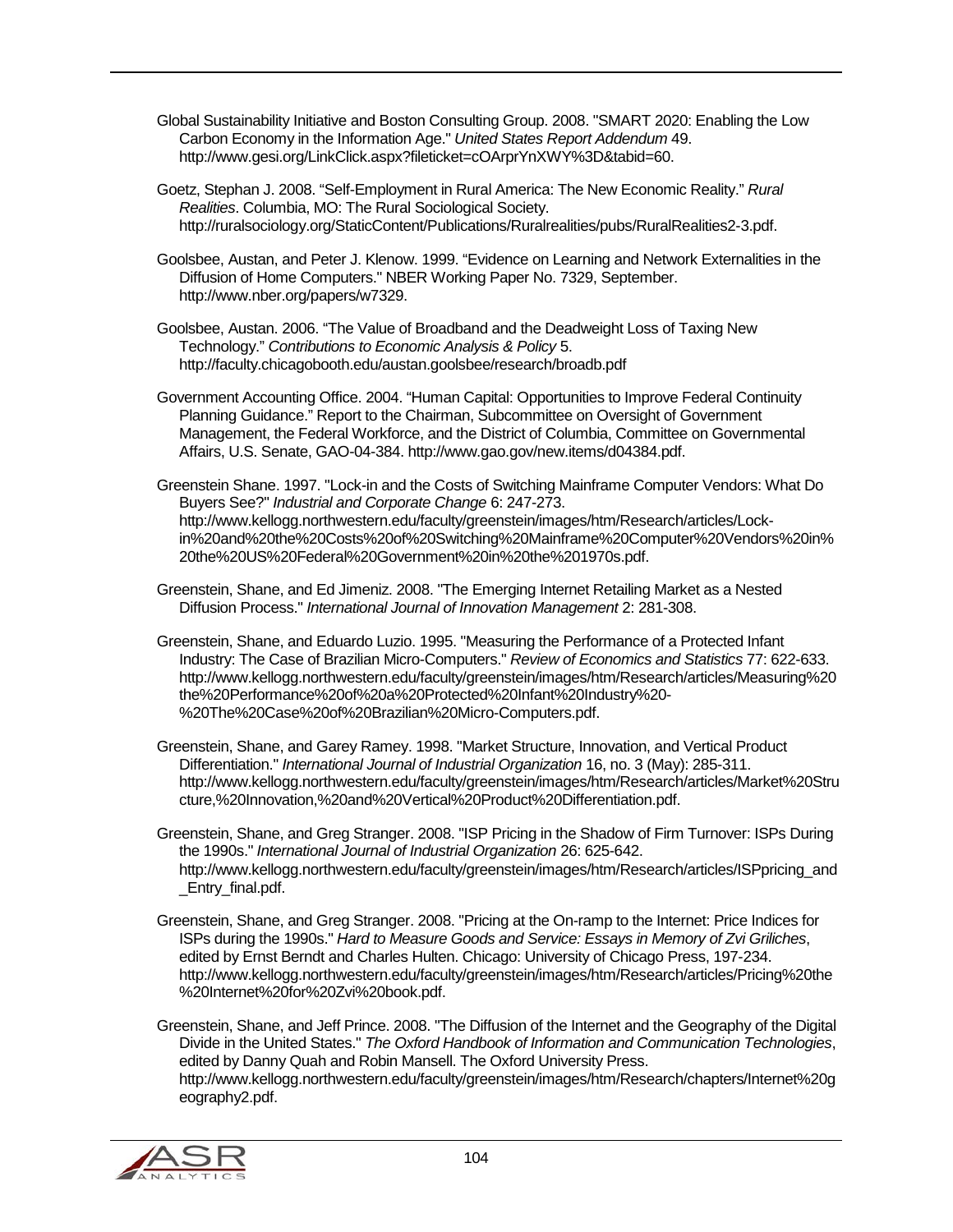- Greenstein, Shane, and Jim Wade. 1998. "The Product Life Cycle in the Commercial Mainframe Computer Market, 1968-1983." *Rand Journal of Economics* 29: 772-790. http://www.kellogg.northwestern.edu/faculty/greenstein/images/htm/Research/articles/The%20Produc t%20Life%20Cycle%20in%20the%20Commercial%20Mainframe%20Computer%20Market,%20196 8-1983.pdf.
- Greenstein, Shane, and Marc Rysman. 2006. "Testing for Agglomeration and Dispersion." *Economic Letters* 86: 405-411.

http://www.kellogg.northwestern.edu/faculty/greenstein/images/htm/Research/articles/aggdis23\_note. pdf.

Greenstein, Shane, and Mark Rysman. 2007. "Coordination Costs and Standard Setting: Lessons from 56K." *Standards and Public Policy*, edited by Shane Greenstein and Victor Stango. New York: The Cambridge University Press, 123-159. http://www.csio.econ.northwestern.edu/Papers/2004/CSIO-WP-0056.pdf.

Greenstein, Shane, and Mercedes Lizardo. 1999. "Determinants of the Regional Distribution of Information Technology Infrastructure in U.S." In *The Electronic Village: Public Policy Issues of the Information Economy*, edited by Dale Orr and Tom Wilson. Toronto: C.D. Howe Institute. http://www.kellogg.northwestern.edu/faculty/greenstein/images/htm/Research/chapters/Determinants %20of%20the%20Regional%20Distribution%20of%20Information%20Technology%20Infrastructure %20in%20U.S..pdf.

Greenstein, Shane, and Mike Mazzeo. 2005. "Differentiated Entry into Competitive Telephony." *Journal of Industrial Economics*: 323-350. http://www.kellogg.northwestern.edu/faculty/greenstein/images/htm/Research/articles/clec\_entry\_mar ch05.pdf.

Greenstein, Shane, and Pablo Spiller. 1995. "Modern Telecommunications Infrastructure and Economic Activity: An Empirical Investigation." *Industrial and Corporate Change* 4: 647-665. http://www.kellogg.northwestern.edu/faculty/greenstein/images/htm/Research/articles/Modern%20Tel ecommunications%20Infrastructure%20and%20Economic%20Activity%20- %20An%20Empirical%20Investigation.pdf.

Greenstein, Shane, and Ryan C. McDevitt. 2009. "The Broadband Bonus: Accounting for Broadband Internet's Impact on U.S. GDP." *Technology Policy Institute Publication of Notice*, January. http://www.techpolicyinstitute.org/files/greenstein\_and\_mcdevitt\_2009.pdf.

Greenstein, Shane, and Ryan McDevitt. 2010. "Evidence of a Modest Price Decline in US Broadband Services." NBER Working Paper No. w16166, NBER Working Paper Series, July.

Greenstein, Shane, and Tarun Khanna. 1997. "What Does it Mean for Industries to Converge?" *Competing in an Age of Digital Convergence*, edited by David Yoffie. Cambridge, Massachusetts: Harvard University Press, 201-226.

http://www.kellogg.northwestern.edu/faculty/greenstein/images/htm/Research/chapters/What%20Doe s%20Industry%20Convergence%20Mean.pdf

Greenstein, Shane, and Tom Downes. 2002. "Entry into the Schooling Market: How is the Behavior of Private Suppliers Influenced by Public Sector Decisions?" *Bulletin of Economic Research* 54, no. 4: 373-392.

http://www.kellogg.northwestern.edu/faculty/greenstein/images/htm/Research/articles/Entry%20into% 20the%20Schooling%20Market%20-

%20How%20is%20the%20Behavior%20of%20Private%20Suppliers%20Influenced%20by%20Publi c%20Sector%20Decisions.pdf.

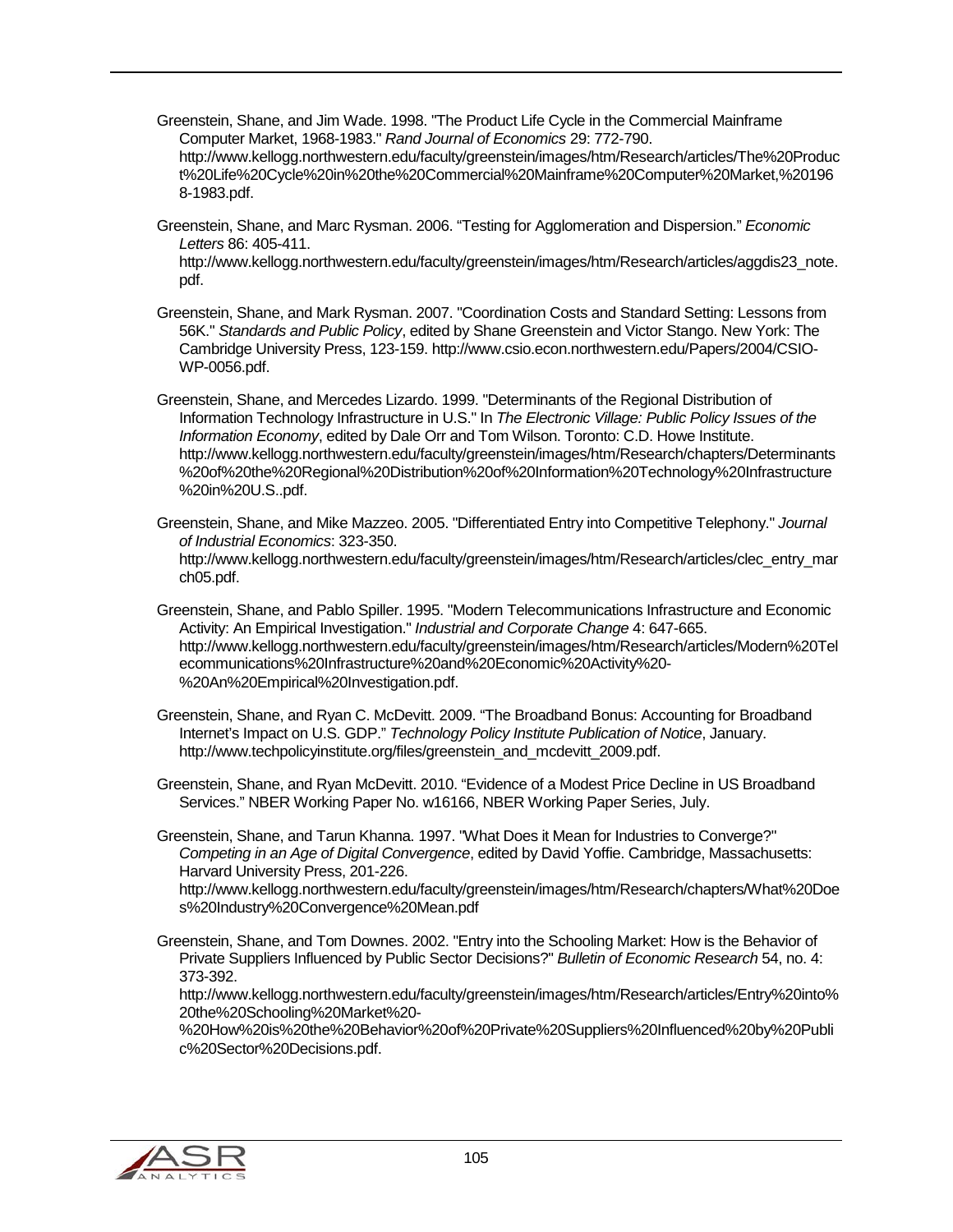- Greenstein, Shane, and Tom Downes. 1996. "Understanding the Supply Decisions of Non-Profits: Modeling the Location of Private Schools." *Rand Journal of Economics* 27, no. 2: 365-390. http://www.kellogg.northwestern.edu/faculty/greenstein/images/htm/Research/articles/Understanding %20the%20Supply%20Decisions%20of%20Non-Profits%20- %20Modeling%20the%20Location%20of%20Private%20Schools.pdf.
- Greenstein, Shane M., and Jeffrey Prince. 2006. "The Diffusion of the Internet and the Geography of the Digital Divide in the United States." NBER Working Paper Series, Vol. w12182, May.
- Greenstein, Shane, Mercedes Lizardo, and Pablo Spiller. 2003. "The Evolution of Advanced Large Scale Information Infrastructure in the United States." *Down to the Wire: Studies in the Diffusion and Regulation of Telecommunications Technologies*. New York: Nova Science Publishers. http://www.kellogg.northwestern.edu/faculty/greenstein/images/htm/Research/chapters/The%20Evol ution%20of%20Advanced%20Large%20Scale%20Scale%20Information%20Infrastructure%20in%2 0the%20United%20States.pdf.

Greenstein, Shane, Neil Gandal, and Dave Salant. 1999. "Adoptions and Orphans in the Early Microcomputer Market: Chickens and Eggs, Hardware and Software." *Journal of Industrial Economics* XLVII, no. 1: 87-105. http://www.kellogg.northwestern.edu/faculty/greenstein/images/htm/Research/articles/Adoptions%20

and%20Orphans%20in%20the%20Early%20Microcomputer%20Market%20- %20Chickens%20and%20Eggs,%20Hardware%20and%20Software.pdf.

Greenstein, Shane, Susan McMaster, and Pablo Spiller. 1995. "The Effect of Incentive Regulation on Local Exchange Companies' Deployment of Digital Infrastructure." *Journal of Economics, Management, and Strategy* 4: 187-236. http://www.kellogg.northwestern.edu/faculty/greenstein/images/htm/Research/articles/Infrastructure.pdf.

Greenstein, Shane. 2000. "Building and Developing the Virtual World: The Commercial Internet Access Market." *Journal of Industrial Economics* 48, no. 4. http://www.kellogg.northwestern.edu/faculty/greenstein/images/htm/Research/articles/Building%20an d%20Delivering%20the%20Virtual%20World%20- %20Commercializing%20Services%20for%20Internet%20Access.pdf.

Greenstein, Shane. 2001. "Commercialization of the Internet: The Interaction of Public Policy and Private Actions." *Innovation, Policy and the Economy*, edited by Adam Jaffe, Josh Lerner and Scott Stern. Cambridge, Massachusetts: MIT Press, 151-186.

http://www.kellogg.northwestern.edu/faculty/greenstein/images/htm/Research/chapters/Commercializ ation%20of%20the%20Internet%20-

%20The%20INteraction%20of%20Public%20Policy%20and%20Private%20Choices%20or%20Why %20Introducing%20the%20Market%20Worked%20So%20Well.pdf.

- Greenstein, Shane. 1993. "Did Installed Base Give an Incumbent any (Measurable) Advantages in Federal Computer Procurement?" *Rand Journal of Economics* 24, no. 1: 19-39. http://www.kellogg.northwestern.edu/faculty/greenstein/images/htm/Research/articles/Did%20Installe d%20Base%20Give%20and%20Incumbent%20any%20(Measurable)%20Advantages%20in%20Fe deral%20Computer%20Procurement.pdf.
- Greenstein, Shane. 2008. "Economic Experiments and Neutrality in Internet Access." *Innovation, Policy, and the Economy* 8, edited by Adam Jaffe, Josh Lerner, and Scott Stern. Chicago: University of Chicago Press, 59-110.

http://www.kellogg.northwestern.edu/faculty/greenstein/images/htm/Research/articles/exp%20and%2 0neut%20final.pdf.

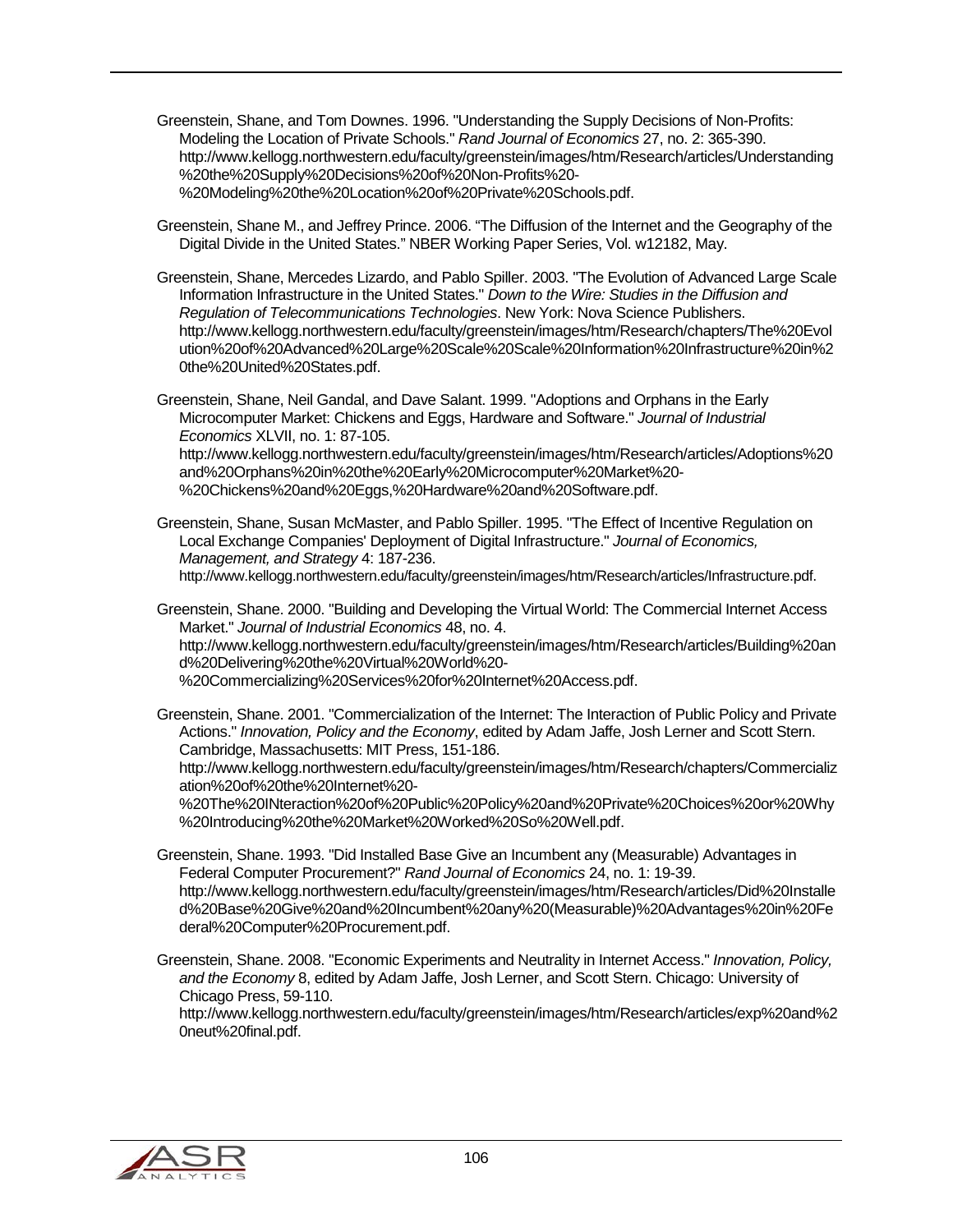Greenstein, Shane. 2000. "Empirical Evidence on Commercial Internet Access Providers' Propensity to Offer new Services." In *The Internet Upheaval, Raising Questions and Seeking Answers in Communications Policy*, edited by Benjamin Compaign and Ingo Vogelsang, 253-275. Boston: MIT Press.

http://www.kellogg.northwestern.edu/faculty/greenstein/images/htm/Research/chapters/Empirical%20 Evidence%20on%20Advanced%20Services%20at%20Commercial%20Internet%20Access%20Prov iders.pdf.

Greenstein, Shane. 2000. "Framing Empirical Research on the Evolving Structure of Commercial Internet Markets." In *Understanding the Digital Economy: Data, Tools and Research*, edited by Erik Brynolfsson and Brian Kahin, 151-184. Cambridge, Massachusetts: MIT Press. http://www.kellogg.northwestern.edu/faculty/greenstein/images/htm/Research/articles/understanding. pdf.

Greenstein, Shane. 1997. "From Super-minis to Super Computers: Estimating Surplus in the Computing Market." In *The Economics of New Goods*, edited by Tim Bresnahan and Robert J. Gordon, 329-362. Chicago: University of Chicago Press.

http://www.kellogg.northwestern.edu/faculty/greenstein/images/htm/Research/chapters/From%20Sup er-minis%20to%20Super%20Computers%20-

%20Estimating%20Surplus%20in%20the%20Computing%20Market.pdf.

Greenstein, Shane. 1999. "Industrial Convergence." In *The Technology Management Handbook*, edited by Richard Dorf. CRC Press. http://www.kellogg.northwestern.edu/faculty/greenstein/images/htm/Research/articles/Technology%2 0Management.pdf.

- Greenstein, Shane. 1998. "Industrial Economics and Strategy: Computing Platforms." *IEEE Micro: Chips, Systems, and Applications, Special issue on Standardization* 18, no. 3: 43-53. http://www.kellogg.northwestern.edu/faculty/greenstein/images/htm/Research/articles/Industrial%20E conomics%20and%20Strategy%20-%20Computing%20Platforms.pdf.
- Greenstein, Shane. 2008. "Innovation and the Evolution of Market Structure for Internet Access in the United States." In *The Internet and American Business*, edited by William Aspray and Paul E. Ceruzzi. Cambridge, Massachusetts: MIT Press, 47-104.

Greenstein, Shane. 1996. "Invisible Hands versus Invisible Advisors: Coordination Mechanisms in Economic Networks." *Public Networks, Public Objectives*, edited by Eli Noam and Aine Nishuilleabhain. Amsterdam, Netherlands: Elsevier Science B. V., 135-160. http://www.kellogg.northwestern.edu/faculty/greenstein/images/htm/Research/chapters/Invisible%20 Hands%20versus%20Invisible%20Advisors%20- %20Coordiantion%20Mechanisms%20in%20Economic%20Networks.pdf

- Greenstein, Shane. 1995 "Lock-in and the Costs of Switching Mainframe Computer Vendors in the US Federal Government in the 1970s." *IEEE Annals of the History of Computing* 17, no. 3 (Winter): 58- 66. http://www.kellogg.northwestern.edu/faculty/greenstein/images/htm/Research/articles/Lockin%20and%20the%20Costs%20of%20Switching%20Mainframe%20Computer%20Vendors%20in% 20the%20US%20Federal%20Government%20in%20the%201970s.pdf
- Greenstein, Shane. 1993. "Markets, Standardization, and the Information Infrastructure." *IEEE Micro, Chips, Systems, and Applications, Special Issue on Standards* 13, no. 6 (December): 36-51. http://www.kellogg.northwestern.edu/faculty/greenstein/images/htm/Research/articles/Markets,%20St andardization,%20and%20the%20Information%20Infrastructure.pdf.
- Greenstein, Shane. 2010. "Standardization, Complexity and Transitional Technology Markets." *The Standards Edge*, edited by Sherrie Bolin and Carl Cargill. Ann Arbor, MI: Sheridan Books. http://www.kellogg.northwestern.edu/faculty/greenstein/images/htm/Research/chapters/Standards%2 0&%20complexity.pdf.

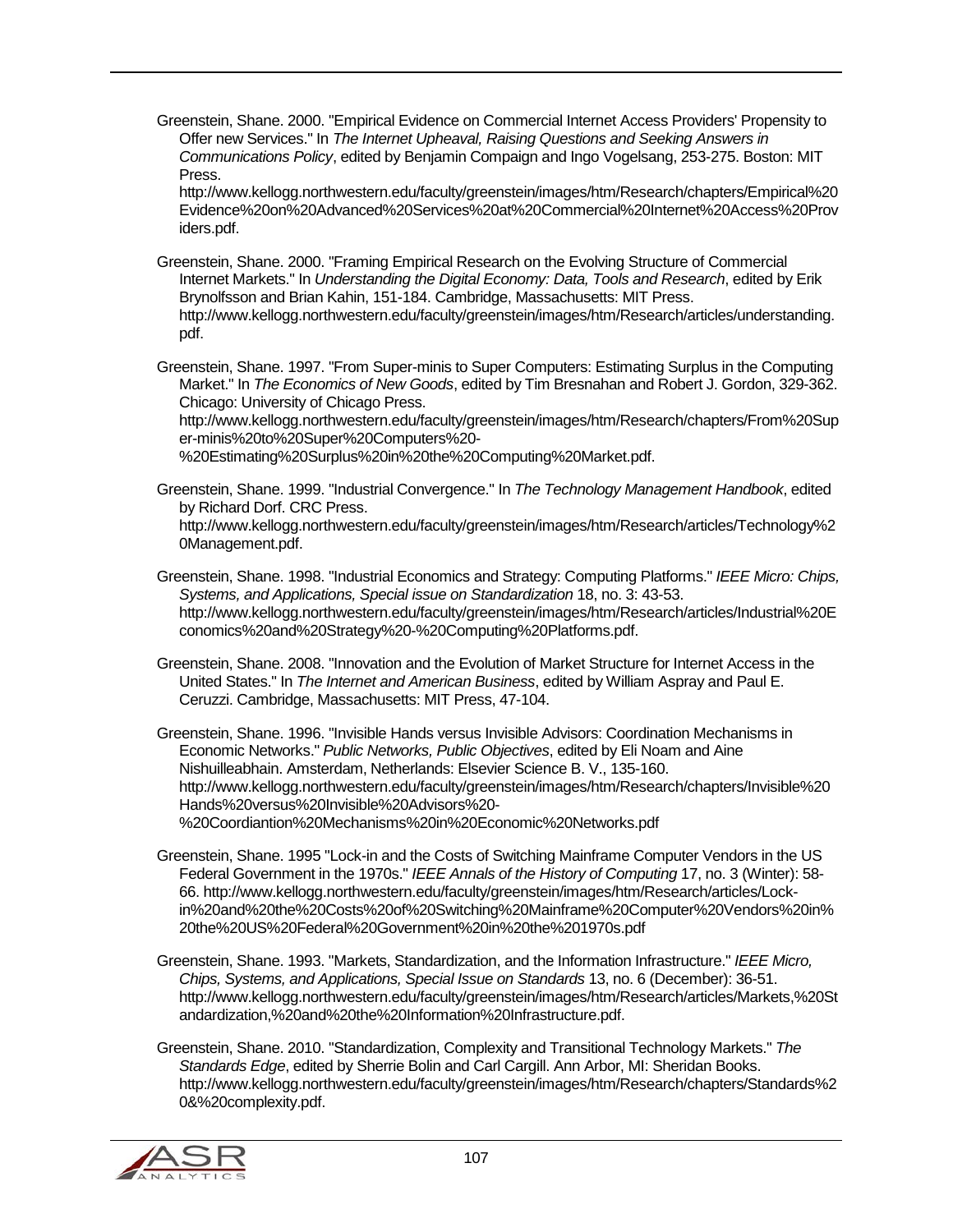- Greenstein, Shane. 2001. "Technological Mediation and Commercial Development in the Early Internet Access Market." *California Management Review* 43: 75-94. http://www.kellogg.northwestern.edu/faculty/greenstein/images/htm/Research/articles/Technological %20Mediation%20and%20Commercial%20Development%20in%20the%20Early%20Internet%20Ac cess%20Market.pdf.
- Greenstein, Shane. 2004. "Technological Mediation as Strategy: The Case of ISPs." *Next Generation Business Handbook*, edited by Subir Chowdhury. New York: John Wiley and Sons, 1128-1156. http://www.kellogg.northwestern.edu/faculty/greenstein/images/htm/Research/chapters/Technological %20Mediation%20as%20Strategy.pdf.

Greenstein, Shane. 2005. "The Economic Geography of Internet Infrastructure in the United States." *Handbook of Telecommunication Economics Volume II*, edited by Martin Cave, Sumit Majumdar, and Ingo Vogelsang. New York: Elsevier, 289-364. http://www.kellogg.northwestern.edu/faculty/greenstein/images/htm/Research/articles/geography.pdf.

Greenstein, Shane. 1990. "Creating Economic Advantage by Setting Compatibility Standards: Can Physical Tie-ins Extend Monopoly Power?" *Economics of Innovation and New Technology* 1: 63-84. http://www.kellogg.northwestern.edu/faculty/greenstein/images/htm/Research/articles/Creating%20E conomic%20Advantage%20by%20Setting%20Compatibility%20Standards%20- %20Can%20Physical%20Tie-ins%20Extend%20Monopoly%20Power.pdf.

Greenstein, Shane. 1992. "Invisible Hands and Visible Advisors: An Economic Evaluation of Network Standardization." *Journal of the American Society for Information Science* 43, no. 8 (September): 538-549.

http://www.kellogg.northwestern.edu/faculty/greenstein/images/htm/Research/articles/Invisible%20Ha nds%20and%20Visible%20Advisors%20- %20An%20Economic%20Evaluation%20of%20Network%20Standardization.pdf

Greenstein, Shane. 1993. "Procedural Rules and Procurement Regulations: Complexity Creates Tradeoffs." *Journal of Law, Economics, and Organizations* 9, no. 1 (April): 159-180. http://www.kellogg.northwestern.edu/faculty/greenstein/images/htm/Research/articles/Procedural%20 Rules%20and%20Procurement%20Regulation%20-%20Complexity%20Creates%20Trade-offs.pdf.

Greenstein, Shane. 1995. "Sole-Sourcing versus Competitive Bidding: U.S. Government Agencies' Procedural Choices for Mainframe Computer Procurement." *Journal of Industrial Economics XLIII*, no. 2 (June): 125-140.

http://www.kellogg.northwestern.edu/faculty/greenstein/images/htm/Research/articles/Sole-Sourcing%20versus%20Competitive%20Bidding%20-

%20U.S.%20Government%20Agencies'%20Procedural%20Choices%20for%20Mainframe%20Com puter%20Procurement.pdf.

- Grubesic, Tony H. and Elizabeth A. Mack. 2009. "Forecasting Broadband Provision." *Information Economics and Policy 21*: 297-311.
- Grubesic, Tony H. 2006. "A Spatial Taxonomy of Broadband Regions in the United States." *Information Economics and Policy 18*: 423-448.
- Grumbach, Kevin, Gary Hart, Elizabeth Mertz, Janet Coffman, and Lorella Palazzo. 2003. "Who is Caring for the Underserved? A Comparison of Primary Care Physicians and Nonphysician Clinicians in California and Washington." *Annals of Family Medicine* 1, no.2 (July): 97-104. http://www.ncbi.nlm.nih.gov/pmc/articles/PMC1466573/.

Hafner, Katie. 2000. "In Praise of the Mom-and-Pop ISP." *New York Times*, August 17. http://www.nytimes.com/2000/08/17/technology/in-praise-of-the-mom-and-pop-isp.html.

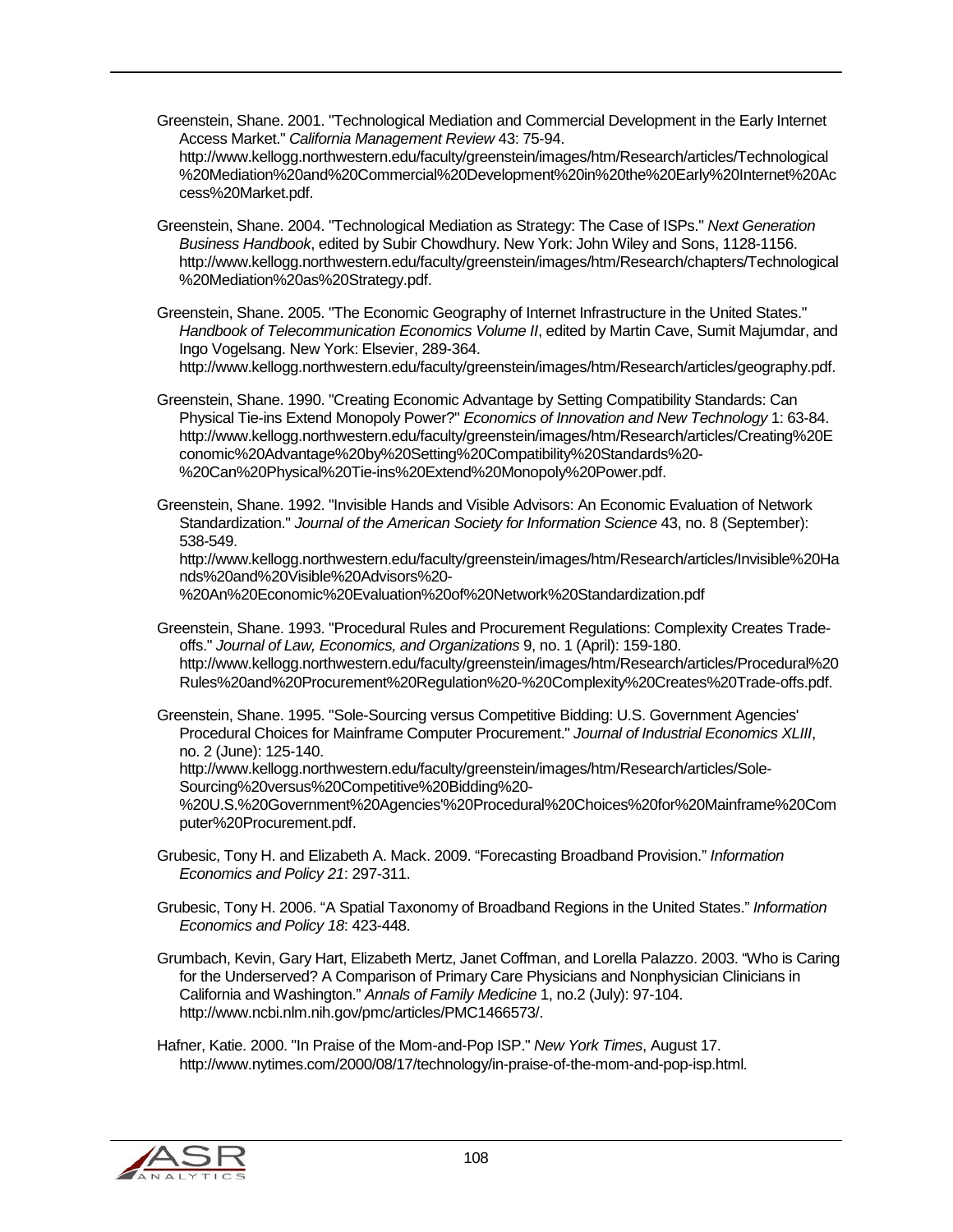- Haire, Andrew J. 2009. "Delivering the Next Generation Network: The Singapore Model." Presented by Andrew J. Haire, Dy Director-General, IDA Singapore, October 23.
- Habib, Haman, and Sid-Ahmed Selouani. 2007. "Social Impact of Broadband Internet: A Case Study in the Shippagan Area, a Rural Zone in Atlantic Canada." *Journal of Information, Information Technology, and Organizations*, Vol. 2: 79-94.
- Hargittai, Eszter, and N. Zillien. 2009. "Digital Distinction: Status-Specific Internet Uses." *Social Science Quarterly* 90: 274-291. http://www.webuse.org/pdf/ZillienHargittai-DigitalDistinction2009.pdf.
- Hargittai, Eszter, and Y. P. Hsieh. 2010. "Predictors and Consequences of Social Network Site Usage." *Information, Communication & Society* 13, no. 4: 515-536. http://www.webuse.org/pdf/HargittaiHsiehICS10.pdf.
- Hargittai, Eszter, and G. Walejko. 2008. "The Participation Divide: Content Creation and Sharing in the Digital Age." *Information, Communication and Society* 11, no. 2: 239-256. http://www.webuse.org/pdf/HargittaiWalejko-ParticipationDivide2008.pdf.
- Hargittai, Eszter and S. Shafer. 2006. "Differences in Actual and Perceived Online Skills: The Role of Gender." *Social Science Quarterly* 87, no. 2 (June): 432-448.http://webuse.org/pdf/HargittaiShafer-GenderSkill2006.pdf.
- Hargittai, Eszter, and A. Hinnant. 2008. "Digital Inequality: Differences in Young Adults' Use of the Internet." *Communication Research* 35, no. 5: 602-621. http://www.webuse.org/pdf/HargittaiHinnant-DigitalInequality2008.pdf.

Hargittai, Eszter, and M.A. Centeno. 2001. "Defining a Global Geography." *American Behavioral Scientist* 10, no. 44: 545-1560. http://www.webuse.org/pdf/HargittaiCenteno-GlobalGeography2001.pdf.

- Hargittai, Eszter and Y. P. Hsieh. 2010. "From Dabblers to Omnivores: A Typology of Social Network Site Usage." *A Networked Self*, edited by Z. Papacharissi. London: Routledge. http://www.webuse.org/pdf/HargittaiHsieh-SNSTypology.pdf.
- Hargittai, Eszter, E. More, and J. Pasek. 2009. "Facebook and Academic Performance: Reconciling a Media Sensation with Data." *First Monday* 14, no. 5. http://webuse.org/pdf/PasekmoreHargittai-FacebookFM09.pdf.
- Hargittai, Eszter, F. Fullerton, E. Menchen-Trevino, and K. Thomas. 2010. "Trust Online: Young Adults' Evaluation of Web Content." *International Journal of Communication* 4: 468-494. http://www.webuse.org/pdf/HargittaiEtAlTrustOnlineIJoC10.pdf.
- Hargittai, Eszter. 2007. "A Framework for Studying Differences in People's Digital Media Uses." *Cyberworld Unlimited*, edited by Nadia Kutscher and Hans-Uwe Otto. VS Verlag für Sozialwissenschaften/GWV Fachverlage GmbH, 121-137. http://www.webuse.org/pdf/Hargittai-FrameworkDigitalMediaUse2007.pdf.
- Hargittai, Eszter. 2009. "An Update on Survey Measures of Web-Oriented Digital Literacy." *Social Science Computer Review* 27, no. 1 (Winter): 130-137. http://www.webuse.org/pdf/Hargittai-UpdateSurveyMeasures2009.pdf.
- Hargittai, Eszter. 2002. "Beyond Logs and Surveys: In-Depth Measures of People's Online Skills." *Journal of the American Society for Information Science and Technology* 53, no. 14: 1239-1244. http://www.webuse.org/pdf/Hargittai-BeyondLogsSurveys2002.pdf.
- Hargittai, Eszter. 2004. "Classifying and Coding Online Actions." *Social Science Computer Review* 22, no. 2: 210-227. http://www.webuse.org/pdf/Hargittai-ClassifyingCoding2004.pdf.

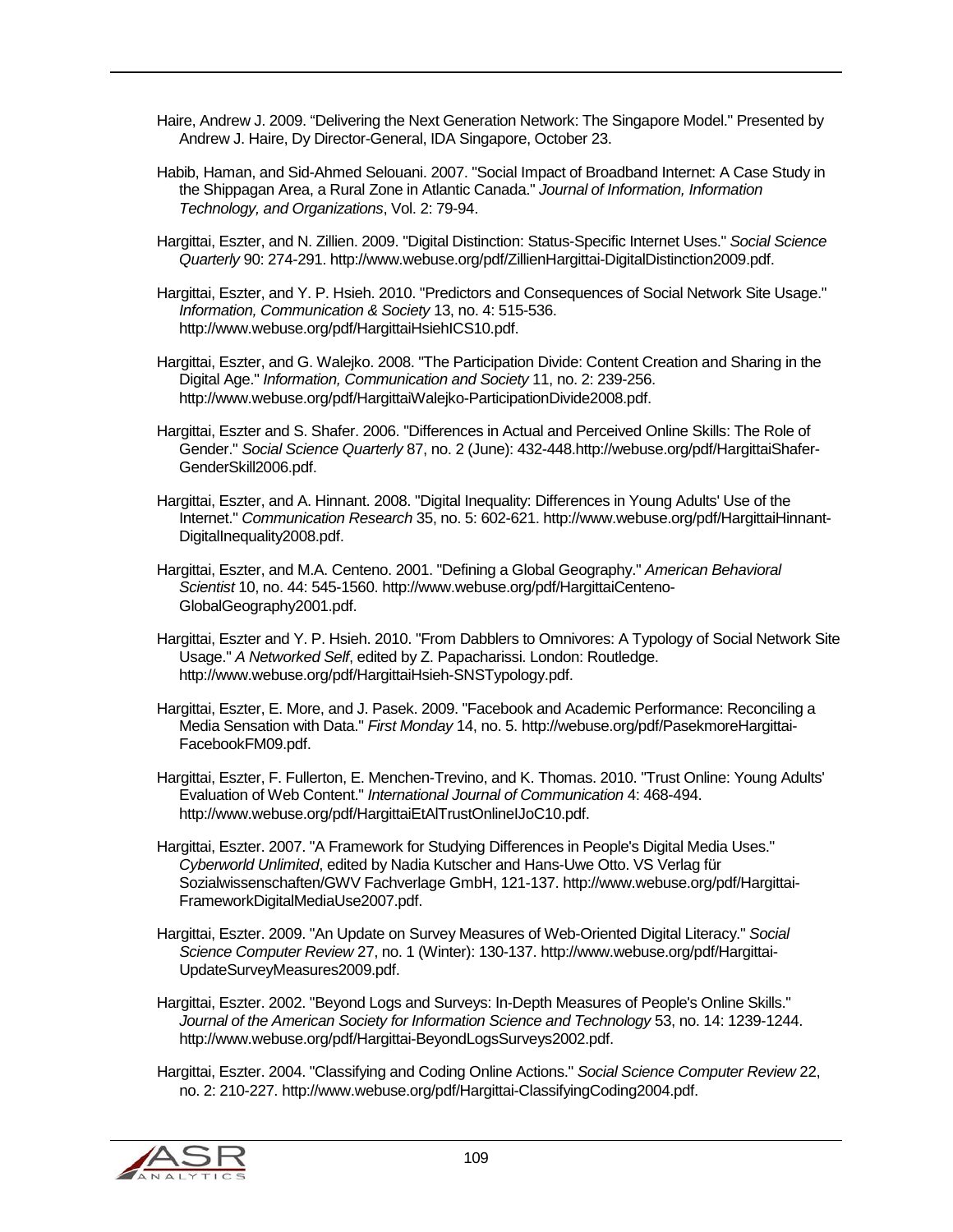- Hargittai, Eszter. 2010. "Digital Na(t)ives? Variation in Internet Skills and Uses among Members of the Net Generation." *Sociological Inquiry* 80, no. 1. http://www.webuse.org/pdf/Hargittai-DigitalNativesSI2010.pdf.
- Hargittai, Eszter. 2004. "Do you "Google"? Understanding Search Engine Popularity Beyond the Hype." *First Monday 9*, no. 3. http://webuse.org/pdf/Hargittai-GoogleFM04.pdf.
- Hargittai, Eszter. 2004. "Internet Access and Use in Context." *New Media and Society* 6, no. 1: 137-143. http://www.webuse.org/pdf/Hargittai-InternetAccessUseContext2004.pdf.
- Hargittai, Eszter. 2003. "Minimizing Online Hurdles to Accessing Government Information." *IT & Society* 1, no. 3: 27-41. http://www.webuse.org/pdf/Hargittai-AccessingGovernmentInformation2003.pdf
- Hargittai, Eszter. 2000. "Radio's Lessons for the Internet." *Communications of the ACM* 43, no. 1: 50-56. http://www.webuse.org/pdf/Hargittai-Radio2000.pdf.
- Hargittai, Eszter. 2002. "Second-Level Digital Divide: Differences in People's Online Skills." *First Monday* 7, no. 4. http://webuse.org/pdf/Hargittai-SecondLevelFM02.pdf.
- Hargittai, Eszter. 2005. "Survey Measures of Web-Oriented Digital Literacy." Social Science Computer Review 23, no. 3 (Fall): 371-379. http://www.webuse.org/pdf/Hargittai-SurveyMeasures2005.pdf.
- Hargittai, Eszter. 2003. "The Changing Online Landscape: From Free-for-All to Commercial Gatekeeping." *Community Practice in the Network Society: Local Action/Global Interaction*, edited by P. Day and D.Schuler. London: Routledge.
- Hargittai, Eszter. 2003. "The Digital Divide and What To Do About It." In *The New Economy Handbook*, edited by D. C. Jones. San Diego, CA: Academic Press. http://www.webuse.org/pdf/Hargittai-DigitalDivideWhatToDo2007.pdf.
- Hargittai, Eszter. 2008. "The Digital Reproduction of Inequality." *Social Stratification*, edited by David Grusky. Boulder, CO: Westview Press, 936-944. http://webuse.org/pdf/Hargittai-DigitalReproduction2008.pdf.
- Hargittai, Eszter. 2007. "The Social, Political, Economic, and Cultural Dimensions of Search Engines: An Introduction." *Journal of Computer-Mediated Communication* 12, no. 3. http://webuse.org/pdf/Hargittai-SocialPoliticalEconomicJCMC07.pdf.
- Hargittai, Eszter. 1999. "Weaving the Western Web: Explaining Differences in Internet Connectivity Among OECD Countries." *Telecommunications Policy* 23, no. 10/11: 701-718. http://www.webuse.org/pdf/Hargittai-WeavingWesternWeb1999.pdf.
- Hargittai, Eszter. 2007. "Whose Space? Among Users and Non-Users of Social Network Sites." *Journal of Computer-Mediated Communication* 13, no. 1. http://webuse.org/pdf/Hargittai-WhoseSpaceJCMC07.pdf.
- Harris, Blake. 2010. "Broadband's Economic Impact." *Government Technology*, February 26. http://www.govtech.com/wireless/Broadbands-Economic-Impact-Opinion.html.
- Hauge, Janice and James E. Prieger. 2009. "Demand-Side Programs to Stimulate Adoption of Broadband: What Works?" Working paper, October 14. http://papers.ssrn.com/sol3/papers.cfm?abstract\_id=1492342.
- Haughwout, Andrew F. 1999. "New Estimates of the Impact of EDA Public Works Program Investments on County Labor Markets." *Economic Development Quarterly* 13: 371-382.
- Hausman, Jerry A. 1997. "Valuing the Effect of Regulation on New Services in Telecommunications." *Brookings Papers: Microeconomics*, 1-54. http://pareto.uab.es/ftrillas/docencia/Hausman.pdf.

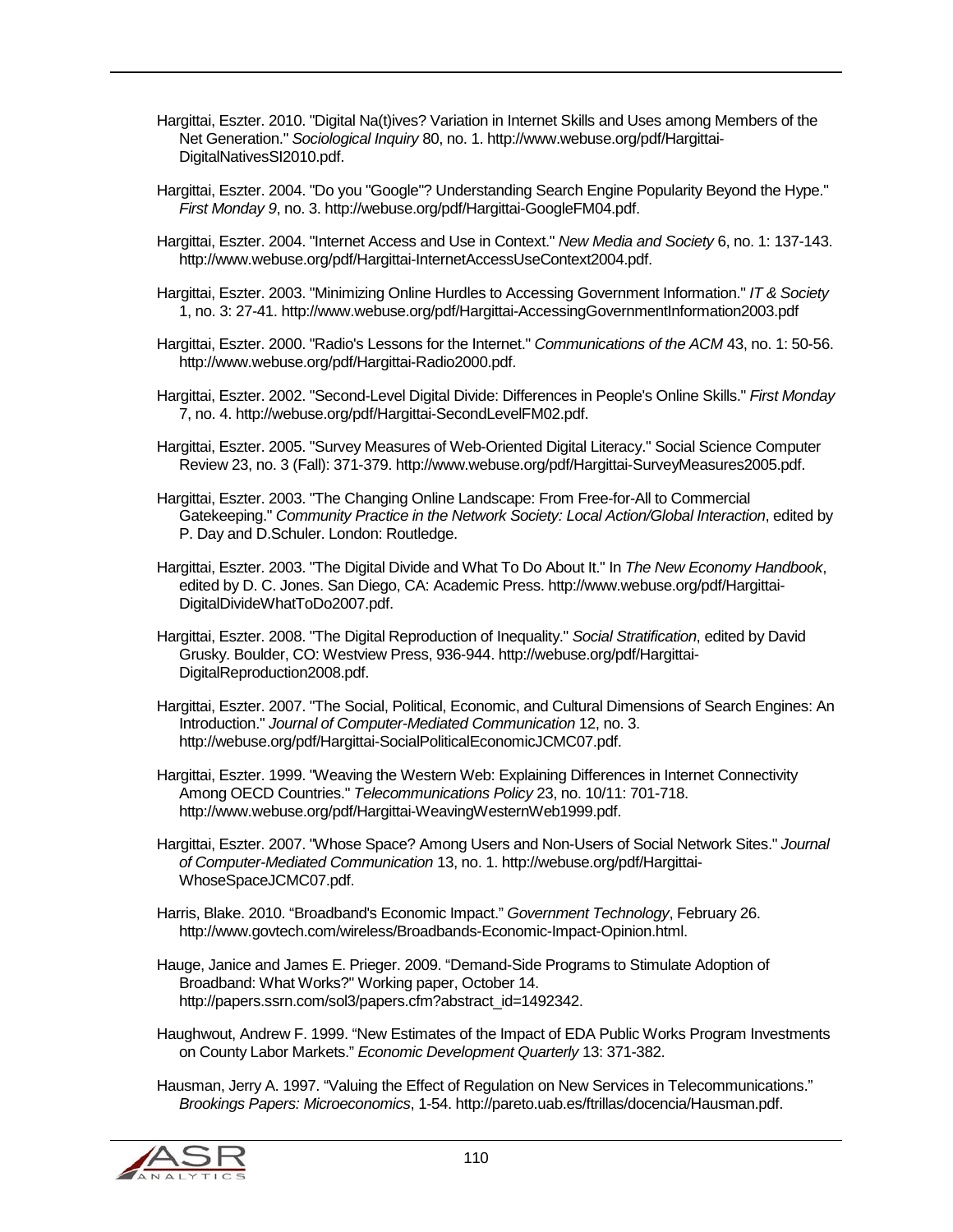- Henderson, Jason. 2002. "Building the Rural Economy with High-Growth Entrepreneurs." *Federal Reserve Bank of Kansas City Economic Review* 3. http://www.kc.frb.org/PUBLICAT/ECONREV/PDF/3q02hend.pdf.
- Industry Analysis and Technology Division. 2009. "High-Speed Services for Internet Access: Status as of December 31, 2007." Federal Communications Commission. Article published January.
- Hillestad, Richard, James Bigelow, Anthony Bower, Federico Girosi, Robin Meili, Richard Scoville, and Roger Taylor. 2005. "Can Electronic Medical Record Systems Transform Health Care? Potential Health Benefit, Savings, and Costs." *Health Affairs*, September-October.
- Holly, Krisztina. 2009. "IMPACT: Innovation Model Program for Accelerating the Commercialization of Technologies—A Proposal for Realizing the Economic Potential of University Research." Working paper, University of Southern California, August.
- Horrigan, John B. 2010. "Broadband Adoption and Use in America." OBI Working Paper Series No. 1, Washington, D.C., Federal Communications Commission. http://hraunfoss.fcc.gov/edocs\_public/attachmatch/DOC-296442A1.pdf.
- Horrigan, John B. 2008. "Is Home Broadband Adoption Slowing?" Commentary. Washington, D.C.: *Pew Internet and American Life Project*. http://www.pewinternet.org/Commentary/2008/September/Is-Home-Broadband-Adoption-Slowing.aspx.
- Horrigan, John, Chandler Stolp and Robert H. Wilson. 2005. "Broadband Utilization in Space: Effects of Population and Economic Structure." *The Information Society* 22: 341-354.
- Horrigan, John. 2009. "Home Broadband Adoption 2009: Broadband Adoption Increases, But Monthly Prices Do Too." *Pew Research Center*. http://www.pewinternet.org/~/media//Files/Reports/2009/Home-Broadband-Adoption-2009.pdf.
- Hu, Wei-Min and James E. Prieger. 2006. "The Timing of Broadband Provision: The Role of Competition and Demographics." AEI-Brookings Joint Center Working Paper, No. 07-06.
- Hudson, Heather and Edwin B. Parker. 1992. *Electronic Byways: State Policies for Rural Development through Telecommunications*. Boulder: Westview Press.
- Hudson, Heather, Don Dillman, Edwin Parker, and A. Roscoe. 1990. "Rural America in the Information Age: Telecommunications Policy for Rural Development." *Telecommunications Policy* 12 (June): 193- 205.
- Hudson, Heather. 1995. "Economic and Social Benefits of Rural Telecommunications: A Report to the World Bank." McLaren School of Business, University of San Francisco.
- Hudson, Heather. 1997. *Global Connections: International Telecommunications Infrastructure and Policy*. New York: Van Nostrand Reinhold.
- Hulbert, Linda Ann and McBride, Regina C. 2004. "Utilizing Videoconferencing in Library Education: A Team Teaching Approach." *Journal of Education for Library and Information Services*, Winter. Association for Library and Information Science Education.
- Initiative for a Competitive Inner City. "State of the Inner City Economies: Small Businesses in the Inner City." Small Business Administration Office of Advocacy. http://www.sba.gov/advo/research/rs260tot.pdf.
- International Telecommunications Union. 2007. "Chapter 2: Bridging the Digital Divide." In *World Information Society Report*. International Telecommunications Union. .http://www.itu.int/osg/spu/publications/worldinformationsociety/2007/WISR07-chapter2.pdf.

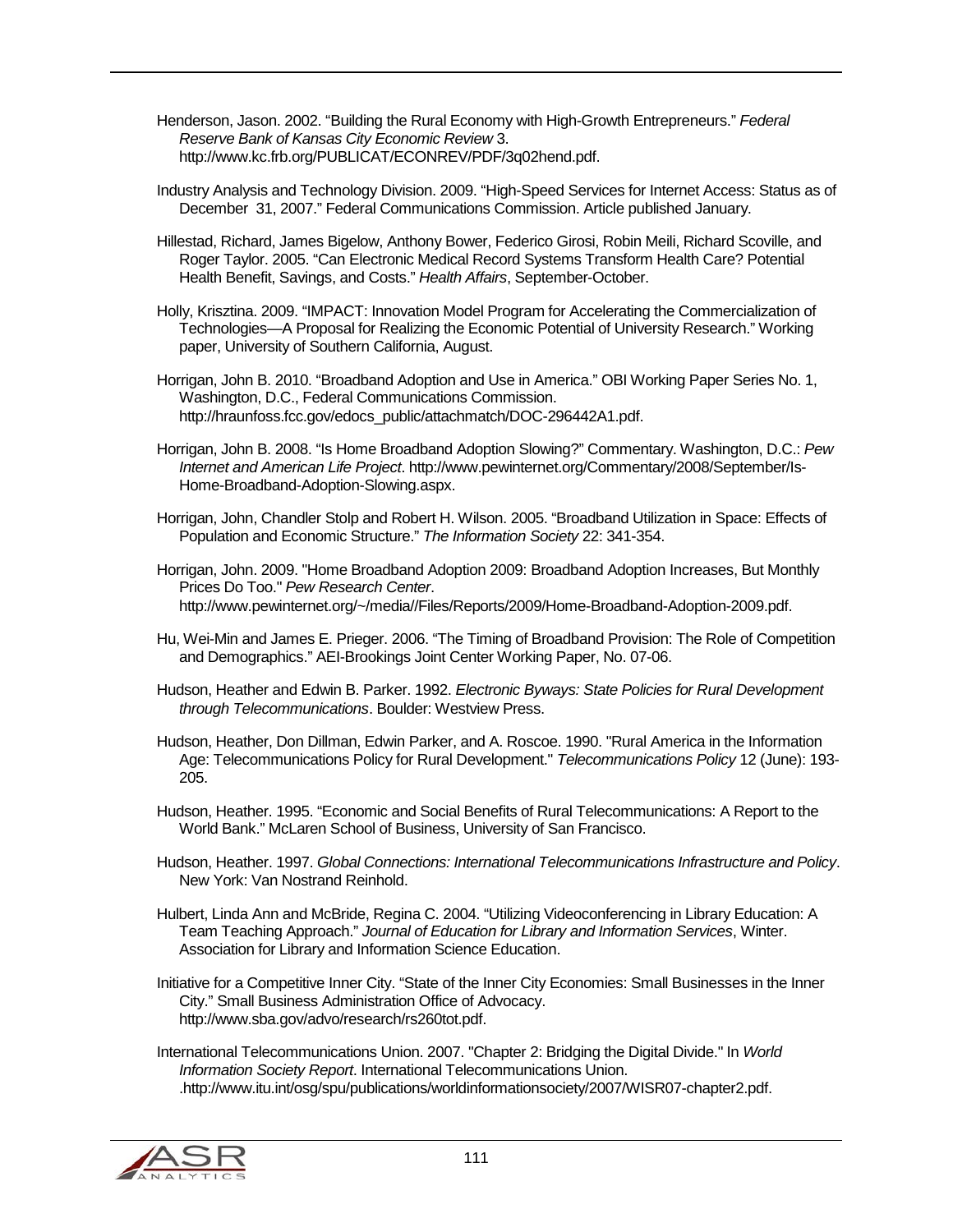- Internet2. 2009. "Research and Commercial Network: Capacity at U.S. Research Universities." Report for the National Science Foundation. http://www.internet2.edu/government/files/200911-IS-NSFsurvey3.pdf.
- Ismail, Sherille, and Irene Wu. 2003. "Broadband Internet Access in OECD Countries: A Comparative Analysis." *A Staff Report of the Office of Strategic Planning and Policy Analysis and International Bureau*.
- Isserman, Andrew M. and John D. Merrifield. 1987. "Quasi-Experimental Control Group Methods for Regional Analysis: An Application to an Energy Boomtown and Growth Pole Theory." *Economic Geography* 63, no. 1 (January): 3-19.
- Ito, Mizuko, Heather Horst, Matteo Brittanit, Danah Boyd, Becky Herr-Stephenson, Patricia G.Lange, C.J. Pascoe, and Laura Robinson. 2008. "Living and Learning with New Media Summary of Findings from the Digital Youth Project." Article published November. http://digitalyouth.ischool.berkeley.edu/files/report/digitalyouth-WhitePaper.pdf.
- Jackson, Kevin M., OD, MPH; Karen E. Scott, MD, MBA, Joshua Graff Zivin, PhD; David A. Bateman, MD, John T. Flynn, MD; Jeremy D. Keenan, MD, MPH, Michael F. Chiang, M. "Cost-Utility Analysis of Telemedicine and Ophthalmoscopy for Retinopathy of Prematurity Management." *Arch Ophthalmol* 126, no. 4. http://www.v2020la.org/pub/PUBLICATIONS\_BY\_TOPICS/ROP/Cost-Utility%20Analysis%20of%20Telemedicine....pdf.
- Jackson, Linda A., Alexander von Eye, Frank A. Biocca, Gretchen Barbatsis, Yong Zhao, and Hiram E. Fitzgerald. 2006. "Does Home Internet Use Influence the Academic Performance of Low-Income Children." *Developmental Psychology* 42, no. 3: 429-435.

Jackson, Steven J., Archer L. Batcheller, Paul N. Edwards, Geoffrey C. Bowker, Steve Cisler, and Susan Leigh Star. 2008. *Extending African Knowledge Infrastructures: Sharing, Creating, Maintaining. Report for the World Bank*, March. http://deepblue.lib.umich.edu/bitstream/2027.42/61201/1/Jackson%20et%20al,%20Extending%20Afri can%20Knowledge%20Infrastructures%20(March%202008).pdf.

- Jackson, Steven J., Paul N. Edwards, Geoffrey C. Bowker, and Cory P. Knobel. 2007. "Understanding Infrastructure: History, Heuristics, and Cyberinfrastructure Policy." *First Monday* 12, no. 6 (June). http://firstmonday.org/issues/issue12\_6/jackson/index.html.
- Jackson, Steven. 2006. "Water Models and Water Politics: Deliberative Design and Virtual Accountability." Paper presented at DG.O2006: Proceedings of the 2006 Digital Government Conference.
- Jaffe, Justin. 2009. "SMB Cluster Analysis: SMB 2.0s Lead the Way Toward Next-Generation Technology." International Data Corporation.
- Jayakar, Krishna, Amit Schejter, and Richard Taylor. 2010. "Small Businesses and Broadband: Key Drivers for Economic Recovery." Working paper, Institute for Information Policy at Pennsylvania State University. http://comm.psu.edu/about/centers/institute-for-information-policy/smallbusiness.pdf.
- Jha, M.D., M.P.H., Ashish K. , Catherine M. DesRoches, Dr.Ph., Eric G. Campbell, Ph.D., Karen Donelan, Sc.D., Sowmya R. Rao, Ph.D., Timothy G. Ferris, M.D., M.P.H., Alexandra Shields, Ph.D., Sara Rosenbaum, J.D., and David Blumenthal, M.D., M.P.P. 2009. "Use of Electronic Health Records in U.S. Hospitals." *New England Journal of Medicine* 360, no. 16 (March): 1628-38. http://www.nejm.org/doi/pdf/10.1056/NEJMsa0900592.
- Johnson, David R., Susan P. Crawford, and John G. Palfrey, Jr. 2004. "The Accountable Net: Peer Production of Internet Governance." Draft, Virginia Journal of Law and Technology. http://cyber.law.harvard.edu/Accountable%20Net-ITU.pdf.

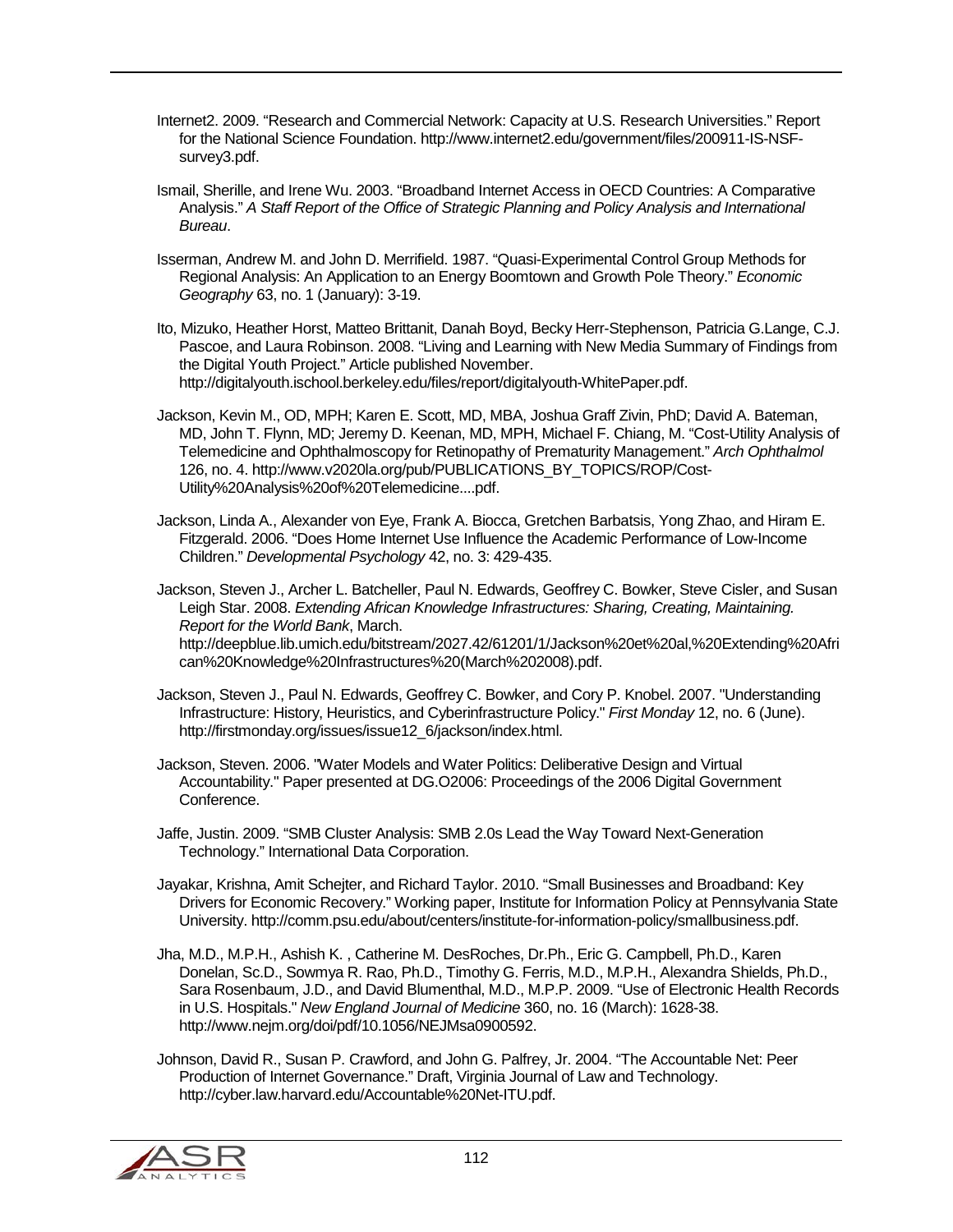- Jones, Sidney, and Mary Madden. 2008. "Networked Workers." *Pew Research Center: Internet & American Life Project.* http://www.pewinternet.org/~/media//Files/Reports/2008/PIP\_Networked\_Workers\_FINAL.pdf.pdf.
- Jorgenson, Dale. 2001. "Information Technology and the U.S. Economy." *American Economic Review* 91, no. 1 (March).
- Julius Genachowski. 2010. "Broadband: Our Enduring Engine for Prosperity and Opportunity." Remarks at the 2010 National Association of Regulatory Utility Commissioners Conference, February.
- Katz, R.L., P. Zenhausern, and S. Suter. 2008. "An Evaluation of Socio-Economic Impact of a Fiber Network in Switzerland." Mimeo, Polynomics and Telecom Advisory Services, LLC.
- Katz, R.L. 2009. "The Economic and Social Impact of Telecommunications Output: a Theoretical Framework and Empirical Evidence for Spain." *Intereconomics* 1, January-February.
- Katz, Raul and Stephan Suter. 2009. "Estimating the Economic Impact of the Broadband Stimulus Plan." Working Paper Columbia Institute for Tele-Information.
- Katz, Raul L.; Vaterlaus, Stephan; Zenhäusern, Patrick and Suter, Stephan. 2010. "The Impact of Broadband on Jobs and the German Economy." *Intereconomics*. http://www.teleadvs.com/images/Katz, final.pdf.
- Kelley, Doris J. 2003. "A Study of the Economic and Community Benefits of Cedar Falls, Iowa's Municipal telecommunications Network." Iowa Association of Municipal Utilities. Last modified July 6, 2004. http://baller.com/pdfs/cedarfalls\_white\_paper.pdf
- Kendall, John S., Courtney Pollack, Amitra Schwols, and Christina Snyder. 2007. *High School Standards and Expectations for College and the High-Skills Workplace*. Denver, Colorado: REL Central. http://www.mcrel.org/pdf/standards/20090107\_REL\_HighSchBrief.pdf.
- Kim, Heekyung Hellen, Jae Yun Moon, and Shinkyu Yang. 2004. "Broadband Penetration and Participatory Politics: South Korea Case." Proceedings of the 37th Hawaii International Conference on System Sciences. http://csdl.computer.org/comp/proceedings/hicss/2004/2056/05/205650117b.pdf.
- King, Kay. 2010. "How Congress Erodes National Security." *Council on Foreign Relations*, interviewed by Robert McMahon, November 16. http://www.cfr.org/publication/23412/how\_congress\_erodes\_national\_security.html.

Kirkpatrick, David. 2008. "Muhammad Yunus on Tech, Profit and the Poor." *Fortune Magazine*, April 4.

- Kistner, Toni. 2004. "Fighting for Fair Telework Tax." *Network World*, June 7. http://www.networkworld.com/net.worker/news/2004/0607netlead.html.
- Kohl, Benjamin A., Frank D Sites, Jacob T Gutsche, and Patrick Kim. 2007. "Economic Impact of eICU Implementation in an Academic Surgical ICU." *Critical Care Medicine* 35, no. 12.
- Kolko, Jed. 2010. "Does Broadband Boost Local Economic Development?" *Public Policy Institute of California*. Article published January. http://www.ppic.org/content/pubs/report/R\_110JKR.pdf.
- Kotval, Zenia. 1999. "Telecommunications: A Realistic Strategy for the Revitalization of American Cities." *Cities 16*, no. 1: 33-41.
- Koutroumpis, Pantelis. 2008. "Broadband Infrastructure and Economic Growth: A Simultaneous Approach." Mimeo, Imperial College, London, United Kingdom.

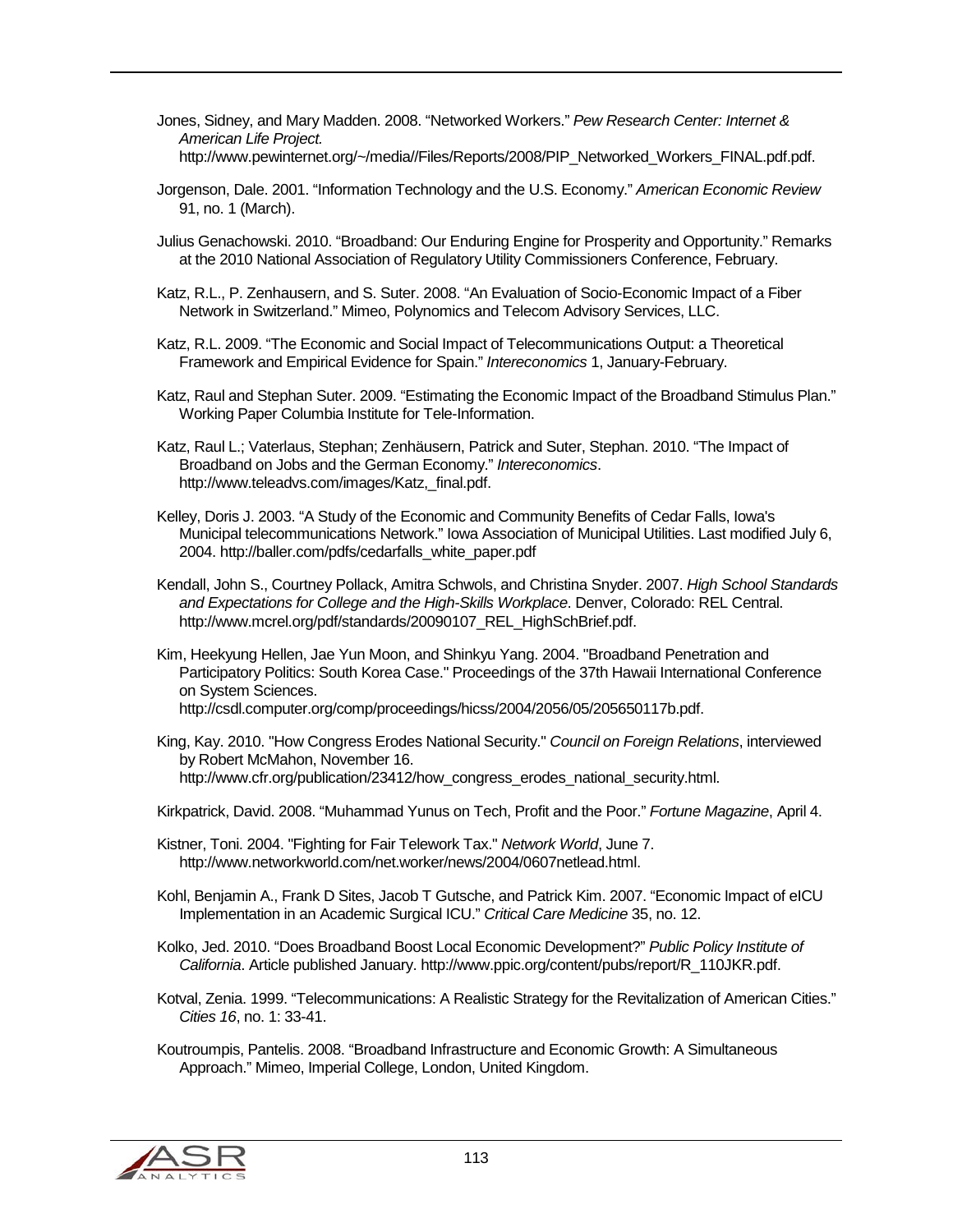- Lam, P-L., and A. Shiu. 2008. "Causal Relationship Between Telecommunications and Economic Growth: a Study of 105 Countries." The 17th Biennial Conference of the International Telecommunications Society, Montreal, Quebec, June 24-27.
- LaRose, Robert, Jennifer L. Gregg, Sharon Stover, Joseph Straubhaar, and Nobuya Inagaki. 2008. "Closing the Rural Broadband Gap." Final Technical Report, Michigan State University. Report published November 30. https://www.msu.edu/~larose/ruralbb/.
- Larson, EH, LG Hart, and J Hummel. 1994. "Rural Physician Assistants: a Survey of Graduates of MEDEX Northwest." *Public Health Reports*, 266–274.
- Laura Breeden, Steve Cisler, Vivian Guilfoy, Michael Roberts, and Antonia Stone. 1998. "Computer and Communications Use in Low-Income Communities." Report for the Annie E. Casey Foundation, Education Development Center, Newton, MA. http://www.ctcnet.org/resources/reports/casey/index.htm.
- Laura D'Amico. 2005. "The Center for Learning Technologies in Urban Schools: A Case of Design-Based Research in Education." *Meta Study Case Report* , Simon Fraser University. Last modified July. http://www.sfu.ca/~ldamico/LeTUS\_FullCase\_Final.pdf.
- LECG Ltd. 2009. *Economic Impact of Broadband: An Empirical Stu*dy. London: LECG. http://www.connectivityscorecard.org/images/uploads/media/Report\_BroadbandStudy\_LECG\_March 6.pdf
- Lehr, William, and Lee McKnight. 2000. "A Broadband Access Market Framework: Towards Consumer Service Level Agreements." Paper presented to the Twenty-Eighth Annual Telecommunications Policy Research Conference, Alexandria, Virginia, September 25-27. http://citeseerx.ist.psu.edu/viewdoc/download?doi=10.1.1.31.9089&rep=rep1&type=pdf.
- Lehr, William, and Lee McKnight. 2000. "A Broadband Access Market Framework: Towards Consumer Service Level Agreements." Paper 121, Center for E-Business at MIT, Cambridge, Massachusetts, September.

http://ebusiness.mit.edu/research/papers/121%20Lehr,%20McKnight,%20Broadband%20Access.pdf

- Lehr, William, and Sharon Gillett, Marvin Sirbu, and Carlos Osorio. 2005. "Measuring Broadband's Economic Impact." Paper presented at the 33rd Annual Telecommunications Policy Research Conference, George Mason University, September. http://www.broadbandproperties.com/2005issues/dec05issues/Measuring%20Broadband%20Eco%2 0Impact,%20Lehr,%20Gilett,%20Sirbu.pdf.
- Lehr, William, and Tony Smith-Grievo. 2009. "Measurement and Assessment of Broadband Availability." Report prepared for John Adams Innovation Institute of the Massachusetts Technology Collaborative, January. http://people.csail.mit.edu/wlehr/Lehr-Papers\_files/LehrJan09%20bb%20availability.pdf.
- Lehr, William, David Clark, Peyman Faratin, Rahul Sami, and John Wroclawski. 2006. "Overlay Networks and Future of the Internet." *Communications and Strategies*, no. 63, 3rd Quarter: 1-21. http://people.csail.mit.edu/wlehr/Lehr-Papers\_files/Clark%20Lehr%20et%20al%20Overlays%20CandS%20Sept2006.pdf.
- Lehr, William, David Clark, Peyman Faratin, Rahul Sami, and John Wroclawski. 2005. "The Growth of Internet Overlay Networks: Implications for Architecture, Industry Structure and Policy." Paper presented at the 33rd Annual Telecommunications Policy Research Conference, George Mason University, September. http://web.si.umich.edu/tprc/papers/2005/466/TPRC\_Overlays\_9\_8\_05.pdf.



.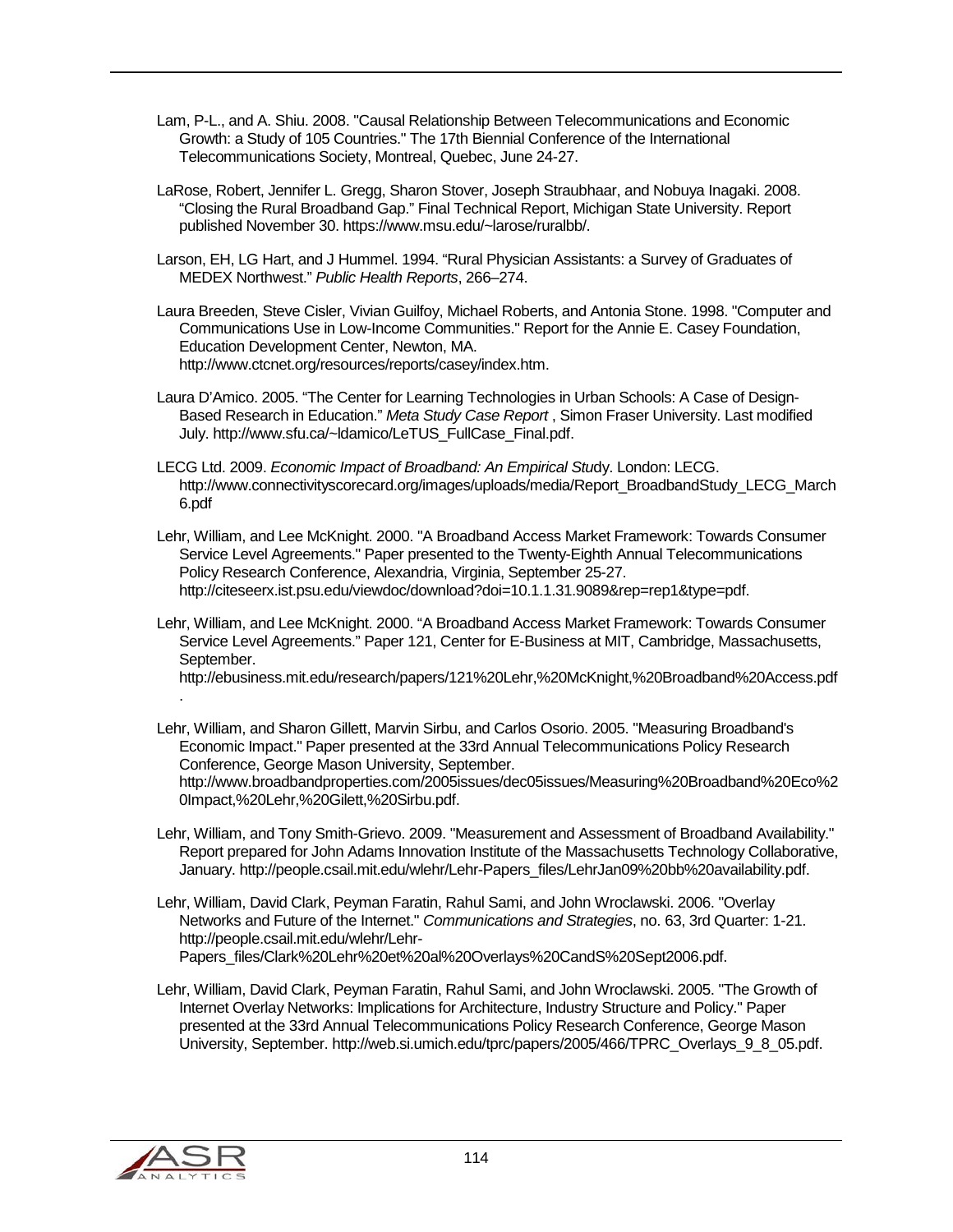- Lehr, William, Kenneth Flamm, John Horrigan, and Amy Friedlander. 2007. "Measuring Broadband: Improving Communications Policymaking through Better Data Collection." *Pew Research Center: Internet and American Life Project,* November. http://people.csail.mit.edu/wlehr/Lehr-Papers\_files/PIP\_Measuring%20Broadband.pdf.
- Lehr, William, Marvin Sirbu, Jon Peha, and Sharon Gillette. 2006. "Scenarios for the Network Neutrality Arms Race." Paper prepared for the 34th Annual Telecommunications Policy Research Conference, George Mason University, September. http://web.si.umich.edu/tprc/papers/2006/561/TPRC2006\_Lehr%20Sirbu%20Peha%20Gillett%20Net %20Neutrality%20Arms%20Race.pdf.
- Lehr, William, P. Faratin, D. Clark, P. Gilmore, and A. Berger. 2007. "Complexity of Internet Interconnections: Technology, Incentives and Implications for Policy." Paper prepared for 35th Annual Telecommunications Policy Research Conference, George Mason University, September. http://people.csail.mit.edu/wlehr/Lehr-

Papers\_files/Clark%20Lehr%20Faratin%20Complexity%20Interconnection%20TPRC%202007.pdf.

- Lehr, William, Stephen Bauer, and David Clark. 2009. "Broadband Microfoundations: The Need For Traffic Data." Invited paper prepared for Beyond Broadband Access conference, NewAmerica Foundation, Washington DC, September 22-24. http://people.csail.mit.edu/wlehr/Lehr-Papers\_files/Bauer\_Clark\_Lehr\_Traffic.pdf.
- Lehr, William, Stephen Bauer, and David Clark. 2010. "Understanding Broadband Speed Measurements." Paper prepared for 38th Research Conference on Communication, Information and Internet Policy, Arlington, Virginia, September. http://people.csail.mit.edu/wlehr/Lehr-Papers\_files/bauer\_clark\_lehr\_2010.pdf

Lehr, William, Tom Vest, and Eliot Lear. 2008. "Running on Empty: the challenge of managing Internet addresses." Prepared for the 36th Research Conference on Communication, Information, and Internet Policy, George Mason University, Arlington, Virginia, September 26-28. http://people.csail.mit.edu/wlehr/Lehr-

Papers\_files/Lehr%20Lear%20Vest%20TPRC08%20Internet%20Address%20Running%20on%20E mpty.pdf.

- Lehr, William, Tony Smith-Grieco, and Grace Rusi Woo. 2008. "Broadband Metrics Best Practices: Review and Assessment." Report prepared for Massachusetts Technology Collaborative/John Adams Innovation Institute (MTC/JAII), February. http://people.csail.mit.edu/wlehr/Lehr-Papers\_files/Broadband%20Metrics%20Best%20Practices%20Survey%20Feb08.pdf.
- Lehr, William, with Steven Bauer, and David Clark. 2009. "The Evolution of Internet Congestion." Paper prepared for 37th Research Conference on Communication, Information and Internet Policy, Arlington, Virginia, September. http://people.csail.mit.edu/wlehr/Lehr-Papers\_files/Bauer\_Clark\_Lehr\_2009.pdf.
- Lehr, William, and Frank R. Lichtenberg. 1998. "Computer Use and Productivity Growth in Federal Government Agencies, 1987-92." *Journal of Industrial Economics* XLVI, no. 2 June: 257-279. http://www.nber.org/papers/w5616.
- Lennett, Benjamin, Chiehyu Li, Dan Meredith, James Losey, Robb Topolski, and Sascha Meinrath. 2009. "Broadband Truth-in-Labeling." *New America Foundation*, September 23. http://oti.newamerica.net/publications/policy/broadband\_truth\_in\_labeling.
- Litan, Robert. 2005. "Great Expectations: Potential Economic Benefits to the Nation from Accelerated Broadband Deployment to Older Americans and Americans with Disabilities." *New Millennium Research Council*, December.

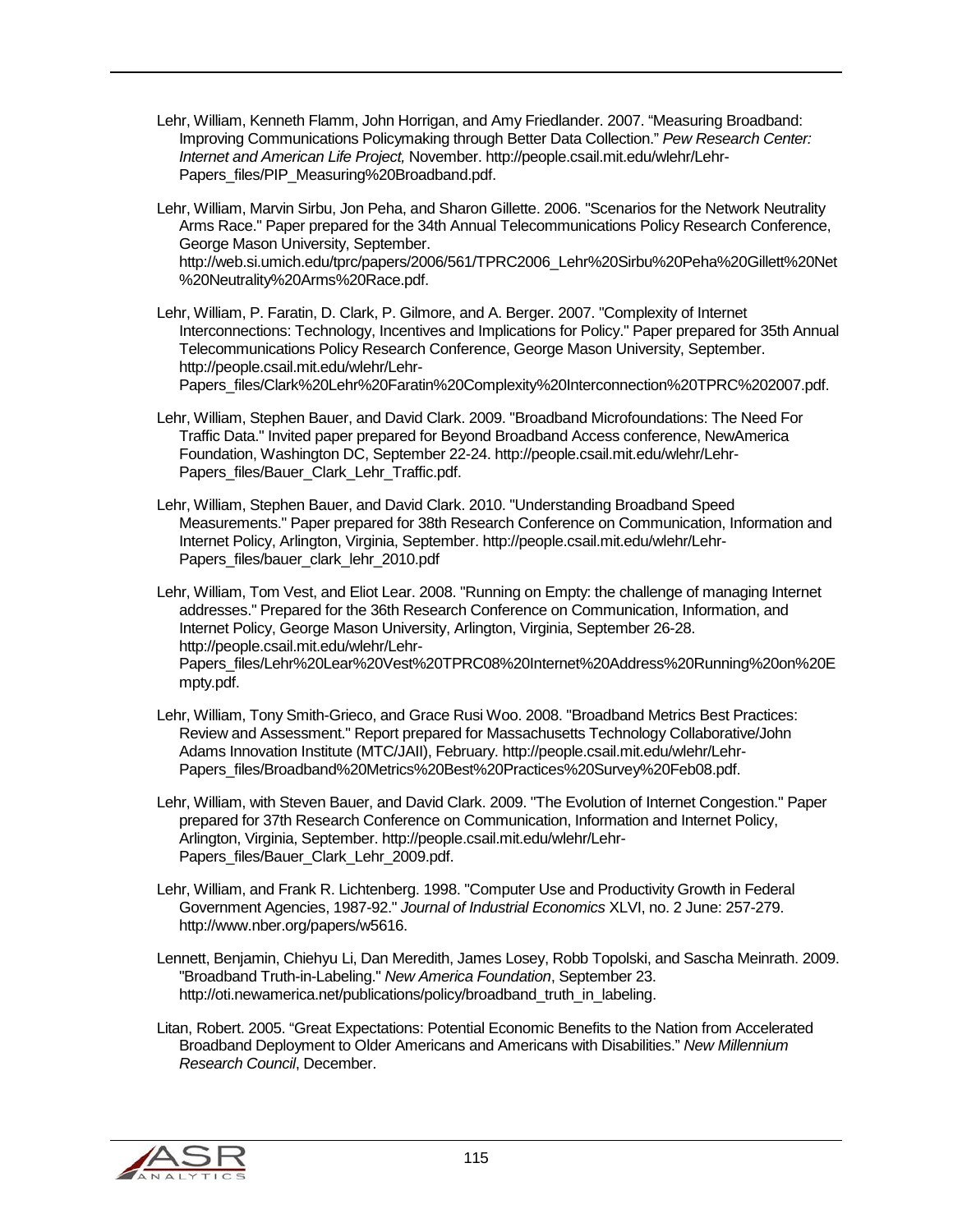- Litan, Robert. 2008. "Vital Signs via Broadband: Remote Health Monitoring Transmits Savings, Enhances Lives." *Better Health Care Together* ,October 24. http://www.corp.att.com/healthcare/docs/litan.pdf.
- Lohrke, Franz T., Geralyn McClure Franklin, and Cynthia Frownfelter-Lohrke. 2006. "The Internet as an Information Conduit: A Transaction Cost Analysis Model of U.S. SME Internet Use." *International Small Business Journal* 24, no. 2: 159-178.
- Losen, Daniel, Gary Orfield, Christopher B. Swanson and Johanna Wald. 2004. "Losing Our Future: How Minority Youth are Being Left Behind by the Graduation Rate Crisis." *The Civil Rights Project at Harvard University*, Cambridge, Massachusetts. http://www.urban.org/UploadedPDF/410936\_LosingOurFuture.pdf.
- Losh, Susan Carol. 2009. "Generation versus Aging, and Education, Occupation, Gender and Ethnicity Effects in U.S. Digital Divides." In *The Proceedings, Atlanta Conference on Science and Innovation Policy*, October 2-3. http://mailer.fsu.edu/~slosh/LoshGenerationVsAging.doc.
- Louch, H., Eszter Hargittai, and M. A. Centeno. 1999. "Phone Calls and Fax Machines: The Limits to Globalization." *The Washington Quarterly 22* , no. 2: 83-100. http://www.webuse.org/pdf/LouchHargittaiCenteno-PhoneCalls1999.pdf.
- Lovett, Marsha, Oded Meyer, and Candace Thille. 2008. "The Open Learning Initiative: Measuring the Effectiveness of the OLI Statistics Course in Accelerating Student Learning." Special issue, *Journal of Interactive Media in Education*: *Researching Open Content in Education*. http://jime.open.ac.uk/jime/article/view/2008-14.
- Low, Sarah, and Peter Stenberg. 2009. "Rural Broadband at a Glance." Working paper, United States Department of Agriculture. http://www.ers.usda.gov/publications/eib47/eib47.pdf.
- Lynch, Clifford. 2004. "The Future of Special and Distinctive Collections in the Digital Age." Coalition for Networked Information Video. Last modified February 24. https://scholarspace.manoa.hawaii.edu/bitstream/10125/16324/6/100224\_lynch\_future-special.html.
- Madden, Gary, Scott Savage, and Michael Simpson. 1996. "Information Inequality and Broadband Network Access: An Analysis of Australian Household Survey Data." *Industrial and Corporate Change* 5, no. 4: 1049-1056.
- Mainous, Ag, JG Bertolino, and PL Harrell. 1992. "Physician Extenders: Who is Using Them?" *Family Medicine* 24:201–204.
- Majumdar, S. K., O. Carare, and H. Chang. 2010. "Broadband Adoption and Firm Productivity: Evaluating the Benefits of General Purpose Technology." *Industrial and Corporate Change* 19, no. 3.
- Martin, Randolph C., and Robert E. Graham, Jr. 1980. "The Impact of Economic Development Administration Programs: Some Empirical Evidence." *The Review of Economics and Statistics* 62, no. 1 (February): 52-62.
- Matson, Malcolm, and Rod Mitchell. 2006. "Study On Local Open Access Networks For Communities and Municipalities." A study on behalf of The Oplan Foundation.
- McKinsey & Company. 2009. "Unlocking Energy Efficiency in the U.S. Economy." Last modified July 2009.

http://www.mckinsey.com/en/Client\_Service/Electric\_Power\_and\_Natural\_Gas/Latest\_thinking/Unloc king energy efficiency in the US economy.aspx.

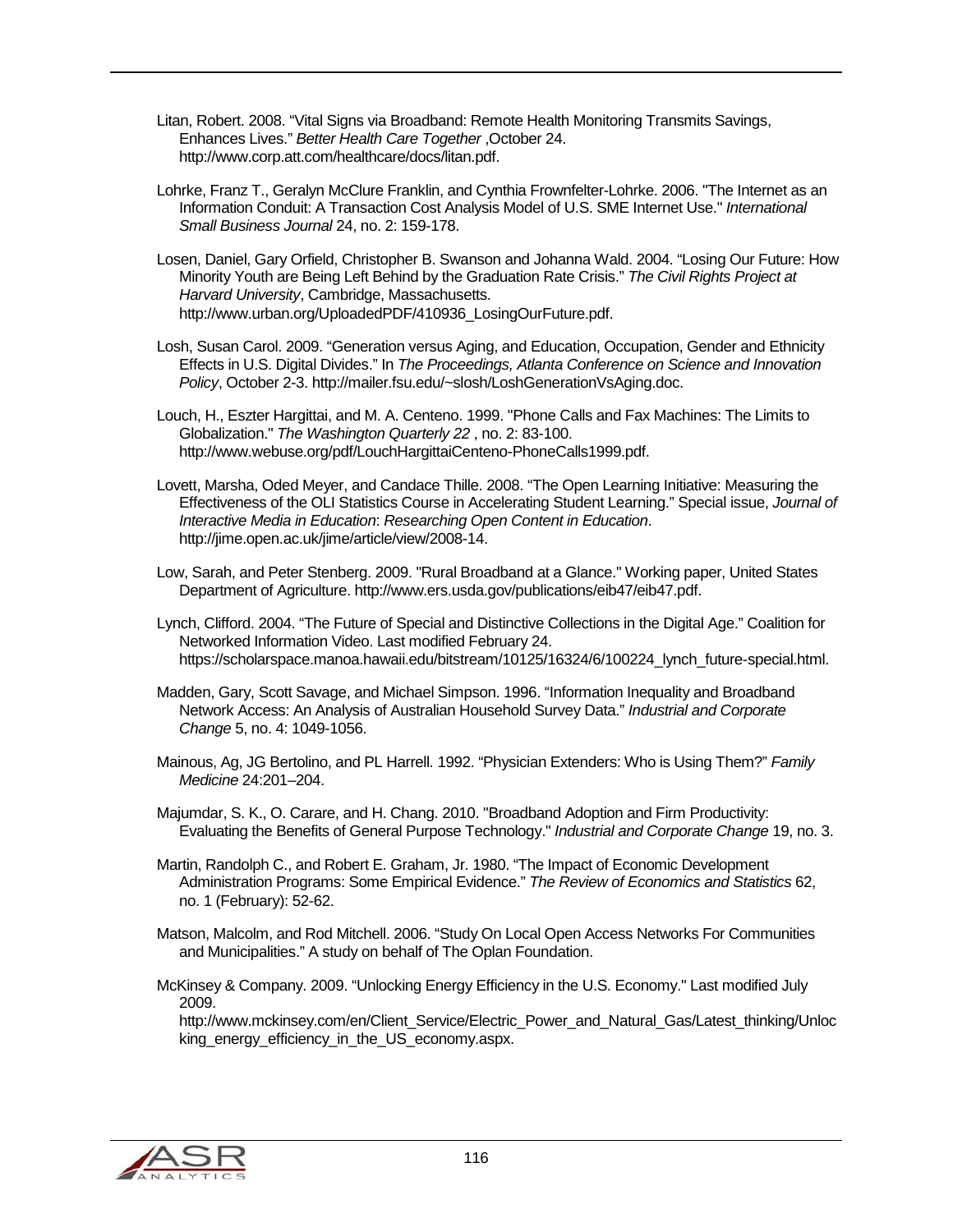- McKinsey & Company. 2009. "The Economic Impact of the Achievement Gap in America's Schools." Summary of findings, Social Sector Office. Last modified April 2009. http://www.mckinsey.com/App\_Media/Images/Page\_Images/Offices/SocialSector/PDF/achievement\_ gap\_report.pdf.
- McKinsey Quarterly Business Technology Office. 2009. "How Companies Are Benefiting From Web 2.0." *McKinsey Quarterly*, September.

https://www.mckinseyquarterly.com/Business\_Technology/BT\_Strategy/How\_companies\_are\_benefi ting from Web 20 McKinsey Global Survey Results 2432.

- Mehra, Bharat, Cecelia Merkel, Ann P. Bishop. 2004. "The Internet for Empowerment of Minority and Marginalized Users." *New Media and Society* 6: 781–802. doi:10.1177/146144804047513.
- *Memorandum for the Heads of Executive Departments and Agencies*. 2009. M-10-01 Executive Office of the President. http://www.whitehouse.gov/sites/default/files/omb/assets/memoranda\_2010/m10- 01.pdf.
- Michael B. Horn. 2009. "Disrupting Class: How Disruptive Innovation Will Change the Way the World Learns." Mountain View, CA: Innosight Institute. http://net.educause.edu/ir/library/pdf/ECR0903.pdf.

Miller, Doriane C, MD. 2010. "Health and Disease Management Outside the Clinic Doors: There's an app for that." Institute of Medicine. Last modified April. http://www.iom.edu/~/media/Files/Activity%20Files/Quality/VSRT/2010-APR-01/9- Health%20and%20disease%20management%20outside%20the%20clinic%20doors.ashx.

- Mills, Karen, Elisabeth B. Reynolds, and Andrew Reamer. 2008. "Clusters and Competitiveness: A New Federal Role for Stimulating Regional Economies." *Brookings Institute*, April. http://www.brookings.edu/~/media/Files/rc/reports/2008/04\_competitiveness\_reamer/Clusters%20Re port.pdf.
- Miniwatts Marketing Group. 2010. "Internet World Stats: World Internet Usage and Population Statistics." Accessed June 30, 2011. http://www.internetworldstats.com/stats.htm.
- Missouri Virtual Instruction Program. 2008. *Annual Evaluation Report* 2007–2008. TA Consulting Evaluation Team. http://www.movip.org/about/evalreport2007-2008.pdf.
- Mohammed, Arshad. 2005. "FCC May Let Phone Companies Off DSL Hook." *Washington Post*, August 4. http://www.washingtonpost.com/wpdyn/content/article/2005/08/03/AR2005080302126.html.
- Mokhtarian, Patricia L. 2004. "Data and Measurement Issues in Transportation, with Telecommuting as a Case Study." University of California, Davis. http://www.its.ucdavis.edu/publications/2004/UCD-ITS-RR-04-29.pdf.
- Moller, Stephanie, and Stearns, Elizabeth. 2004. "Retention and School Dropout: Examining Connectivity Between Children and Schools." Paper presented at the annual meeting of the American Sociological Association, Hilton San Francisco & Renaissance Parc 55 Hotel, San Francisco, California, August 14. http://www.allacademic.com/meta/p\_mla\_apa\_research\_citation/1/0/8/7/6/p108764\_index.html.
- Moody, NB, PL Smith, and LL Glenn. 1999. "Client Characteristics and Practice Patterns of Nurse Practitioners and Physicians." *Nurse Practitioners* 24: 94–96, 99–100, 102–103.
- Morehart, Mitchell, and Peter Stenberg. 2006. "Determinants of Internet Use for Rural and Farm Economic Sectors." Economic Research Service, United States Department of Agriculture, Washington, DC. http://web.si.umich.edu/tprc/papers/2006/649/Stenberg%20TPRC2006%20v2.pdf
- Morin, Rich, and Paul Taylor. 2009. "Luxury or Necessity? The Public Makes a U-Turn." *Pew Research Center*, April 23. http://pewresearch.org/pubs/1199/more-items-seen-as-luxury-not-necessity.

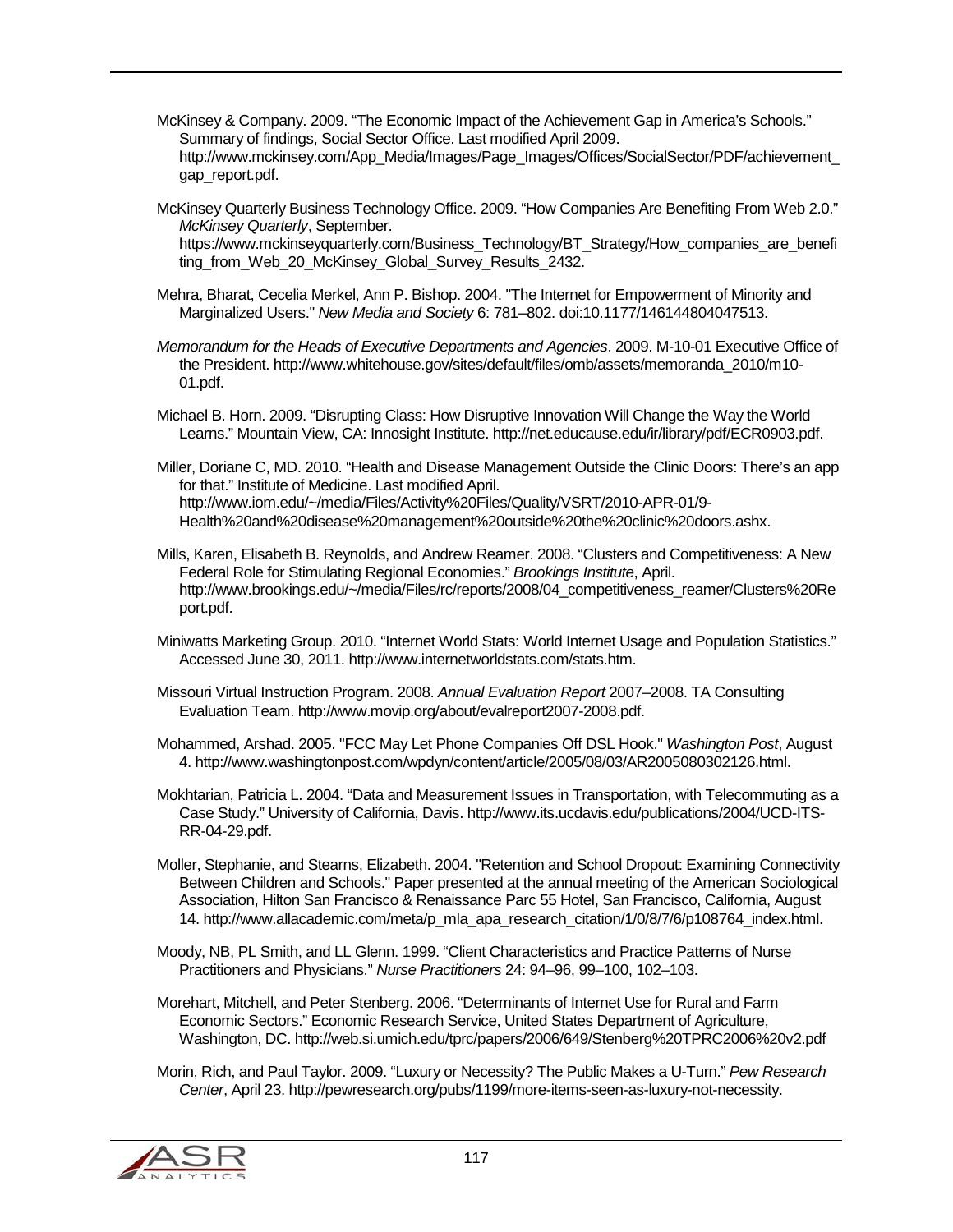- Mosner, Ellen, Craig Spiezle, and Jim Emerman. 2003. "The Convergence of the Aging Workforce And Accessible Technology." Microsoft Corporation AgeLight Marketing Consultancy. Last modified July. http://www.hard2hire.com/library/boomers/The%20Convergence%20of%20the%20Aging%20Workfo rce%20and%20Accessible%20Technology.pdf.
- Moye, Johnny J. 2010. "Making Your Classes Come Alive." *Techniques: Connecting Education and Careers* 85: 8-9.
- Moye, Johnny J. 2009. "Technology Education Teacher Supply and Demand—A Critical Situation." *Technology Teacher* 69: 30-36.
- National Institute of Justice. 2004. "National Institute of Justice Annual Report." http://www.ncjrs.gov/pdffiles1/nij/209274.pdf.
- National Science Foundation. 2009. *Academic Research and Development Expenditures*, Fiscal Year 2007, Detailed Statistical Tables.
- National Skills Coalition. "Toward Ensuring America's Workers and Industries the Skills to Compete." Washington, DC: National Skills Coalition. http://www.nationalskillscoalition.org/assets/reports- /toward-ensuring-americas.pdf.
- National Telecommunications & Information Administration. 2002. "A Nation Online: How Americans Are Expanding Their Use of the Internet." United States Department of Commerce. Last modified February. http://www.ntia.doc.gov/legacy/ntiahome/dn/nationonline\_020502.htm
- National Telecommunications and Information Administration. 2010. "Digital Nation: 21st Century America's Progress Toward Universal Broadband Internet Access." United States Department of Commerce. Last modified February 2010. http://www.ntia.doc.gov/reports/2010/NTIA\_internet\_use\_report\_Feb2010.pdf.
- National Telecommunications and Information Administration. 2011. "Digital Nation: Expanding Internet Usage." United States Department of Commerce. Article published February 2011. http://www.ntia.doc.gov/files/ntia/publications/ntia\_internet\_use\_report\_february\_2011.pdf
- National Telecommunications and Information Administration. 2009. "Executive Branch Views on Public Safety, Homeland Security and Cybersecurity Elements of a National Broadband Plan." United States Department of Commerce.
- National Telecommunications and Information Administration. 1999. "Falling Through the Net: Defining the Digital Divide." United States Department of Commerce. http://www.ntia.doc.gov/ntiahome/fttn99/fttn.pdf.
- National Telecommunications and Information Administration. 1995. "Falling Through the Net: A Survey of the 'Have Nots' in Rural and Urban America." http://www.ntia.doc.gov/ntiahome/fallingthru.html.
- National Telecommunications and Information Administration. 2007. "Networked Nation: Broadband in America." United States Department of Commerce. http://www.ntia.doc.gov/reports/2008/NetworkedNationBroadbandinAmerica2007.pdf.
- National Telecommunications and Information Administration and United States Department of Agriculture's Rural Utilities Service. 2000. "Advanced Telecommunications in Rural America, The Challenge of Bringing Broadband Service to All Americans." Accessed November 15, 2010. http://www.ntia.doc.gov/reports/ruralbb42600.pdf.
- National Telecommunications and Information Administration. 2011. "Broadband Technology Opportunities Program Quarterly Status Report." Last modified December 2011. http://www.ntia.doc.gov/files/ntia/publications/btop-quarterly-congressional-report-dec-2011.pdf

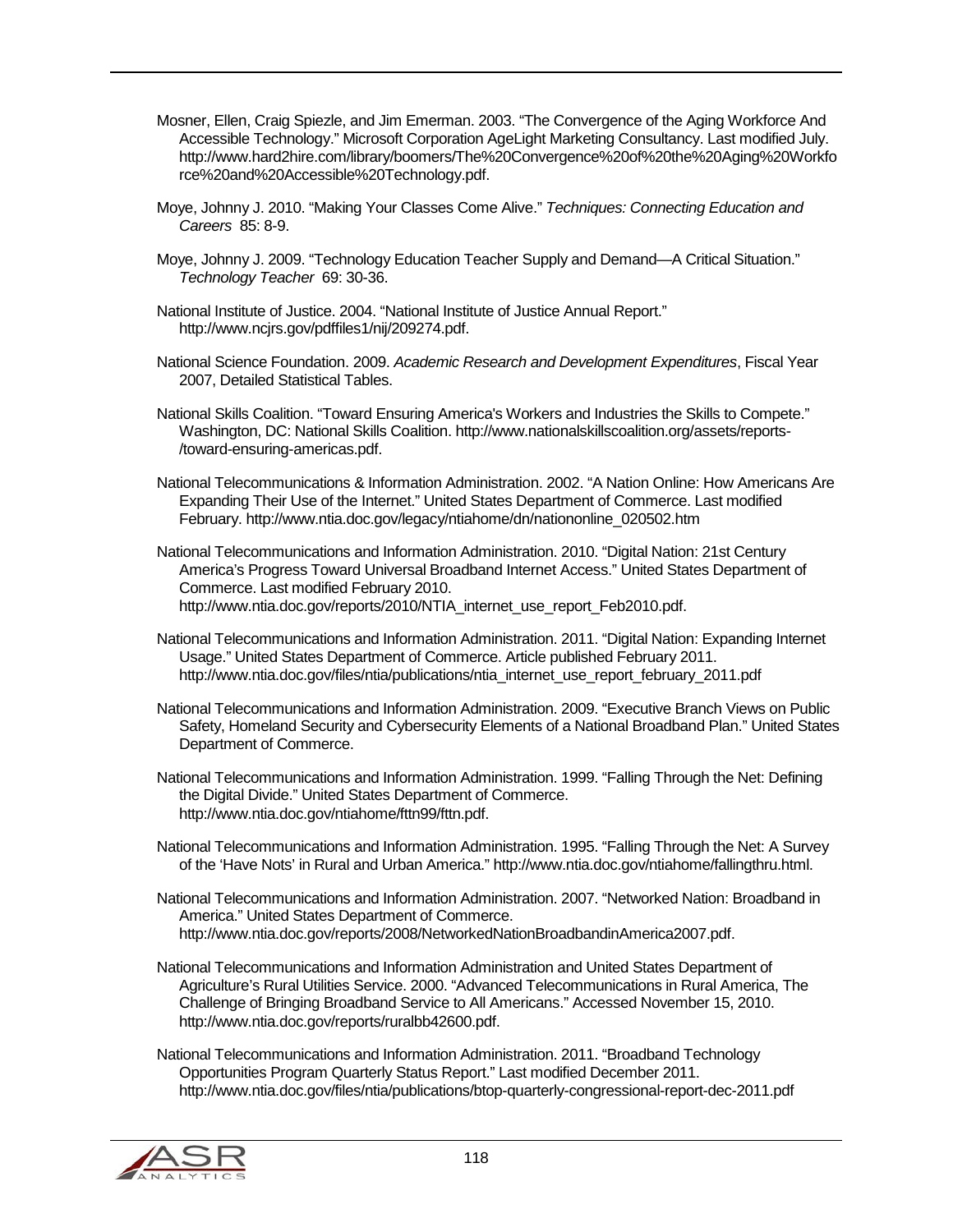National Telecommunication and Information Administration. 2010. *Seventh Quarterly Status Report*, November 2010. United States Department of Commerce.

- National Emergency Number Association. 2009. "Safety Consortium to Promote Broadband-Enabled Emergency Response." *EMS Responder*, August 14. http://www.emsworld.com/web/online/Top-EMS-News/Safety-Consortium-to-Promote-Broadband-Enabled-Emergency-Response/1\$10191.
- Newstrom, George C. 2002. "The Global Digital Economy and the Bold Dominion, Commonwealth of Virginia Strategic Plan for Technology." Secretary of Technology. Last modified September 26, 2002. http://www.vita.virginia.gov/uploadedFiles/Library/govTechPlanFull\_020914.pdf.
- Nguyen, Sang, and B. K. Atrostic. 2005. "Computer Investment, Computer Networks and Productivity." Working Papers from U.S. Census Bureau, Center for Economic Studies.
- Nicole B. Ellison, Charles Steinfield, and Cliff Lamp. 2007. "The Benefits of Facebook 'Friends': Exploring the Relationship Between College Students' Use of Online Social Networks and Social Capital." *Journal of Computer-Mediated Communication* 12: 1143-1168. http://www.mvirtual.com.br/midiaedu/artigos\_online/facebook.pdf.
- Noguchi, Yuki. 2005. "Cable Firms Don't Have to Share Networks, Court Rules." *Washington Post*, June. http://www.washingtonpost.com/wp-dyn/content/article/2005/06/27/AR2005062700415.html.
- Nokia Siemens Networks. 2009. *Connectivity Scorecard 2009*. http://www.connectivityscorecard.org/images/uploads/media/TheConnectivityReport2009.pdf
- O'Brien, Kevin J. 2010. "Mobile Data, the Next Generation High Speeds but at What Cost?" *New York Times*, February 15. http://www.nytimes.com/2010/02/16/technology/16lte.html.
- O'Donnell, Susan, and Sonja Perley. 2006. "Broadband Video Communications Research in First Nation Communities." Paper presented at the Canadian Communication Association Annual Conference, York University, Toronto, Canada. http://www.susanodonnell.info/downloads/2006-Perley-CCA.pdf.
- Office of Inspector General, U.S. Department Of Commerce. 2010. "National Telecommunications and Information Administration: Broadband Program Faces Uncertain Funding, and NTIA Needs to Strengthen Its Post-Award Operations." *Final Report No. OIG-11-005-A*, United States Department of Commerce, November 4. http://www.oig.doc.gov/oig/reports/2010/OIG-11-005-A.pdf.
- Office of Personnel Management. 2009. "Federal Employment Statistics: Total Government Employment Since 1962." *Historical Federal Workforce Tables*. http://www.opm.gov/feddata/HistoricalTables/TotalGovernmentSince1962.asp.
- Office of Small Business Development Centers Entrepreneurial Development. "Counseling & Assistance: Small Business Development Centers." United States Small Business Association. http://www.sba.gov/services/counseling/index.html.
- Office of the Press Secretary. 2009. "Fact Sheet on American Graduation Initiative." White House Press Release. http://www.whitehouse.gov/the\_press\_office/Excerpts-of-the-Presidents-remarks-in-Warren-Michigan-and-fact-sheet-on-the-American-Graduation-Initiative/.
- OMG Center for Collaborative Learning. 2009. "Learning More about What Works: Short-Term Client Outcomes of the Sustainable Broadband Adoption Pilot Program." Interim Evaluation Report, submitted to Digital Impact Group and the William Penn Foundation, July 28. http://www.digitalimpactgroup.org/documents/DIG%20Interim%20Report%207-28-09%20final.pdf.
- Organization for Economic Co-operation and Development. 2010. OECD Broadband Portal. Directorate for Science, Technology and Industry. http://www.oecd.org/document/54/0,3343,en\_2649\_34225\_38690102\_1\_1\_1\_1,00.html.

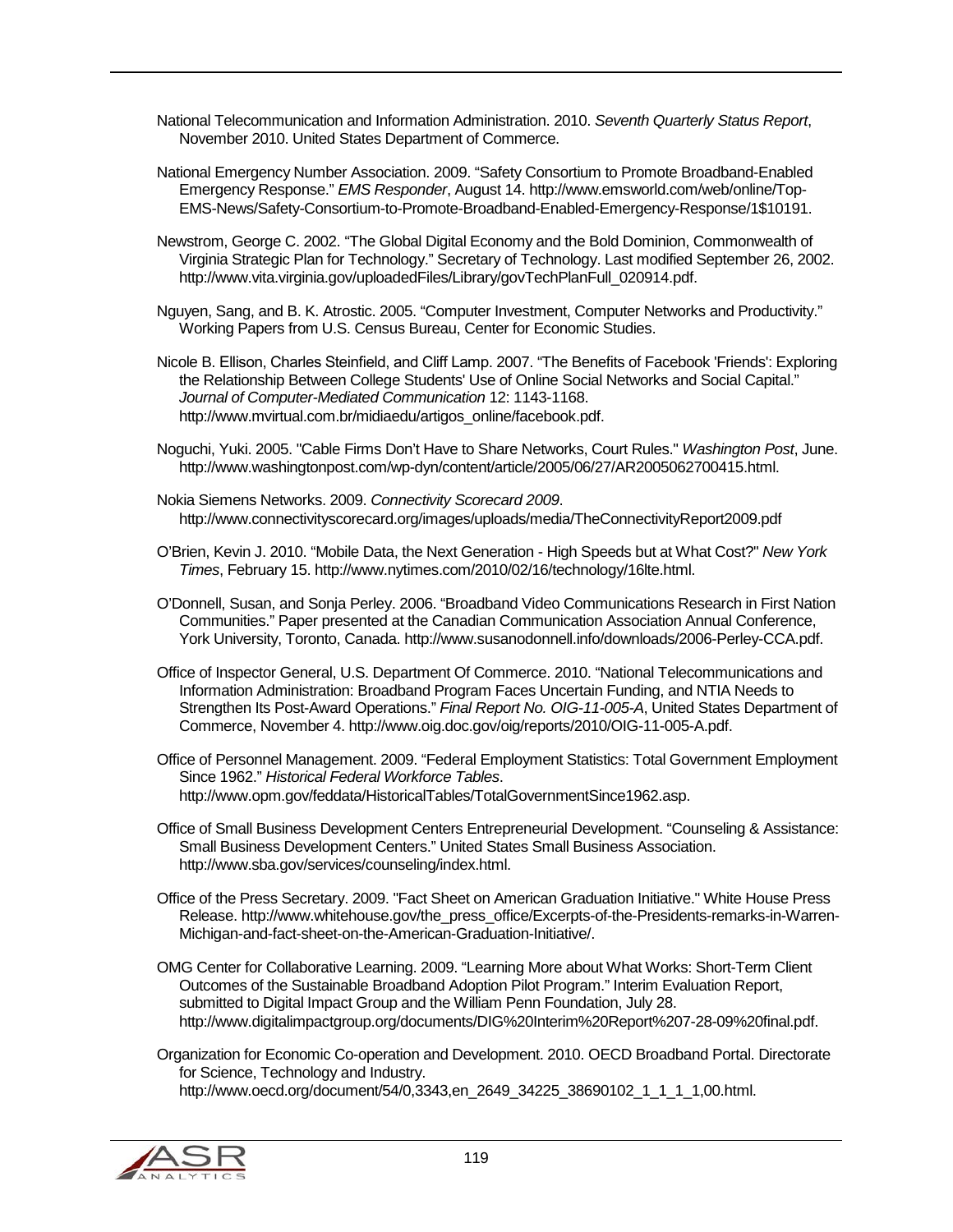- Organization for Economic Cooperation and Development. 2001. "The Development of Broadband Access in OECD Countries." Last modified October 29. http://www.oecd.org/dataoecd/48/33/2475737.pdf.
- Organization for Economic Co-operation and Development. 2008. "Broadband and the Economy." Ministerial Background Report, presented at OECD Ministerial Meeting on the Future of the Internet Economy, Seoul, South Korea, June 17-18. http://www.oecd.org/dataoecd/62/7/40781696.pdf.
- Orlowski, Andrew. "FCC Opens Door to ISP Wipe-Out: Re Monopolizing the Phone Service." *The Andrew Orlowski Blog*. http://andreworlowski.com/2005/08/06/fcc-opens-door-to-isp-wipe-out/.
- Orr & Orr. 2010. "A ThomasNet Case Study." Accessed November 19, 2010. http://promoteyourbusiness.thomasnet.com/case\_studies/orr-and-orr.html.
- Ortiz, Julio Angel and Andrea H. Tapia. 2006. "Municipal Responses to State-Level Broadband Internet Policy." Published in the Proceedings of the Telecommunication Policy Research Conference, September 30-October 2. http://web.si.umich.edu/tprc/papers/2006/554/TPRCfinal\_pdf.pdf.
- Passey, Don, Colin Rogers, Joan Machell, and Gilly McHugh. 2004. "The Motivational Effect of ICT on Pupils." http://www.dcsf.gov.uk/research/data/uploadfiles/RR523new.pdf.
- Paczkowski, John. 2009. "The Median U.S. Broadband Speed? South Korea's Divided by Four." *All Things Digital*, August 26. http://digitaldaily.allthingsd.com/20090826/cwa/.
- Pamela E. Harrell, and Mary Harris. 2006. "Teacher Preparation Without Boundaries: A Two-Year Study of an Online Teacher Certification Program." *Journal of Technology & Teacher Education* 14. http://www.thefreelibrary.com/Teacher+preparation+without+boundaries:+a+twoyear+study+of+an+online...-a0151387501.
- Panzar, C. and Steven S. Wildman. 1995. "Network Competition and the Provision of Universal Service." Industrial and Corporate Change 4: 711-719.
- Park, Do-Hyung, Jumin Lee, and Ingoo Han. 2007. "The Effect of On-Line Consumer Reviews on Consumer Purchasing Intention: The Moderating Role of Involvement." *Internal Journal of Electronic Commerce* 11, no. 4 (Summer).
- Partnership for 21st Century Skills. 2006. "Results That Matter, 21st Century Skills and High School Reform." Washington, DC: U.S. Department of Education. http://www.p21.org/documents/RTM2006.pdf.
- Paul, Ian. 2009. "South Korea to Get Super High-Speed Broadband." *Today @ PCWorld Blog*, February 3. http://www.pcworld.com/article/158799/south\_korea\_to\_get\_super\_highspeed\_broadband.html.
- Peha, Jon M., William H. Lehr, and Simon Wilkie. 2007. "The State of the Debate on Network Neutrality." Special Issue on Network Neutrality, co-edited with Jon Peha and Simon Wilkie, *International Journal of Communication* 1, August. http://ijoc.org/ojs/index.php/ijoc/article/view/192/100.
- Picciano, Anthony G., and Jeff Seaman. 2007. "K–12 Online Learning: A Survey of U.S. School District Administrators." *Sloan Consortium*. http://sloanconsortium.org/sites/default/files/K-12 Online Learning 1.pdf.
- Picciano, Anthony G., and Jeff Seaman. 2007. "K–12 Online Learning: A Survey of U.S. School District Administrators." *Sloan Consortium*. http://sloanconsortium.org/sites/default/files/K-12 Online Learning 1.pdf.

Picot, Arnold, and Christian Wernick. 2007. "The Role of Government in Broadband Access". *Telecommunications Policy* 31, no. 10-11 (November): 660-674.

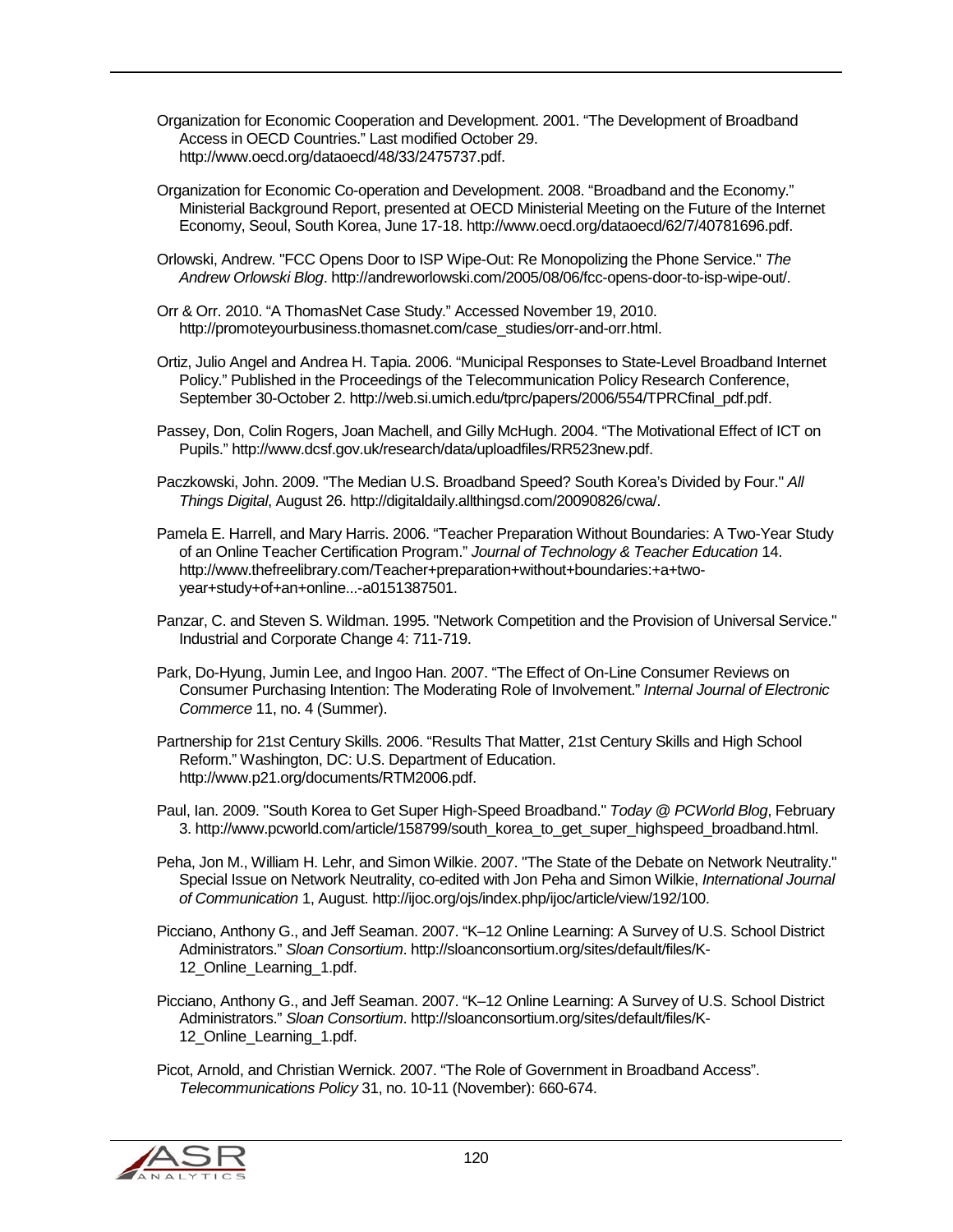- Pinkett, Randal. 2000. "Bridging the Digital Divide: Sociocultural Constructionism and an Asset-Based Approach to Community Technology and Community Building." Paper presented at the 81st Annual Meeting of the American Educational Research Association, New Orleans, Louisiana, April 24-28. http://alumni.media.mit.edu/~rpinkett/papers/aera2000.pdf.
- Pociask, Stephen B. 2004. "A Survey of Small Businesses' Telecommunications Use and Spending." U.S. Small Business Administration, Office of Advocacy.
- Pociask, Stephen B. 2002. "Building a Nationwide Broadband Network: Speeding Job Growth." TeleNomic Research, LLC. Last modified February 25. http://www.lus.org/uploads/BuildingaNationwideBroadbandNetwork.pdf.
- Pociask, Stephen. 2005. "Broadband Use by Rural Small Businesses." *Small Business Research Summary* 269. Last modified December. http://www.marketingtechie.com/articles/SmallBusiness%20-%20Dec20.pdf.
- Porter, Michael. 1985. *Competitive Advantage: Creating and Sustaining Superior Performance.* New York: Free Press.
- Putnam, Robert. 2000. *Bowling Alone: The Collapse and Revival of American Community.* New York: Simon and Schuster.
- PricewaterhouseCoopers. 2009. *Champion for Digital Inclusion: The Economic Case for Digital Inclusion*.
- Prieger, James E. and Wei-Min Hu. 2007. "The Broadband Digital Divide and the Nexus of Race, Competition, and Quality." Working paper series, August.
- Prieger, James. 2003. "The Supply Side of the Digital Divide: Is There Equal Availability in the Broadband Internet Access Market?" University of California-Davis Working Paper.
- Protheroe, Nancy. 2005. "Technology and Student Achievement." *Principal*, November-December. http://www.naesp.org/resources/2/Principal/2005/N-Dp46.pdf.
- Rainie, Lee, Kristen Purcell, and Aaron Smith. 2011. "The Social Side of the Internet." *Pew Internet and American Life Project*, January 18. http://pewinternet.org/Reports/2011/The-Social-Side-of-the-Internet.aspx.
- Rainey, Daniel V. 2000. "The Impact of Property Taxes and Growth Restrictions on Real Estate Prices." The Center for Applied Real Estate Education and Research, University of South Carolina.
- Rainie, Lee, Kristen Purcell, Tony Siesfeld, and Mayur Patel. 2011. "How the Public Perceives Community Information Systems." *Pew Internet and American Life Project*, March 11. http://pewinternet.org/Reports/2011/Community-Information-Systems.aspx.
- Reed, W. Robert, and Cynthia L. Rogers. 2003. "A Study of Quasi-experimental Control Group Methods for Estimating Policy Impacts." *Regional Science and Urban Economics* 33, no. 1 (January): 3-25.
- Reichert, Kent. 2001. "Use of Information Technology by Law Enforcement." University of Pennsylvania. Article published December. http://www.sas.upenn.edu/jerrylee/programs/fjc/paper\_dec01.pdf.
- Reiser, Christa, Jennifer Wallin, and Kenneth Wilson. 2003. "Social Stratification and the Digital Divide." *Social Science and Computer Review* 21, no. 3 (June).
- Renko, Maija, and Paul Reynolds. 2006. "Profiling the Growth Oriented Nascent Entrepreneur in the US Evidence from Representative Samples." Paper presented at Academy of Management Conference, Atlanta, August 11-16.

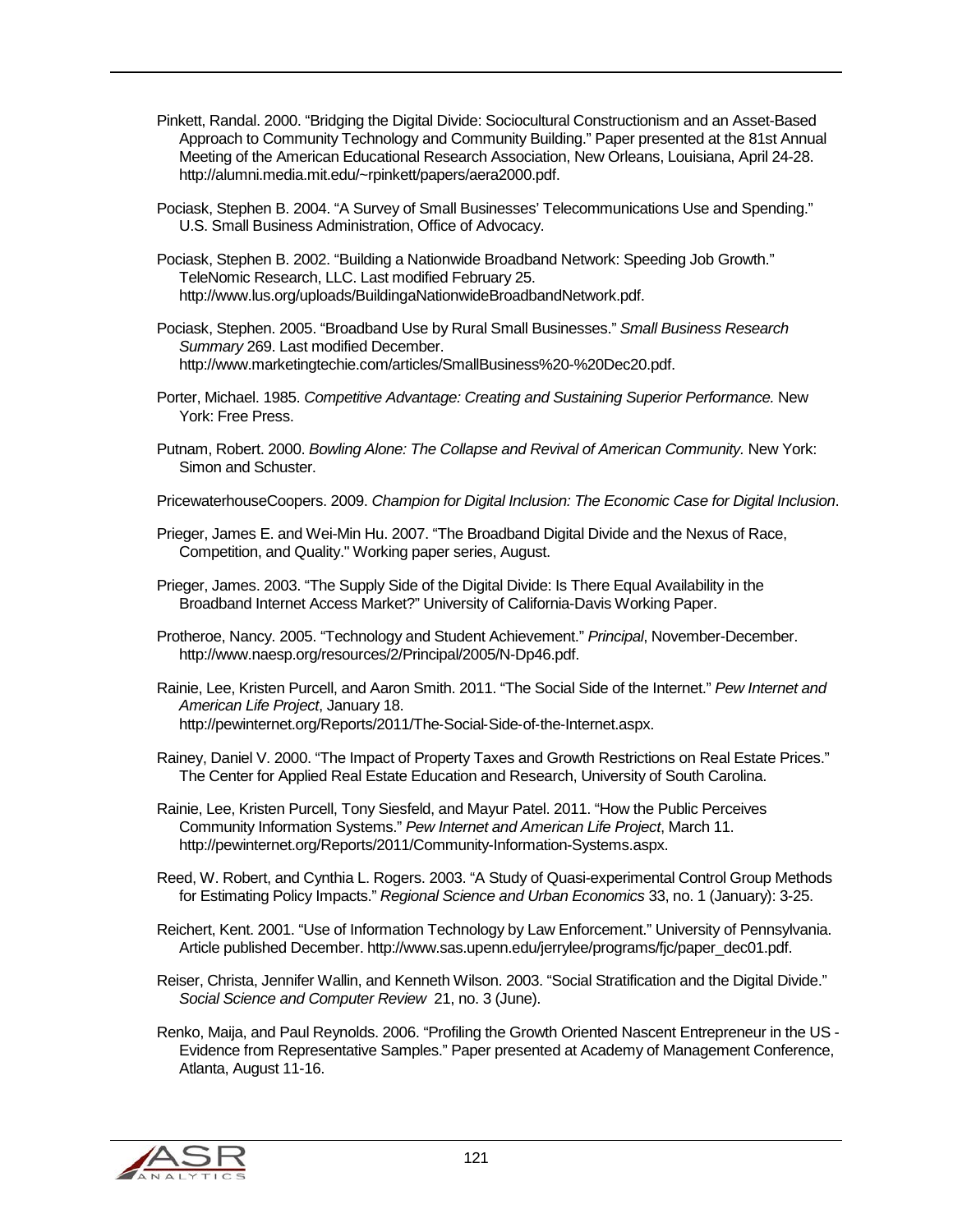Rephann, Terance J. 2000. "The Economic Impacts of LULUs." *Environment and Planning C: Government and Policy* 18, no. 4: 393-407.

Riegner, Cate. 2007. "Word of Mouth on the Web: The Impact of Web 2.0 on Consumer Purchase Decisions." *Journal of Advertising Research* 47, no. 4 (December): 436-447. http://instruct.uwo.ca/mit/3771-001/Word of Mouth On the Web\_Cate Riegner.pdf.

Rincon, Ana, Catherine Robinson, and Michela Vecchi. 2006. "The Productivity Impact of E-commerce in the UK, 2001: Evidence from Microdata." The National Institute of Economic and Social Research, United Kingdom.

Robert Geier, Phyllis Blumenfield, Ronald Marx, Joseph Krajcik, Barry Fishman, and Elliot Soloway. 2004. "Standardized Test Outcomes of Urban Students Participating in Standards and Project Based Science Curricula." Paper presented at the 6th International Conference on Learning Sciences, June 25. http://portal.acm.org/citation.cfm?id=1149126.1149150.

Robinson, John P, Paul DiMaggio, and Eszter Hargittai. 2003. "New Social Survey Perspectives on the Digital Divide." *IT & Society* 1, no. 5: 1-22. http://www.webuse.org/pdf/RobinsonEtAL-NewSocialSurveyPerspectives2003.pdf.

Rubinovitz, Robert N. 2003. "Market Power and Price Increases for Basic Cable Service Since Deregulation," *RAND Journal of Economics* 24, no. 1: 1-18.

Sandler, Todd. 2010. "Law Enforcement Information Sharing and the Implications for Local Government: A Technical Reference." Digital Communities Law Enforcement Information Technology Task Force. Last modified February. http://www.kms.ijis.org/db/attachments/public/3988/1/LE\_Info\_Sharing\_Implications\_for\_Local\_Govt. pdf.

Schrank, David, and Tim Lomax. 2009. *Urban Mobility Report*. Texas Transportation Institute, July. http://americandreamcoalition.org/highways/mobility\_report\_2009\_wappx.pdf.

Sciadas, George. "The Digital Divide in Canada." Research paper, Science, Innovation and Electronic Information Division, Statistics Canada. http://dsppsd.pwgsc.gc.ca/Collection/Statcan/56F0009X/56F0009XIE2002001.pdf. Selouani, Sid-Ahmed and Habib Hamam. "Social Impact of Broadband Internet: A Case Study in the Shippagan Area, a Rural Zone in Atlantic Canada." Journal of Information, Information Technology, and Organizations, Volume 2, 2007. http://jiito.org/articles/JIITOv2p079-094Selouani74.pdf.

Servon, Lisa J. 2002. *Bridging The Digital Divide: Technology, Community, and Public Policy*. Massachusetts: Blackwell Publishers Ltd.

Shadish, William R., Thomas D. Cook and Donald T. Campbell. 2002. *Experimental and Quasi-Experimental Designs for Generalized Causal Inferenc*e. Boston: Houghton.

Shah, Dhavan V, Jaeho Cho, William P. Eveland, Jr., Nojin Kwak. 2005. "Information and Expression in a Digital Age: Modeling Internet Effects on Civic Participation." *Communication Research* 32, no. 5 (October). http://www.journalism.wisc.edu/~dshah/CR2005.pdf.

Sherry, Lorraine. 1995. "Issues in Distance Learning." *International Journal of Educational Telecommunications* 4: 337-365.

Silvernail, David L. 2009. "Research and Evaluation of the Maine Learning Technology Initiative Laptop Program." Presentation, University of Southern Maine Center for Education Policy, Applied Research & Evaluation. http://maine.gov/mlti/resources/MLTI\_March\_09.pdf.

Small Business Administration Office of Advocacy. "Frequently Asked Questions." United States Small Business Administration. http://www.sba.gov/advo/stats/sbfaq.pdf.

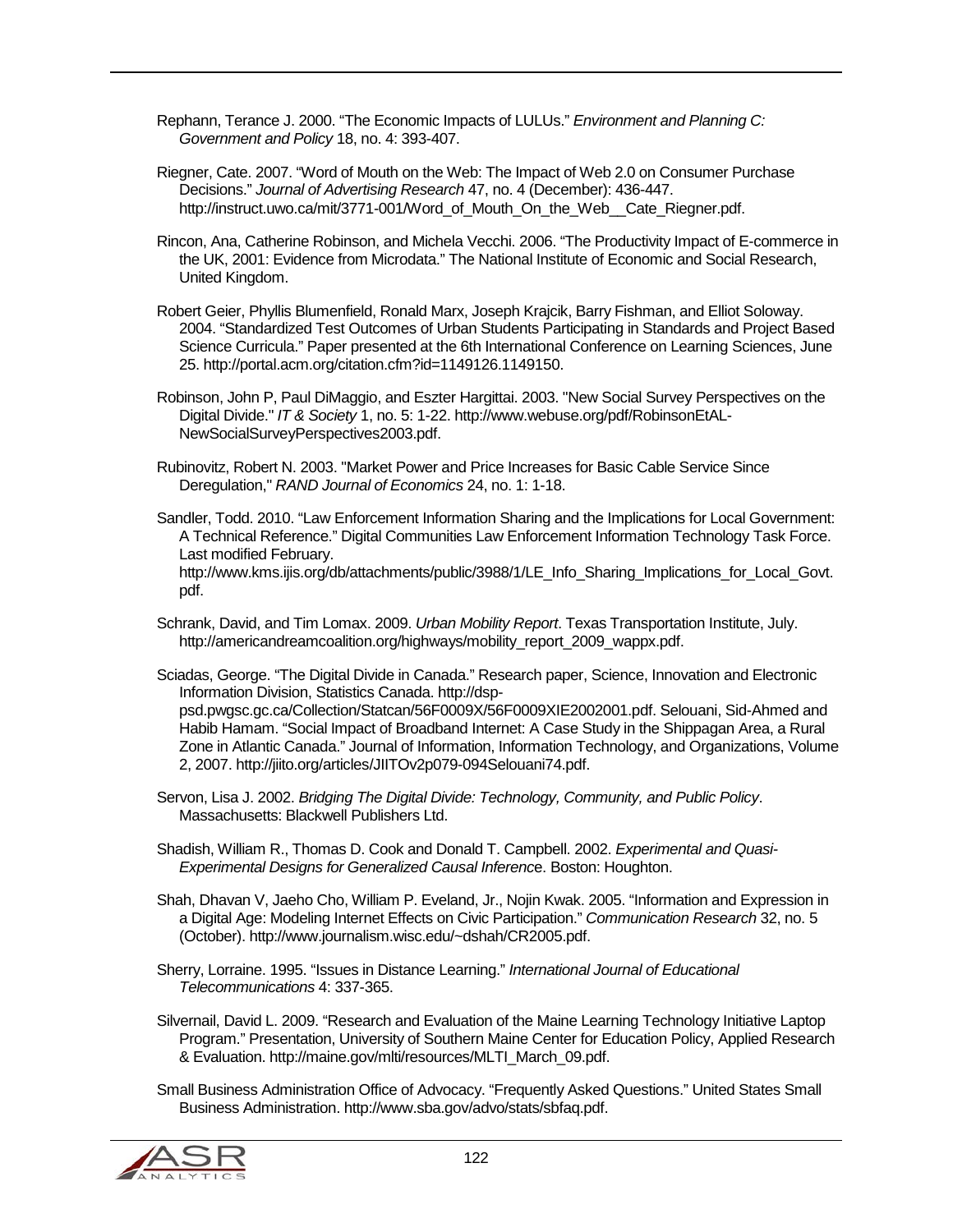- Smihly, Maria, and Hendrikus Storm. 2010. "ICT Usage in Enterprises 2009." *Data in Focus, Eurostat*. http://epp.eurostat.ec.europa.eu/cache/ITY\_OFFPUB/KS-QA-10-001/EN/KS-QA-10-001-EN.PDF.
- Smith, Aaron, Kay Lehman Schlozman, Sidney Verba, and Henry Brady. 2009. "The Internet and Civic Engagement." *Pew Research Center*. http://www.pewinternet.org/~/media//Files/Reports/2009/The%20Internet%20and%20Civic%20Enga gement.pdf.
- Smith, Aaron. 2010. "Home Broadband 2010." *Pew Research Center: Pew Internet & American Life Project*. http://pewinternet.org/~/media//Files/Reports/2010/Home%20broadband%202010.pdf.
- Smith, Jeffery. 2009. "Mobilizing the 21st century workforce." *Civ Source*, June 23. http://civsourceonline.com/2009/06/23/mobilizing-the-21st-century-workforce/.
- Smith, Joel, and Candace Thile. 2009. "Continuous Improvement in Learning: Data from the Open Learning Initiative." Remarks at FCC Education Workshop on The Open Learning Initiative, August 20. http://www.broadband.gov/docs/ws\_education/ws\_education\_smith.pdf.
- Solnik, Claude. 2010. "Telecommuting is on the Rise." *Long Island Business News*, February 10.
- State Educational Technology Directors Association. 2007. "Maximizing the Impact: The Pivotal Role of Technology in a 21st Century Education System." http://www.setda.org/c/document\_library/get\_file?folderId=191&name=P21Book\_complete.pdf.
- Steven S. Wildman. 1997. "Interconnection Pricing, Standed Costs, and the Optimal Regulatory Contract*." Industrial and Corporate Change 6*, no. 4: 741-755.
- Stevenson, Betsey. 2006. "The Impact of the Internet on Worker Flows." University of Pennsylvania. Last modified December 2006. http://bpp.wharton.upenn.edu/betseys/papers/Stevenson\_Internet.pdf.
- Strategic Networks Group. 2003. "Economic Impact Study of the South Dundas Township Fibre Network." Report prepared for the UK Department of Trade and Industry, Ontario, Canada.
- Strover, Sharon, and Joe Straubhaar. 2000. "E-Government Services and Computer and Internet Use in Texas." Telecommunications and Information Policy Institute, University of Texas at Austin. http://www.utexas.edu/research/tipi/reports2/dir\_final3.pdf.
- Strover, Sharon, and Joe Straubhaar. 2001. "Evaluating the Community Technology Training Program at Reagan and Travis High Schools." Telecommunications and Information Policy Institute at University of Texas at Austin.
- Strover, Sharon. 1999. "Rural Internet Connectivity." Paper presented at the Telecommunications Research and Policy Conference, September. http://www.utexas.edu/research/tipi/reports2/TRPC.pdf.
- Strover, Sharon. 2003. "The Prospects for Broadband Deployment in Rural America." *Government Information Quarterly* 10, no. 2 (May): 95-106.
- Sullivan, Thomas M., Eric E. Menge, and Radwan Saade. 2003. "Ex Parte Presentation in a Non-Restricted Proceeding: Initial Regulatory Flexibility Analysis for Triennial Review of Unbundled Network Elements (CC Dkt. No. 01-338; CC Dkt. No. 96-98; CC Dkt No. 98-147)." *Letter to Federal Communications Commission Chairman Michael K. Powell*, U.S. Small Business Administration Office of Advocacy, February 5.
- Swire, Peter. 2009. "Smart Grid, Smart Broadband, Smart Infrastructure: Melding Federal Stimulus Programs to Ensure More Bang for the Buck." *Center for American Progress,* April. http://www.americanprogress.org/issues/2009/04/smart\_infrastructure.html.

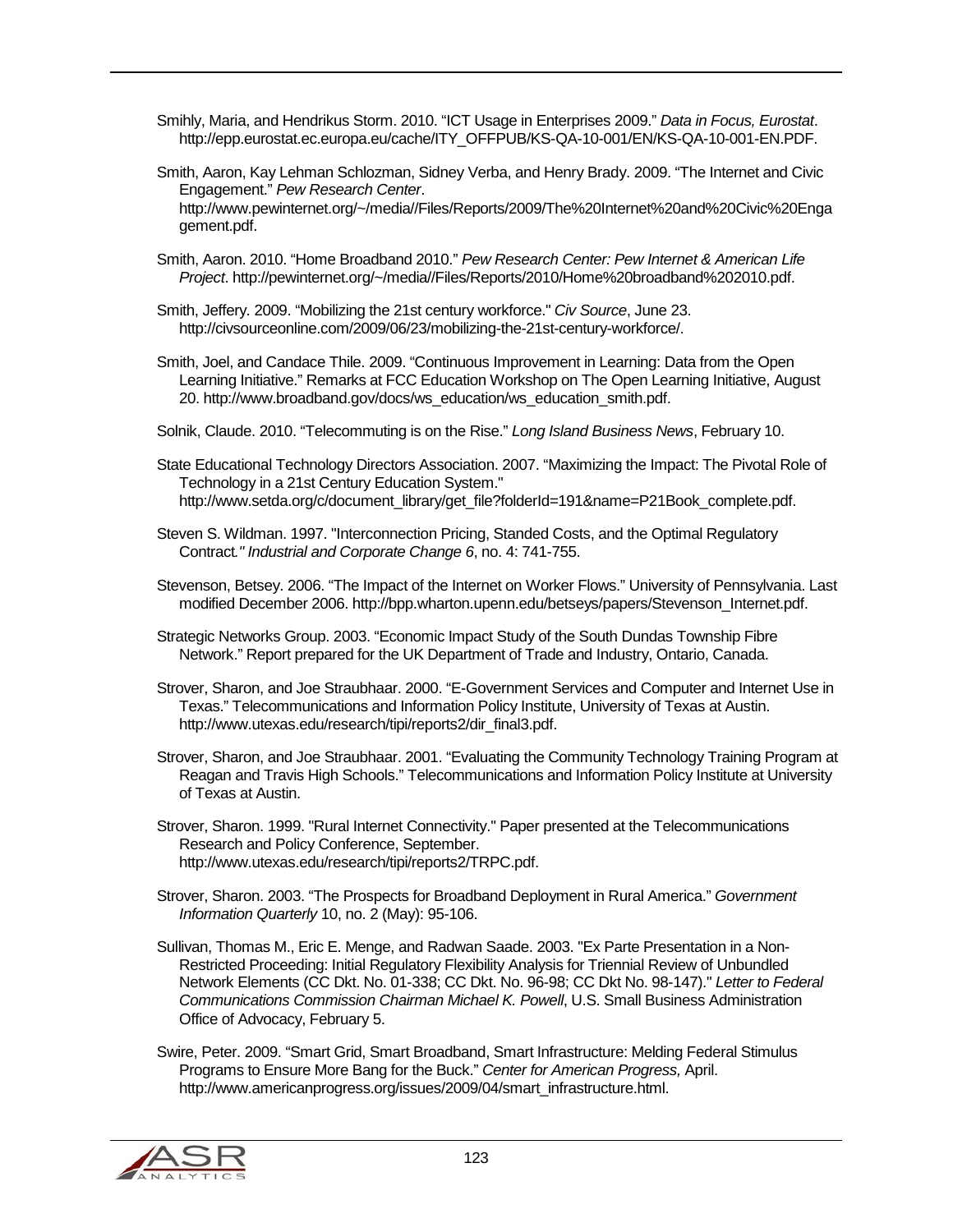Takanori, Ida. 2007. *Broadband Economics: Lessons from Japan*. New York: Routledge Studies in Global Competition.

Talukdar, Debabrata. 2008. "Cost of Being Poor: Retail Price and Consumer Price Search Differs Across Inner-City and Suburban Neighborhoods." *Journal of Consumer Research,* October. http://develop.wikispaces.com/file/view/cost+of+being+poor.pdf

Terry, Ken. 2010. "Health Spending Hits 17.3 Percent of GDP In Largest Annual Jump." *BNET Today,* February 4. http://www.bnet.com/blog/healthcare-business/health-spending-hits-173-percent-of-gdpin-largest-annual-jump/1117.

Texas Center for Education Research. 2009. "Evaluation of the Texas Technology Immersion Pilot: Final Outcomes for a Four–Year Study (2004–05 to 2007–08)." http://www.etxtip.info/y4\_etxtip\_final.pdf.

Texas Transportation Institute. 2009. *Annual Urban Mobility Report: Performance Measure Summary-Seattle, WA*. TTI: Urban Mobility Information. http://mobility.tamu.edu/ums/congestion\_data/tables/seattle.pdf.

The Alliance for Public Technology and the Communications Workers of America. 2009. "State Broadband Initiatives." Last modified June 2009. http://www.speedmatters.org/page/- /SPEEDMATTERS/Publications/CWA\_APT\_StateBroadbandInitiatives.pdf?nocdn=1.

The Berkman Center for Internet and Society. 2009. "Next Generation Connectivity: A Review of Broadband Internet Transitions and Policy from Around the World." Draft, The Berkman Center for Internet and Society, October.

The Broadband Technology Opportunities Program. 2010. "Expanding Broadband Access and Adoption in Communities Across America, Overview of Grant Awards." Last modified December 14. http://www.ntia.doc.gov/reports/2010/NTIA\_Report\_on\_BTOP\_12142010.pdf

The California Broadband Task Force. 2008. "The State of Connectivity: Building Innovation Through Broadband." Final Report of the California Broadband Task Force. Last modified January. http://www.cio.ca.gov/broadband/pdf/CBTF\_FINAL\_Report.pdf.

The Climate Group. 2008. "SMART 2020: Enabling the Low Carbon Economy in the Information Age." A report on behalf of Global e-Sustainability Initiative. http://www.smart2020.org/\_assets/files/02\_Smart2020Report.pdf.

The Library Research Center. 2002. "Public Library Use and Economic Hard times: Analysis of Recent Data." Report prepared for the American Library Association, University of Illinois at Urbana Champaign, April 18.

http://www.ala.org/ala/professionalresources/libfactsheets/alalibraryfactsheet06.cfm.

The Office of the National Coordinator for Health Information Technology: Health IT Adoption. http://healthit.hhs.gov/portal/server.pt?open=512&objID=1152&parentname=CommunityPage&parent id=28&mode=2&in\_hi\_userid=11113&cached=true.

The State of New Hampshire Department of Resources and Economic Development & The Telecommunications Advisory Board. 2008. "State of New Hampshire Broadband Action Plan." Last modified June 30, 2008. http://www.nheconomy.com/uploads/Final-Report-082808.pdf.

Tongia, R., and E.J. Wilson, III. 2009. "The Dark Side of Metcalfe's Law: Multiple and Growing Costs of Network Exclusion." Last modified September 22, 2009. http://www.cstep.in/docs/Network%20Exclusion%209-22-09.pdf.

Towns, Steve. 2009. "Federal CTO: Smart Grid, E-Health Records and Broadband Need CIO Input." *Government Technology*, October 29. http://www.govtech.com/pcio/Federal-CTO-Smart-Grid-E-Health-Records.html.

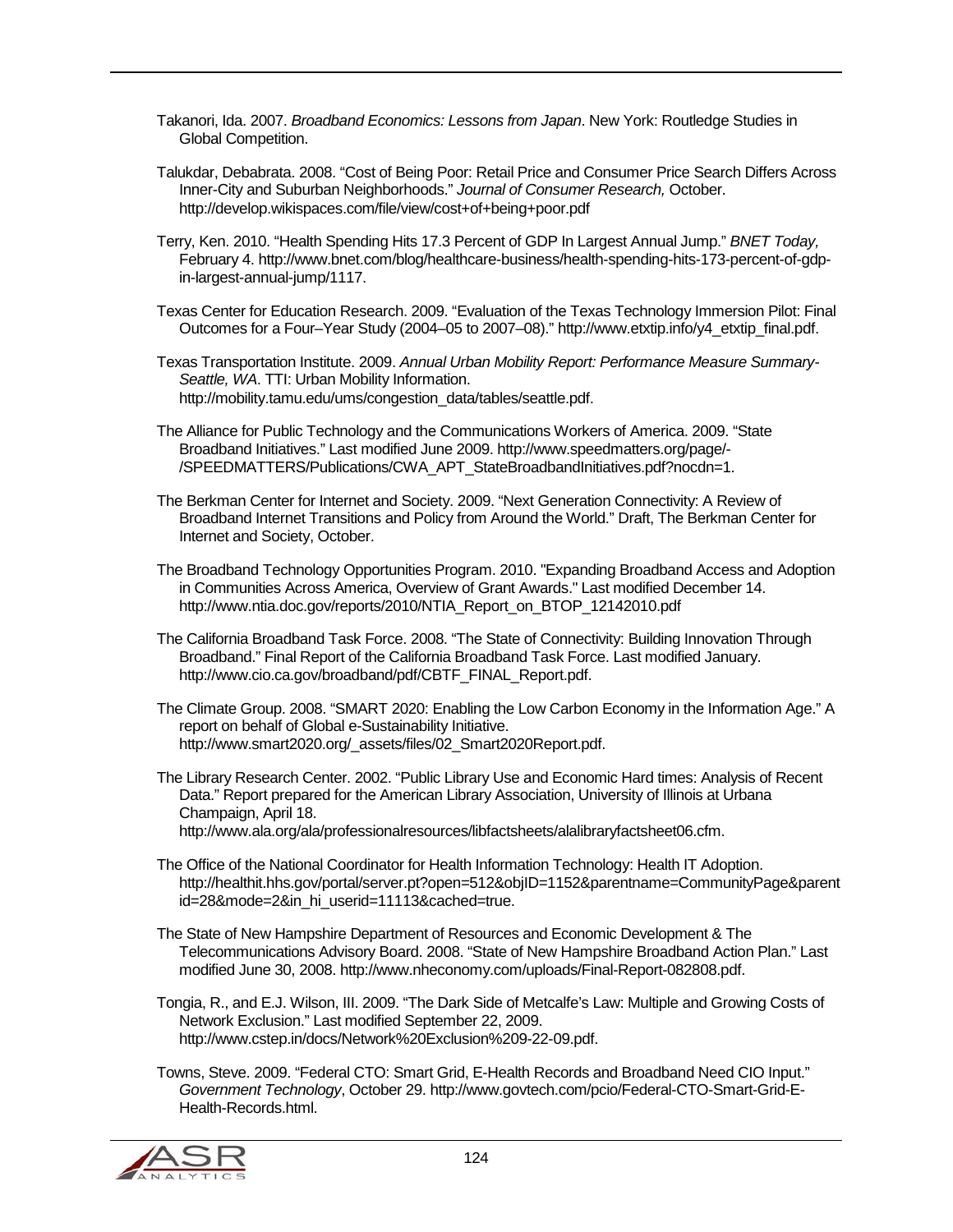Tozzi, John. 2007. "New Orleans: A Startup Laboratory." *Business Week*, August 27. http://www.businessweek.com/print/smallbiz/content/aug2007/sb20070823\_490984.htm.

- Tozzi, John. 2009. "The Rise of the 'Homepreneur.'" *Business Wee*k, October 23. http://www.businessweek.com/smallbiz/content/oct2009/sb20091023\_263258.htm.
- Treasury Inspector General for Tax Administration. 2009. Reference Number: 2009-40-130, Department of the Treasury. http://www.treasury.gov/tigta/auditreports/2009reports/200940130fr.pdf
- Tsikalas, Kallen, Jihyun Lee, and Christine Newkirk. 2007. "Home Computing, School Engagement, and Academic Achievement of Low-Income Adolescents: Findings from Year One of a Three-Year Study of the CFY Intervention." Computers for Youth and Educational Testing Service, August 1. http://www.cfy.org/documents/CFY-ETS\_Research\_Study\_FINAL.pdf.
- Turner, S. Derek. 2005. "Broadband Reality Check: The FCC ignores America's Digital Divide." *Free Press*. http://www.hearusnow.org/fileadmin/sitecontent/broadband\_report\_optimized.pdf.
- Turner, S. Derek. 2008. "Down Payment on Our Digital Future: Stimulus Policies for the 21st Century Economy." *Free Press*, December.
- United States Chamber of Commerce's Institute for a Competitive Workforce. 2008. "U.S. Chamber Highlights Need to Educate Next Generation of Workers." Press release, December 11. http://www.uschamber.com/press/releases/2008/december/us-chamber-highlights-need-educatenext-generation-workers.
- United States Department of Education. 2009. "The American Recovery and Reinvestment Act: Saving and Creating Jobs and Reforming Education." United States Department of Education. Last modified April 3. http://www2.ed.gov/policy/gen/leg/recovery/presentation/arra.pdf.
- United States Department of Health and Human Services. "Agencies that Provide Grants." http://grants.gov/aboutgrants/agencies\_that\_provide\_grants.jsp.

United States Department of Housing and Urban Development. 2010. "Tour EZ/RC/ECs by State." Community Planning and Development. http://www.hud.gov/offices/cpd/economicdevelopment/programs/rc/tour/index.cfm

- United States Department of Justice. 2005. "The Herfindahl-Hirschman Index." Last modified August 15, 2005. http://www.usdoj.gov/atr/public/testimony/hhi.htm.
- United States Department of Labor. 2008. "PY 2008 WIA Annual Reports." Employment and Training Administration. http://www.doleta.gov/performance/results/AnnualReports/annual-report-08.cfm.
- United States Department of Labor. 2010. "Tools for America's Job Seekers Challenge Report. Last modified February 2, 2010. http://dolchallenge.ideascale.com/a/panel.do?id=5847.
- United States Senate Commission on Small Business and Entrepreneurship. "Minority Entrepreneurs." Democratic Page.
- Underwood, Jean, Allison Ault, Ohil Banyard, Karen Bird, Gayle Dillon, Mary Hayes, Ian Selwood, Bridget Somekh, and Peter Twining. 2005. *The Impact of Broadband in Schools*. Nottingham Trent University, British Educational Communications and Technology Agency.
- United States Census Bureau*. Current Population Survey,* 1996 2010. Accessed January 27, 2012. http://dataferrett.census.gov/.
- United States Census Bureau. *The American Community Survey,* 2005-2009. Accessed January 27, 2012. http://dataferrett.census.gov/.

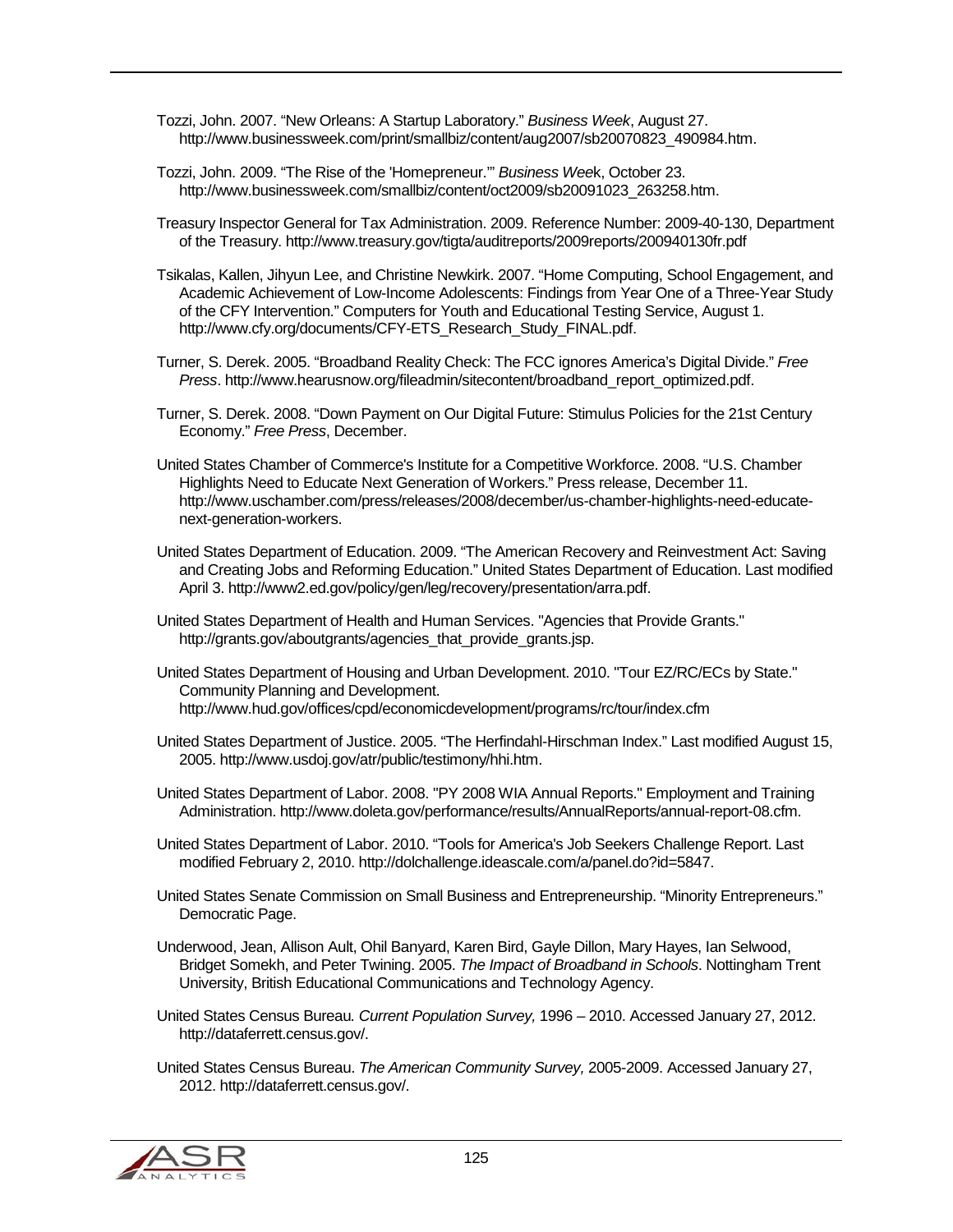United States Census Bureau. 2006. "Women-Owned Firms: 2002." United States Department of Commerce. Last modified August 2002. http://www2.census.gov/econ/sbo/02/sb0200cswmn.pdf

- United States Office of Personnel Management. 2009. "OPM Director Berry Drives Plan to Increase Telework among Federal Employees." Press release, April 29. http://www1.opm.gov/news/opmdirector-berry-drives-plan-to-increase-telework-among-federal-employees,1460.aspx.
- United States Office of Personnel Management. 2009. "Status of Telework in the Federal Government, Report to Congress." Report to Congress. Last modified August. http://www.telework.gov/Reports\_and\_Studies/Annual\_Reports/2009teleworkreport.pdf.
- United States Small Business Administration. 2009. *The Small Business Economy: Report to the President*. Washington, DC: United States Government Printing Office.
- United States Small Business Administration. *FY 2011 Congressional Budget Justification and FY2009 Annual Performance Report*. http://www.sba.gov/idc/groups/public/documents/sba\_homepage/fy\_2011\_cbj\_09\_apr.pdf.
- United States Department of Energy. 2009. Smart Grid System Report. Report published July. http://www.oe.energy.gov/DocumentsandMedia/SGSRMain\_090707\_lowres.pdf.
- Valentine, Gill, Jackie Marsh, Charles Pattie, and BMRB. 2005. "Children and Young People's Home Use of ICT for Educational. Purposes: The Impact on Attainment at Key Stages."

http://www.dcsf.gov.uk/research/data/uploadfiles/RR672.pdf.

- Van Houweling, Douglas, Guy T. Almes, and Ted Hanss. 1998. "First Internet2 Joint Applications." Presented at the Engineering QoS Workshop, May 21–22, 1998 Santa Clara, California. http://qos.internet2.edu/may98Workshop/9805-Proceedings.pdf.
- Van Nguyen, Sang, and B. K. Atrostic. 2006. "How Businesses Use Information Technology: Insights For Measuring Technology and Productivity." Working paper, United States Bureau of Census. http://www.ces.census.gov/index.php/ces/cespapers?down\_key=101755.
- Varian, Hal, Robert E. Litan, Andrew Elder and Jay Shutter. 2002. *The Net Impact Study: The Projected Economic Benefits of the Internet in the United States, United Kingdom, France and Germany, Version 2.0*."
- Vellidis, G., V. Garrick, S. Pocknee, C. Perry, C. Kvien, and M. Tucker. 2007. "How Wireless Will Change Agriculture. "Papers presented at the 6th European Conference on Precision Agriculture, Skiathos, Greece, June 3-6.
- Michalchik, Vera, Sara Carriere, Deborah Kim Emery, Larry Gallagher, Ann House, Andres Molina, Lynne Peck Theis, and William R. Penuel. 2006*. One Economy Digital Communities: Transforming Lives for Low-Income Americans in San Jose and Miami*. Menlo Park, CA: Center for Technology in Learning.
- Wallsten, Scott. 2005. "Broadband Penetration: An Empirical Analysis of State and Federal Policies." Working Paper 05-12, AEI-Brookings Joint Center Publications, June.
- Wallsten, Scott. 2010. "The Future of Digital Communications Research and Policy." *Technology Policy Institute,* June. http://www.techpolicyinstitute.org/files/the%20future%20of%20digital%20communications%20resear

Wandner, Stephen A. 2008. "Employment Programs for Recipients of Unemployment Insurance." *Monthly Labor Review*, October. http://www.bls.gov/opub/mlr/2008/10/art2full.pdf.



ch%20and%20policy.pdf.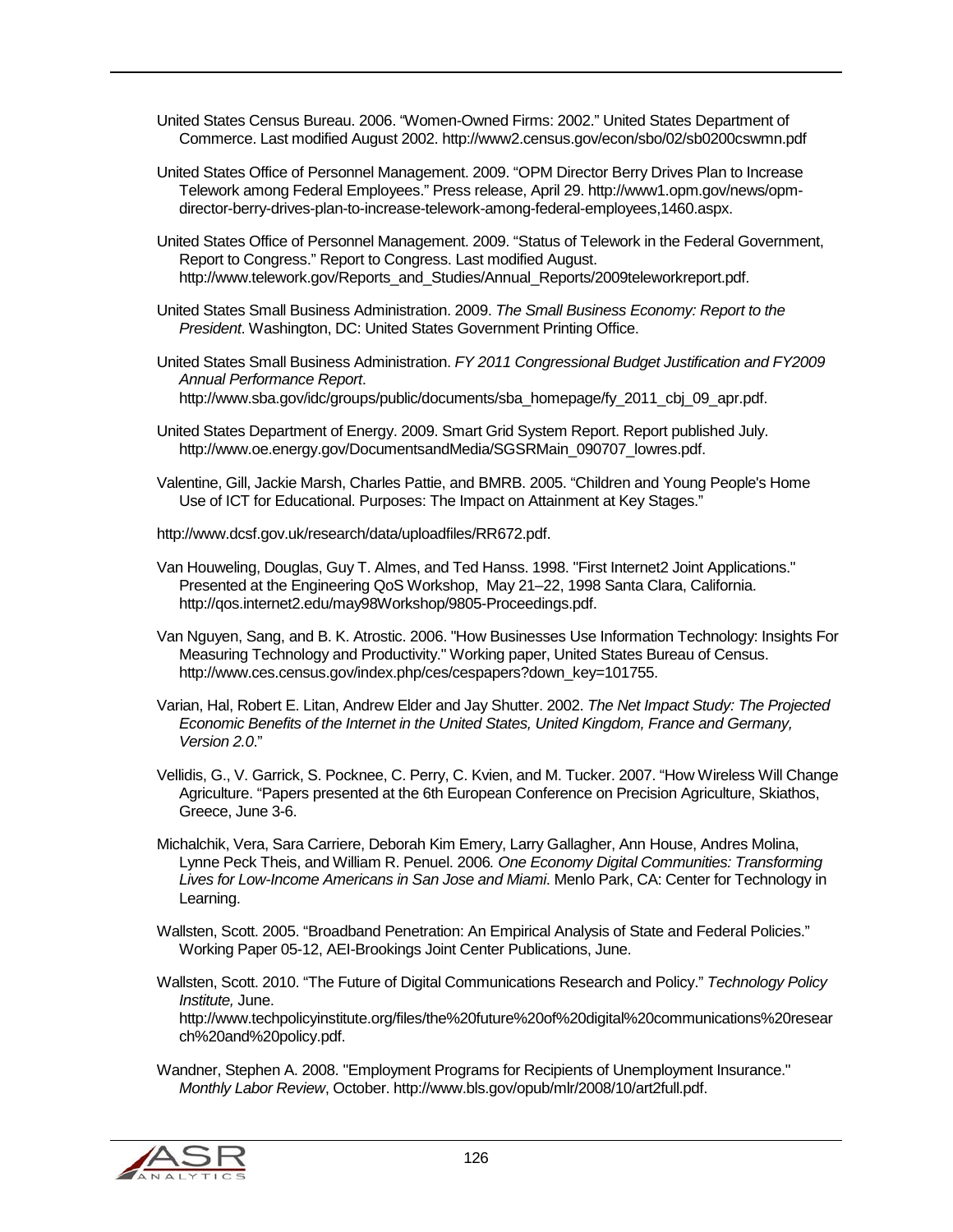Wang, Lili, Stuart Bretschneider, and Jon P. Gant. 2005. "Evaluating Web-based E-government Services with a Citizen-Centric Approach." Paper presented at the Proceedings of the 38th Annual Hawaii International Conference on System Sciences, Washington, DC, January.

Waters, Jody, Sharon Strover, and Gary Chapman. 2002. "Community Networking in Texas: An Interim Evaluation Report for the Telecommunications Infrastructure Fund Board." Telecommunications and Information Policy Institute at University of Texas at Austin. http://www.utexas.edu/research/tipi/reports/2003/cn1evaluationinterimreportnovember2002.pdf.

- Watson, John, and Butch Gemin. 2008. "Promising Practices in Online Learning: Using Online Learning for At-Risk Students and Credit Recovery." *North American Council*, June. http://www.inacol.org/research/promisingpractices/NACOL\_CreditRecovery\_PromisingPractices.pdf.
- Waverman, Leonard, and Lars-Hendrik Röller. 1997. "Telecommunications Infrastructure & Economic Development: A Simultaneous Approach." Regulation Initiative Working Paper No. 11, August.
- WCPN 90.3 Ideastream. "Upside/Downside: Youngstown Business Incubator a Bright Spot in Region." Radio broadcast.
- Welch, Eric W., and Charles C. Hinnant. 2003. "Internet Use, Transparency, and Interactivity Effects on Trust in Government." Proceedings of the 36th Hawaii International Conference on System Sciences, IEEE Computer Society. http://csdl2.computer.org/comp/proceedings/hicss/2003/1874/05/187450144a.pdf.
- West, Darrel M. 2004 "E-Government and the Transformation of Service Delivery and Citizen Attitudes." *Public Administration* Review 64, no. 1 (January-February): 15-27. http://andromeda.rutgers.edu/~ncpp/cdgp/articles/West-2004.pdf.
- Westat. 1999. "Evaluation of the Telecommunications and Information Infrastructure Assistance Program for the 1994 and 1995 Grant Years." United States Department of Commerce, 1999. http://www.ntia.doc.gov/top/research/EvaluationReport/TIIAP\_1994\_1995.pdf.
- Whisler, Arnim E. and Asheesh Saksen. 2003. "Igniting the Next Broadband Revolution." Accenture. *Outlook Journal* no. 1, January. http://www.accenture.com/SiteCollectionDocuments/PDF/outlook\_broadband.pdf.
- Whitacre, Brian E. 2005. "Bridging the Rural Urban Digital Divide in Residential Internet Access." PhD diss., Virginia Polytechnic Institute. http://scholar.lib.vt.edu/theses/available/etd09262005123744/unrestricted/Whitacre.pdf.
- Whitt, Richard S. 2009. *Evolving Broadband Policy: Taking Adaptive Stances To Foster Optimal Internet Platforms*.
- Williams, Kate, and Abdul Alkalimat. 2004 "A Census of Public Computing in Toledo, Ohio." In *Shaping the Network Society: The New Role of Civic Society in Cyberspace*, edited by Doug Schuler and Peter Day. Cambridge, Massachusetts: MIT Press. http://www.communitytechnology.org/toledo/toledo.pdf.
- Williams, Kate and Abdul Alkalimat. 2008. "Cyberpower." In *Liberating Voices! A Pattern Language for Communication Revolution*, edited by Douglas Schuler. Massachusetts: MIT Press. http://www.publicsphereproject.org/patterns/pattern.pl/public?pattern\_id=821.

Williams, Kate, and Joan C. Durrance. 2009. "Community Informatics." *Encyclopedia of Library and Information Science*, edited by Marcia Bates and Mary Miles Maack. http://people.lis.illinois.edu/~katewill/williams-durrance-encyclo-community-informatics.pdf.